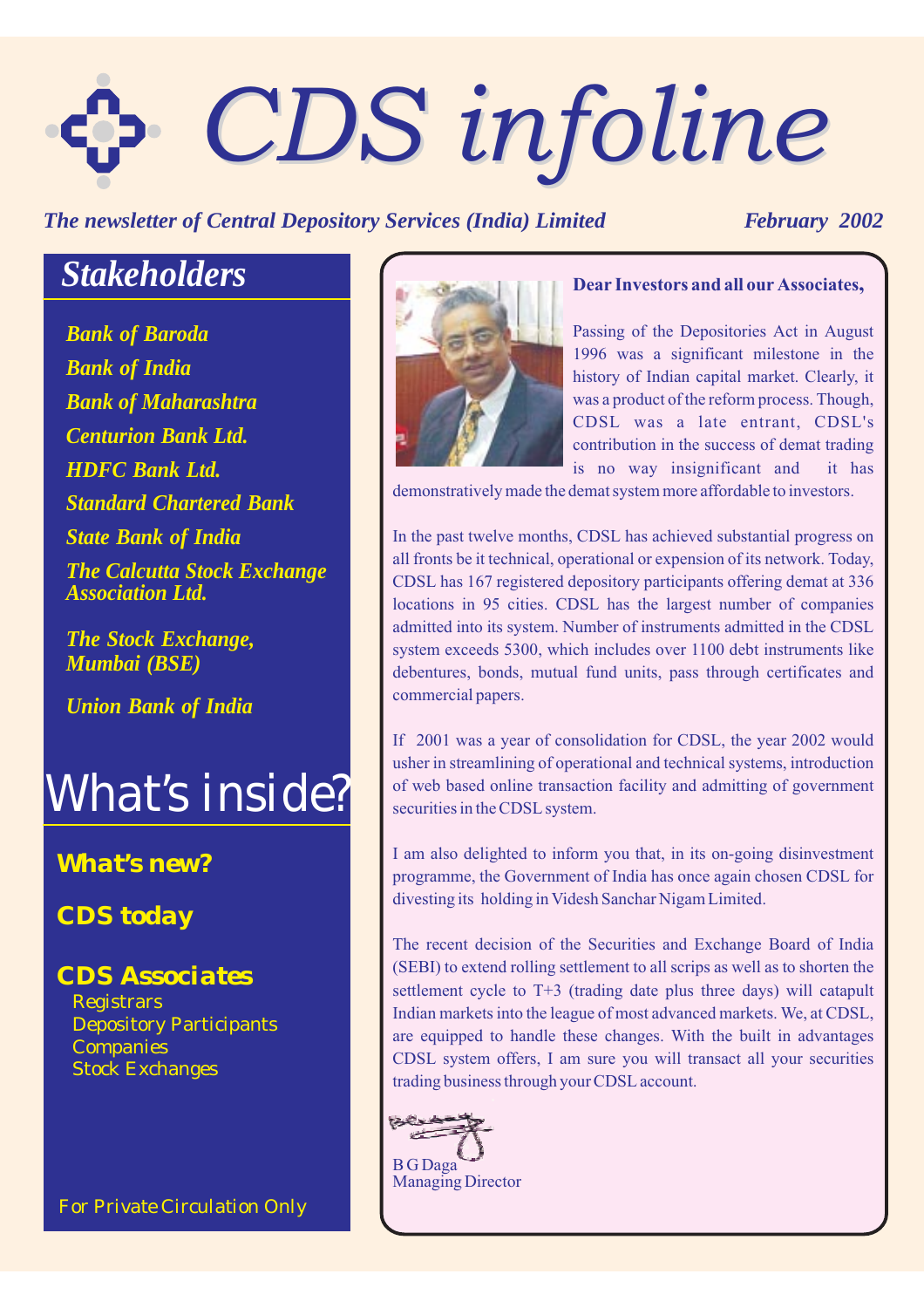

# *What's New?*

**Union Bank of India (UBI), Depository Participant of Central Depository Services (India) Limited (CDSL) launches "Union Demat"** : UBI, a leading public sector bank which has 2023 branches across the country, has launched "Union Demat" depository services exclusively through CDSL. The function was held at UBI's Mumbai Samachar Marg Branch on February 1, 2002. Shri V. Leeladhar, Chairman and Managing Director, UBI



launched the Depository Services in the presence of Shri B. G. Daga, Managing Director, CDSL. Other senior officials of UBI and CDSL and a large number of customers were present at the launch. UBI is the first DP which has introduced instruction slips for on / off market transfers printed on security paper with the formats for all types of transactions in bilingual form. The services are presently available from the bank's Mumbai Samachar Marg branch, while other Mumbai branches of UBI will presently act as collection centres. UBI also plans to extend CDSL's services through its branches across the country.

**The United Western Bank Limited (UWB) registers as DP of CDSL** : UWB has obtained registration from Securities and Exchange Board of India (SEBI) to act as a Depository Participant of CDSL. UWB signed an agreement to this effect with CDSL on January 7, 2002. The agreement was signed by Mr. S. T. Gadre, Managing Director, UWB, and Mr. B. G. Daga, Managing Director, CDSL, at a function held at CDSL's office at Mumbai.



Also present were Mr. V. V. Raut, Executive Director, CDSL, Mr. M. J. Hudli, Chief Manager, UWB, and other senior officials of both organisations. UWB will now be offering the facility to open demat accounts, and to hold and transact securities through CDSL, besides converting its own portfolio to demat form. UWB proposes to offer CDSL services from all its 37 branches in Mumbai, in a phased manner. These branches will be electronically connected to the main site of UWB at Mumbai, and later the facility will be extended to the other branches. UWB has a wide network of branches in Maharashtra and is working towards total networking and computerisation of its branches and offices.

launches CDSL DP servcies: : SIFCL launched its CDSL depository services at its Goregaon(W) office in Mumbai, at a grand function held on December 15, 2001 . Shri Pallav Kumar, Deputy Director, SIFCL and Shri V.V.Raut, Executive Director, CDSL performed the inauguration. **Sahara India Financial Corporation Limited (SIFCL)**



"No-delivery" Period Abolished: Market regulator, SEBI has directed the stock exchanges (Ref SMD/Policy/Cir-03/2002 dated January 30, 2002) to abolish the "no-delivery" period facility on account of various corporate actions such as issue of dividend and bonus/rights shares in stocks that are traded under compulsory dematerialised mode.

**Early Pay-in:** CDSL has recently introduced the facility to permit clearing members and/or investors to make early pay-in of securities. The facility will enable clearing members and the selling investor to reduce margin money payable. This early payin will involve transfer of securities from clearing member / beneficial owner to a designated account. Clearing members can obtain the account number of the designated account from the clearing house of the exchange / clearing corporation.

**Inter-city leased line connectivity: CDSL has obtained approval** for establishing Close User Group (CUG) network thereby enabling inter-city leased line connections. Outstation DPs/RTAs who are currently connected to CDSL through V-Sat can shift to leased line connectivity, if they so desire. Queries if any regarding the above issues may be addressed at Mumbai to Mr.Allwyn Moraes (extn 8664), Mr.Prithwijit Dinda (extn 8626) on tel. no. 022-2723333, in Calcutta to Mr. Rajesh Bhattacharjee on tel. no. 033-5588782- and in New Delhi to Mr.Harsharan Singh Wadhwa on tel. no 011-6224005.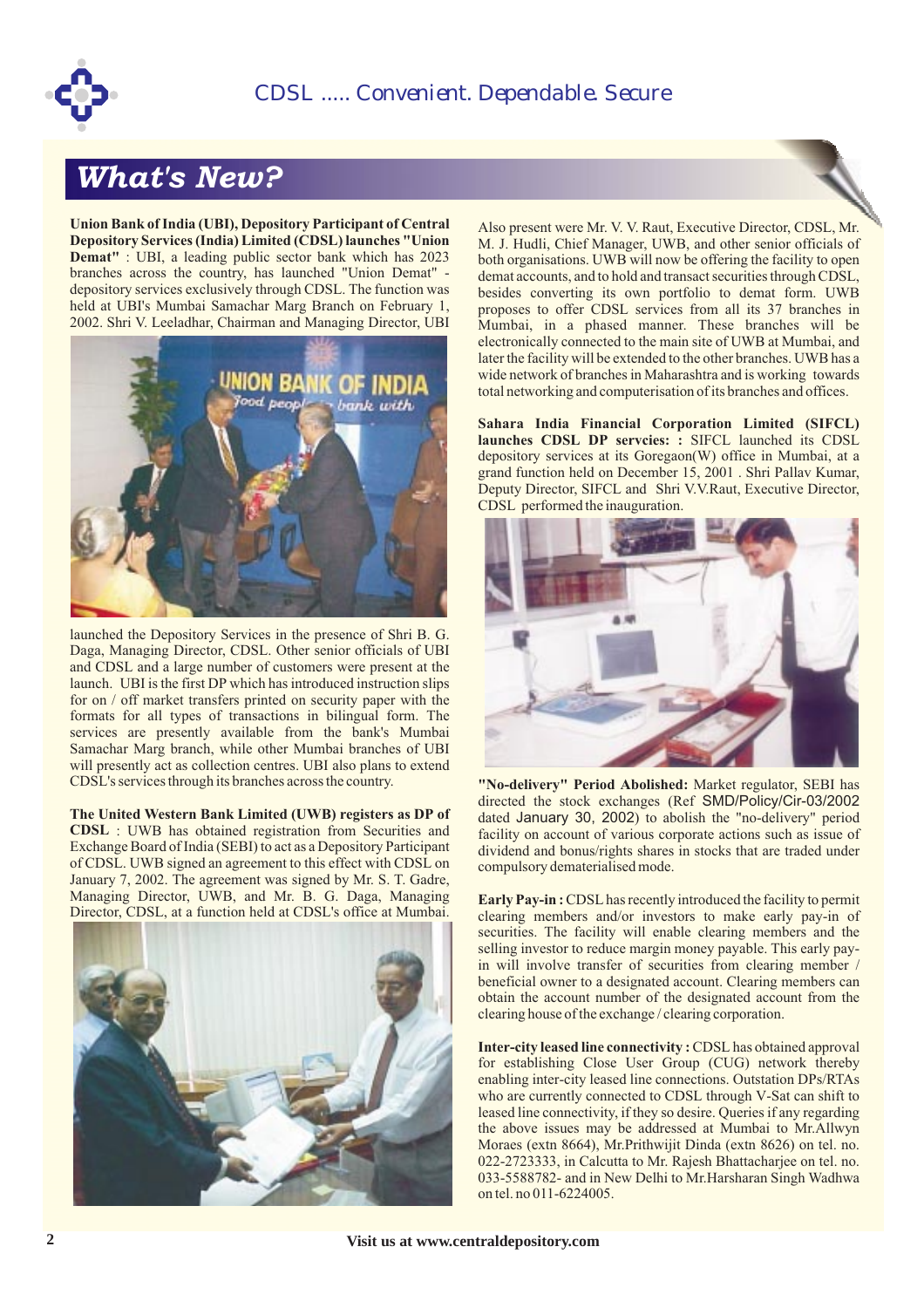**Companies having maximum overdue demat requests :** In line with SEBI's press release Ref.No.PR 200/2001 dated November 21, 2001, a list of 100 companies with highest number of pending demat requests beyond 30 days is being published regularly on our website www.centraldepository.com. The list can be accessed under the head "Companies with maximum overdue demat requests" on the home page of the website

**Procedure for change of RTA :** Issuer/RTA's are informed that . for effecting change in RTA in the CDSL system the following documents should be submitted :

- ❖ A fresh tri-partite agreement between the Issuer, new RTA and CDSL.
- A "No-objection certificate' from the existing RTA, stating it v has no objection to the change.
- $\triangle$  A certificate, giving information of the physical & electronic shareholders which should include
	- a) Total Issued capital<br>b) Balance under CDS
	- b) Balance under CDSL Folio<br>c) Balance under NSDL Folio
	- Balance under NSDL Folio
	- d) Physical shares as per Register of Members
- Either a practicing company secretary or practicing chartered v accountant should certify the information. The said information should be provided to both the depositories on the same date and the information should not be more than 7 calendar days old.
- ◆ A Cheque / Pay order / Demand Draft of Rs.5,000/- in favour of "Central Depository Services (India) Limited" payable at Mumbai.
- \* The Issuer shall also advise the existing RTA to clear the pending demat requests.

For further clarifications, kindly contact Mr.Sandeep Pathak (extn 8632) or Mr.Aashish Bajpai (8421) on tel no. 022-2723333 at Mumbai, Mr. Rajesh Bhattacharjee on tel.no. 033-5588782 at Calcutta and Mr.Harsharan Singh Wadhwa on tel. no 011- 6224005 at New Delhi.

**Compulsory rolling settlement :** SEBI, in its Board meeting held on May 14, 2001 has decided that "stocks which are not in the compulsorily rolling settlement mode from July 2, 2001 will be brought under compulsorily rolling settlement with effect from January 2, 2002" (Ref No. PR/220/2001 dated 19.12.2001). As on July 02, 2001, 414 scrips had been brought under compulsory rolling settlement mode. SEBI has also decided that all scrips listed on all the stock exchanges, would be traded only under rolling settlement mode w.e.f January 02, 2002 and no scrip shall be traded on weekly settlement basis.

The scrips of companies (SEBI circular Ref No. D&CC/FITTC/CIR05/2001dated December 26, 2001) which have not signed agreements and established connectivity with both the depositories by September 30, 2001, will be traded on 'Trade to Trade' settlement mode in the rolling settlement from December 31, 2001. These scrips will be moved into normal rolling settlement once they have established connectivity with both the depositories as per the procedure already laid down by SEBI. Further, scrips of companies that have established connectivity with both the depositories as on October 31, 2001 and November 30, 2001 shall be moved into the normal rolling settlement mode from the 'trade to trade' settlement window of the exchanges with effect from January 31, 2002 and February 28, 2002, respectively.



#### **Disaster Recovery Site :** CDSL has shifted its Disaster

Recovery Site (DRS) to a new location at Navi Mumbai. The DRS has state-of-the-art facilities and redundancy features in terms of connnectivity media and electrical failures. Primary and back-up electric supply is sourced from 2 separate suppliers. There is also Uninterrupted Power Supply system (UPS) back-up for 3 days. All data from the main site is replicated at the DRS with a 15 minute time-lag, through a 2 MBPS leased line. Application synch after new releases is achieved within 48 hours

**Investor Seminars : CDSL, in association with The Stock** Exchange, Mumbai (BSE) and the Madras Stock Exchange (MSE), conducted a series of Investor seminars in Tamil Nadu at Chennai, Karaikudi, Madurai, Salem and Coimbatore from December 14-18, 2002. The seminars recorded impressive turnout from investors and were also attended by several Clearing Members of MSE and their sub-brokers. MSE which is a Depository Participant of CDSL, will shortly commence opening and servicing demat accounts for retail investors through an electronically-connected network of service centres covering various cities/towns in Tamil Nadu.



#### **CDSL Holidays During The Calendar Year 2002**

| S.No | Date            | Day       | <b>Description</b> |
|------|-----------------|-----------|--------------------|
| 01.  | $26 - Jan - 02$ | Saturday  | Republic Day       |
| 02.  | $23$ -Feb-02    | Saturday  | Bakri-Id           |
| 03.  | $25-Mar-02$     | Monday    | Moharram           |
| 04.  | $29-Mar-02$     | Friday    | Good Friday/Holi   |
| 05.  | $14-Apr-02$     | Sunday    | Ambedkar Jayanti   |
| 06.  | $01-May-02$     | Wednesday | Maharashtra Day    |
| 07.  | $15-Aug-02$     | Thursday  | Independence Day   |
| 08.  | $10-Sep-02$     | Tuesday   | Ganesh Chaturthi   |
| 09.  | $02$ -Oct- $02$ | Wednesday | Gandhi Jayanti     |
| 10.  | $15-Oct-02$     | Tuesday   | Dashera            |
| 11.  | $04-Nov-02$     | Monday    | Laxmi Puja         |
| 12.  | $06-Nov-02$     | Wednesday | Diwali             |
| 13.  | $19-Nov-02$     | Tuesday   | Guru Nanak Jayanti |
| 14.  | $07 - Dec-02$   | Saturday  | Ramzan Id          |
| 15.  | $25$ -Dec-02    | Wednesday | Christmas          |
|      |                 |           |                    |

- Depending upon the exigencies of work/business requirements, CDSL may alter/change any of the Holidays for which separate circulars will be issued. •
- The CDSL system will however be available to users even on holidays, unless otherwise intimated by CDSL in due course. •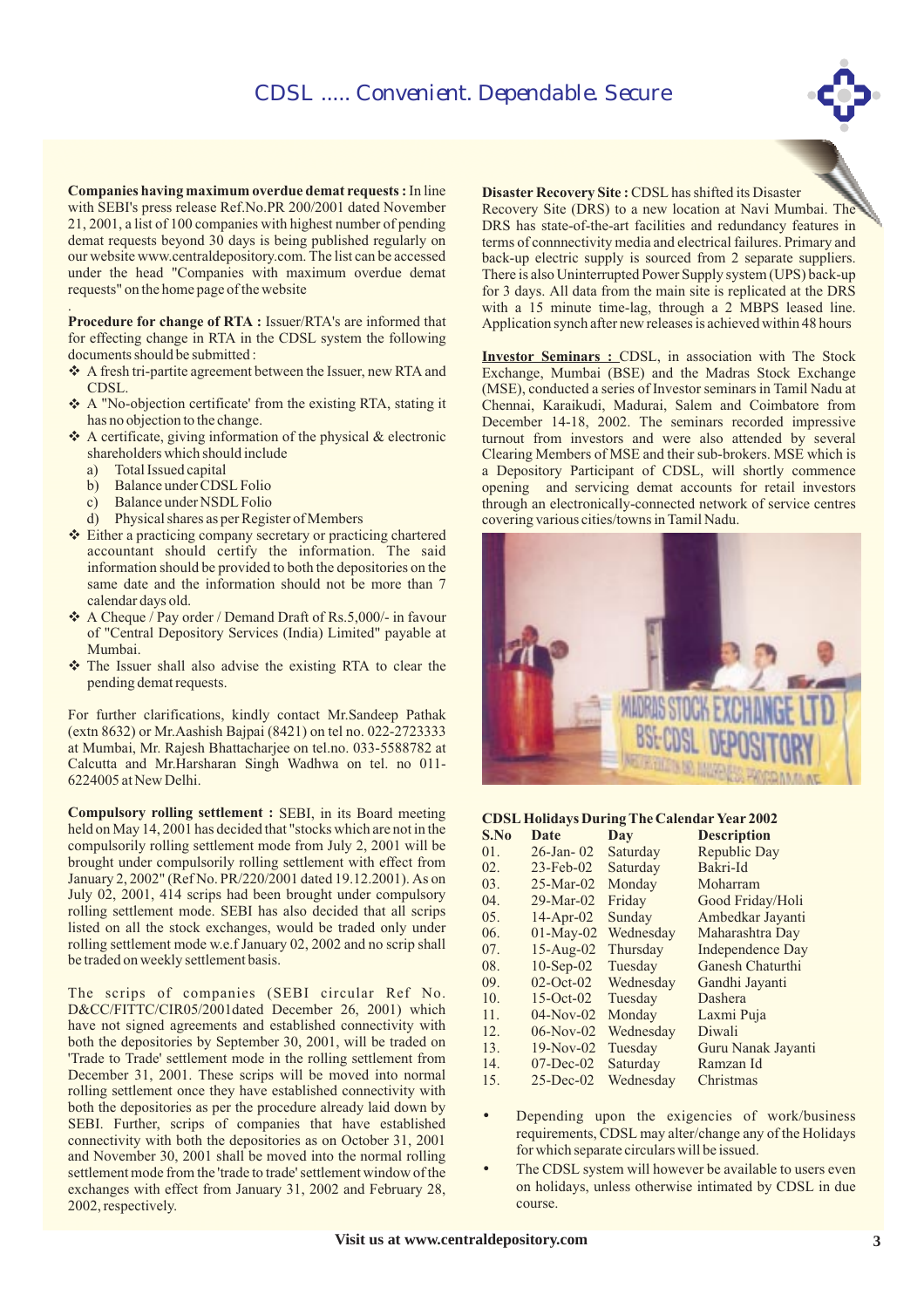

# *CDSL Today: (as of 10.02.2002)*

| Companies admitted                              | 4211           |
|-------------------------------------------------|----------------|
| Companies available for demat services (equity) | 4189           |
| Companies whose debt instruments are admitted   | 60             |
| Debt instruments available for demat            | 757            |
| Commercial paper available for demat            | 94             |
| Mutual fund units available for demat           | 8              |
| Pass thru certificates available for demat      | $\overline{4}$ |
| Number of depository participants               | 167            |
| Number of branches with LIVE connectivity       | 336            |
| Number of cities / towns with LIVE connectivity | 95             |
| Number of locations with LIVE connectivity      | 177            |
| Total demat quantity (securities)               | 4003.37mn      |
| Settlement for January 2002                     |                |
| Quantity (securities)                           | 223.60 mn      |
| Value (Rs.)                                     | 25274.40 mn    |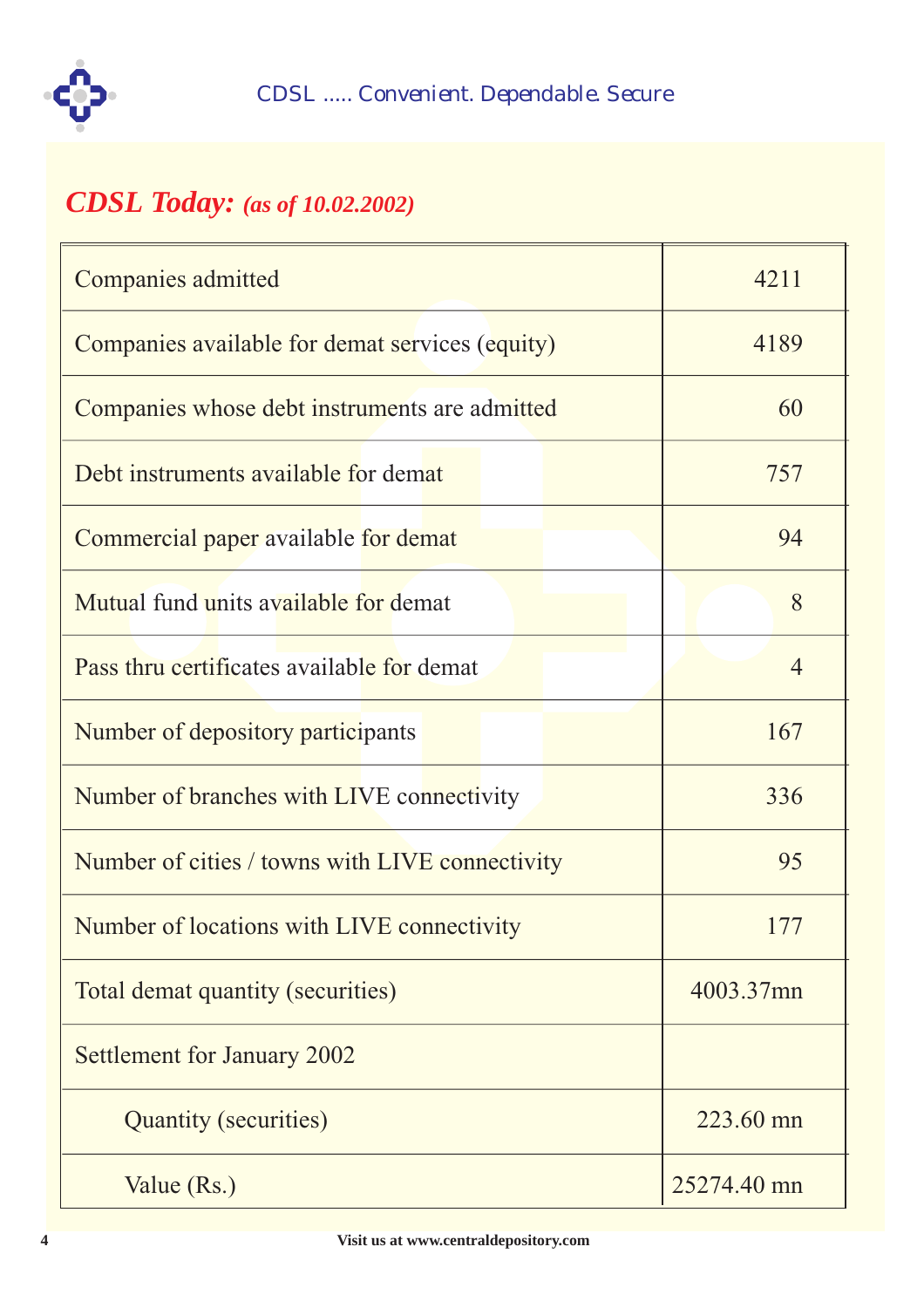

## *The Real Time Gross Show*

#### *Contributed by Mr. Vineet Bhatnagar, Managing Director, Refco - Sify Securities India Pvt. Ltd.*

RTGS systems or improved their existing ones to strengthen their wholesale payment systems and India shall soon be on track too. With RBI announcing that real-time gross settlement (RTGS) is just round the corner, the Indian payment systems are all set to witness a systems differ considerably from one country whole new world of sophistication.

Central banks of almost all fully developed countries have encouraged the use of real-time gross settlement payments systems for securities and foreign exchange transactions because of the virtual agreement that gross settlement systems make wholesale payment systems more immune to widespread financial disruption. Fedwire - Federal Reserve's Fedwire Funds Transfer Service, TARGET - Trans European Automated Real-time Gross Settlement Express Transfer System, CHAPS United Kingdom's Clearing House Automated Payment System, BOJ-Net - Bank of Japan's large value funds transfer service are some examples of RTGS systems.

Real-time gross settlement systems are largevalue funds transfer services that operate continuously during business hours to provide settlement of payment obligations, which are irrevocable. In words of the Committee on Payment and Settlement Systems of the Central Banks of the G10 countries, "This is a gross settlement system in which both processing and final settlement of funds transfer instructions can take place continuously (i.e. in real time). Transfers are settled individually without netting the debits against credits".

Irrevocable fund transfers on RTGS systems occur when a central bank debits the account of the party paying-in and credits the account of the party receiving the funds. This transfer of value from payer to payee is simultaneous and final. As the funds transfer occurs (at least in principle) at the time the instructions of the payer are transmitted to the central bank, it is said to be in real time.

Says Adil Patrawala, Vice President at a leading brokerage outfit, "With the current setup of money transfers through physical instruments, the essence of the 'real-time' element would be lost. For RTGS to be truly operational, an effective and efficient market. electronic securities and money transfer mechanism has to be devised first. This implies a massive network in terms of online connectivity of all concerned participants and their respective funds and securities accounts to RBI's systems"

The obvious advantage of such a setup is that RTGS systems carry negligible settlement risk since they provide immediate finality of funds through continuous intra-day final transfers. Participants who require same day payment for their large value transactions will benefit from RTGS since it fulfills this requirement.

Of late, many central banks have created new But all this comes for a price. Since RTGS do not need to hold or manage significant systems operate on the basis of considerable liquidity being available within the system, they tend to be costly.

> The design and implementation of RTGS to another. Two important issues along which currently operating RTGS systems differ are (1) policies towards the granting of central bank intra-day credit and  $(2)$  the existence and management of cheque / pay-order queues.

> Intra-day credit is valuable in an RTGS system because it can reduce payment blockages that may arise. One participant's outgoing payment awaits an incoming payment from another participant, which may, in turn, be waiting on a payment from a third participant. Payments may become blocked in RTGS systems because of the "cover principle" in gross settlement systems: An outgoing payment order is executed if and only if the sending bank currently has sufficient cash balances, or cover, in its funds account at the central bank. This kind of a scenario may lead to the worst case where in no participant can make a payment through an RTGS system because all cash balances held by participants are due to receive payments from others.

> Although unlimited central bank intra-day credit (also called daylight overdrafts as these loans are required to be repaid by the end of the day) would eliminate this gridlock, it is not offered in any RTGS systems because such a policy may lead to participants' managing their intra-day liquidity less intensively. Such a situation could give rise to an acute liquidity crisis, into which central banks would need to intervene in their role as lender of last resort. Ample availability of central bank intra-day credit could also hamper the emergence of intra-day money markets, which are, in principle, a necessary component of a complete and efficient set of financial markets. The reason is that participants who need funds to make payments in an RTGS system and don't have access to intra-day central bank credit resort to borrowings in the intra-day money market. Thus the implementation of RTGS in India could also see the birth of a vibrant intra-day money

> Some RTGS systems do allow participants to send payments for amounts greater than their reserve balances immediately prior to the time of the request. In carrying out such a payment request, the central bank extends a short-term loan (daylight overdraft) to fund the reserve account of the sending bank. Such overdrafts can be made operational in various ways. Among G-10 RTGS systems, daylight over drafts on Fedwire within a participant's specified limit do not generally require specific collateral backing. This feature is advantageous to participants, which typically

amounts of reserves or collateral for payment purposes. Another model for central bank extensions of intra-day credit requires a borrowing participant to fully collateralize the overdraft. To be fully effective as a central bank risk-management tool in a real-time payments system, a full-collateralization policy requires that collateral securities be available for real-time pledges, as well.

Despite the fact that all RTGS systems are capable of operating in real-time, some payment orders in some RTGS systems are not carried out immediately. For example, when a sending participant has insufficient funds in its current account and central bank intra-day credit is not available, either temporarily for that bank or as a matter of system design, the payment order will not be executed. A pending payment order is subject to two different responses by central banks.

In one case, the payment order is rejected outright and the sender may enter it into an 'internal queue' that assigns priority to outgoing payments. Selected payment orders are then resubmitted to the RTGS system when sufficient covering funds in the participant's funds account become available, either from payments received or via borrowing from another participant. Alternatively, a payment order that cannot be executed because of insufficient reserve funds may enter a 'centralized queue' maintained by the central bank. That is, rather than returning the payment order unexecuted to the sending institution, the central bank retains all payment orders that require incoming cover centrally.

When adequate reserves become available to execute any of the queued requests, the central bank then reenters the payment order into the system. A centrally located and managed queue can facilitate an orderly flow of payments because the system operator can identify payment requests that will offset each other to some extent. That is, one payment provides cover for the next, which provides cover for the next, and so forth. This type of queue management is termed "optimization" by the Bank for International Settlements. The existence of a centralized queue and optimization routines may, again, discourage intensive management of intra-day liquidity by participants and the practice of systematically anticipating payments that are being held in queues tends to increase systemic inter dependence and settlement risk precisely the problems that RTGS systems are designed to eliminate.

The way Indian policy makers will shape this entire design is going to be interesting to watch. Though it takes time for established settlement practices to change, RTGS is all set to make an impact on the Indian markets.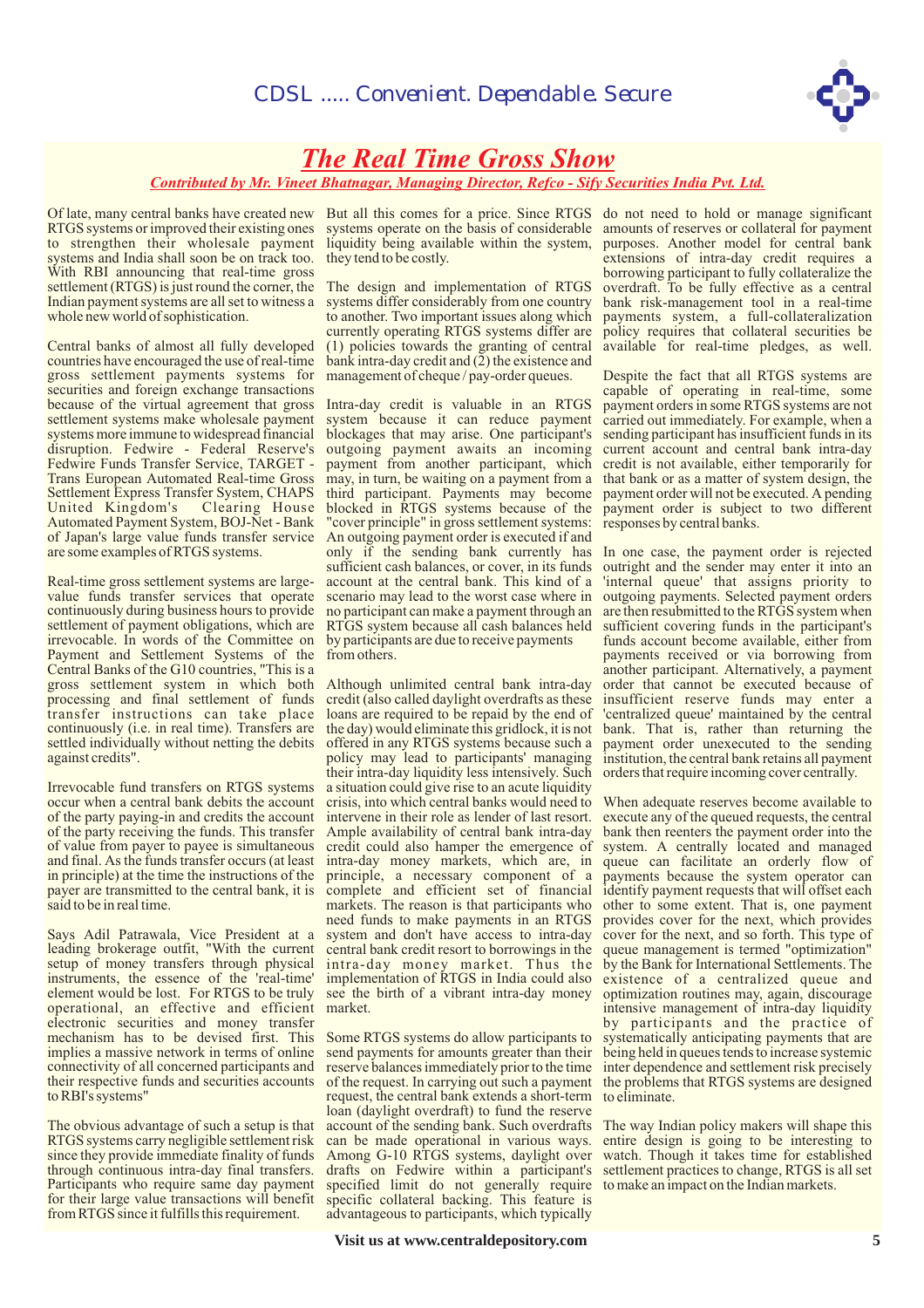



#### **Trading Strategy for Success**

#### **Contributed by Mr. Motilal Oswal, Chairman & Managing Director, Motilal Oswal Securities Limited**

There are only two driving emotions in the stock market - Greed and Fear. Greed is a very acceptable emotion and we thrive on it. However, avarice which is irrational greed, is a trader's enemy.

An old saying in the stock market is :- Rule No.1 - Don't loose money, and Rule No.2 - Don't forget Rule No.1.

The first step in trading is to set aside a particular amount for trading. This should be the amount which is not required for immediate needs and should be a small portion of the trader's net worth.

The next is to have a pre-planned trading system. This should be arrived at by testing different systems on data for a number of scrips for a short period. A detailed record should be compiled of the number of trades, successes, failures, capital invested, gains and losses after brokerage. This strategy should be tested across scrips and should be scrip independent. Build into this strategy, a profit booking rule. More importantly, have



Traders often make simple mistakes which can be costly, Never jump into a trade if you are late in catching the opportunity. As they say, better safe than sorry.Another common mistake is to forget the system and get into what some bull is reportedly buying or selling .Yet another is to get into any junk stock because it belongs to a sector that is currently hot. Others are compulsive traders and get into positions even though their system is not generating any buying or selling signals.

Successful trading is simple; it lies in doing simple things well, taking profits and cutting losses to a plan.

# *CDSL Associates : Registrars*

Aarthi Consultants Pvt. Ltd. Tel : 040-7604653/7636715 ABC Computers Pvt. Ltd. Tel : 033-4832972/4731163 ABS Consultant Pvt. Ltd. Tel : 033-2430153/2201043 Adroit Corporate Services Pvt Ltd Tel : 022-8503748/8590942 Alankit Assignments Ltd. Tel : 033-3545773-74/3546001 Alpha Systems Pvt. Ltd. Tel : 080-3460815-818 Ami Computers (I) Ltd. Tel: 033-2800900/2800812 Amtrac Management Services Ltd. Tel : 0253-351892 Ankit Consultancy Pvt. Ltd. Tel : 0731-491298 Beetal Financial & Computer Services (P) Ltd. Tel : 011-6231990/6232390 Bigshare Services Pvt. Ltd. Tel: 022-8560652/53 C B Management Services Ltd. Tel : 033-2802486/2803495 Cameo Corporate Services Ltd. Tel : 044-8460390-94/8460425 Canbank Computer Services Ltd. Tel : 080-2872461/62 CIL Securities Ltd. Tel : 040-3203155/3202398 Computech International Ltd. Tel : 011-6316770-73 Computech Share Cap Ltd. Tel : 011-2671824/26 Computer Age Management Services Ltd. Tel : 044-8293292 Data Software Research Co. Ltd. Tel : 044-4833738/4834487 Datamatics Financial Software & Services Ltd. Tel : 022-8375519-24

Dynamic Superways and Exports Ltd. Tel : 022-8918257/8937793 EIH Ltd. Tel : 033-2485883/2206141 ICICI Infotech Services Ltd. Tel : 022-3051988/3006717 IIT Corporate Services Ltd. Tel: 022-8225599 Ikon Visions Pvt. Ltd. Tel : 040-3744138/356 Indus Portfolio Pvt. Ltd. Tel : 011-5449862 In-house Share Registry Tel : 011-5792013/14/15 Integrated Enterprises (India) Ltd. Tel : 044-8238891/94/96/97 Intime Spectrum Registry Ltd. Tel : 022-5647731/5672716 Investor Services of India Ltd. Tel : 022-7579636 Karvy Consultants Ltd. Tel : 040-3303221/3320751/2 M. N. Dastur & Company Ltd. Tel : 022-4931065/78 Maheshwari Datamatics Pvt. Ltd. Tel : 033-2435809/2435029 Mennen Financial Services Ltd. Tel : 022-8728494/8758137 MAS Services Pvt. Ltd. Tel : 022-6104142/6104326/8303 MCS Ltd. Tel : 022-2837108/2041658 MCS Software Solutions Ltd Tel : 022-4302930 Mondkar Computers Pvt. Ltd. Tel : 022-8221966/836620 Nagarjuna Investors Services Ltd. Tel : 040-3353057 Niche Technologies Pvt. Ltd. Tel : 033-2357270/7271/3070

Tel : 022-8510446/8510647 Pinnacle Shares Registry Pvt. Ltd. Tel : 079-2204226/0591/0582 Premium Financial Services Ltd. Tel : 022-4960621-22 Purva Sharegistry (India) Ltd. Tel : 022-2617957/2632967 R & D Consultants Ltd. Tel : 022-2834347/2834374 RCMC Share Registry Pvt. Ltd. Tel : 011-4649720/4692346 S K Computers Tel: 033-2194815 S.K.D.C. Consultants Ltd. Tel : 0422-499856/494704 Sathguru Management Consultants Ltd. Tel : 040-3354042/6507 Sharepro Services Tel : 022- 8215168/8329828 Sharex (India) Pvt. Ltd. Tel : 022-8515606/5644 Sindhu Corporate Services Pvt. Ltd. Tel : 040-7733478 Skyline Financial Services Pvt. Ltd. Tel : 011-6838501/6920625 SRG Infotec Ltd. Tel : 011-6812434/6812828 Tata Consultancy Services Tel : 022-8765241 Tata Share Registry Ltd. Tel : 022-2873831/2850886 Trident Inv. & Portfolio Services Pvt. Ltd. Tel : 044-4800886/4844204 UTI Investor Services Ltd. Tel: 022-8506305/8525633 Venture Capital & Corporate Investments Ltd. Tel : 040-3324804/3322264 Wisec Global Ltd. Tel : 011-6181584-85/6164506 X L Softech Systems Ltd. Tel : 040-3545913/14/15

PCS Industries Ltd.

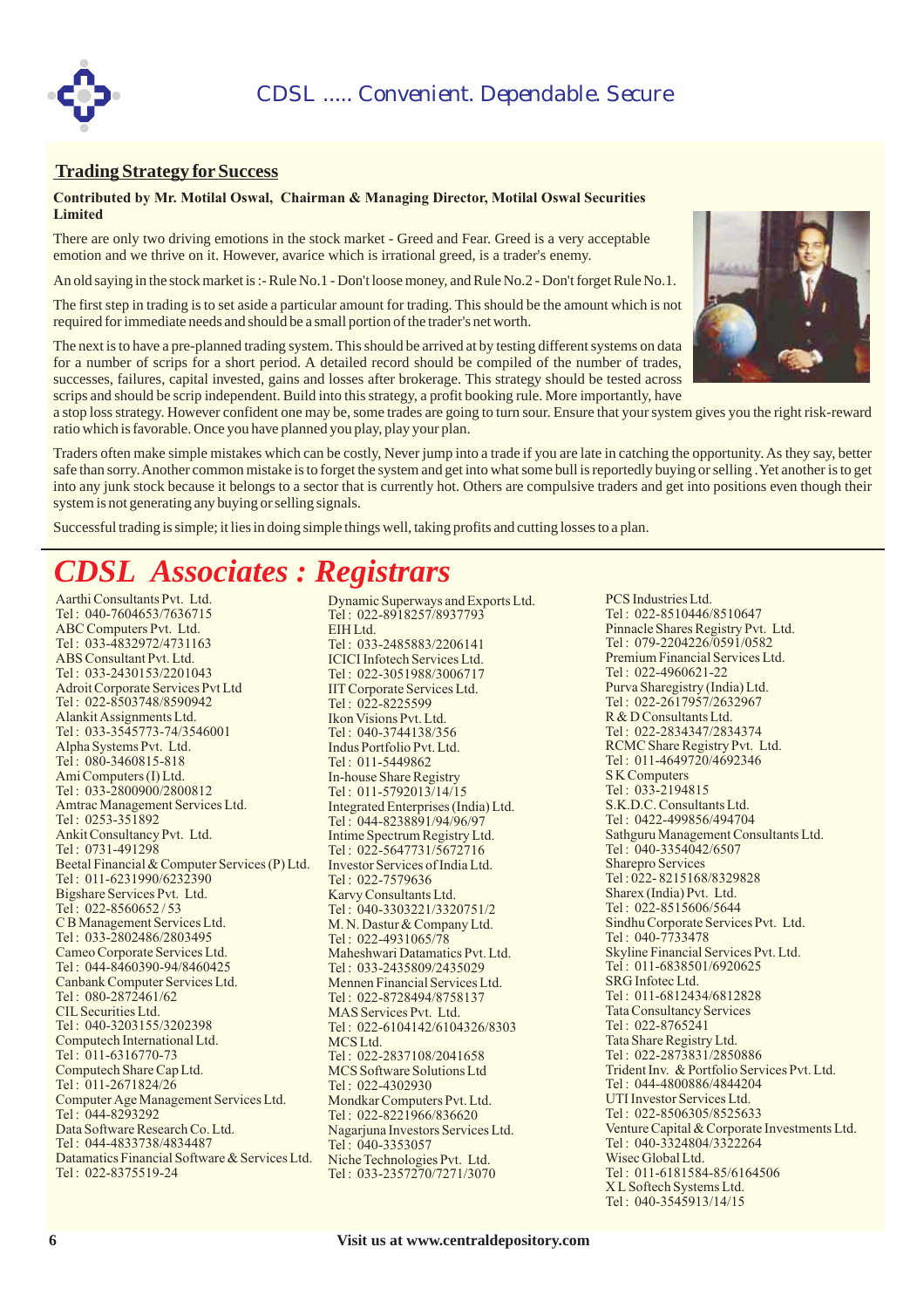

# *CDSL Associates - Depository Participants :*

**AGRA**

Seema Securities Private Ltd. Tel : 0562-351230/1061

#### **AHMEDABAD**

Bank Of India Tel : 079-6561984 Gandhi SecuritiesAnd Investment Pvt Ltd. Kalol Tel : 02764-22817 Money Care Securities And Financial Services Ltd. Tel : 079-6561700 Renaissance Securities Ltd. Tel : 079-216 7976 The Stock Exchange, Ahmedabad Tel : 079-630 7971/77

**AHMEDNAGAR**

Nagar Urban Co-op. Bank Ltd., Ahmednagar Tel : 0241-343 641/642

#### **AKOLA**

Motilal Oswal Securities Ltd. Tel : 0724-430 795 The Akola Janata Sahakari Bank Ltd., Akola Tel : 0724 430012

#### **ALLAHABAD**

Asit C. Mehta Investment Intermediates Ltd. Tel : 0532-460822

**ALWAR**

The Bank Of Rajasthan Ltd. Tel : 0144 701747

**ANAND** H T Nanavati Securities Pvt Ltd. Tel : 02692-40439/41412

#### **BANGALORE**

Bangalore Stock Exchange Ltd. Tel : 080-227 8314/8315 Bank Of India Tel : 080-2280367 Churiwala Securities (P) Ltd. Tel : 080-344 3327 Stock Holding Corporation Of India Ltd. Tel : 080-299 5246

**BEAWAR**

The Bank Of Rajasthan Ltd. Tel : 01462-58813

#### **BELGAUM**

Asit C Mehta Investment Intermediates Ltd. Tel : 044-6426323 Tel : 0831-466432

**BHARATPUR** Sam Global Securities Ltd. Tel : 05644-28008/25438

**BHARUCH** Gandhi Securities And Investments Pvt. Stock Holding Corporation Of India Ltd. L<sub>td</sub> Tel : 02642-62140

**BHATINDA** Suresh Rathi Securities Pvt Ltd. Tel : 0164-2524599

**BHILWARA** Suresh Rathi Securities Pvt Ltd. Tel : 01482 26152 The Bank Of Rajasthan Ltd. Tel : 01482-26242

Renaissance Securities Ltd. Tel : 022-913 55200 **BHIWANDI -THANE**

**BHUJ** M/S. Jitendra J. Bhabhera Tel : 02832-55553

#### **BHUBANESHWAR**

Sam Global Securities Ltd. Tel : 0674-575008/404 The Bank Of Rajasthan Ltd. Tel : 0674-532326

#### **BIKANER**

Hem Securities Ltd. Tel : 0151-544002 Suresh Rathi Securities Pvt Ltd. Tel : 0151-520 297 The Bank Of Rajasthan Ltd. Tel : 0151-234827

#### **CHANDIGARH**

K &A Securities Pvt Ltd. Tel : 0172-704198/4298 Sam Global Securities Limited Tel.: 0172-779562/678 The Bank Of Rajasthan Ltd. Tel : 0172-702784 Uttam Financial Services Ltd. Tel : 0172-301670

**CHENNAI** Bank Of India Tel : 044-5229346-48

Bharat C Bagri Bright Shares & Stocks Pvt. Ltd. Tel : 044-4620028-29 DJS StockAnd Shares Ltd., Armenian Street  $Tel \cdot$ Madras Stock Exchange Ltd. Tel : 044-5224352/92 Tel : 044-534 0725 The Bank Of Rajasthan Ltd. Tel : 044-8213222

Suresh Rathi Securities Pvt. Ltd. Tel : 01562-52339 **CHURU**

Cochin Stock Brokers Ltd. Tel : 0484-401898/3913 **COCHIN**

DJS StockAnd Shares Ltd. Tel : 0422- 211 487 **COIMBATORE**

Gandhi Securities & Investment Pvt Ltd. Tel : 0671-619036 **CUTTACK**

ISJ Securities Pvt Ltd. Tel : 0267-321478 **DAHOD**

Anand Rathi Securities Pvt Ltd.  $T_{\mathsf{P}}$ ]  $\cdot$ Motilal Oswal Securities Ltd. Tel : 0135-653860 **DEHRADUN**

Motilal Oswal Securities Ltd. Tel : 02562-41781 Sykes & Ray Equities (I) Ltd. Tel : 02562-33968 **DHULE**

Anand Rathi Securities Pvt Ltd. Tel : 0251- 441788 **DOMBIVLI**

The Bank Of Rajasthan Ltd. Tel : 0129-5413147 **FARIDABAD**

**GANGAPUR** The Bank Of Rajasthan Ltd Tel : 07463-34051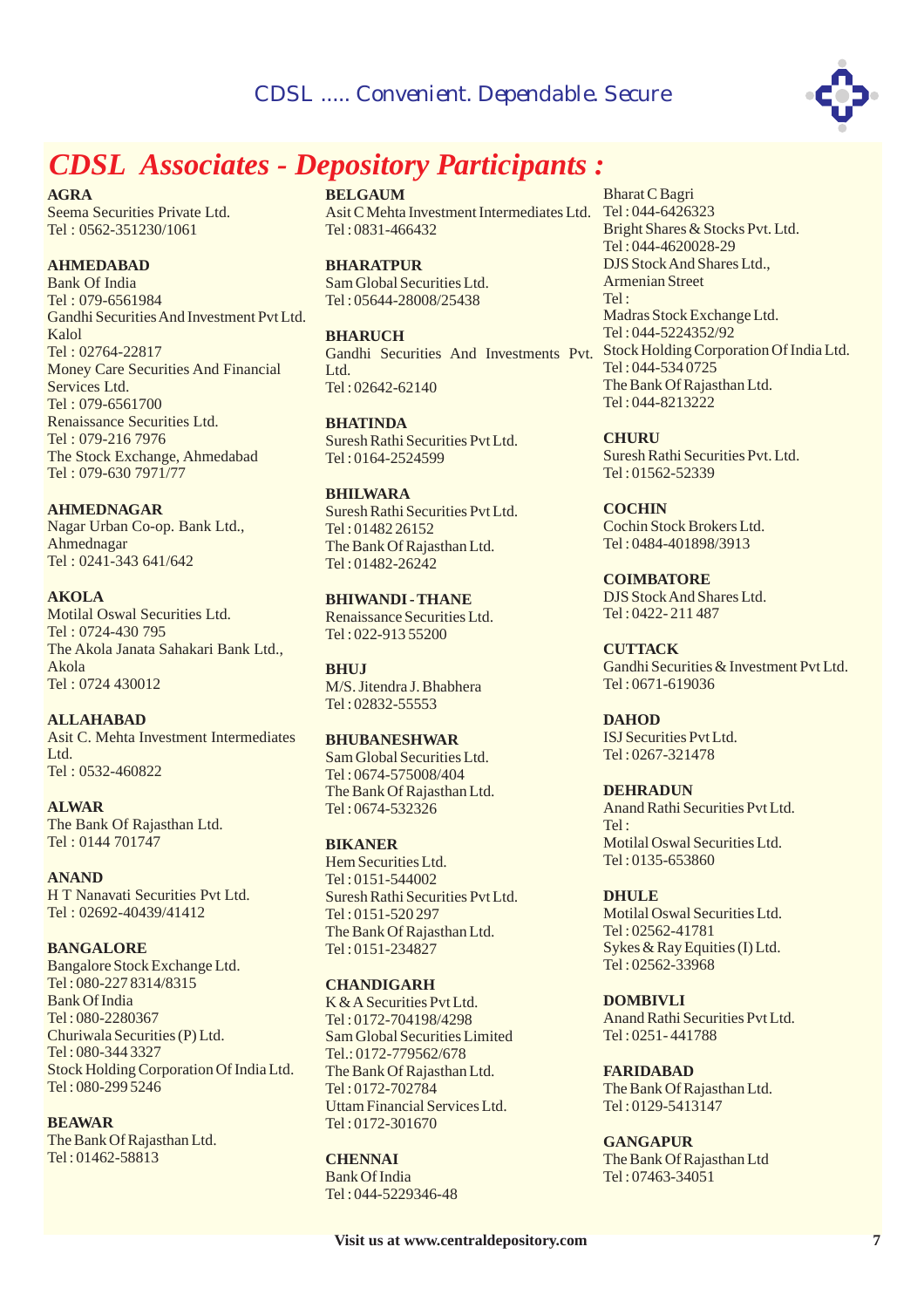

**GUNA** Churiwala Securities Pvt Ltd. Tel : 07542-56078

#### **GUWAHATI** ISJ Securities Pvt Ltd. Tel : 0361-636937-38

State Bank Of India Tel : 0361-540348/2778

**GWALIOR** Renaissance Securities Ltd. Tel : 0751-431 950

**HALDWANI** Sam Global Securities Ltd. Tel : 05946-25328

**HANUMANGARH** Suresh Rathi Securities Pvt Ltd. 252, Bank Of Rajasthan Building Tel :

**HISSAR** Sam Global Securities Ltd. Tel : 01662-39045/37745 SMK Shares And Stock Broking Pvt Ltd. Tel : 01662-31084

**HOSPET** Motilal Oswal Securities Ltd. Tel : 27718

**HUBLI** Gupta Equities Pvt Ltd. Tel: 0836-269948

#### **HYDERABAD**

CIL Securities Ltd. Tel : 040-320 3155 Karvy Consultants Ltd. Tel : 040-332 5518 Stock Holding Corporation Of India Ltd. Tel : 040-322 2645 The Bank Of Rajasthan Ltd. Tel : 040-474 5920 The Hyderabad Stock Exchange Ltd. Tel : 040-3222641-42

**ICHALKARANJI** Renaissance Securities Ltd. Tel : 0230-421 934

#### **INDORE**

Anand Rathi Securities Pvt Ltd. Tel : 0731-565975 ISJ Securities Private Ltd. Tel : 0731-705420-22

State Bank Of India Tel : 0731-702 736 State Bank Of Indore Tel : 0731-548 318 The Bank Of Rajasthan Ltd. Tel : 0731-533 062

#### **JAIPUR**

Anand Rathi Securities Pvt Ltd. Tel : 0141-370352 Hem Securities Ltd. Tel : 0141-378 608 Suresh Rathi Sec Pvt. Ltd. Tel : 0141-363919 Suresh Rathi Securities Pvt Ltd. Tel : 0141-520682 The Bank Of Rajasthan Ltd. Tel : 0141-369445

H.T. Nanavati Securities Pvt. Ltd. Tel : 0181-226 964 **JALANDHAR**

Asit C Mehta Inv Intermediates Ltd. Tel : 0257-226743 **JALGAON**

B R K Shares & Stk Brokers P Ltd. Tel : 0288-553310/92180 Motilal Oswal Securities Ltd. Tel : 0288-661 246/248 **JAMNAGAR**

Suresh Rathi Securities Pvt Ltd. Tel : 07432-40116 **JHALRAPATAN**

Suresh Rathi Securities Pvt Ltd. Tel : 01592-32355 **JHUNJHUNU**

#### **JODHPUR**

ISJ Securities Pvt Ltd. Tel : 0291-628619 Motilal Oswal Securities Ltd. Tel : 0291-441382/383 Renaissance Securities Ltd. Tel : 0291-612374 Renaissance Securities Ltd Tel : 0291-628619/719 Suresh Rathi Securities Pvt. Ltd. Tel : 0291-636171 The Bank Of Rajasthan Ltd. Tel : 0291-627365

State Bank Of India, Main Branch Tel : 0512-303123 **KANPUR**

**KHAMBAT** Acme Shares & Stock Pvt Ltd. Tel : 02698-24401-02

#### **KOLHAPUR**

Motilal Oswal Securities Ltd Tel : 0231-660713 Renaissance Securities Ltd Tel : 0231-660713

#### **KOLKATA**

Accord Capital Markets Ltd., Mahendra Rd Tel : 033-476 2125/5404 Bank Of India, BRM Sarani Tel : 033-2485703/1973 Dalmia Securities Ltd., Sarat Bose Road Tel : 033-2806544-49 DJS Stock & Shares Ltd., Lyons Range Tel : 033-2206269 East India Securities Ltd., Salt Lake Tel : 033-334 5527/5689 Lohia Securities Ltd., Lyons Range Tel : 033-210 8722 M Prasad & Co. Ltd., Judges Court Road, Tel : 033-4792700-01 R M Share Trading Pvt Ltd., I E Place Tel : 033-2103860 Sam Global Securities Ltd., I E Place Tel : 033-221 1096 SKP Securities Ltd., Camac Street Tel : 033-2828719/8793 Stock Holding Corporation Of India Ltd., Park Street, Tel : 033-226 2030 The Bank Of Rajasthan Ltd., Ganesh ChandraAvenue, Tel : 033-2377412-13 Vedika Securities Pvt Ltd., Shambhunath Pandit Street Tel : 033-2231245

#### **KOTA**

Suresh Rathi Securities Pvt Ltd. Tel : 0744-361 155 The Bank Of Rajasthan Ltd. Tel : 0744-324 007

#### **LUCKNOW**

Anand Rathi Securities Pvt Ltd. Tel : 0522-282303 Asit C Mehta Investment Intermediates Ltd. Tel : 0522- 255022/23 Motilal Oswal Securities Ltd. Tel : 0522-231695/211903 Sykes & Ray Equities (I) Ltd. Tel : 0522-331196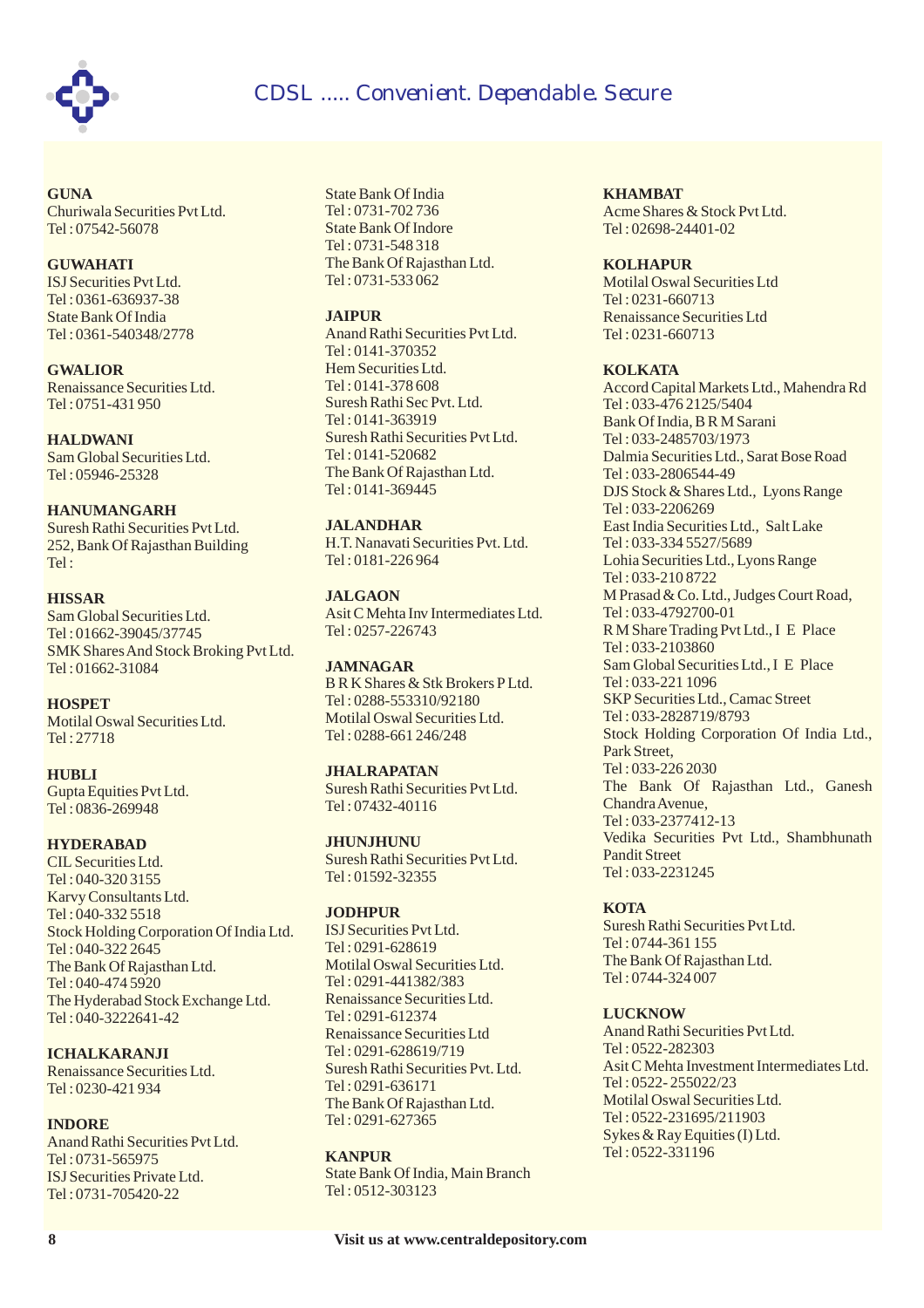

#### **LUDHIANA**

LSE Securities Ltd. Tel : 0161-412316-18 State Bank Of India Tel : 0161-449 080

#### **MADURAI** DJS Stock & Shares Ltd Tel : 0452-735776

**MANGALORE** ISJ Securities Pvt Ltd. Tel : 0824-429614 ISJ Securities Pvt Ltd, Udipi Tel : 08252-34295

#### **MEERUT**

The Bank Of Rajasthan Ltd. Tel : 0121-643908

**MITHAPUR** B R K Shares & Stk Brokers P Ltd. Tel : 02892-24360

## **MORADABAD**

Uttam Financial Services Ltd. Tel : 0591-428 721

#### **MUMBAI-ANDHERI**

Mangal Keshav Securities Ltd. Tel : 022-6351177 Motilal Oswal Securities Ltd. Tel : 022-6250001 UTI Securities Exchange Ltd. Tel : 022-6941500 Birla Sun Life Securities Ltd. Tel : 91-22-830 2952 C.R.Kothari And Sons Shares & Stock Bank Of India, P. J. Tower Brokers (P) Ltd. Tel : 022-824 5719 Infrastructure Leasing & Financial Ser. Ltd. Tel : 022-857 0965 IIT Corporate Services Ltd. Tel : 022-8306790/1 Kisan Ratilal Choksey Shares And Securities Pvt Ltd. Tel : 022-6965555 The Greater Bombay Co-op. Bank Ltd. Tel : 022-834 3695

#### **MUMBAI-BANDRA**

Total Securities Ltd. Tel : 022-6514095-98 ISJ Securities Pvt Ltd. Tel : 022-6408575 OTC Exchange Of India Tel :

#### **MUMBAI-BORIVLI**

Acme Shares & Stock Pvt Ltd. Tel : 022-8912256/62 Anand Rathi Securities Pvt. Ltd. Tel : 022-893 5838 Motilal Oswal Securities Ltd. Tel : 022-8896315

#### **MUMBAI-CHURCHGATE**

Shreehari Shares & Stock Brokers Pvt Ltd. Tel : 022-281 1934

## **MUMBAI-COLABA**

Sykes & Ray Equities (India) Ltd. Tel : 022-2040425/0392

#### **MUMBAI-FORT**

Advani Share Brokers Private Ltd. Tel : 022- 267 1533 Acme Shares & Stock Private Ltd Tel : 022-2657316/18 Amu Shares & Securities Ltd. Tel : 022-265 3410 Anand Rathi Securities Pvt. Ltd. Tel : 022-2377065 B D Shah Securities Ltd. Tel : 022-2835543 B R Jalan Securities Private Ltd. Tel : 022-267 5746/5815 Bank Of India, Fort Tel : 022-262 1820 Tel : 022-262 6998 Bank Of Maharashtra Tel : 022-262 6748 Bhagirat Merchant Stock Broking Pvt Ltd. Tel : 022-262 1618 Bharat C Bagri Tel : 022-265 8920/2652792 Bhavik Rajesh Khandhar Shares & Stock Tel : 022-265 3872 Brokers P Ltd. Tel : 022-2075651 BNR Capital Services Pvt Ltd. Tel : 022-2670029 BOI Shareholding Ltd. Tel : 022-2723626 Centurion Bank Ltd. Tel : 022-2705036/37/38/39 Churiwala Securities Private Ltd. Tel : 022-267 0035/267 1713 Deutsche BankAG Tel : 022-207 8453 Dindayal Biyani Stock Brokers Ltd. Tel : 022-265 4201 Enam Securities Private Ltd. Tel : 022-265 5535 Gandhi SecuritiesAnd Investment Pvt Ltd. Tel : 022-2723836

Global Trust Bank Ltd. Tel : 022-264 4920 H T Nanavati Securities Pvt Ltd. Tel : 022-2650499 Hem Securities Ltd. Tel : 022-266 6156 IKAB Securities & Investment Ltd. Tel : 022-2310571 Integrated Master Securities Ltd. Tel : 022-2672987/23871 Inventure Growth & Securities Ltd. Tel : 022-288 6851 ISJ Securities Private Ltd. Tel : 022-261 6178 J G Shah Financial Consultants Pvt. Ltd. Tel : 022-265 1688/3432 Janata Sahakari Bank Ltd., Pune Tel : 022-263 0568 Joindre Capital Services Ltd. Tel : 022-2690112-21 K.Jayantilal Securities Private Ltd. Tel : 022-2651199 K M Jain Stock Brokers Pvt Ltd. Tel : 022-2334978-79 Kaji & Maulik Securities Private Ltd. Tel : 022-265 2164/4592 Khambatta Securities Ltd. Tel : 022-270 2576/77 Kantilal Chhaganlal Securities Private Ltd. Tel : 022-2677917-22 Kantilal Mangaldas Securities Pvt. Ltd. Tel : 022-267 5282 Kaushik Shah SharesAnd Securities Ltd. Tel : 022-287 4860 M/s Hasmukh Lalbhai Tel : 022-2723068 M/s. Jitendra J. Bhabhera Tel : 022-267 4727 M/s. Sanjay C. Baxi Madhukar C Sheth  $Tel \cdot 022 - 2653932$ Malti Securities Private Ltd. Tel : 022-261 1268 Mehta Vakil And Company Pvt Ltd. Tel : 022-265 2620/1082 MLR Securities Private Ltd. Tel : 022-265 1370 Mother India Securities Pvt Ltd. Tel : 022-2876431-32 Motilal Oswal Securities Ltd. Tel : 022-2675494 / 2615800 Nirmal Bang Securities Pvt. Ltd. Tel : 022-264 1234 Oriental Bank Of Commerce Tel : 022-2674579/6066 Prarup Shares & Stock Brokers Pvt. Ltd. Tel : 022-2826940-42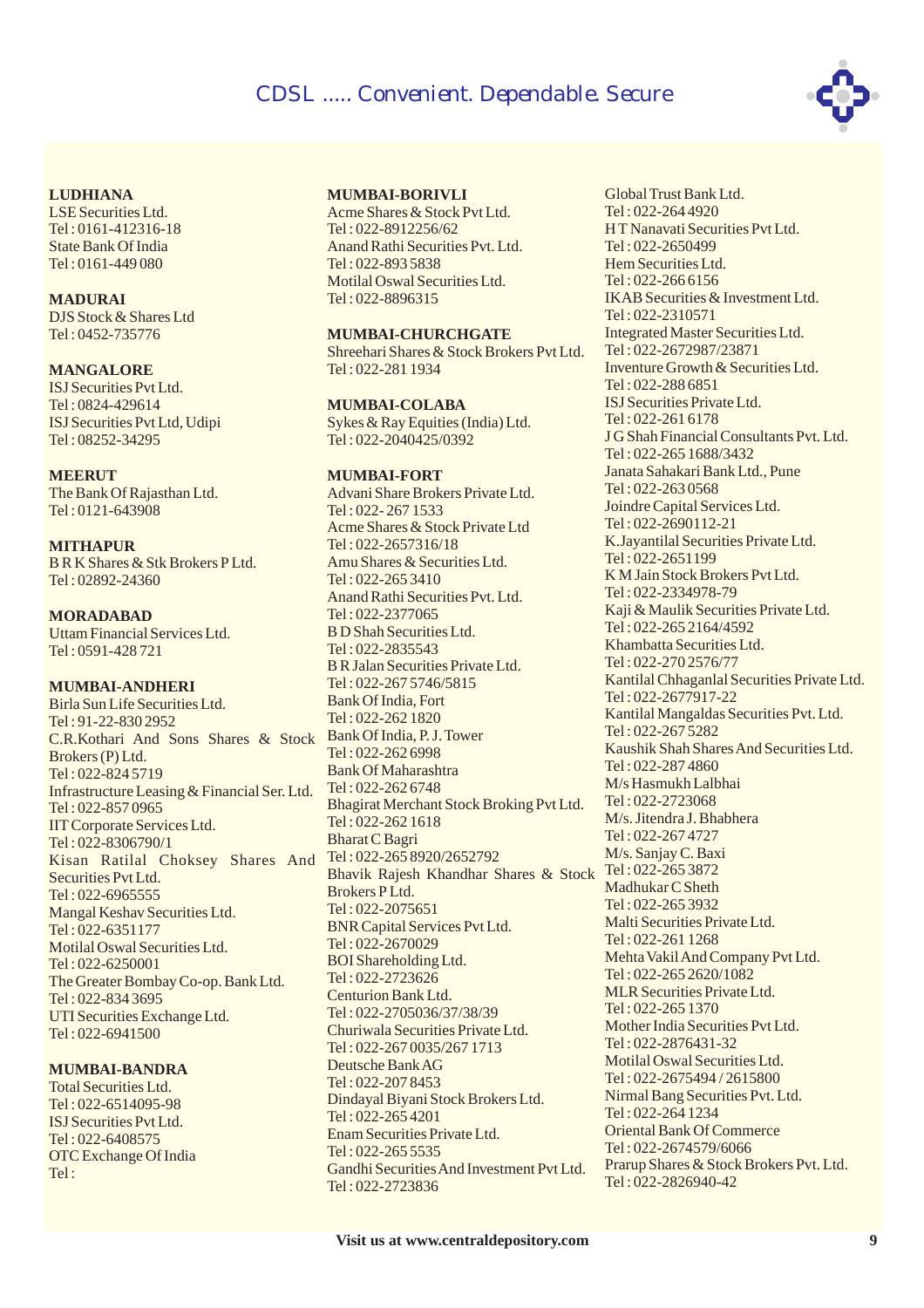

Pratik Stock Vision Pvt Ltd. Tel : 022-265 4793 R B K Share Broking Ltd. Tel : 022-2651529/2646 R.M. Share Trading Private Ltd. Tel : 022-265 6034 R.N.Patwa Share & Stock Brokers (P) Ltd. Tel : 022-265 1951 Renaissance Securities Ltd. Tel : 022-2721213/2632 Saikripa Securities Ltd. Tel : 022-2721095 Sam Global Securities Ltd. Tel : 022-265 2422 Shilpa Stock Brokers Private Ltd. Tel : 022-2624220/1 SMIFS Securities Ltd. Tel : 022-265 8027/28 SPS Share Brokers Private Ltd. Tel : 022-267 5556/1335 Sunidhi Consultancy Services Pvt.Ltd. Tel : 022-2631417 Suresh Rathi Securities Pvt. Ltd. Tel : 022-262 4787 SVV Shares & Stock Brokers Pvt. Ltd. Tel : 022-2723133/35 The Bank Of Rajasthan Ltd. Tel : 022-2873472 The Omniscient Securities Pvt Ltd. Tel : 022-270 0774 Union Bank Of India Tel : 022-2674115 Vijan Share & Securities Pvt. Ltd. Tel : 022-269 2217 Wallfort Share & Stock Brokers Ltd. Tel : 022-207 2298 Wellworth Shares And Stock Broking Ltd. Tel : 022-2675758/0365 Sino Securities Pvt Ltd. Tel : 022-2334811-14 Sykes & Ray Equities (I) Ltd. Tel : 022-2655330

#### **MUMBAI-GHATKOPAR**

Bank Of Baroda Tel : 022-511 6899/6717

#### **MUMBAI-GOREGAON**

Motilal Oswal Securities Ltd. Tel : 022-8727241 Asian Markets Securities Pvt. Ltd. Tel : 022-841 3030 ICICI Ltd. Tel : 022-8736300 Renaissance Securities Ltd. Tel : 022-878 6854

Sahara India Financial Corporation Ltd. Tel : 022-8755502

SMK Shares And Stock Broking Pvt. Ltd. Tel : 022-265 5590/ 2623999

#### **MUMBAI-GULALWADI**

Acme Shares & Stock Pvt Ltd. Tel : 022-3425999

#### **MUMBAI-KANDIVLI**

Bank Of Baroda Tel : 022-8083243 Renaissance Securities Ltd. Tel : 022-8617309

#### **MUMBAI-LOWER PAREL**

Asit C Mehta Investment Intermediates Ltd. Tel : 022-8577898 Tel : 022-4982000 B R Jalan Securities Pvt Ltd. Tel : 022-4988844 Emkay Share & Stock Brokers Pvt Ltd. Tel : 022-4606690 HDFC Bank Ltd. Tel : 022-491 0492 Standard Chartered Bank Tel : 022-491 8483 Standard Chartered Grindlays Bank Ltd. Tel : 022-4910076

Motilal Oswal Securities Ltd. Tel : 022-4453652 **MUMBAI-MAHIM**

ICICI Ltd. Tel : 022-4924100 **MUMBAI-MAHALAXMI**

**MUMBAI-MALAD** Inventure Growth & Securities Ltd. Tel :0 22-881 6159 Motilal Oswal Securities Ltd. Tel : 022-8440640

**MUMBAI-MULUND** Acme Shares & Stock Pvt Ltd. Tel : 022-5620231

Asit C Mehta Inv. Intermediates Ltd.  $T_{\mathsf{P}}$ ]  $\cdot$ **MUMBAI-NEW MARINE LINES**

#### **MUMBAI-NARIMAN POINT**

ABNAmro Bank N.V Tel : 022-281 2527/28 Birla Sunlife Securities Ltd. Tel : 022-2880041-43 Dalal & Broacha Stock Broking Pvt. Ltd. Tel : 022-282 2992 / 2044805 Indsec SecuritiesAnd Finance Ltd. Tel : 022-2046753, Keynote Capitals Ltd.

Tel : 022-2025230 Kotak Securities Ltd. Tel : 022-2341100 Maheshwari Equity Brokers Pvt. Ltd. Tel : 022-204 2514 Maliram Makharia Finstock Private Ltd. Tel : 022-2818969 Prabhudas Lilladher Pvt Ltd. Tel : 022-232 2222 Rashi Equisearch Private Ltd. Tel : 022-2044270

#### **MUMBAI-POWAI**

Asit C. Mehta Investment Intermediates Ltd

**MUMBAI-PYDHUNIE**

Motilal Oswal Securities Ltd. Tel : 022-3448104/1057

#### **MUMBAI-SION**

Mukesh Babu Securities Ltd. Tel : 022-4018218-9 Gupta Equities Pvt. Ltd. Tel : 022-232 5607

#### **MUMBAI-VILE PARLE**

DJS StockAnd Shares Ltd. Tel : 022-6185011 DJS StockAnd Shares Ltd. Tel : 022-6103594

#### **MUMBAI-VIKHROLI**

Stock Holding Corporation Of India Ltd. Tel : 022-5795261

**MUMBAI-WALKESHWAR**

B R Jalan Securities Pvt Ltd. Tel : 022-3613415/2553

#### **MUMBAI-WORLI**

Citibank N.A. Tel : 022-494 9275 The Hongkong & Shanghai Banking Corpn. L<sub>td</sub> Tel : 022-498 0000

**MUZAFFARPUR**

B R Jalan Securities Private Ltd. Tel : 0621-266 839

#### **NADIAD**

Kisan Ratilal Choksey Shares & Sec Pvt L<sub>td</sub> Tel : 0268-29020/24/26

**10 Visit us at www.centraldepository.com**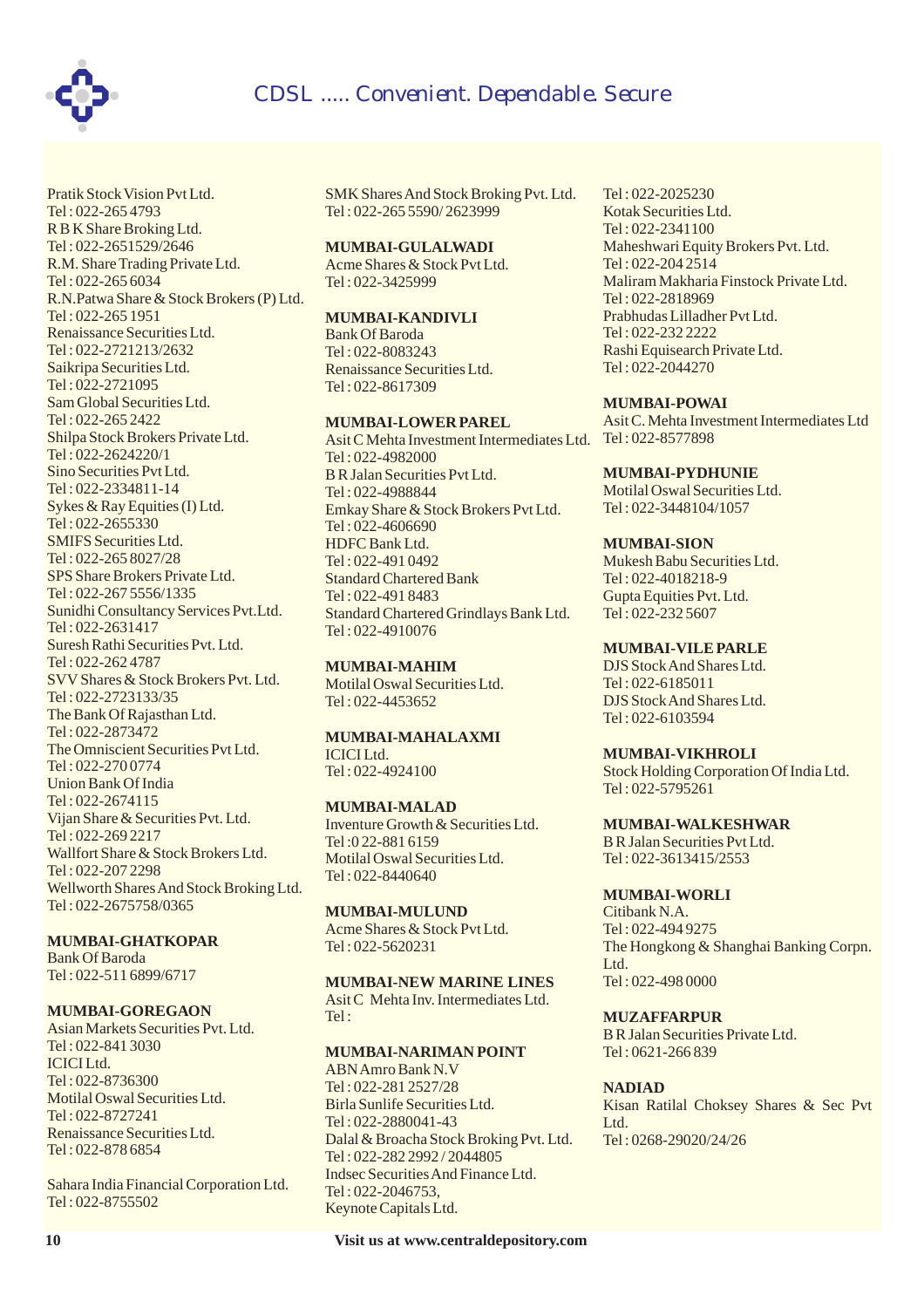

#### **NAGPUR**

Anand Rathi Securities Pvt. Ltd. Tel : 0712-731922-4 Kantilal Chhganlal Securities Pvt. Ltd. Tel : 0712-732448 Motilal Oswal Securities Ltd. Tel : 0712-538181 Renaissance Securities Ltd. Tel : 0712-241062

#### **NASIK**

Asit C. Mehta Inv. Intermediates Ltd. Tel : 0253-454174-75 Kantilal Chhaganlal Securities Pvt Ltd. Tel : 0253-572196 Motilal Oswal Securities Ltd. Tel : 0253-579201

#### **NAVI MUMBAI-NERUL**

Bank Of Baroda Tel : 022-770 9854

#### **NAVI MUMBAI-VASHI**

Interconnected Stock Exchange Tel : 022-7812056/58/59 Motilal Oswal Securities Ltd. Tel : 022-7661278

#### **NAVSARI**

R N Patwa Shares & Stock Brokers Pvt. Ltd Tel : 02637-50110

#### **NEW DELHI**

Abhipra Capital Ltd.,Azadpur Tel : 011-724 7797/98 Alankit Assignments Ltd., Jhandewalan **PRODDATUR** Extension Tel : 011-351 3514/16 B R Jalan Securities Private Ltd, Hauz Khas Tel : 011-696 8101 Bank Of India, Barakhamba Road Tel : 011- 3721843-44 BLB Ltd., Darya Ganj Tel : 011-327 2728 Express Securities Pvt Ltd, Connaught **Circus** Tel : 011-3326940 Globe Capital Market Ltd., Kasturba Tel : 0771-654 407 Gandhi Marg Tel : 011- 3720887/89/91 IKM Investor Services Ltd., East Patel Nagar Tel : 011-5787743 Indus Portfolio Private Ltd., Bali Nagar Tel : 011-5457390 Integrated Master Securities Ltd., Tel : 0281-476305-06 Barakhamba Road Tel : 011-332 2136/2143

K & A Securities Pvt Ltd., New Friends Tel : 0281-442 145 Colony Tel : 011-6832111/29511 Master Capital Services Ltd., Barakhamba Road Tel : 011-3738633 Sam Global Securities Ltd., Daryaganj Tel : 011-3270790/6190 Sam Global Securities Ltd., Azadpur **ROHTAK** Commercial Complex Tel : 011- 7228354 Sam Global Securities Ltd.,Pitampura Tel : 011 -715793 Stock Holding Corporation Of India Ltd., Acme Shares & Stock Pvt Ltd. Bahadurshah Zafar Marg Tel : 011-371 2807 Suresh Rathi Securities Pvt. Ltd., Darya **SIRHOI** Ganj Tel : 011-328 1192 The Bank Of Rajasthan Ltd., Karol Bagh Tel : 011- 5712934 Uttam Financial Services Ltd., Bahadur Shah Zafar Marg Tel : 011-3317228 Zuari Investments Ltd., Nehru Place Tel : 011-6413319/3376

The Bank Of Rajasthan Ltd. Tel : 01742- 630192 **PANIPAT**

#### **PANAJI**

ISJ Securities Pvt Ltd. Tel : 0832-231130

Renaissance Securities Ltd. Tel : 08564-43494

Bank Of Baroda Tel : 020-5421255/36997 PSE Securities Ltd. Tel : 020- 4485701-03 **PUNE**

#### **RAIPUR**

Anand Rathi Securities Pvt. Ltd. Wallfort Share & Stock Brokers Ltd. Tel : 0771- 535642

Ajay Natavarlal Securities Pvt Ltd. Tel : 0281-229763 B R K Share & Stock Brokers P Ltd. Rajkot Nagarik Sahkari Bank Ltd. Tel : 0281-233 916/917 SKSE Securities Ltd. **RAJKOT**

The Bank Of Rajasthan Ltd.  $Tel \cdot$ 

B R Jalan Securities Private Ltd. Tel : 0341-444226 **RANIGANJ**

The Bank Of Rajasthan Ltd., Palika Bazar Tel : 01262-54502

Tel : 02425-25451 **SANGAMNER**

Suresh Rathi Securities Pvt Ltd. Tel : 02972-30689

The Bank Of Rajasthan Ltd. Tel : 01666-20713 **SIRSA**

Suresh Rathi Securities Pvt Ltd. Tel : 0154-440 383 The Bank Of Rajasthan Ltd. Tel : 0154-430 359/259 **SRIGANGANAGAR**

Kisan Ratilal Choksey Shares & Securities Pvt Ltd Tel : 0261-424 290 Motilal Oswal Securities Ltd. Tel : 0261-419813 Suresh Rathi Securities Pvt Ltd. Tel : 0261- 655670 **SURAT**

Mangal Keshav Securities Ltd. Tel : 022-5470890 **THANE**

Renaissance Securities Ltd. Tel : 0374-334622 **TINSUKIA**

**TRIVANDRUM**

H T Nanavati Securities Pvt Ltd, Tel : 0471-440 934

#### **UDAIPUR**

Emkay Share & Stock Brokers P Ltd. Tel : 0294-415405 ISJ Securities Private Ltd. Tel : 0294-423 611/612 Renaissance Securities Ltd. Tel : 0294-526 798 Suresh Rathi Securities Pvt Ltd.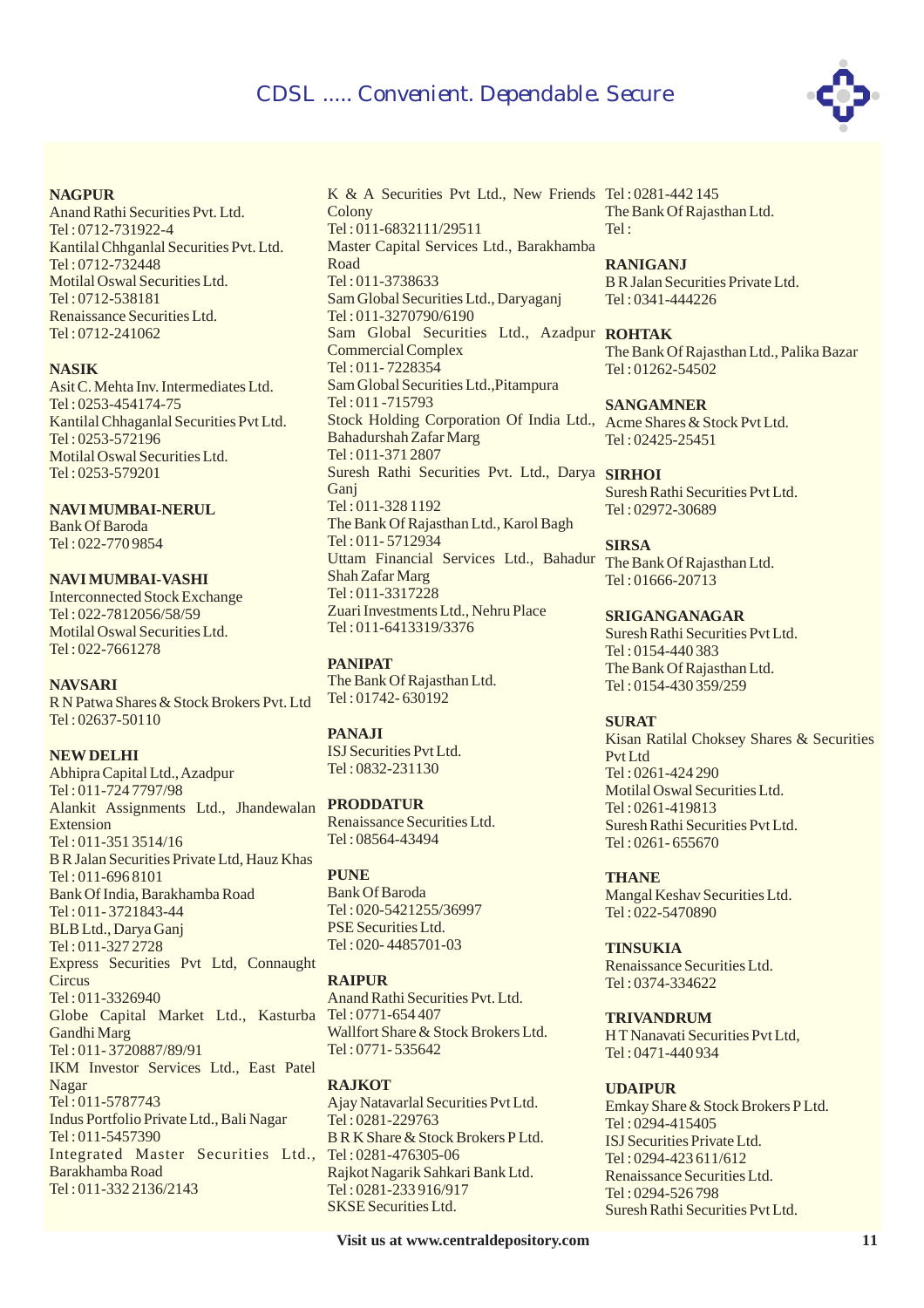

Tel : 0294 413088 The Bank Of Rajasthan Ltd. Tel : 0294-560547

#### **VADODARA**

Bank Of Baroda Tel : 0265-361910 Vadodara Stock Exchange Tel : 0265-361 534/474 Mangal Keshav Securities Ltd. Tel : 02638-439063 **VAPI**

**VERAVAL** B R K Share & Stock Broker Pvt Ltd. Tel : 02876- 43827/959

**VIJAYAWADA** BNR Capital Services Pvt Ltd. Tel : 0866- 566271 BNR Capital Services Pvt Ltd. Tel : 0866 -577005

**VISAKHAPATNAM** Steel City Securities Ltd. Tel : 0891-549675-80

Kantilal Mangaldas Sec P Ltd. Tel : 02765-2766 15/34 **VISNAGAR**

### *CDSL depository participants: Back-office software vendors*

CMC Ltd. CMC House, C-18 Bandra-Kurla Complex, Mumbai-400051 Tel.: 6591000/01/02

SDG Software Technologies Maker Chember 5,  $4<sup>th</sup>$  floor, 422, Nariman Point Mumbai Tel.: 2041999/2041996

PSI Data Systems Ltd. , Indiana Business Center, Indiana House, Marol Naka. Andheri (E) Mumbai-400059 Tel.: 8507336-44

Infotech Resources 402, Sharda Chembers, New Marine lines, Mumbai-400020 Tel.: 2032497,2007672 Acer Softwares 1/B-43, Mittal Industrial Estate, Andheri-Kurla Road, Marol, Mumbai-400059 Tel.: 8502876

Chaudhari International Shiv Sagar Estate, A Block, Dr. Annie Besant Road, Worli, Mumbai-400018 Tel.: 4928638/47/48

## *Companies which have admitted their debt instruments into CDSL*

Alok Textile Industries Limited Bank of Baroda Bank of India Bharti Mobile Limited Birla Tata AT & T Limited BOC India Limited BPL Mobile Comminuctions Limited Central Bank of India Century Enka Limited Century Textiles and Industries Limited Cyrus Investments Limited Dalmia Cement (Bharat) Ltd Dena bank Export-Import Bank of India Floatglass India Limited Godavari Marathwada Irrigation Development Corporation, Aurangabad Grasim Industries Limited Gujarat Borosil Limited Gujarat Gas Company Limited Hindalco Industries Limited Hindustan Aeronautics Limited Hindustan Copper Limited Housing and Urban Development Corporation **Limited** 

Housing Development Finance Corporation Prism Cement Limited Limited ICICI Bank Limited ICICI Limited IFCI Limited Indian Aluminium Company Limited Indian Oil Corporation Limited Indian Rayon and Industries Limited Indo Gulf Corporation Limited Industrial Development Bank of India ITI Limited Krishna Bhagya Jal Nigam Limited KSB Pumps Limited Larsen & Toubro Limited Leaseplan India Limited LIC Housing Finance Limited Madras Cements Limited Maharashtra State Financial Corporation National Aluminium Company Limited National Thermal Power Corporation Limited Neyveli Lignite Corpration Limited Nirma Limited North Eastern Electricity Supply Company of Orissa **Limited** 

Punjab National Bank Reliance Capital Limited Reliance Industries Limited Reliance Petroleum Ltd. Sardar Sarovar Narmada Nigam Limited Shree Rama Multi-Tech Limited SKF Bearings India Limited Southern Electricity Supply Company of Orissa Limited Srei International Finance Limited State Bank of India State Bank of Indore Tata Chemicals Limited Tata Engineering and Locomotive Company Limited Tata Finance Limited Tata Investment Corporation Limited The Arvind Mills Limited Union Bank of India UTI Bank Limited Vanasthali Textile Industries Limited Varun Shipping Company Limited Western Electricity Supply Company of Orissa Limited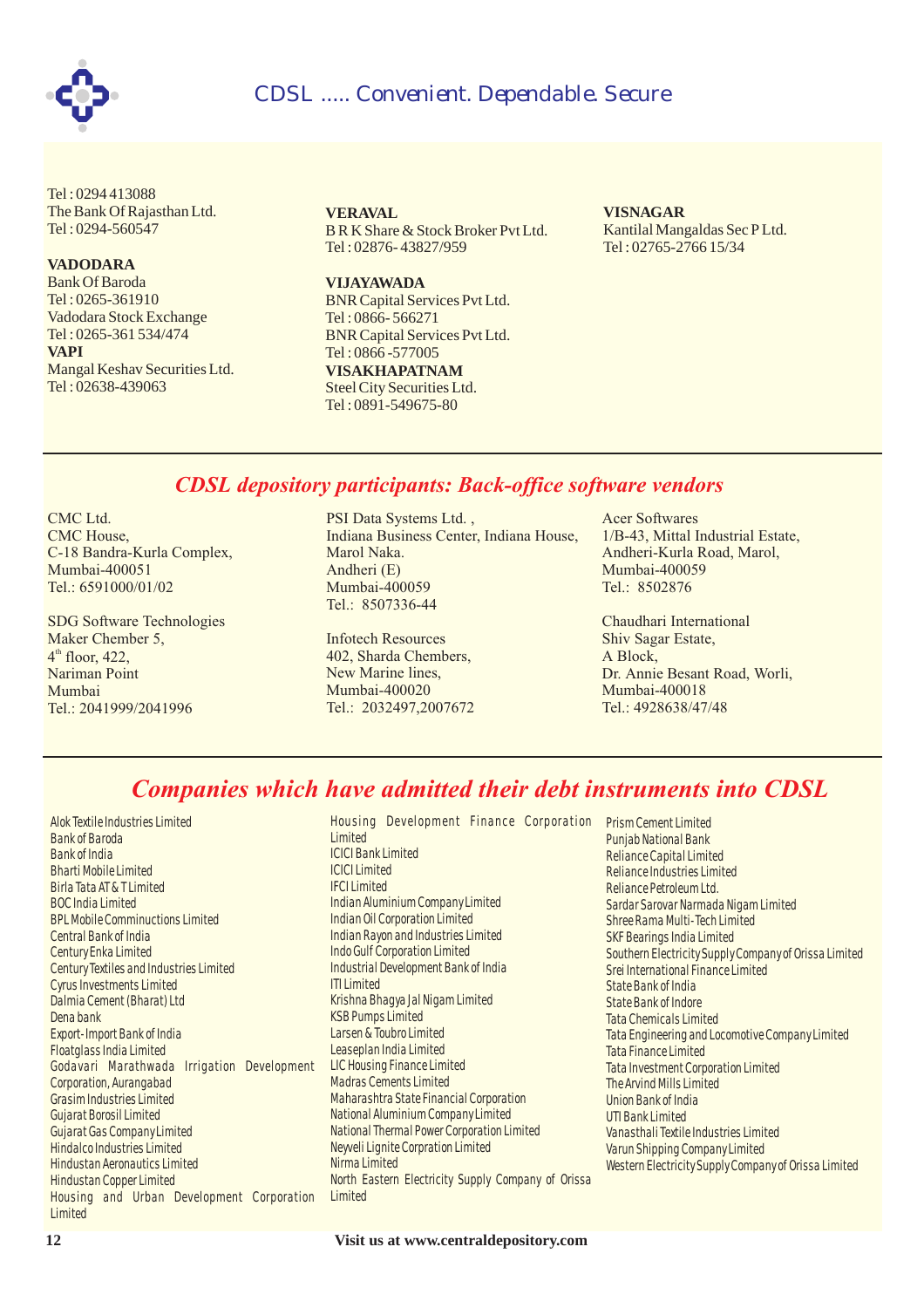# *CDSL Associates - Issuer Companies CDSL ..... Convenient. Dependable. Secure*



| <b>Company Name</b>                                          | <b>Company Name</b>                                             | <b>Company Name</b>                                             | <b>Company Name</b>                                            | <b>Company Name</b>                                     |
|--------------------------------------------------------------|-----------------------------------------------------------------|-----------------------------------------------------------------|----------------------------------------------------------------|---------------------------------------------------------|
| 21st Century Management Services Agarwal Bolts Ltd           |                                                                 | Ambica Agarbathies & Aroma Industries Aradhana Investments Ltd. |                                                                | Associated Infotech Ltd.                                |
| Ltd.                                                         | Agee Gold Refiners Ltd                                          | Ltd                                                             | Aravali Industries Ltd                                         | Associated Leasing Ltd                                  |
| AJ Brothers Ltd.                                             | AGK Computer Secure Prints Ltd.                                 | Ambitious Plastomac Ltd.                                        | Aravali Securities & Finance Ltd.                              | Associated Pigments Ltd                                 |
| AK Automobiles Ltd.                                          | Agro Dutch Industries Ltd                                       | Ambuja Cement Eastern Ltd.                                      | Arcee Industries Ltd                                           | Associated Profiles & Aluminium Ltd.                    |
| AKS Credits Ltd.                                             | Agro Tech Foods Ltd                                             | Ambuja Cement Rajasthan Ltd                                     | Archana Software Ltd.                                          | Associated Transrail Structures Ltd                     |
| APRLtd.                                                      | AGS Infotech Ltd<br>Ahlcons Parenterals (India) Ltd.            | Amco India Ltd                                                  | Archies Greetings & Gifts Ltd.<br>Arcuttipore Tea Company Ltd. | Astra Microwave Products Ltd.<br>Astra-IDL Ltd.         |
| Aakar Engineering & Manufacturing                            | Ahluwalia Contracts (India) Ltd.                                | American Remedies Ltd.<br>Amex Information Technologies Ltd.    | Arham Plastics Ltd.                                            | Atco Healthcare Ltd.                                    |
| Company Ltd.<br>Aanjay Software Ltd.                         | Ahmedabad Steelcraft Ltd.                                       | Amforge Industries Ltd.                                         | Aridhi Hi-Tech Ltd.                                            | Atcom Technologies Ltd                                  |
| Aarsree Agra Ltd                                             | Ahmednagar Forgings Ltd.                                        | AMGF Intercorp Ltd                                              | Arihant Avenues & Credit Ltd                                   | Atlantic Spinning & Weaving Mills Ltd                   |
| Aarthi Drugs Ltd.                                            | AIMCO Pesticides Ltd.                                           | AMI Computers (I) Ltd.                                          | Arihant Capital Markets Ltd                                    | Atlas Copco (India) Ltd.                                |
| Aarthi Industries Ltd.                                       | Aishu Fincorp Ltd                                               | AMICI India Ltd.                                                | Arihant Classic Finance Ltd.                                   | Atlas Cycles (Haryana) Ltd                              |
| Aarvee Denims & Exports Ltd.                                 | Ajanta Commerce Ltd                                             | Amines & Plasticizers Ltd                                       | Arihant Cotsyn Ltd.                                            | ATN International Ltd.                                  |
| Aasheesh Securities Ltd                                      | Ajanta Pharma Ltd.<br>Ajanta Soya Ltd.                          | Amit Commercial Company Ltd                                     | Arihant Enterprise Ltd.<br>Arihant Enterprises Ltd             | Atul Ltd.                                               |
| Aaswa Trading & Exports Ltd                                  | Ajay Home Products Ltd.                                         | Amit International Ltd.<br>Amit Securities Ltd                  | Arihant Finance (India) Ltd                                    | ATV Projects India Ltd.<br>Auckland International Ltd.  |
| Abacus Computers Ltd<br>Aban Loyd Chiles Offshore Ltd.       | Ajcon Capital Markets Ltd.                                      | Amit Spinning Industries Ltd.                                   | Arihant Foundations & Housing Ltd                              | Audichem (India) Ltd                                    |
| ABB Analytical Ltd.                                          | Akai Asian Ltd                                                  | Amluckie Investment Company Ltd                                 | Arihant Industries Ltd                                         | Aunde Faze Three Autofab Ltd.                           |
| ABB Industrial IT Development Center                         | Akanksha Finvest Ltd.                                           | Amol Dicalite Ltd                                               | Arihant Ltd                                                    | Aurangabad Cryogenics Ltd                               |
| Ltd                                                          | Akar Laminators Ltd                                             | AMP Sanmar Assurance Company Ltd                                | Arihant Threads Ltd.                                           | Aurangabad Paper Mills Ltd                              |
| ABB Instrumentation Ltd.                                     | Akar Tools Ltd                                                  | AMR Softech Ltd.                                                | Arman Lease & Finance Ltd                                      | Auro Laboratories Ltd.                                  |
| ABB Lenzohm Service Ltd                                      | AKC Steel Industries Ltd.                                       | Amrapali Developers (India) Ltd.                                | Armchair Investments Ltd<br>Armour Polymers Ltd                | Aurobindo Pharma Ltd.                                   |
| Abbott Laboratories (India) Ltd.                             | AKL Soft & Infosys (India) Ltd<br>AKS International Ltd.        | Amrapali Industries Ltd.<br>Amrit Banaspati Company Ltd         | Arnit Infotech Ltd.                                            | Auto Pins (India) Ltd.<br>Autocomps India Ltd           |
| ABC India Ltd                                                | Aksh Optifibre Ltd.                                             | Amstar Laminates Ltd.                                           | ARO Granite Industries Ltd.                                    | Autolec Industries Ltd                                  |
| Abee Info-Consumables Ltd<br>ABG Heavy Industries Ltd        | Akshar Finance Ltd                                              | Amtek Auto Ltd.                                                 | Aroni Chemical Industries Ltd.                                 | Autolite (India) Ltd.                                   |
| Abha Property Project Ltd                                    | Akshay Fiscal Services Ltd.                                     | Amtek India Ltd.                                                | Arora Fibres Ltd                                               | Automobile Corporation of Goa Ltd.                      |
| Abhinandan Enterprises Ltd                                   | Akshay Software Technologies Ltd.                               | Amtrex Hitachi Appliances Ltd.                                  | Arpan Leasing Company Ltd                                      | Automotive Axles Ltd.                                   |
| Abhinav Leasing & Finance Ltd.                               | Alacrity Electronics Ltd.                                       | Ananda Bag Tea Company Ltd                                      | Arraycom (India) Ltd.                                          | Autoriders Finance Ltd.                                 |
| Abhishek Finlease Ltd                                        | Alacrity Housing Ltd.                                           | Anant Raj Industries Ltd                                        | Arrow Cables Ltd.                                              | Avadh Mercantile Company Ltd                            |
| Abhishek Industries Ltd.                                     | Alang Industrial Gases Ltd.<br>Albert David Ltd.                | Ancent Software International Ltd.                              | Arrow Coated Products Ltd<br>Arrow Webtex Ltd.                 | Avantel Softech Ltd<br>Avanti Business Machines Ltd.    |
| Abhyudya Trading Ltd.                                        | Albright & Wilson Chemicals Indial Ltd.                         | Anco Communications Ltd.<br>Andamans Timber Industries Ltd.     | Artefact Software & Finance Ltd.                               | Avanti Feeds Ltd.                                       |
| Abir Chemicals Ltd<br>ABL Biotechnologies Ltd.               | Alchemie Organics Ltd.                                          | Andhra Bank                                                     | Artson Engineering Ltd                                         | Aventis Cropscience India Ltd                           |
| ABM International Ltd.                                       | Alembic Glass Industries Ltd.                                   | Andhra Cements Ltd                                              | Aruna Sunrise Hotels Ltd                                       | Aventis Pharma Ltd                                      |
| Accurate Exports Ltd.                                        | Alembic Ltd                                                     | Andrew Yule & Co. Ltd                                           | Arunoday Mills Ltd                                             | Avery India Ltd.                                        |
| Accurate Traders Ltd.                                        | Alexcon Foamcast Ltd.                                           | ANG Exports Ltd.                                                | Arvind International Ltd.                                      | Avinash Information Technologies Ltd.                   |
| Accurate Transformers Ltd.                                   | Alfa Ica (India) Ltd                                            | Anglo India Jute Mills Company Ltd                              | Arvind Products Ltd.<br>Arvind Remedies Ltd                    | Avon Mercantile Ltd                                     |
| Ace Software Exports Ltd.                                    | Alfa Laval (India) Ltd.<br>Alfa Transformers Ltd.               | Anglo-French Drugs & Industries Ltd<br>Anil Biochem Ltd         | Aryaman Financial Services Ltd                                 | Avon Organics Ltd.<br>AVT Natural Products Ltd          |
| Ace Stonecraft Ltd.<br>ACI Infocom Ltd.                      | Alfavision Overseas (India) Ltd.                                | Anil Chemicals & Industries Ltd                                 | Asahi India Safety Glass Ltd.                                  | Avtar Finance & Management Consultants                  |
| Acknit Knitting Ltd.                                         | Alfred Herbert (India) Ltd                                      | Anil Pesticides Ltd.                                            | Asahi Infrastructure & Projects Ltd                            | Ltd                                                     |
| Acrow India Ltd.                                             | Alipurduar Tea Company Ltd.                                     | Anil Products Ltd                                               | Ascent Exim (India) Ltd                                        | Axel Polymers Ltd.                                      |
| Acrysil Ltd.                                                 | Alka Diamond Industries Ltd.                                    | Anjani Fabrics Ltd                                              | Ascu Hickson Ltd.                                              | Axis Capital Markets (India) Ltd.                       |
| Action Financial Services Ltd.                               | Alka Securities Ltd.                                            | Anjani Synthetics Ltd                                           | Asea Brown Boveri Ltd. (ABB Ltd.)                              | Axles India Ltd.                                        |
| Adam Comsof Ltd.                                             | Alka Spinners Ltd.<br>Alkyl Amines Chemicals Ltd.               | Anka India Ltd.                                                 | Ashapura Minechem Ltd.<br>Ashiana Agro Industries Ltd          | Axon Infotech Ltd                                       |
| Adani Exports Ltd.<br>Adarsh Derivatives Ltd                 | Alliance Management & Fiscal Services Ltd Ankita Pratisthan Ltd | Ankit Prachi Trading & Investment Ltd                           | Ashiana Housing & Finance (India) Ltd                          | Axon Trading & Manufacturing Company<br>Ltd             |
| Adarsh Plant Protect Ltd                                     | Allianz Capital & Management Services                           | Ankur Commercial Ltd                                            | Ashiana Ispat Ltd                                              | AxSys Healthtech Ltd                                    |
| Addi Industries Ltd.                                         | Ltd.                                                            | Ankur Drugs & Pharma Ltd                                        | Ashika Credit Capital Ltd.                                     | Axtel Industries Ltd.                                   |
| Addlife Pharma Ltd                                           | Allianz Securities Ltd.                                         | Ankush Finstock Ltd                                             | Ashima Ltd.                                                    | Ayoki Mercantile Ltd                                    |
| ADF Foods Ltd.                                               | Allied Capital Services Ltd                                     | Anna Finance Ltd                                                | Ashirwad Capital Ltd.                                          | Aztec Software & Technology Services Ltd.               |
| Adhunik Ferro Alloys Ltd                                     | Allsoft Corp. Ltd.                                              | Annamallai Finance Ltd                                          | Ashirwad Steels & Industries Ltd.<br>Ashish Polyplast Ltd      | <b>B&amp;ALtd</b>                                       |
| Adhunik Meghalaya Steels Pvt. Ltd.                           | Alok Industries Ltd<br>Alpha Drug India Ltd.                    | Annapurna Foils Ltd.<br>Anod Plasma Spray Ltd                   | Ashok Alco-Chem Ltd                                            | BA& Brothers (Eastern) Ltd                              |
| Adhunik Steels Ltd<br>Adinath Bio-Labs Ltd                   | Alpha Graphics India Ltd                                        | Ansal Buildwell Ltd.                                            | Ashok Leyland Finance Ltd.                                     | B J Duplex Boards Ltd.<br>B N R Udyog Ltd               |
| Adinath Textiles Ltd.                                        | Alpha Hi-Tech Fuel Ltd.                                         | Ansal Housing & Construction Ltd.                               | Ashok Leyland Ltd.                                             | <b>BN Rathi Securities Ltd</b>                          |
| Aditya Consultants & Traders Ltd                             | Alphageo (India) Ltd.                                           | Ansal Properties & Industries Ltd.                              | Ashok Polymers Ltd                                             | <b>BP</b> Capital Ltd.                                  |
| Aditya Global Techno Corporations                            | Alpic Finance Ltd.                                              | Antartica Ltd.                                                  | Ashram Online.com Ltd                                          | B S Holdings & Credit Ltd.                              |
| Ltd.                                                         | Alpine Commercial Company Ltd                                   | Anukampa Vanijya Ltd.                                           | Asian Bearing Ltd.<br>Asian CERC Information Technology Ltd    | <b>B S Refrigerators Ltd</b>                            |
| Aditya International Ltd                                     | Alpine Housing Development Corporation                          | Anukul Investments Ltd.                                         | Asian Electronics Ltd.                                         | <b>BT</b> Syndicate Ltd                                 |
| Aditya Spinners Ltd.                                         | Ltd<br>Alps Industries Ltd                                      | Apar Industries Ltd.<br>Apcotex Lattices Ltd.                   | Asian Hotels Ltd.                                              | B.K. Duplex Board Ltd.<br>B2B Software Technologies Ltd |
| Adlabs Films Ltd.<br>Ad-Manum Finance Ltd                    | Alps Infosys Ltd.                                               | Apeego Ltd                                                      | Asian Independent Network Ltd                                  | Baaz Trading & Investment Ltd                           |
| Ador Fontech Ltd.                                            | Alstom Ltd                                                      | Apex Capital Markets Ltd.                                       | Asian Paints (India) Ltd.                                      | Bacchhat Investment & Finance Ltd                       |
| Ador Powertron Ltd.                                          | ALSTOM Power India Ltd                                          | Aplab Ltd.                                                      | Asian Star Company Ltd                                         | Badridas Investment Company Ltd.                        |
| Ador Technopak Ltd                                           | Amal Products Ltd                                               | Apollo Finance Ltd.                                             | Asian Tea & Exports Ltd.                                       | Badrinath Industries Ltd.                               |
| Adtech Power Systems Ltd                                     | Amalgamated Development Ltd                                     | Apollo Finvest (India) Ltd                                      | Asian Telephone Services Ltd<br>Asiatic Food (Exports) Ltd     | Baffin Engineering Projects Ltd                         |
| Advanced Micronic Devices Ltd.                               | Amalgamations Repco Ltd.<br>Amani Trading & Exports Ltd         | Apollo Hospitals Enterprises Ltd.<br>Apollo International Ltd.  | ASIL Industries Ltd.                                           | Bagaria Trading Ltd                                     |
| Advani Hotels & Resorts (India) Ltd.<br>Advani Oerlikon Ltd. | Amar Shakti Commerce & Industries Ltd                           | Apollo Investments Ltd.                                         | Ask Financial Services Ltd                                     | Baghmari Tea Company Ltd<br>Bagrodia Forgecast Ltd      |
| Advent Computer Services Ltd.                                | Amara Raja Batteries Ltd.                                       | Apollo Tyres Ltd.                                               | Ask Me Info Hubs Ltd.                                          | Baid Mercantiles Ltd.                                   |
| Advik Laboratories Ltd.                                      | Amarchand Mangaldas Properties Pvt. Ltd.                        | Apple Allied Industries Ltd                                     | ASM Technologies Ltd                                           | Bajaj Auto Finance Ltd.                                 |
| Aegis Logistics Ltd                                          | Amarchand Towers Property Holdings Pvt.                         | Apple Credit Corporation Ltd.                                   | Asman Investments Ltd.                                         | Bajaj Auto Ltd.                                         |
| Aekta Ltd                                                    | Ltd.                                                            | Apple Finance Ltd.                                              | Asoka Ferrocast Ltd<br>ASP Technologies Ltd                    | Bajaj Electricals Ltd                                   |
| Aesculapius Remedies Ltd                                     | Amarjothi Spinning Mills Ltd                                    | Applicomp (India) Ltd.<br>Applitech Solution Ltd.               | Assam Brook Ltd.                                               | Bajaj Hindustan Ltd.                                    |
| AFT Industries Ltd.                                          | Amarshiv Opticals Ltd. formerly Gem                             | Appu (India) Ltd                                                | Assam Carbon Products Ltd.                                     | Bajaj Hirers & Lessors Ltd<br>Bajaj Plastics Ltd.       |
| Aftek Infosys Ltd.<br>Agarpara Company Ltd                   | Eyeadorns Ltd<br>Ambalal Sarabhai Enterprises Ltd.              | Aptech Ltd.                                                     | Assam Company Ltd                                              | Bajaj Tempo Ltd.                                        |
|                                                              |                                                                 | APW President Systems Ltd                                       | Assam Roofing Ltd                                              |                                                         |
|                                                              |                                                                 |                                                                 |                                                                |                                                         |

**Visit us at www.centraldepository.com 13**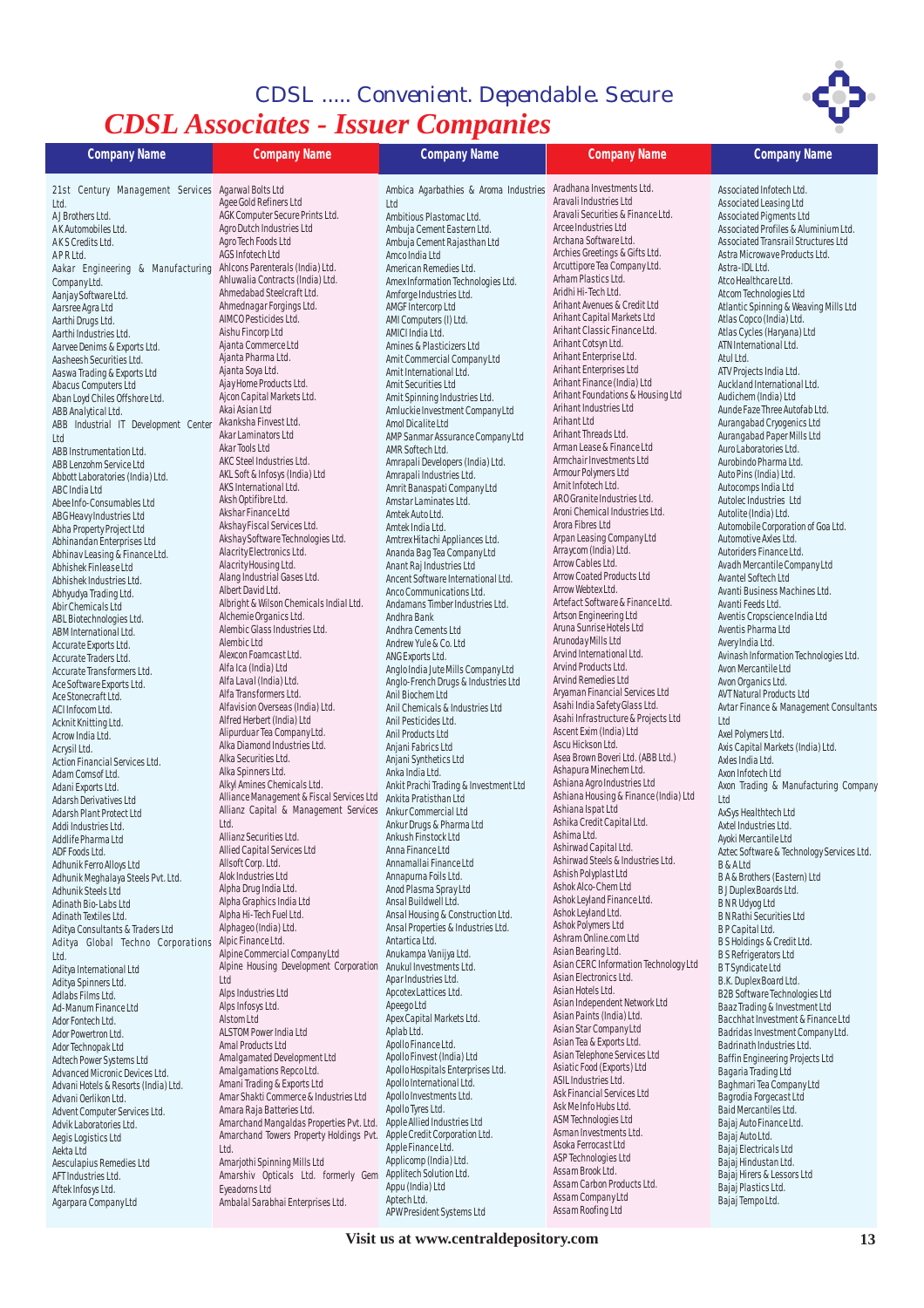

| <b>Company Name</b>                                                     | <b>Company Name</b>                                                   | <b>Company Name</b>                                                         | <b>Company Name</b>                                              | <b>Company Name</b>                                            |
|-------------------------------------------------------------------------|-----------------------------------------------------------------------|-----------------------------------------------------------------------------|------------------------------------------------------------------|----------------------------------------------------------------|
| Bajwa Agro Industries Ltd.                                              | Bhagheeratha Engineering Ltd                                          | Birla Capital & Financial Services Ltd.                                     | Cable Corporation of India Ltd.                                  | Chemfab Alkalis Ltd                                            |
| Bakelite Hylam Ltd                                                      | Bhagiradha Chemicals & Industries Ltd                                 | Birla Century Finance Ltd                                                   | Cabot India Ltd.                                                 | Cheminor Drugs Ltd.                                            |
| Bakra Pratisthan Ltd.                                                   | Bhagwandas Auto Finance Ltd.                                          | Birla Corporation Ltd.                                                      | Cadbury (India) Ltd.                                             | Chemplast Sanmar Ltd.                                          |
| Bal Pharma Ltd.<br>Bala - Bestos (India) Ltd                            | Bhagwandas Metals Ltd.<br>Bhaqwati India Ltd                          | Birla Ericsson Optical Ltd.<br>Birla Global Finance Ltd. (BGFL)             | Calcinor India Ltd<br>Calcom Vision Ltd.                         | Chennai Petroleum Corporation Ltd<br>Cheslind Textiles Ltd     |
| Bala Techno Global Ltd                                                  | Bhagyanagar Metals Ltd                                                | Birla Kennametal Ltd                                                        | Calcutta Jute Manufacturing Company Ltd                          | Chettinad Cement Corporation Ltd.                              |
| Bala Techno Synthetics Ltd.                                             | Bhagyanagar Wood Plast Ltd.                                           | Birla Tata AT&T Ltd                                                         | Calcutta Silk Manufacturing Company Ltd                          | Cheviot Agro Industries Ltd                                    |
| Balaji Amines Ltd                                                       | Bhagyodaya Marketing Company Ltd.                                     | Birla Technologies Ltd                                                      | Caledonian Jute & Industries Ltd                                 | Cheviot Company Ltd.                                           |
| Balaji Commercials Ltd                                                  | <b>Bhairav Enterprises Ltd</b><br><b>Bhaktwatsal Investments Ltd</b>  | Birla VXL Ltd.<br>Birla Yamaha Ltd.                                         | California Software Company Ltd.<br>Camac Commercial Company Ltd | Chhabra Spinners Ltd<br>Chicago Pneumatic India Ltd.           |
| Balaji Distilleries Ltd.<br>Balaji Hotels & Enterprises Ltd             | Bhandari Consultancy & Finance Ltd                                    | Birmingham Thermotech Ltd.                                                  | Camex Intermediates Ltd.                                         | Chicago Software Industries Ltd.                               |
| Balaji Industrial Corporation Ltd                                       | Bhandari Hosiery Exports Ltd                                          | Bisil Plast Ltd.                                                            | Camlin Ltd.                                                      | Chirawa Cements Ltd                                            |
| Balaji Telefilms Ltd.                                                   | Bhandari Udhyog Ltd.                                                  | Bisra Stone Lime Company Ltd                                                | Camphor & Allied Products Ltd.                                   | Chitrakut Holdings Ltd                                         |
| Balkrishna Industries Ltd.                                              | Bhansali Engineering Polymers Ltd.                                    | BITS (India) Ltd.<br>BLB Ltd.                                               | Camson Technologies Ltd                                          | CHL Ltd.                                                       |
| Ballabh Commercial Ltd<br>Ballarpur Industries Ltd.                     | Bharat Aluminium Company Ltd.<br>Bharat Bhushan Share & Stock Brokers | Bliss Chemicals & Pharmaceuticals India Canbank Mutual Fund - Canstar (80L) | Can Fin Homes Ltd                                                | Choice International Ltd.<br>Chokhani Securities Ltd           |
| Balmer Lawrie & Co. Ltd.                                                | Ltd.                                                                  | Ltd                                                                         | Canbank Mutual Fund - Canstar (CG)                               | Choksh Infotech Ltd.                                           |
| Balmer Lawrie Van Leer Ltd                                              | Bharat Bijlee Ltd.                                                    | <b>Bloom Dekor Ltd</b>                                                      | Cannan International Infotech Ltd.                               | Choksi Laboratories Ltd                                        |
| Balrampur Chini Mills Ltd.                                              | Bharat Commerce & Industries Ltd.                                     | Bloom Industries Ltd.                                                       | Capfin India Ltd.                                                | Choksi Tube Company Ltd                                        |
| Balrampur Commercial Enterprises Ltd                                    | Bharat Earth Movers Ltd (BEML)                                        | <b>Blossom Industries Ltd</b>                                               | Capital Hotels & Developers Ltd.<br>Capital Trade Links Ltd.     | Cholamandalam Investment and Finance                           |
| <b>Balurghat Technologies Ltd</b><br>Balwas e-Com India Ltd             | Bharat Electronics Ltd (BEL)<br>Bharat Fertiliser Industries Ltd.     | Blow Plast Ltd.<br>Blue Chip India Ltd.                                     | Capital Trust Ltd.                                               | Company Ltd.<br>Chordia Food Products Ltd                      |
| Bambino Agro Industries Ltd.                                            | Bharat Forge Ltd.                                                     | Blue Dart Express Ltd.                                                      | Caplin Point Laboratories Ltd                                    | Chowqule Steamships Ltd.                                       |
| BampsI Securities Ltd.                                                  | Bharat Gears Ltd.                                                     | Blue Diamond Securities & Finance Ltd.                                      | Capman Financials Ltd.                                           | Chromatic India Ltd.                                           |
| Banaras Beads Ltd                                                       | Bharat Heavy Electricals Ltd. (BHEL)                                  | <b>Blue Print Securities Ltd</b>                                            | Caprihans India Ltd.                                             | Ciba Specialty Chemicals (India) Ltd.                          |
| Banco Products (India) Ltd.                                             | Bharat Hotels Ltd.                                                    | Blue Star Infotech Ltd.                                                     | Carbac Holdings Ltd                                              | CIL Securities Ltd.                                            |
| Bangalore Printing & Publishing Company                                 | Bharat Petroleum Corporation Ltd. (BPCL)<br>Bharat Rasayan Ltd        | Blue Star Ltd.<br>Bluechip Tex Industries Ltd                               | Carbon Everflow Ltd.<br>Carbon Specialities Ltd                  | Cimmco Birla Ltd<br>Cindrella Financial Services Ltd           |
| Ltd<br>Bangalore Softsell Ltd.                                          | Bharat Rubber Regenerating Company                                    | <b>BNK Capital Markets Ltd.</b>                                             | Carborundum Universal Ltd.                                       | Cindrella Hotels Ltd                                           |
| Bank of Baroda (BOB)                                                    | Ltd.                                                                  | <b>Bobshell Electrodes Ltd</b>                                              | Carnation Industries Ltd.                                        | Cinerad Communications Ltd.                                    |
| Bank of India (BOI)                                                     | <b>Bharat Seats Ltd</b>                                               | BOC India Ltd.                                                              | Carnation Nutra-Analogue Foods Ltd.                              | Cinevistaas Ltd                                                |
| Bank Of Madura Ltd                                                      | Bharat Starch Industries Ltd.                                         | Bokaro Power Supply Company Ltd                                             | Carrier Aircon Ltd.                                              | Cipla Ltd.                                                     |
| Bank Of Punjab Ltd.                                                     | <b>Bharatpur Nutritional Products Ltd</b>                             | <b>Bolton Properties Ltd</b>                                                | Castrol India Ltd.                                               | Cistro Telelink Ltd                                            |
| Bank of Rajasthan Ltd.<br>Banka (India) Ltd.                            | Bharti BT Internet Ltd.<br>Bharti BT Ltd.                             | Bombay Baroda Roadways (India) Ltd<br>Bombay Drugs & Pharma Ltd.            | Castron Technologies Ltd<br>Cat Technologies Ltd.                | Citiport Financial Services Ltd.<br>Citurgia Biochemicals Ltd  |
| Bankam Investment Ltd.                                                  | Bharti Cellular Ltd.                                                  | Bombay Paints Ltd                                                           | Catvision Products Ltd.                                          | City Holdings Ltd                                              |
| Bannari Amman Sugars Ltd.                                               | Bharti Enterprises Private Ltd.                                       | Bombay Polymers Ltd                                                         | Cauvery Software Engg. Systems Ltd.                              | City Online Services Ltd.                                      |
| Banswara Syntex Ltd.                                                    | Bharti Healthcare Ltd.                                                | Bombay Swadeshi Stores Ltd.                                                 | <b>CCAP Ltd</b>                                                  | City Union Bank Ltd.                                           |
| Banswara Textile Mills Ltd                                              | Bharti Mobile Ltd.                                                    | Bommidala Aquamarine Ltd.                                                   | CCS Infotech Ltd.                                                | Cityman Ltd                                                    |
| Barasia Holding & Trading Company Ltd<br><b>Barcley Enterprises Ltd</b> | <b>Bharti Mobinet Ltd</b><br>Bharti Telecom Ltd                       | Bongaigaon Refinery & Petrochemicals Ceat Ltd.<br>Ltd.                      | Cee (I) TV Entertainments Ltd.                                   | Clariant (India) Ltd.<br>Clarity Financial Services Ltd        |
| Baron Infotech Ltd.                                                     | Bharti Telenet Ltd.                                                   | Borax Morarji Ltd.                                                          | Ceejay Finance Ltd                                               | Clarixxon Technologies Ltd.                                    |
| Basant Agro Tech (India) Ltd.                                           | Bharti Telesoft Ltd                                                   | Bormah Jan Tea Company Ltd                                                  | Ceekay Daikin Ltd                                                | Classic Biotech & Exports Ltd.                                 |
| BASF India Ltd.                                                         | Bharti Telesonic Ltd.                                                 | Borosil Glass Works Ltd                                                     | Ceenik Exports (India) Ltd                                       | Classic Diamonds (India) Ltd.                                  |
| Bata (India) Ltd.                                                       | Bharti Telespatial Ltd.                                               | Borosil Holdings Ltd.                                                       | Centak Chemicals Ltd.<br>Centax (India) Ltd                      | Classic Growers Ltd.                                           |
| Bateli Tea Company Ltd<br>Bathina Technologies (India) Ltd              | Bharti Teletech Ltd.<br>Bharti Tele-Ventures Ltd.                     | Boston Education & Software Technologies<br>Ltd                             | Central Distillery & Breweries Ltd.                              | Classic Leasing & Finance Ltd.<br>Classique Trade Holdings Ltd |
| Batliboi Ltd                                                            | Bhartia Bright & Seamless Steels Ltd                                  | <b>Boulevard Properties Ltd</b>                                             | Central India Industries Ltd                                     | Clio Infotech Ltd                                              |
| Baxi Brothers Ltd                                                       | Bhartiya International Ltd.                                           | BPL Engineering Ltd.                                                        | Centrum Finance Ltd.                                             | Clutch Auto Ltd.                                               |
| Bayer (India) Ltd.                                                      | Bhaskar Agrochemicals Ltd.                                            | BPL Ltd.                                                                    | Centurion Bank Ltd.                                              | C-Mac Centum Ltd.                                              |
| Bayer ABS Ltd.                                                          | Bhaskar Shrachi Alloys Ltd.                                           | BPL Mobile Communications Ltd                                               | Century Enka Ltd.<br>Century Extrusions Ltd.                     | CMC Ltd.                                                       |
| Bayer Diagnostics India Ltd<br>Bazel International Ltd                  | Bhilwara Holdings Ltd<br>Bhilwara Spinners Ltd.                       | Brady & Morris Engineering Company Ltd<br>Brahm Ispat Ltd                   | Century Laminating Company Ltd.                                  | CMI Ltd.<br><b>CMM Broadcasting Network Ltd</b>                |
| BCB Brokerage Private Ltd.                                              | Bhoomi Promoters & Developers Pvt. Ltd.                               | Brawn Pharmaceuticals Ltd.                                                  | Century Plyboards (I) Ltd.                                       | CMS Infotech Ltd.                                              |
| <b>BCC Finance Ltd.</b>                                                 | <b>Bhor Industries Ltd</b>                                            | Brels Infotech Ltd.                                                         | Century Textiles and Industries Ltd.                             | Coates of India Ltd.                                           |
| <b>BCC Fuba India Ltd</b>                                               | Bhoruka Gases Ltd                                                     | Brescon Corporate Advisors Ltd                                              | Cepham Milk Specialities Ltd.                                    | Cochin Minerals & Rutile Ltd                                   |
| <b>BDH Industries Ltd</b>                                               | Bhushan Commercial Enterprises Ltd                                    | Bridge Securities Ltd.                                                      | Cerebra Integrated Technologies Ltd.<br>CESC Ltd.                | Colama Commercial Company Ltd                                  |
| BDPS Software Ltd.<br>Bee Electronic Machines Ltd.                      | Bhushan Steel & Strips Ltd.<br>Bhuvan Tripura Industries Ltd.         | <b>Bright Brothers Ltd</b><br>Brijlaxmi Leasing & Finance Ltd               | CFL Capital Financial Services Ltd                               | Colgate Palmolive (India) Ltd.<br>Colinz Laboratories Ltd.     |
| Beekay Engineering & Castings Ltd.                                      | Bhuwalka Steel Industries Ltd                                         | <b>Brilliant Securities Ltd</b>                                             | CG Glass Ltd                                                     | Colix Beverages Ltd                                            |
| Beekay Steel Industries Ltd                                             | <b>BiLtd</b>                                                          | Brindavan Commercial Ltd                                                    | CG Igarshi Motors Ltd.                                           | Color Chips (India) Ltd                                        |
| Beeyu Overseas Ltd.                                                     | Bigoo Investments Ltd                                                 | Britannia Industries Ltd.                                                   | CG-Vak Software & Exports Ltd.                                   | Colour-Chem Ltd.                                               |
| Bell Ceramics Ltd.                                                      | Bihar Caustic And Chemicals Ltd.                                      | Broadcast Worldwide Ltd.                                                    | Chain Investments Ltd<br>Chakkilam Infotech Ltd.                 | Combine Overseas Ltd.<br>COmfort INtech Ltd                    |
| Bell Marshall Tele Systems Ltd.<br>Bellary Steels & Alloys Ltd.         | <b>Bihar Hotels Ltd</b><br>Bihar Sponge Iron Ltd.                     | Brushman (India) Ltd.<br><b>BS Appliances Ltd</b>                           | Chakrapani Promotions Ltd                                        | Commitment Capital Services Ltd.                               |
| Bells Controls Ltd.                                                     | Bihar Tubes Ltd.                                                      | <b>BSEL Information Systems Ltd.</b>                                        | Chaman Lal Setia Exports Ltd                                     | Commitment Finance Ltd                                         |
| Bemco Hydraulics Ltd                                                    | Bijco Holdings Ltd.                                                   | <b>BSESLTD</b>                                                              | Chambal Fertilisers & Chemicals Ltd.                             | Compact Disc India Ltd.                                        |
| Benares Hotels Ltd                                                      | Bijni Dooars Tea Company Ltd.                                         | <b>BSL Ltd</b>                                                              | Champagne Indage Ltd                                             | Competent Automobiles Company Ltd.                             |
| Benchmark Mutual Fund                                                   | <b>Bimetal Bearings Ltd</b>                                           | BSR Finance & Constructions Ltd.                                            | Champion Commercial Co. Lt                                       | Compuage Infocom Ltd.                                          |
| Bengal Tea & Fabrics Ltd<br>Berger Paints India Ltd                     | Binani Industries Ltd.<br>Binary Semantics Ltd.                       | <b>BST Ltd</b>                                                              | Chandni Engineering Ltd<br>Chandra Prabhu International Ltd      | Compucom Software Ltd<br>Compudyne Winfosystems Ltd.           |
| Best and Crompton Engineering Ltd.                                      | Bindawala Banijya Ltd                                                 | BTW Industries Ltd.<br>Bubna Stock Broking Services Ltd                     | Chandrika Traders Ltd.                                           | Comp-U-Learn Tech India Ltd.                                   |
| Bestavision Electronics Ltd.                                            | Binod Jute & Fibre Ltd                                                | Budge Budge Company Ltd.                                                    | Channel Guide India Ltd.                                         | Computech International Ltd.                                   |
| Bestcorp Securities Ltd.                                                | Bio Tea Estates Ltd                                                   | Bulls And Bears Portfolios Ltd.                                             | Charchika Impex Ltd                                              | Computer Point Ltd.                                            |
| Betala Global Securities Ltd                                            | Biofil Chemicals and Pharmaceuticals                                  | Buniyad Chemicals Ltd.                                                      | Charminar Breweries Ltd.                                         | Computer Power (India) Ltd.                                    |
| Betsy Growth Finance Ltd<br>BF Utilities Ltd.                           | Ltd.                                                                  | Burr Brown (India) Ltd.                                                     | Charms Industries Ltd<br>Chartered Capital & Investment Ltd.     | Computerskill Ltd<br>Conart Engineers Ltd.                     |
| Bhagalaxmi Investments Private Ltd                                      | Biopac India Corporation Ltd.<br>Biowin Pharma (India) Ltd.           | Burroughs Wellcome (India) Ltd.<br>C J Gelatine Products Ltd                | Checons Ltd                                                      | Consolidated Fibres & Chemicals Ltd                            |
| Bhagawati Gases Ltd.                                                    | Birla 3M Ltd.                                                         | CLSLtd.                                                                     | Chembond Chemicals Ltd                                           | Consortex Karl Doelitzch (India) Ltd.                          |
| Bhageria Dye-Chem Ltd.                                                  |                                                                       |                                                                             | Chemcaps Ltd                                                     | Consortium Vyapaar Ltd.                                        |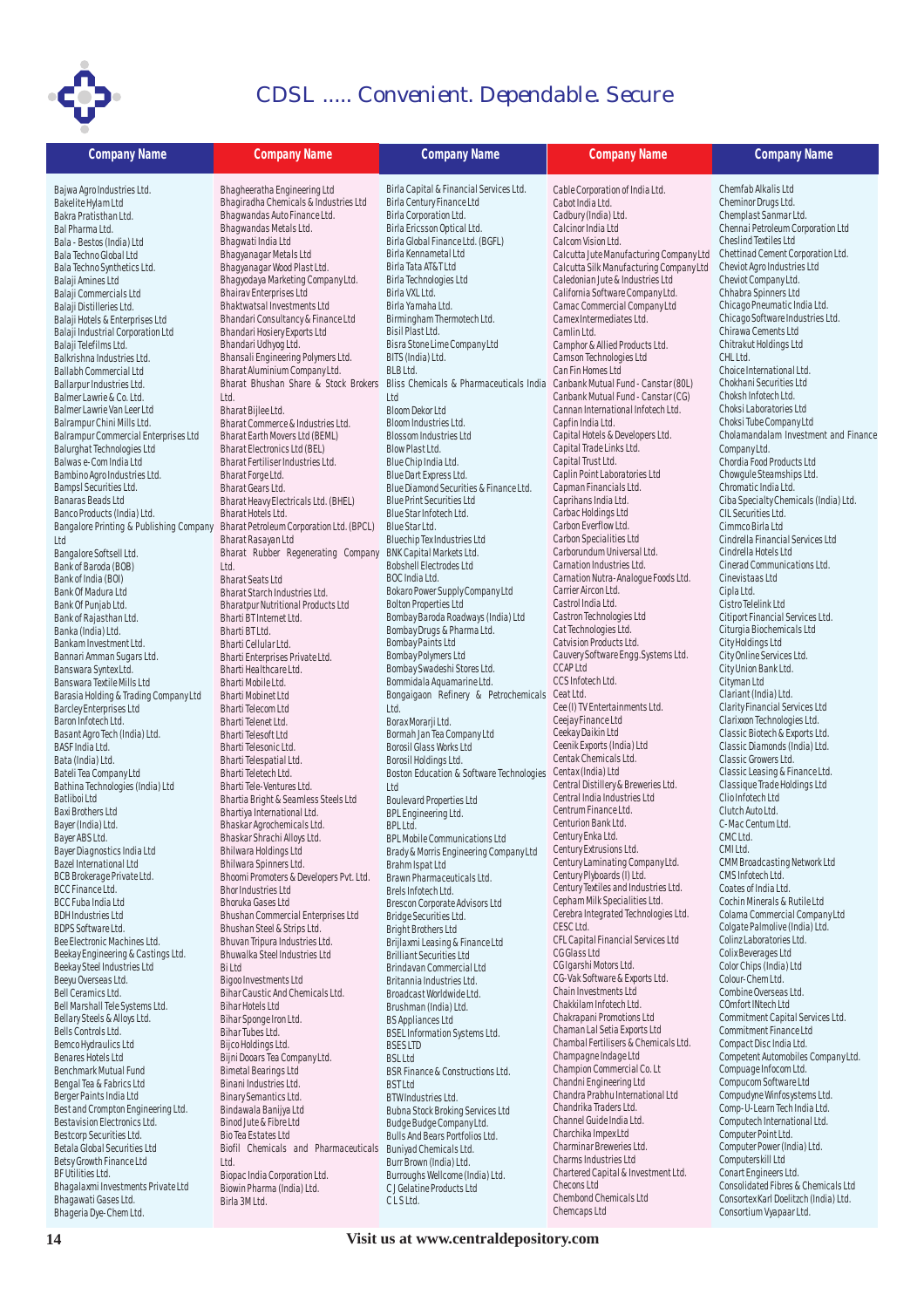

| <b>Company Name</b>                                                      | <b>Company Name</b>                                      | <b>Company Name</b>                                                   | <b>Company Name</b>                                              | <b>Company Name</b>                                                     |
|--------------------------------------------------------------------------|----------------------------------------------------------|-----------------------------------------------------------------------|------------------------------------------------------------------|-------------------------------------------------------------------------|
| Container Corporation of India Ltd. DataproInformation Technology Ltd.   |                                                          | Dolphin Offshore Enterprises (India) Ltd.                             | Ellenbarrie Industrial Gases Ltd.                                | Fairfield Atlas Ltd                                                     |
| (ConCor)                                                                 | Datasoft Application Software (India) Ltd.               | Donear Industries Ltd                                                 | Ellenbarrie Tea Company Ltd                                      | Fairyland Amusement & Water Parks Ltd.                                  |
| Contech Software Ltd.                                                    | Datt Mediproducts Ltd                                    | Doogar & Associates Ltd.                                              | Elnet Technologies Ltd                                           | FAL Industries Ltd.<br>Farmtek Agro Exports Ltd                         |
| Continental Coffee Ltd                                                   | Datum Securities Ltd.<br>Datum Technologies (India) Ltd. | Dot Com Global Ltd<br>Dover Securities Ltd.                           | Elpro International Ltd<br>Elpro Packaging Ltd                   | Farry Industries Ltd.                                                   |
| Continental Construction Ltd.<br>Continental Controls Ltd.               | Daulat Securities Ltd.                                   | Down Town Trading & Investments Ltd                                   | Elque Polyesters Ltd                                             | Fast Track Entertainment Ltd                                            |
| Continental Fiscal Management Ltd                                        | Daurala Organics Ltd                                     | <b>DPIL Ltd</b>                                                       | Eltrol Ltd.                                                      | Faze Three Exports Ltd                                                  |
| Control Print (India) Ltd.                                               | Dazzel Confindive Ltd                                    | Dr. M. Soy and General Food Ltd                                       | Ema India Ltd                                                    | FCGL Industries Ltd.                                                    |
| Coral India Finance & Housing Ltd                                        | DB (International) Stock Brokers Ltd.                    | Dr. Reddy's Laboratories Ltd.                                         | Emami Ltd.                                                       | FCL Technologies & Products Ltd                                         |
| Coral Laboratories Ltd                                                   | DB Merchant Banking Services Ltd.                        | Dr.Agarwal's Eye Hospital Ltd.                                        | Emami Paper Mills Ltd.                                           | FCS Software Solutions Ltd.                                             |
| Coral Newsprints Ltd                                                     | DCL Finance Ltd.                                         | Dredging Corporation of India Ltd.                                    | <b>EMCOLtd</b>                                                   | FDC Ltd.                                                                |
| Corcomp Infosystems Ltd.                                                 | DCL Polyesters Ltd.<br>DCM Financial Services Ltd.       | DSJ Communications Ltd.<br>DSM Agro Products Ltd.                     | Emergy Pharma Ltd.<br>Emkay Consultants Ltd.                     | Fedders Lloyds Corporation Ltd.<br>Federal Technologies Ltd.            |
| Core Emballage Ltd<br>Core Healthcare Ltd.                               | DCM Ltd.                                                 | DSP Merrill Lynch Ltd.                                                | Emmessar Biotech & Nutrition Ltd.                                | Fem Care Pharma Ltd.                                                    |
| Coromandel Fertilisers Ltd.                                              | DCM Shriram Consolidated Ltd.                            | DSQ Holdings Ltd                                                      | Emmsons International Ltd.                                       | Fenoplast Ltd.                                                          |
| Coromant (India) Ltd                                                     | DCM Shriram Industries Ltd.                              | DSQ Industries Ltd.                                                   | Emrald Commercial Ltd.                                           | Ferro Alloys Corporation Ltd. (FACOR)                                   |
| Coronet Industries Ltd.                                                  | DCW Ltd.                                                 | DSQ Software Ltd.                                                     | Emtex Industries (India) Ltd.                                    | FGP Ltd.                                                                |
| Corporate Courier & Cargo Ltd                                            | Deal (India) Ltd                                         | Duck Tarpaulins Ltd                                                   | Enchante Jewellery Ltd.                                          | FI Sofex Ltd.                                                           |
| <b>Corporation Bank</b>                                                  | Deccan Bearings Ltd                                      | Dujodwala Paper Chemical Ltd.                                         | Encore Infosys Ltd.                                              | Ficom Organics Ltd<br>Filaments India Ltd.                              |
| Cosboard Industries Ltd.                                                 | Deccan Cements Ltd<br>Deccan Polypacks Ltd               | Dujodwala Products Ltd.<br>Dujohn Laboratories Ltd.                   | Encore Software Ltd.<br>Endo Labs Ltd                            | Filatex India Ltd.                                                      |
| Cosco (India) Ltd.<br>Cosmo Ferrites Ltd.                                | Deepak Fertilisers and Petrochemicals Duke Commerce Ltd. |                                                                       | Energy Development Company Ltd.                                  | Filmcity Media Ltd.                                                     |
| Cosmo Films Ltd.                                                         | Corporation Ltd.                                         | Duncans Industries Ltd                                                | Energy Products (India) Ltd.                                     | Finalysis Credit & Guarantee Company Ltd.                               |
| Country Credit Capital Ltd                                               | Deepak Nitrite Ltd.                                      | Duphar Interfran Ltd.                                                 | Enfield Suppliers Pvt. Ltd                                       | Finance Exchange (India) Ltd.                                           |
| Coventry Coil-O-Matic (Haryana) Ltd.                                     | Deepak Spinners Ltd                                      | Duphar Pharma India Ltd                                               | Engineers India Ltd. (EIL)                                       | Financial & Management Services Ltd                                     |
| Cozy Enterprises Ltd                                                     | Deeplok Financial Services Ltd                           | Duropack Ltd.                                                         | Enkay Texofood Industries Ltd                                    | Financial Eyes (India) Ltd.                                             |
| Cranex Ltd.                                                              | Deevee Commercials Ltd.                                  | Dutron Polymers Ltd                                                   | Enrich Industries Ltd.                                           | Financial Technologies (India) Ltd                                      |
| Cravatex Ltd                                                             | Dejoo Valley Investment Company Ltd                      | Dwarikesh Sugar Industries Ltd<br>Dwekam Industries Ltd               | Ensa Steel Industries Ltd<br>Enterprise Intelligent Systems Ltd. | Fine Drugs & Chemicals Ltd<br>Fine-Line Circuits Ltd                    |
| Crazy Infotech Ltd.<br>Creative Castings Ltd                             | Deldot Systems Ltd.<br>Delhi Merchant Bankers Ltd        | Dynacons Systems & Solutions Ltd.                                     | Eonour Technologies Ltd                                          | Finolex Cables Ltd.                                                     |
| Creative Eye Ltd.                                                        | Delta Paper Mills Ltd.                                   | Dynamatic Technologies Ltd.                                           | EPC Industrie Ltd                                                | Finolex Industries Ltd.                                                 |
| Creative World Telefilms Ltd                                             | Delton Consultants Ltd                                   | Dynamic Industries Ltd                                                | Epic Enzymes Pharma and Industrial                               | Fintech Communication Ltd.                                              |
| Credence Sound & Vision Ltd.                                             | Dena Bank                                                | Dynamic Portfolio Mgmt & Services Ltd                                 | Chemicals Ltd.                                                   | First Leasing Company Of India Ltd.                                     |
| Credit Rating Information Services of India Denison Hydraulics India Ltd |                                                          | e - Serve International Ltd                                           | Era Constructions (India) Ltd                                    | Fit & Fine Biotech Ltd.                                                 |
| Ltd. (CRISIL)                                                            | Denso India Ltd.                                         | E Merck (India) Ltd.                                                  | Era Financial Services (India) Ltd                               | Fizza Trading Ltd.<br>Flamour Finance & Securities Ltd.                 |
| Crescent Finstock Ltd                                                    | Dera Paints & Chemicals Ltd.<br>Design Auto Systems Ltd. | E.Com Infotech (India) Ltd<br>E.I.D. Parry (India) Ltd.               | Eri - Tech Ltd.<br>Esab India Ltd.                               | Flat Products Equipments (India) Ltd                                    |
| Cressanda Commercial & Financing Ltd<br>Crest Communications Ltd.        | Dev Fasteners Ltd                                        | E.Star Infotech Ltd.                                                  | Escorts Finance Ltd.                                             | Flawless Diamond (India) Ltd                                            |
| Crompton Greaves Ltd.                                                    | Devarsa Gas-Chem Ltd.                                    | East West Hotels Ltd                                                  | Escorts Ltd.                                                     | Flex Engineering Ltd                                                    |
| Cross Country Hotels Ltd.                                                | Devika Proteins Ltd                                      | Eastern Dooars Tea Company Ltd.                                       | <b>Escorts Mutual Fund</b>                                       | Flex Foods Ltd.                                                         |
| Crystal Audio Ltd.                                                       | Devine Impex Ltd                                         | Eastern Fibre Industries Ltd.                                         | ESI Ltd.                                                         | Flex Industries Ltd.                                                    |
| Crystal Credits Corporation Ltd.                                         | Devki Leasing & Finance Ltd.                             | Eastern Gases Ltd.                                                    | Esjay Commerce Ltd.                                              | Flexo Film Wraps (India) Ltd.                                           |
| CS Software Enterprise Ltd.                                              | Dewan Housing Finance Corporation Ltd.                   | Eastern Investments Ltd                                               | Eskay K'n'IT (India) Ltd                                         | Floatglass(I) Ltd.                                                      |
| CSJ Technologies Ltd.                                                    | DFL Finance Ltd                                          | Eastern Sugar & Industries Ltd<br>Eastman Agro Mills Ltd              | Essar Oil Ltd.<br>Essar Shipping Ltd                             | Floreat India Ltd<br>Flower Trading & Investment Co. Ltd                |
| CT Cotton Yarn Ltd.<br>Cubex Tubings Ltd                                 | DFM Foods Ltd<br>DGP Securities Ltd.                     | Easun Capital Markets Ltd.                                            | Essar Steel Ltd.                                                 | Fluidomat Ltd.                                                          |
| <b>Cubical Financial Services Ltd</b>                                    | DGP Windsor India Ltd.                                   | Easun Reyrolle Ltd                                                    | Essel Propack Ltd                                                | <b>Focus Industrial Resources Ltd</b>                                   |
| Cummins India Ltd.                                                       | Dhampur Invertos Ltd.                                    | Ebers Pharmaceuticals Ltd                                             | Essel Software & Services Ltd.                                   | Foods & Inns Ltd                                                        |
| Cuprum Bagrodia Ltd                                                      | Dhanalaxmi Roto Spinners Ltd.                            | <b>ECE Industries Ltd</b>                                             | Essemm Information Systems Ltd.                                  | Forbes Gokak Ltd.                                                       |
| Cure Specs Lasers Ltd.                                                   | Dhandapani Finance Ltd                                   | Eclat Infoway Ltd.                                                    | Esskay Telecom Ltd.                                              | Fore C Software Ltd.                                                    |
| Cybermate Infotek Ltd.                                                   | Dhankari Investments Ltd.                                | Ecoboard Industries Ltd.                                              | Ester Industries Ltd                                             | Forex Finance Ltd                                                       |
| Cyberscape Multimedia Ltd.                                               | Dhanlaxmi Fabrics Ltd.                                   | Ecoplast Ltd<br>EFL Foods Ltd                                         | <b>ETC Networks Ltd</b>                                          | Fort Gloster Industries Ltd.<br>Fort William Industries Ltd.            |
| CyberSpace Infosys Ltd                                                   | Dharamsi Morarji Chemical Co.Ltd.<br>Dharani Finance Ltd | Eicher Ltd.                                                           | Etco Telecom Ltd.<br>Eternit Everest Ltd.                        | Fortis Financial Services Ltd.                                          |
| Cybertech Systems & Software Ltd.<br>Cyberwave Internet Solutions Ltd.   | Dharani Sugars & Chemicals Ltd.                          | Eicher Motors Ltd.                                                    | ETP Corporation Ltd.                                             | Fortune Financial Services (India) Ltd.                                 |
| Cynamid Agro Ltd.                                                        | Dharnendra Industries Ltd                                | Eider Commercials Ltd                                                 | Eupharma Laboratories Ltd.                                       | Fortune Informatics Ltd.                                                |
| D & H Welding Electrodes (India) Ltd                                     | Dhoot Industries Ltd.                                    | Eider E-Commerce Ltd.                                                 | Euro Leder Fashion Ltd                                           | Fortune Infotech Ltd.                                                   |
| DR Softech and Industries Ltd                                            | <b>DHP Financial Services Ltd</b>                        | Eider Infotech Ltd.                                                   | Euro-Gold Jewellery Ltd                                          | Fortune Investors & Traders Ltd.                                        |
| D S Kulkarni Developers Ltd.                                             | Dhunseri Tea & Industries Ltd.                           | Eider Technologies Ltd.                                               | European Software Alliances Ltd                                  | Foseco India Ltd.                                                       |
| Dabriwala Banijya Udyog Ltd.                                             | Diamines & Chemicals Ltd                                 | EIH Associated Hotels Ltd<br>EIH Ltd.                                 | Eurotex Industries & Exports Ltd                                 | Foundry Fuel Products Ltd.<br>Fourth Generation Information Systems Ltd |
| Dabur India Ltd.<br>Daewoo Motors India Ltd.                             | Diamond Agro Industries Ltd<br>Diamond Cables Ltd.       | Eimco Elecon (India) Ltd.                                             | Eveready Industries India Ltd.<br>Everest Organics Ltd.          | Framatome Connectors OEN Ltd.                                           |
| Daffodil Investment & Trading Company                                    | Diamond Shipping Company Ltd.                            | EITA India Ltd                                                        | Evergo Capital Ltd.                                              | Freedom Industries Ltd.                                                 |
| Ltd                                                                      | Diana Tea Company Ltd                                    | Elango Industries Ltd                                                 | Evergreen Commercial Company Ltd.                                | Freshtrop Fruits Ltd                                                    |
| Dagger-Forst Tools Ltd                                                   | Digital GlobalSoft Ltd.                                  | Elbee Services Ltd.                                                   | Everlon Synthetics Ltd.                                          | Frick India Ltd.                                                        |
| Dai-Ichi Karkaria Ltd                                                    | Digital Multiforms Ltd.                                  | Elder Health Care Ltd                                                 | Excel Glasses Ltd.                                               | Frontier Information Technologies Ltd.                                  |
| Daikaffil Chemicals (India) Ltd                                          | Dishergarh Power Supply Company Ltd                      | Elder Pharmaceuticals Ltd.                                            | Excel Industries Ltd.                                            | Frontier Leasing & Finance Ltd                                          |
| Dairy Den Ltd.                                                           | Divine Entertainment Ltd                                 | Elder Projects Ltd                                                    | Excel Infotech Ltd.                                              | Frontline Corporation Ltd<br>Frontline Securities Ltd                   |
| Daisy Systems Ltd.                                                       | Divi's Laboratories Ltd.<br>Divya Jyoti Industries Ltd.  | Elecon Engineering Company Ltd.<br>Electric Control Gear (India) Ltd. | Excel Prosoft Ltd.<br>Excellon Agencies Ltd                      | Frontline Soft Ltd.                                                     |
| Dalal Street Investments Ltd                                             | Divya Mercantile Ltd                                     | Electrical Manufacturing Company Ltd                                  | Exide Industries Ltd.                                            | Fujitsu ICIM Ltd.                                                       |
| Dalmia Cement (Bharat) Ltd.<br>Dalmia Laminators Ltd                     | DJS Stock & Shares Ltd                                   | Electrolux Kelvinator Ltd                                             | Exim Finance Ltd.                                                | Fulford (India) Ltd.                                                    |
| Damodar Threads Ltd                                                      | DLF Universal Ltd.                                       | Electrosteel Castings Ltd.                                            | Expo Gas Containers Ltd                                          | <b>Future Communications Ltd</b>                                        |
| Dankuni Investments Ltd.                                                 | D-Link (India) Ltd.                                      | Elegant Floriculture & Agrotech (India) Ltd.                          | Express Leasing Ltd                                              | Future Software Ltd.                                                    |
| Danlaw Technologies India Ltd.                                           | <b>DLX Ltd</b>                                           | Elegant Marbles & Grani Industries Ltd.                               | Exquisite Exports Ltd.                                           | <b>Futuristic Securities Ltd</b>                                        |
| Darshan Oils Ltd                                                         | DMC Vaults Ltd                                           | Elgi Equipments Ltd.                                                  | <b>Extol Commercials Ltd</b>                                     | G - Tech Info - Training Ltd<br>G G Automotive Gears Ltd                |
| Database Finance Ltd.                                                    | Dolat Investments Ltd.                                   | Elgi Finance Ltd<br>Elgi Rubber Products Ltd                          | Exx-On Financial Services Ltd<br>EZ-Comm Trade Technologies Ltd. | G G Dandekar Machine Works Ltd                                          |
| Datamatics Technologies Ltd.                                             | Dollex Industries Ltd.<br>Dolphin Laboratories Ltd.      | Elgitread (India) Ltd.                                                | Facts Securities Ltd                                             | GK Consultants Ltd                                                      |
| Datanet Systems Ltd.                                                     | Dolphin Medical Services Ltd.                            | Elite Capital & Management Services Ltd                               | FAG Bearings India Ltd.                                          | GK Investments Ltd.                                                     |

**Visit us at www.centraldepository.com 15**

FAG Bearings India Ltd.

Dolphin Medical Services Ltd.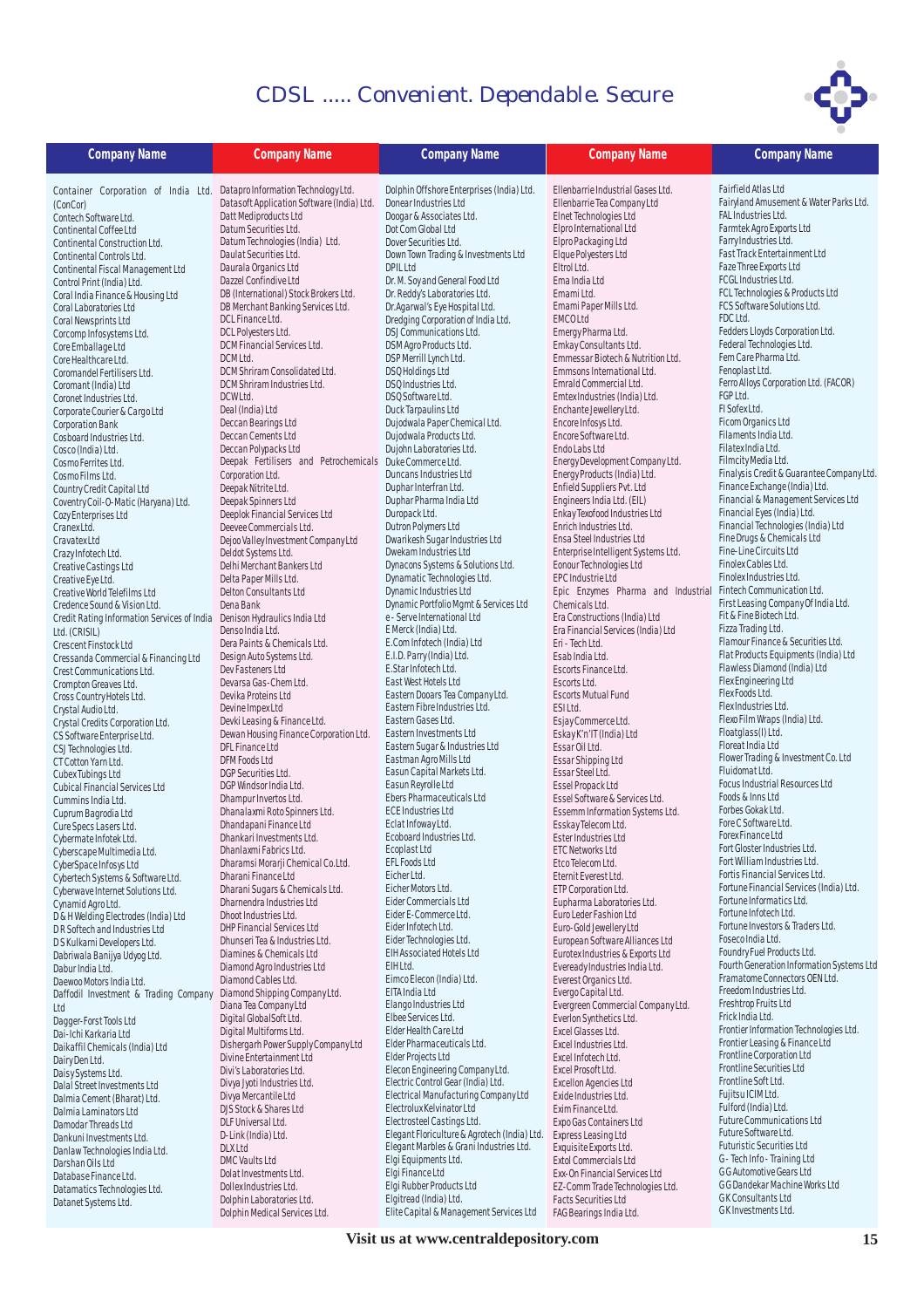

| <b>Company Name</b>                                                            | <b>Company Name</b>                                          | <b>Company Name</b>                                                          | <b>Company Name</b>                                                   | <b>Company Name</b>                                                       |
|--------------------------------------------------------------------------------|--------------------------------------------------------------|------------------------------------------------------------------------------|-----------------------------------------------------------------------|---------------------------------------------------------------------------|
|                                                                                |                                                              |                                                                              |                                                                       | Himadri Credit & Finance Ltd.                                             |
| GKS Holdings Ltd.                                                              | Gillette India Ltd<br>Giltedge Asset Management Services Ltd | Goodricke Group Ltd.<br>Goodyear India Ltd.                                  | (GSFC)<br>Gujarat Telephone Cables Ltd                                | Himalaya Granites Ltd.                                                    |
| <b>GM</b> Breweries Ltd<br>GP Electronics Ltd.                                 | Giltedge Equiderivatives Ltd                                 | Gopala Polyplast Ltd.                                                        | Gujarat Texspin Ltd.                                                  | Himalaya International Ltd.                                               |
| GR Cables Ltd.                                                                 | Giltedge Forex Ltd                                           | Goplee Lease & Finance Ltd.                                                  | Gujarat Themis Biosyn Ltd                                             | Himatsingka Auto Enterprises Ltd                                          |
| GR Industries & Finance Ltd                                                    | Giltedge Infotech Ltd                                        | Gora Projects Ltd                                                            | Gulf Oil India Ltd.                                                   | Himatsingka Motor Works Ltd                                               |
| GR Magnets Ltd                                                                 | Giltedge Investment Banking Services                         | Gordon Herbert (India) Ltd.                                                  | Gulmohar Finance Ltd.                                                 | Himatsingka Seide Ltd.                                                    |
| G.D. Goenka India Ltd.                                                         | Ltd                                                          | Gordon Woodroffe Ltd.                                                        | Gulshan Chemfills Ltd.                                                | Hind Industries Ltd                                                       |
| G.V.Films Ltd.                                                                 | Giltedge Portfolio Management Services                       | Govind Commercial Company Ltd                                                | Gulshan Polyols Ltd.                                                  | Hind Ispat Ltd                                                            |
| Gabriel India Ltd                                                              | Ltd                                                          | Govind Rubber Ltd.                                                           | Gulshan Sugars & Chemicals Ltd.                                       | Hind Leasing & Finance Ltd                                                |
| Gagan Gases Ltd.                                                               | Gini Silk Mills Ltd.                                         | Goyal Associates Ltd.                                                        | Gunja International Ltd.                                              | Hind Lever Chemicals Ltd.                                                 |
| Gajra Bevel Gears Ltd                                                          | Ginni Filaments Ltd                                          | Grabal Alok Impex Ltd                                                        | Gupta Synthetics Ltd                                                  | Hind Rectifiers Ltd                                                       |
| Galada Finance Ltd                                                             | Ginni International Ltd.                                     | Graceful Properties Ltd                                                      | <b>HK Finechem Ltd</b><br>HP Cotton Textile Mills Ltd.                | Hind Syntex Ltd.<br>Hindalco Industries Ltd.                              |
| Galada Power & Telecommunication Ltd.<br>Galaxy Entertainment Corporation Ltd. | Giriraj Print Plast Ltd.                                     | Grand Foundry Ltd<br>Granules India Ltd.                                     | Haldyn Glass Gujarat Ltd                                              | Hinduja TMT Ltd                                                           |
| Galaxy Info-Soft Ltd.                                                          | GIS Ltd.<br>GIVO Ltd.                                        | Graphic Finance Ltd.                                                         | Hanil Era Textiles Ltd.                                               | Hindustan Adhesives Ltd.                                                  |
| Galaxy Multimedia Ltd.                                                         | <b>GKB Ophthalmics Ltd</b>                                   | Graphite India Ltd.                                                          | Hanuman Tea Co. Ltd.                                                  | Hindustan Bio Sciences Ltd                                                |
| Gamma Infoway Exalt Ltd.                                                       | GKN Driveshafts (India) Ltd                                  | Grasim Industries Ltd.                                                       | Hanumant Ispat Ltd                                                    | Hindustan Composites Ltd                                                  |
| Gammon India Ltd.                                                              | GKW Ltd.                                                     | Grauer & Weil (India) Ltd                                                    | Harbor Network Systems Ltd.                                           | Hindustan Construction Co. Ltd (HCC)                                      |
| Gandhi Special Tubes Ltd.                                                      | Glance Finance Ltd                                           | Gravity (India) Ltd                                                          | Hardcastle & Waud Manufacturing Co.                                   | Hindustan Development Corporation                                         |
| Ganesh Anhydride Ltd.                                                          | Glaxo India Ltd.                                             | Greaves Ltd.                                                                 | Ltd                                                                   | Ltd.(HDC) merged with Hindustan Eng &                                     |
| Ganesh Benzoplast Ltd.                                                         | Gleitlager (India) Ltd.                                      | Greenply Industries Ltd<br>Griffin Chemicals Ltd                             | Haria Exports Ltd.                                                    | Ind Ltd.                                                                  |
| Ganesh Housing Corporation Ltd.<br>Ganesh Polytex Ltd.                         | Glenmark Pharmaceuticals Ltd.                                | Grindwell Norton Ltd.                                                        | Harig Crankshafts Ltd<br>Harisiddha Trading & Finance Ltd.            | Hindustan Dorr Oliver Ltd                                                 |
| Ganges Manufacturing Company Ltd                                               | Glittek Granites Ltd.<br>Global Boards Ltd.                  | GRIVS Hotels Ltd.                                                            | Harita Finance Ltd.                                                   | Hindustan Everest Tools Ltd<br>Hindustan Financial Management Ltd.        |
| Gangotri Textiles Ltd                                                          | Global Capital Ltd.                                          | Grover Leasing Ltd.                                                          | Harita Grammer Ltd                                                    | Hindustan Hardy Spicer Ltd                                                |
| Ganodaya Finlease Ltd.                                                         | Global Capital Markets Ltd                                   | Grovy Exports & Marketing Ltd.                                               | Hariyana Metals Ltd                                                   | Hindustan Inks and Resins Ltd (HIRL)                                      |
| Garden Silk Mills Ltd.                                                         | Global Corporation Ltd.                                      | Growth Compusoft Exports Ltd.                                                | Harrisons Malayalam Ltd.                                              | Hindustan Lever Ltd. (HLL)                                                |
| Garg Acrylics Ltd                                                              | Global e-Solutions Ltd                                       | Growth Techno Projects Ltd                                                   | Harsh Chemicals Ltd                                                   | Hindustan Motors Ltd.                                                     |
| Garg Furnace Ltd                                                               | Global Finance & Securities Ltd.                             | Gruh Finance Ltd                                                             | Harsha Capital Services Ltd                                           | Hindustan National Glass & Industries                                     |
| Garlon Polyfab Industries Ltd                                                  | Global Infrastructure & Technologies Ltd                     | GSB Finance Ltd.                                                             | Harvic Management Services (India) Ltd                                | Ltd.                                                                      |
| Garnet Construction Ltd                                                        | Global Software Ltd                                          | <b>GSL Securities Ltd.</b>                                                   | Haryana Breweries Ltd.                                                | Hindustan Oil Exploration Company Ltd                                     |
| Garnet Paper Mills Ltd<br>Garuda Finance Ltd.                                  | Global Trust Bank Ltd. (GTB)                                 | <b>Gslot Entertainment Ltd</b><br>GTC Industries Ltd                         | Haryana Fibres Ltd.                                                   | (HOEC)                                                                    |
| Garware Marine Industries Ltd.                                                 | Globe (India) Ltd.                                           | GTCL Mobile-Com Technology Ltd.                                              | Haryana Petrochemicals Ltd.<br>Haryana Sheet Glass Ltd                | Hindustan Organic Chemicals Ltd. (HOC)                                    |
| Garware Polyester Ltd.                                                         | Globe Soya Products Ltd<br>Globe Stocks & Securities Ltd.    | <b>GTL Ltd</b>                                                               | Haryana Steel & Alloys Ltd.                                           | Hindustan Petroleum Corporation Ltd.                                      |
| Garware Shipping Corporation Ltd.                                              | Globsyn Technologies Ltd.                                    | GTN Textiles Ltd.                                                            | Haryana Suraj Maltings Ltd                                            | (HPCL)<br>Hindustan Powerplus Ltd.                                        |
| Garware Synthetics Ltd                                                         | Glofame Cotspin Industries Ltd                               | Gufic Biosciences Ltd                                                        | Hasimara Industries Ltd                                               | Hindustan Sanitaryware & Industries Ltd.                                  |
| Garware Wall Ropes Ltd.                                                        | Gloster Jute Mills Ltd.                                      | Gufic Pharma Ltd.                                                            | Hasti Finance Ltd.                                                    | Hindustan Stockland Ltd.                                                  |
| Gas Authority of India Ltd. (GAIL)                                             | <b>GMM Pfaudler Ltd</b>                                      |                                                                              | Gujarat Alkalies and Chemicals Hathway Bhawani Cabletel & Datacom Ltd | Hindustan Tin Works Ltd                                                   |
| <b>GATILtd</b>                                                                 | GMR Infrastructure Ltd.                                      | Ltd.                                                                         | Hatigor Tea Estates Ltd                                               | Hindustan Vidyut Products Ltd.                                            |
| Gautam Resources Ltd.<br>Gayatri Starchkem Ltd                                 | GMR Technologies & Industries Ltd                            | Gujarat Ambuja Cements Ltd.<br>Gujarat Ambuja Exports Ltd.                   | Hatsun Agro Product Ltd<br>Havell's India Ltd.                        | Hindustan Wire Products Ltd.                                              |
| Gayatri Sugar Complex Ltd                                                      | GMR Vasavi Infotech Ltd.<br>GMS Computers (India) Ltd.       | Gujarat Apollo Equipments Ltd.                                               | Havmore Financial Services (India) Ltd                                | Hindustan Zinc Ltd.                                                       |
| Gaylord Commercial Company Ltd                                                 | Goa Carbon Ltd                                               | Gujarat Arth Ltd                                                             | Hawkins Cookers Ltd                                                   | Hindusthan Engineering & Industries Ltd.<br>Hindusthan Seals Ltd.         |
| <b>GCCL Construction &amp; Realities Ltd</b>                                   | Gobind Sugar Mills Ltd                                       | Gujarat Borosil Ltd                                                          | HB Estate Developers Ltd.                                             | Hipolin Ltd                                                               |
| GDL Leasing & Finance Ltd                                                      | Godavari Drugs Ltd.                                          | Gujarat Bulk Packs Ltd                                                       | HB Leasing & Finance Company Ltd                                      | Hiran Orgochem Ltd                                                        |
| <b>GDR</b> Media Ltd                                                           | Godavari Fertilisers & Chemicals                             | Gujarat Capital Ventures Ltd.                                                | HB Portfolio Ltd.                                                     | Hisar Metal Industries Ltd.                                               |
| GDR Software Ltd.                                                              | Ltd                                                          | Gujarat Carbon & Industries Ltd.                                             | HB Stockholdings Ltd.                                                 | Hisar Spinning Mills Ltd                                                  |
| GE Capital Transportation Financial                                            | Godfrey Phillips India Ltd.                                  | Gujarat Craft Industries Ltd                                                 | HBL Nife Power Systems Ltd                                            | Hitech Drilling Services India Ltd.                                       |
| Services Ltd.                                                                  | Godrej Consumer Products Ltd.                                | Gujarat Credit Corporation Ltd.<br>Gujarat Cypromet Ltd                      | HCL Infosystems Ltd.<br>HCL Office Automation Ltd.                    | Hitech Entertainment Ltd.                                                 |
| Gee Kay Finance & Leasing Company Ltd<br>Geefcee Finance Ltd                   | Godrej Foods Ltd.<br>Godrej Industries Ltd                   | Gujarat Fiscon Ltd                                                           | HCL Technologies Ltd.                                                 | Hi-Tech Gears Ltd.                                                        |
| Geekay Imaging Ltd.                                                            | Goenka Business & Finance Ltd                                | Gujarat Fluorochemicals Ltd.                                                 | HDFC Bank Ltd.                                                        | Hi-Tech Plast Containers (India) Ltd<br>Hitechi Jewellery Industries Ltd. |
| Gei Hamon Industries Ltd.                                                      | Goetze (India) Ltd.                                          | Gujarat Gas Company Ltd.                                                     | Heera Ispat Ltd.                                                      | Hitkari China Ltd                                                         |
| Gem Cables & Conductors Ltd.                                                   | Gogia International Securities Ltd                           | Gujarat Guaranty & Financials Ltd.                                           | HEG Ltd.                                                              | Hitkari Industries Ltd                                                    |
| Gemini Communications Ltd.                                                     | Gogineni Tobaccos Ltd.                                       |                                                                              | Gujarat Heavy Chemicals Ltd. Helios & Matheson Information Technology | Hittco Online Technologies Ltd                                            |
| Gemini Constructions Ltd                                                       | Goldcrest Finance (India) Ltd                                | (GHCL)                                                                       | Ltd                                                                   | <b>HMA Starware Ltd</b>                                                   |
| Gemini Tradelinks Ltd<br>Gemstone Investments Ltd                              | Golden Capital Services Ltd.                                 | Gujarat Hotels Ltd<br>Gujarat Incatel Telecommunication Herald Commerce Ltd. | Henkel Spic India Ltd.                                                | HMT Ltd.                                                                  |
| Genesys International Corporation Ltd                                          | Golden Carpets Ltd<br>Golden Laminates Ltd.                  | Ltd                                                                          | Hercules Hoists Ltd                                                   | Hoganas India Ltd.                                                        |
| Genesys Securities Ltd                                                         | Golden Legand Leasing & Finance                              | Gujarat Industrial Power Co. Ltd. Herdillia Chemicals Ltd.                   |                                                                       | Home Trade Ltd.                                                           |
| Genomic Valley Biotech Ltd                                                     | Ltd                                                          | (GIPCL)                                                                      | Herdillia Oxides & Electronics Ltd.                                   | Honda Siel Power Products Ltd.<br>Horizon Multiprojects Ltd               |
| Genomics Biotech Ltd                                                           | Golden Properties & Traders Ltd.                             | Gujarat Intrux Ltd                                                           | Heritage Foods (India) Ltd                                            | Hotel Leela Venture Ltd.                                                  |
| Genus Commu-Trade Ltd                                                          | Golden Securities Ltd.                                       | Gujarat Investa Ltd                                                          | Heritage Housing Finance Ltd.                                         | Hotel Silver Plaza Ltd.                                                   |
| Genus Overseas Electronics Ltd.                                                | Goldfields Leasing Finance & Investment                      | Gujarat Lease Financing Ltd. (GLFL)                                          | Hero Honda Motors Ltd.                                                | Hotline Glass Ltd                                                         |
| Geodesic Information Systems Ltd                                               | Company Ltd                                                  | Gujarat Mineral Development Corp                                             | Hester Pharmaceuticals Ltd                                            | Hotline Teletube & Components Ltd.                                        |
| Geojit Securities Ltd.                                                         | Goldiam International Ltd.                                   | Ltd.(GMDC)                                                                   | Hexagon Engineers Ltd.                                                | Housing Development Finance Corporation                                   |
| Geometric Software Solutions Company<br>Ltd.                                   | Goldman Securities Ltd                                       | Gujarat Narmada Spinning Ltd.                                                | HGI Industries Ltd (Hindusthan Gas &<br>Industries Ltd)               | Ltd. (HDFC)                                                               |
| Georg Fischer Disa Ltd                                                         | Goldstone Technologies Ltd                                   | Gujarat Narmada Valley Fertilizers Co. Ltd.                                  | <b>HGI Securities Ltd</b>                                             | Howard Hotels Ltd.                                                        |
| George Williamson (Assam) Ltd.                                                 | Goldstone Teleservices Ltd.<br>Golechha Global Finance Ltd   | (GNFC)<br>Gujarat NRE Coke Ltd                                               | Hifunda.Com Ltd.                                                      | Howrah Mills Company Ltd.<br>Hughes Software Systems Ltd.                 |
| German Gardens Ltd.                                                            | Golkunda Diamonds & Jewellery                                | Gujarat Optical Communication                                                | High Energy Batteries (India) Ltd                                     | Hughes Tele.com (India) Ltd.                                              |
| German Remedies Ltd.                                                           | Ltd.                                                         | Ltd.                                                                         | Highland Industries Ltd                                               | Huldibari Industries & Plantation                                         |
| GESCO Corporation Ltd.                                                         | GOM Industries Ltd                                           | Gujarat Overseas Drugs Ltd                                                   | Hikal Ltd                                                             | Company Ltd                                                               |
| Gestetner (India) Ltd                                                          | Gomti Finlease (India) Ltd                                   | Gujarat Perstorp Electronics Ltd.                                            | Hillock Agro Foods (India) Ltd                                        | Hunt Commercial Ltd                                                       |
| Ghanshyam Steel Works Ltd.                                                     | Gontermann Peipers Ltd.                                      | Gujarat Propack Ltd                                                          | Hilltone Software & Gases Ltd                                         | Hyderabad Flextech Ltd                                                    |
| GIC Housing Finance Ltd.<br>Gilada Finance & Investments Ltd.                  | Good Value Irrigation Ltd                                    | Gujarat Raffia Industries Ltd                                                | Himachal Futuristic Communications Ltd<br>(HFCL)                      | Hyderabad Industries Ltd.                                                 |
| Gillanders Arbuthnot & Company Ltd                                             | Good Value Marketing Company Ltd                             | Gujarat Sidhee Cement Ltd.                                                   | Himadri Chemicals & Industries Ltd.                                   | Hydro S & S Industries Ltd                                                |
|                                                                                | Goodlass Nerolac Paints Ltd.                                 | Gujarat State Fertilizers & Chemicals Ltd.                                   |                                                                       | Hypersoft Technologies Ltd                                                |

**16 Visit us at www.centraldepository.com**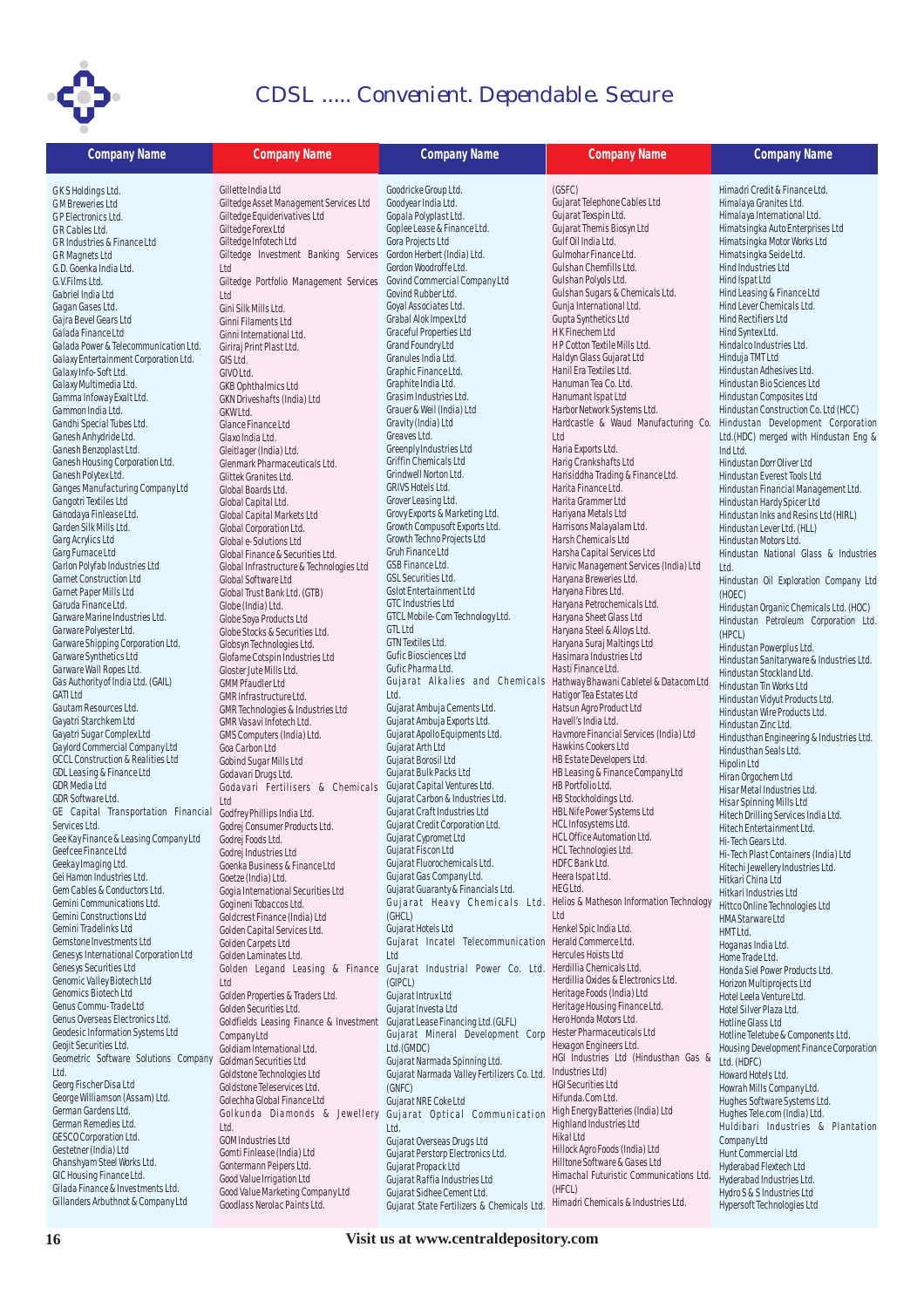

| Indian Organic Chemicals Ltd.<br>Innovision E-Commerce Ltd.<br>JK Industries Ltd.<br>Ltd.(JISCO)<br>Hytone Texstyles Ltd<br>Indian Overseas Bank (IOB)<br>Inox Leasing & Finance Ltd<br>Jindal Online.com Ltd.<br>I - Flex Solutions Ltd<br>JK Paper Ltd<br>Insilco Ltd.<br>IB Industries Ltd<br>Indian Petrochemicals Corporation Ltd.<br>JK Pharmachem Ltd<br>Jindal Photo Films Ltd.<br>Insul Electronics Ltd<br>JK Udaipur Udyog Ltd<br>Jindal Polyester Ltd<br>I G Petrochemicals Ltd.<br>(IPCL)<br>Insutech India Ltd.<br>JL Morison (India) Ltd<br>Jindal Steel & Power Ltd<br>IB Infotech Enterprises Ltd<br>Indian Products Ltd<br>Integra Hindustan Control Ltd<br>JM A Industries Ltd<br>Jindal Strips Ltd.<br><b>IBP Ltd</b><br>Indian Rayon & Industries Ltd<br>Integrated Capital Services Ltd.<br>Iccon Oil & Specialities Ltd.<br>JMB Commercial & Credit Ltd<br>Jindal Vijayanagar Steel Ltd<br>Indian Resorts Hotels Ltd.<br>Integrated Data Systems Ltd.<br>Jindal Worldwide Ltd.<br><b>ICDS Ltd</b><br>JM Share & Stock Brokers Ltd.<br>Indian Ropeways & Engg. Co. Ltd<br>Integrated Enterprises (India) Ltd<br>Jingle Sales Ltd<br><b>ICDS Securities Ltd</b><br>JSM Investments Ltd.<br>Indian Seamless Enterprises Ltd<br>Integrated Finance Company Ltd<br>J.K.Synthetics Ltd.<br>JM Basic Fund<br>ICES Software Ltd.<br>Indian Seamless Steels & Alloys Ltd<br>Integrated Financial Services Ltd.<br>J.R.Fabricators Ltd.<br>JMC Projects (India) Ltd.<br>ICI (India) Ltd.<br>(ISSAL)<br>Integrated Hi-Tech Ltd.<br><b>ICICI Bank Ltd</b><br>Jagadhatri Foods Ltd<br>JMD Sounds Ltd.<br>Indian Toners & Developers Ltd.<br>Integrated Rubian Exports Ltd<br>Jagan Lamps Ltd.<br>JMT Auto Ltd<br><b>ICICI Infotech Services Ltd.</b><br>Indian Wood Products Company Ltd<br>Integrated Technologies Ltd.<br>Jagatjit Industries Ltd.<br>Jog Engineering Ltd<br>ICICI Investment Management Company Indiana Current Control Ltd<br>Intellvisions Software Ltd.<br>Jagson Airlines Ltd.<br>Joindre Capital Services Ltd.<br>Ltd (CBO Fund)<br>Indicarb Ltd<br>Intensive Air Systems Ltd.<br>Jagsonpal Finance & Leasing Ltd.<br>Jolly Rides Ltd.<br><b>ICICILtd.</b><br>Inditalia Refcon Ltd.<br>Inter State Finance Ltd.<br>Jagsonpal Pharmaceuticals Ltd.<br>Jost's Engineering Company Ltd<br>Icon Biopharma & Healthcare Ltd<br>Indo Asian Finance Ltd.<br>Inter State Oil Carrier Ltd.<br>Jai Corp Ltd.<br>Joymat Hotel Resorts Ltd.<br>ICSA (India) Ltd<br>Indo Asian Fusegear Ltd.<br>Interface Financial Services Ltd<br>Jai Mata Glass Ltd.<br>JPT Securities Ltd.<br>IDBI Bank Ltd.<br>Indo Biotech Foods Ltd<br>Interfit Techno Products Ltd<br>Jai Parabolic Springs Ltd<br>Jubilant Organosys Ltd<br>Ideal Carpets Ltd.<br>Indo Borax & Chemicals Ltd<br>Jullundur Motor Agency (Delhi) Ltd.<br>International Best Foods Ltd.<br>Jaihind Synthetics Ltd<br>IEC Software Ltd.<br>Indo Britain Agro Farms Ltd<br>International Combustion (India) Ltd.<br>Jain Irrigation Systems Ltd.<br>Jumbo Bag Ltd<br>IFB Agro Industries Ltd.<br>Indo Care Pharmaceuticals Ltd<br>International Commenter Ltd<br>Jain Marbles Udhyog Ltd.<br>Jupiter Associates Ltd<br>IFB Industries Ltd.<br>Indo Count Finance Ltd<br>International Constructions Ltd.<br>Jain Studios Ltd.<br>Jupiter Bioscience Ltd<br><b>IFB Securities Ltd.</b><br>Indo Count Industries Ltd.<br>International Conveyors Ltd.<br>Jain Vanijya Udyog Ltd.<br>Jupiter Biotech Ltd<br>IFGL Refractories Ltd.<br>Indo Credit Capital Ltd<br>International Travel House Ltd.<br>Jainco Projects (India) Ltd.<br>Jupiter Industries & Leasing Ltd<br>IID Forgings Ltd.<br>Indo French Biotech Enterprises<br>Intertec Communications Ltd.<br>Jaipan Industries Ltd<br>Jupiter Infosys Ltd.<br>IIT Capital Services Ltd.<br>Ltd.<br>Interworld.Com Ltd.<br>Jaiprakash Industries Ltd.<br>Jyoti Cosmetics (Exim) Ltd<br>IKAB Securities & Investment Ltd.<br>Indo Green Projects Ltd<br>Intop Software Solutions Ltd.<br>Jaipur Polyspin Ltd.<br>Jvoti Ltd<br><b>IKF Finance Ltd</b><br>Indo Gulf Corporation Ltd<br>Intra Infotech Ltd.<br>Jaisal Securities Ltd<br>Jyoti Overseas Ltd<br>IKF Software.Com Ltd.<br>Indo Matsushita Appliances Co. Ltd<br>Introl (India) Ltd.<br>Jaju Enterprises Ltd<br>Jyoti Resins & Adhesives Ltd<br>IL&FS Venture Corporation Ltd.<br>Indo Matsushita Carbon Company<br>Intron Ltd.<br>Jaju Investments Ltd<br>Jyoti Structures Ltd.<br>IMAP Technologies Ltd.<br>Ltd<br>Invesca Share Securities Ltd<br>Jalpac India Ltd.<br>K B Steel Ltd<br><b>IMP Finance Ltd</b><br>Indo National Ltd.<br>Investment & Precision Castings Jammu and Kashmir Bank Ltd.<br>K C P Sugar & Industries Corporation<br><b>IMP Power Ltd</b><br>Indo Rama Synthetics (India) Ltd.<br>Ltd<br>Jamna Auto Industries Ltd.<br>Ltd.<br>Inani Marbles & Industries Ltd<br>Indo-Castle Multimedia Ltd.<br>Janice Textiles Ltd<br>KD Commercials Ltd.<br>Investment Trust of India Ltd.<br>Inani Securites Ltd.<br>Indo-City Infotech Ltd.<br>Janki Securities Ltd<br>Investsmart India Ltd.<br>K G Denim Ltd.<br>Incap Financial Services Ltd<br>Indo-Continental Hotels & Resorts<br>Jasch Industries Ltd<br>Invinex Laboratories Ltd.<br>Incap Ltd.<br>K G Khosla Compressors Ltd.<br>Ltd.<br>ION Exchange (India) Ltd.<br>Jasmine Commercials Ltd<br>K S Oils Ltd<br>Incon Engineers Ltd<br>Indo-Pacific Software & Entertainment Ltd<br>Jay Bharat Maruti Ltd<br>IP Rings Ltd.<br>KV Foundations India Ltd<br>Incorporated Engineers Ltd<br>Indore Exporting & Importing Co.<br>Jay Kay Dee Industries Ltd.<br>Ipca Laboratories Ltd.<br>K.Z. Leasing & Finance Ltd<br>Ind Bank Housing Ltd.<br>Ltd<br>Jay Rapid Roller Ltd<br>Ipisteel Ltd<br>Kaashyap Radiant Systems Ltd.<br>Ind Tra Deco Ltd.<br>Indraprastha Medical Corporation<br>Jay Shree Tea & Industries Ltd.<br>IQ Infotech Ltd.<br>Kabirdas Investments Ltd<br>Indag Rubber Ltd.<br>Ltd.<br>Jay Yuhshin Ltd<br>IQMS Software Ltd.<br>Kabra Extrusiontechnik Ltd.<br>Indbank Merchant Banking Services<br>Indrayani Biotech Ltd.<br>Jaya Computers & Software Ltd<br>Irmac Services India Ltd.<br>Kabsons Industries Ltd.<br>Ltd.<br>Indsil Electrosmelts Ltd<br>Jayabharat Credit Ltd<br>Ishita Drugs & Industries Ltd.<br>Kachchh Minerals Ltd<br>Indcap Financial Ltd.<br>Ind-Swift Laboratories Ltd.<br>Ishwar Medical Services Ltd.<br>Jayabharat Sarees Ltd.<br>Kadvani Securities Ltd<br>India Carbon Ltd.<br>Ind-Swift I td.<br>Ishwar Textiles Ltd<br>Jayant (India) Ltd.<br>Kailash Ficom Ltd<br>India Cements Capital & Finance<br>Indu Nissan Oxo Chemical Industries<br>Jayant Agro-Organics Ltd.<br>Isibars Ltd.<br>Kaira Can Company Ltd.<br>Ltd<br>Ltd.<br>Jayanti Commercial Ltd.<br>ISL Consulting Ltd.<br>Kajaria Ceramics Ltd.<br>India E-Commerce Ltd.<br>Induj Enertech Ltd<br>Ispat Alloys Ltd.<br>Jayaswals Neco Ltd.<br>Kajaria Iron Castings Ltd.<br>India Emerging Companies Investment<br>Induj Infotech Ltd<br>Jayatma Spinners Ltd<br>Ispat Finance Ltd.<br>Kakatiya Cement Sugar & Industries Ltd.<br>Ltd.<br>Indus e-Solutions Ltd.<br>Jaycee Industries Ltd.<br>Ispat Industries Ltd.<br>Kakatiya Textiles Ltd.<br>India Finance Ltd<br>Indus Networks Ltd.<br>Jaypee Hotels Ltd.<br>Ispat Profiles India Ltd.<br>Kale Consultants Ltd.<br>India Foils Ltd.<br>IndusInd Bank Ltd.<br>Jayshree Chemicals Ltd<br>IST Ltd.<br>Kalindee Rail Nirman (Engineers) Ltd.<br>India Gelatine & Chemicals Ltd<br>Indusmin Foods Ltd<br>Jayshree Nirman Ltd<br>IT & T Ltd.<br>Kalpana Industries Ltd.<br>India Glycols Ltd.<br>Industrial Development Bank of India<br>IT Microsystems (India) Ltd.<br>Jayshree Polytex Ltd.<br>Kalpataru Power Transmission Ltd.<br>India Gypsum Ltd.<br>(IDBI)<br>Jaysynth Dyechem Ltd.<br>ITC Bhadrachalam Paperboards<br>Kalpavriksha Industries Ltd<br>India International Marketing Centre<br>Industrial Fiscal Services Ltd.<br>Jaysynth Dyestuff (India) Ltd<br>Kalptaru Papers Ltd.<br>Ltd.<br>Ltd.<br>Industrial Investment Trust Ltd (IIT)<br>JBF Industries Ltd.<br>Kals Information Systems Ltd.<br><b>ITC Hotels Ltd.</b><br>India Lease Development Ltd<br>Inertia Industries Ltd.<br>JBM Auto Components Ltd<br>Kalyani Brakes Ltd.<br><b>ITC Ltd.</b><br>India Motor Parts & Accessories Ltd<br>Infar (India) Ltd<br>JBM Tools Ltd.<br>Kalyani Commercials Ltd<br>ITI Ltd.<br>India Nippon Electricals Ltd<br>Infobahn Technologies Ltd.<br>JCT Electronics Ltd.<br>Kalyani Sharp India Ltd.<br><b>ITL Industries Ltd</b><br>India Online Network Ltd.<br>Info-Drive Software Ltd.<br>JCT Ltd.<br>Kalyani Steels Ltd.<br>ITW Signode India Ltd.<br>India Polyfibres Ltd.<br>Infoquest Software Exports Ltd<br>Jeco Exports & Finance Ltd.<br>Kalyanpur Cements Ltd<br>Ivee Injectaa Ltd<br>India Polyspin Ltd<br>Information Technologies (India)<br>Jeet Machine Tools Ltd<br>IVP Ltd.<br>Kamadgiri Synthetics Ltd<br>India Securities Ltd.<br>Ltd.<br>IVRCL Infrastructures & Projects JeetVanijyaLtd.<br>Kamakhya (India) Ltd<br>India Steamship Company Ltd.<br>Infosys Technologies Ltd. (Infy)<br>Jeevan Softech Ltd.<br>Kamar Chemicals and Industries Ltd.<br>Ltd.<br>Indiacom Directories Ltd<br>Infotech Enterprises Ltd.<br>Jenburkt Pharmaceuticals Ltd.<br>Kamat Hotels (India) Ltd.<br>JAFinance Ltd.<br>Indian Acrylics Ltd.<br>Infra Industries Ltd<br>Jenson & Nicholson (India) Ltd.<br>Kamla Dials & Devices Ltd<br>J B Chemicals & Pharmaceuticals<br>Indian Aluminium Company Ltd.<br>Infragro Industries Ltd.<br>Jenson & Nicholson Financial Services<br>Kanchan International Ltd.<br>Ltd.<br>(INDAL)<br>Infrastructure Leasing & Financial<br>Ltd.<br>Kanco Enterprises Ltd.<br>JB Marketing & Finance Ltd<br>Indian Base Metals Company Ltd<br>Services Ltd (IL & FS)<br>Jetking Infotrain Ltd.<br>Kandagiri Spinning Mills Ltd<br>JF Laboratories Ltd<br>Indian Capital Corporation Ltd<br>Ingersoll-Rand (India) Ltd.<br>Kanel Oils & Exports Industries Ltd.<br>Jhantla Investments Ltd<br>JJ Automotive Ltd.<br>Indian Card Clothing Company Ltd.<br>Innosoft Technologies Ltd.<br>Kanha Vanaspati Ltd.<br>Jhaveri Weldflux Ltd.<br>JJ Exporters Ltd.<br>Indian Extractions Ltd<br>Innova Health Systems Ltd.<br>Kanika Infotech Ltd.<br>JIK Industries Ltd.<br>JJ Finance Corporation Ltd.<br>Indian Glass & Electricals Ltd<br>Innovation Medi Equip Ltd<br>Jindal Drilling & Industries Ltd.<br>Kanoi Paper & Industries Ltd.<br>JJ Spectrum Silk Ltd.<br>Indian Infotech And Software Ltd.<br>Innovation Software Exports Ltd.<br>Jindal Hotels Ltd.<br>Kanoria Chemicals & Industries Ltd.<br>JK Corp Ltd.<br>Indian Lead Ltd.<br>Innovative Marine Foods Ltd. | <b>Company Name</b> | <b>Company Name</b> | <b>Company Name</b>     | <b>Company Name</b>           | <b>Company Name</b>   |
|-------------------------------------------------------------------------------------------------------------------------------------------------------------------------------------------------------------------------------------------------------------------------------------------------------------------------------------------------------------------------------------------------------------------------------------------------------------------------------------------------------------------------------------------------------------------------------------------------------------------------------------------------------------------------------------------------------------------------------------------------------------------------------------------------------------------------------------------------------------------------------------------------------------------------------------------------------------------------------------------------------------------------------------------------------------------------------------------------------------------------------------------------------------------------------------------------------------------------------------------------------------------------------------------------------------------------------------------------------------------------------------------------------------------------------------------------------------------------------------------------------------------------------------------------------------------------------------------------------------------------------------------------------------------------------------------------------------------------------------------------------------------------------------------------------------------------------------------------------------------------------------------------------------------------------------------------------------------------------------------------------------------------------------------------------------------------------------------------------------------------------------------------------------------------------------------------------------------------------------------------------------------------------------------------------------------------------------------------------------------------------------------------------------------------------------------------------------------------------------------------------------------------------------------------------------------------------------------------------------------------------------------------------------------------------------------------------------------------------------------------------------------------------------------------------------------------------------------------------------------------------------------------------------------------------------------------------------------------------------------------------------------------------------------------------------------------------------------------------------------------------------------------------------------------------------------------------------------------------------------------------------------------------------------------------------------------------------------------------------------------------------------------------------------------------------------------------------------------------------------------------------------------------------------------------------------------------------------------------------------------------------------------------------------------------------------------------------------------------------------------------------------------------------------------------------------------------------------------------------------------------------------------------------------------------------------------------------------------------------------------------------------------------------------------------------------------------------------------------------------------------------------------------------------------------------------------------------------------------------------------------------------------------------------------------------------------------------------------------------------------------------------------------------------------------------------------------------------------------------------------------------------------------------------------------------------------------------------------------------------------------------------------------------------------------------------------------------------------------------------------------------------------------------------------------------------------------------------------------------------------------------------------------------------------------------------------------------------------------------------------------------------------------------------------------------------------------------------------------------------------------------------------------------------------------------------------------------------------------------------------------------------------------------------------------------------------------------------------------------------------------------------------------------------------------------------------------------------------------------------------------------------------------------------------------------------------------------------------------------------------------------------------------------------------------------------------------------------------------------------------------------------------------------------------------------------------------------------------------------------------------------------------------------------------------------------------------------------------------------------------------------------------------------------------------------------------------------------------------------------------------------------------------------------------------------------------------------------------------------------------------------------------------------------------------------------------------------------------------------------------------------------------------------------------------------------------------------------------------------------------------------------------------------------------------------------------------------------------------------------------------------------------------------------------------------------------------------------------------------------------------------------------------------------------------------------------------------------------------------------------------------------------------------------------------------------------------------------------------------------------------------------------------------------------------------------------------------------------------------------------------------------------------------------------------------------------------------------------------------------------------------------------------------------------------------------------------------------------------------------------------------------------------------------------------------------------------------------------------------------------------------------------------------------------------------------------------------------------------------------------------------------------------------------------------------------------------------------------------------------------------------------------------------------------------------------------------------------------------------------------------------------------------------------------------------------------------------------------------------------------------------------------------------------------------------------------------------------------------------------------------------------------------------------------------------------------------------------------------------------------------------------------------------------------------------------------------------------------------------------------------------------------------------------------------------------------------------------------------------------------------------------------------------------------------------------------------------------------------------------------------------------------------------------------------------------------------------------------------------------------------------------------------------------------------------------------------------------------------------------------------------------------------------------------------------------------------------------------------------------------------------------------------------------------------------------------------------------------------------------------------------------------------------------------------------------------------------------------------------------------------------------------------------------------------------------------------------------------------------------------------------------------------------------------------------------------------------------------------------------------------------------------------------------------------------------------------------------------------------------------------------------------------------------------------------------------------------------------------------------------------------------------------------------------------------------------------------------------------------------------------------------------------------------------------------------------------------------------------------------------------------------------------------------------------------------------------------------------------------------------------------------------------------------------------------------------------------------------------------------------------------------------------------------------------------------------------------------------------------------------------------------------------------------------------------------------------------------------------------------------------------------------------------------------------------------------------------------------------------------------------------------------------------------------------------------------------------------------------------------|---------------------|---------------------|-------------------------|-------------------------------|-----------------------|
|                                                                                                                                                                                                                                                                                                                                                                                                                                                                                                                                                                                                                                                                                                                                                                                                                                                                                                                                                                                                                                                                                                                                                                                                                                                                                                                                                                                                                                                                                                                                                                                                                                                                                                                                                                                                                                                                                                                                                                                                                                                                                                                                                                                                                                                                                                                                                                                                                                                                                                                                                                                                                                                                                                                                                                                                                                                                                                                                                                                                                                                                                                                                                                                                                                                                                                                                                                                                                                                                                                                                                                                                                                                                                                                                                                                                                                                                                                                                                                                                                                                                                                                                                                                                                                                                                                                                                                                                                                                                                                                                                                                                                                                                                                                                                                                                                                                                                                                                                                                                                                                                                                                                                                                                                                                                                                                                                                                                                                                                                                                                                                                                                                                                                                                                                                                                                                                                                                                                                                                                                                                                                                                                                                                                                                                                                                                                                                                                                                                                                                                                                                                                                                                                                                                                                                                                                                                                                                                                                                                                                                                                                                                                                                                                                                                                                                                                                                                                                                                                                                                                                                                                                                                                                                                                                                                                                                                                                                                                                                                                                                                                                                                                                                                                                                                                                                                                                                                                                                                                                                                                                                                                                                                                                                                                                                                                                                                                                                                                                                                                                                                                                                                                                                                                                                                                                                                                                                                                                                                                                                                                                                                                                                                                                                                                                                                                                                                                                                                                                                                                                                                                                                                                                                                                                                                                                                                                                                                                                                                                                                                                                                                                                                                                                                                                           |                     |                     |                         |                               |                       |
|                                                                                                                                                                                                                                                                                                                                                                                                                                                                                                                                                                                                                                                                                                                                                                                                                                                                                                                                                                                                                                                                                                                                                                                                                                                                                                                                                                                                                                                                                                                                                                                                                                                                                                                                                                                                                                                                                                                                                                                                                                                                                                                                                                                                                                                                                                                                                                                                                                                                                                                                                                                                                                                                                                                                                                                                                                                                                                                                                                                                                                                                                                                                                                                                                                                                                                                                                                                                                                                                                                                                                                                                                                                                                                                                                                                                                                                                                                                                                                                                                                                                                                                                                                                                                                                                                                                                                                                                                                                                                                                                                                                                                                                                                                                                                                                                                                                                                                                                                                                                                                                                                                                                                                                                                                                                                                                                                                                                                                                                                                                                                                                                                                                                                                                                                                                                                                                                                                                                                                                                                                                                                                                                                                                                                                                                                                                                                                                                                                                                                                                                                                                                                                                                                                                                                                                                                                                                                                                                                                                                                                                                                                                                                                                                                                                                                                                                                                                                                                                                                                                                                                                                                                                                                                                                                                                                                                                                                                                                                                                                                                                                                                                                                                                                                                                                                                                                                                                                                                                                                                                                                                                                                                                                                                                                                                                                                                                                                                                                                                                                                                                                                                                                                                                                                                                                                                                                                                                                                                                                                                                                                                                                                                                                                                                                                                                                                                                                                                                                                                                                                                                                                                                                                                                                                                                                                                                                                                                                                                                                                                                                                                                                                                                                                                                                           |                     |                     |                         |                               |                       |
|                                                                                                                                                                                                                                                                                                                                                                                                                                                                                                                                                                                                                                                                                                                                                                                                                                                                                                                                                                                                                                                                                                                                                                                                                                                                                                                                                                                                                                                                                                                                                                                                                                                                                                                                                                                                                                                                                                                                                                                                                                                                                                                                                                                                                                                                                                                                                                                                                                                                                                                                                                                                                                                                                                                                                                                                                                                                                                                                                                                                                                                                                                                                                                                                                                                                                                                                                                                                                                                                                                                                                                                                                                                                                                                                                                                                                                                                                                                                                                                                                                                                                                                                                                                                                                                                                                                                                                                                                                                                                                                                                                                                                                                                                                                                                                                                                                                                                                                                                                                                                                                                                                                                                                                                                                                                                                                                                                                                                                                                                                                                                                                                                                                                                                                                                                                                                                                                                                                                                                                                                                                                                                                                                                                                                                                                                                                                                                                                                                                                                                                                                                                                                                                                                                                                                                                                                                                                                                                                                                                                                                                                                                                                                                                                                                                                                                                                                                                                                                                                                                                                                                                                                                                                                                                                                                                                                                                                                                                                                                                                                                                                                                                                                                                                                                                                                                                                                                                                                                                                                                                                                                                                                                                                                                                                                                                                                                                                                                                                                                                                                                                                                                                                                                                                                                                                                                                                                                                                                                                                                                                                                                                                                                                                                                                                                                                                                                                                                                                                                                                                                                                                                                                                                                                                                                                                                                                                                                                                                                                                                                                                                                                                                                                                                                                                           |                     |                     |                         |                               |                       |
|                                                                                                                                                                                                                                                                                                                                                                                                                                                                                                                                                                                                                                                                                                                                                                                                                                                                                                                                                                                                                                                                                                                                                                                                                                                                                                                                                                                                                                                                                                                                                                                                                                                                                                                                                                                                                                                                                                                                                                                                                                                                                                                                                                                                                                                                                                                                                                                                                                                                                                                                                                                                                                                                                                                                                                                                                                                                                                                                                                                                                                                                                                                                                                                                                                                                                                                                                                                                                                                                                                                                                                                                                                                                                                                                                                                                                                                                                                                                                                                                                                                                                                                                                                                                                                                                                                                                                                                                                                                                                                                                                                                                                                                                                                                                                                                                                                                                                                                                                                                                                                                                                                                                                                                                                                                                                                                                                                                                                                                                                                                                                                                                                                                                                                                                                                                                                                                                                                                                                                                                                                                                                                                                                                                                                                                                                                                                                                                                                                                                                                                                                                                                                                                                                                                                                                                                                                                                                                                                                                                                                                                                                                                                                                                                                                                                                                                                                                                                                                                                                                                                                                                                                                                                                                                                                                                                                                                                                                                                                                                                                                                                                                                                                                                                                                                                                                                                                                                                                                                                                                                                                                                                                                                                                                                                                                                                                                                                                                                                                                                                                                                                                                                                                                                                                                                                                                                                                                                                                                                                                                                                                                                                                                                                                                                                                                                                                                                                                                                                                                                                                                                                                                                                                                                                                                                                                                                                                                                                                                                                                                                                                                                                                                                                                                                                           |                     |                     |                         |                               |                       |
|                                                                                                                                                                                                                                                                                                                                                                                                                                                                                                                                                                                                                                                                                                                                                                                                                                                                                                                                                                                                                                                                                                                                                                                                                                                                                                                                                                                                                                                                                                                                                                                                                                                                                                                                                                                                                                                                                                                                                                                                                                                                                                                                                                                                                                                                                                                                                                                                                                                                                                                                                                                                                                                                                                                                                                                                                                                                                                                                                                                                                                                                                                                                                                                                                                                                                                                                                                                                                                                                                                                                                                                                                                                                                                                                                                                                                                                                                                                                                                                                                                                                                                                                                                                                                                                                                                                                                                                                                                                                                                                                                                                                                                                                                                                                                                                                                                                                                                                                                                                                                                                                                                                                                                                                                                                                                                                                                                                                                                                                                                                                                                                                                                                                                                                                                                                                                                                                                                                                                                                                                                                                                                                                                                                                                                                                                                                                                                                                                                                                                                                                                                                                                                                                                                                                                                                                                                                                                                                                                                                                                                                                                                                                                                                                                                                                                                                                                                                                                                                                                                                                                                                                                                                                                                                                                                                                                                                                                                                                                                                                                                                                                                                                                                                                                                                                                                                                                                                                                                                                                                                                                                                                                                                                                                                                                                                                                                                                                                                                                                                                                                                                                                                                                                                                                                                                                                                                                                                                                                                                                                                                                                                                                                                                                                                                                                                                                                                                                                                                                                                                                                                                                                                                                                                                                                                                                                                                                                                                                                                                                                                                                                                                                                                                                                                                           |                     |                     |                         |                               |                       |
|                                                                                                                                                                                                                                                                                                                                                                                                                                                                                                                                                                                                                                                                                                                                                                                                                                                                                                                                                                                                                                                                                                                                                                                                                                                                                                                                                                                                                                                                                                                                                                                                                                                                                                                                                                                                                                                                                                                                                                                                                                                                                                                                                                                                                                                                                                                                                                                                                                                                                                                                                                                                                                                                                                                                                                                                                                                                                                                                                                                                                                                                                                                                                                                                                                                                                                                                                                                                                                                                                                                                                                                                                                                                                                                                                                                                                                                                                                                                                                                                                                                                                                                                                                                                                                                                                                                                                                                                                                                                                                                                                                                                                                                                                                                                                                                                                                                                                                                                                                                                                                                                                                                                                                                                                                                                                                                                                                                                                                                                                                                                                                                                                                                                                                                                                                                                                                                                                                                                                                                                                                                                                                                                                                                                                                                                                                                                                                                                                                                                                                                                                                                                                                                                                                                                                                                                                                                                                                                                                                                                                                                                                                                                                                                                                                                                                                                                                                                                                                                                                                                                                                                                                                                                                                                                                                                                                                                                                                                                                                                                                                                                                                                                                                                                                                                                                                                                                                                                                                                                                                                                                                                                                                                                                                                                                                                                                                                                                                                                                                                                                                                                                                                                                                                                                                                                                                                                                                                                                                                                                                                                                                                                                                                                                                                                                                                                                                                                                                                                                                                                                                                                                                                                                                                                                                                                                                                                                                                                                                                                                                                                                                                                                                                                                                                                           |                     |                     |                         |                               |                       |
|                                                                                                                                                                                                                                                                                                                                                                                                                                                                                                                                                                                                                                                                                                                                                                                                                                                                                                                                                                                                                                                                                                                                                                                                                                                                                                                                                                                                                                                                                                                                                                                                                                                                                                                                                                                                                                                                                                                                                                                                                                                                                                                                                                                                                                                                                                                                                                                                                                                                                                                                                                                                                                                                                                                                                                                                                                                                                                                                                                                                                                                                                                                                                                                                                                                                                                                                                                                                                                                                                                                                                                                                                                                                                                                                                                                                                                                                                                                                                                                                                                                                                                                                                                                                                                                                                                                                                                                                                                                                                                                                                                                                                                                                                                                                                                                                                                                                                                                                                                                                                                                                                                                                                                                                                                                                                                                                                                                                                                                                                                                                                                                                                                                                                                                                                                                                                                                                                                                                                                                                                                                                                                                                                                                                                                                                                                                                                                                                                                                                                                                                                                                                                                                                                                                                                                                                                                                                                                                                                                                                                                                                                                                                                                                                                                                                                                                                                                                                                                                                                                                                                                                                                                                                                                                                                                                                                                                                                                                                                                                                                                                                                                                                                                                                                                                                                                                                                                                                                                                                                                                                                                                                                                                                                                                                                                                                                                                                                                                                                                                                                                                                                                                                                                                                                                                                                                                                                                                                                                                                                                                                                                                                                                                                                                                                                                                                                                                                                                                                                                                                                                                                                                                                                                                                                                                                                                                                                                                                                                                                                                                                                                                                                                                                                                                                           |                     |                     |                         |                               |                       |
|                                                                                                                                                                                                                                                                                                                                                                                                                                                                                                                                                                                                                                                                                                                                                                                                                                                                                                                                                                                                                                                                                                                                                                                                                                                                                                                                                                                                                                                                                                                                                                                                                                                                                                                                                                                                                                                                                                                                                                                                                                                                                                                                                                                                                                                                                                                                                                                                                                                                                                                                                                                                                                                                                                                                                                                                                                                                                                                                                                                                                                                                                                                                                                                                                                                                                                                                                                                                                                                                                                                                                                                                                                                                                                                                                                                                                                                                                                                                                                                                                                                                                                                                                                                                                                                                                                                                                                                                                                                                                                                                                                                                                                                                                                                                                                                                                                                                                                                                                                                                                                                                                                                                                                                                                                                                                                                                                                                                                                                                                                                                                                                                                                                                                                                                                                                                                                                                                                                                                                                                                                                                                                                                                                                                                                                                                                                                                                                                                                                                                                                                                                                                                                                                                                                                                                                                                                                                                                                                                                                                                                                                                                                                                                                                                                                                                                                                                                                                                                                                                                                                                                                                                                                                                                                                                                                                                                                                                                                                                                                                                                                                                                                                                                                                                                                                                                                                                                                                                                                                                                                                                                                                                                                                                                                                                                                                                                                                                                                                                                                                                                                                                                                                                                                                                                                                                                                                                                                                                                                                                                                                                                                                                                                                                                                                                                                                                                                                                                                                                                                                                                                                                                                                                                                                                                                                                                                                                                                                                                                                                                                                                                                                                                                                                                                                           |                     |                     |                         |                               |                       |
|                                                                                                                                                                                                                                                                                                                                                                                                                                                                                                                                                                                                                                                                                                                                                                                                                                                                                                                                                                                                                                                                                                                                                                                                                                                                                                                                                                                                                                                                                                                                                                                                                                                                                                                                                                                                                                                                                                                                                                                                                                                                                                                                                                                                                                                                                                                                                                                                                                                                                                                                                                                                                                                                                                                                                                                                                                                                                                                                                                                                                                                                                                                                                                                                                                                                                                                                                                                                                                                                                                                                                                                                                                                                                                                                                                                                                                                                                                                                                                                                                                                                                                                                                                                                                                                                                                                                                                                                                                                                                                                                                                                                                                                                                                                                                                                                                                                                                                                                                                                                                                                                                                                                                                                                                                                                                                                                                                                                                                                                                                                                                                                                                                                                                                                                                                                                                                                                                                                                                                                                                                                                                                                                                                                                                                                                                                                                                                                                                                                                                                                                                                                                                                                                                                                                                                                                                                                                                                                                                                                                                                                                                                                                                                                                                                                                                                                                                                                                                                                                                                                                                                                                                                                                                                                                                                                                                                                                                                                                                                                                                                                                                                                                                                                                                                                                                                                                                                                                                                                                                                                                                                                                                                                                                                                                                                                                                                                                                                                                                                                                                                                                                                                                                                                                                                                                                                                                                                                                                                                                                                                                                                                                                                                                                                                                                                                                                                                                                                                                                                                                                                                                                                                                                                                                                                                                                                                                                                                                                                                                                                                                                                                                                                                                                                                                           |                     |                     |                         |                               |                       |
|                                                                                                                                                                                                                                                                                                                                                                                                                                                                                                                                                                                                                                                                                                                                                                                                                                                                                                                                                                                                                                                                                                                                                                                                                                                                                                                                                                                                                                                                                                                                                                                                                                                                                                                                                                                                                                                                                                                                                                                                                                                                                                                                                                                                                                                                                                                                                                                                                                                                                                                                                                                                                                                                                                                                                                                                                                                                                                                                                                                                                                                                                                                                                                                                                                                                                                                                                                                                                                                                                                                                                                                                                                                                                                                                                                                                                                                                                                                                                                                                                                                                                                                                                                                                                                                                                                                                                                                                                                                                                                                                                                                                                                                                                                                                                                                                                                                                                                                                                                                                                                                                                                                                                                                                                                                                                                                                                                                                                                                                                                                                                                                                                                                                                                                                                                                                                                                                                                                                                                                                                                                                                                                                                                                                                                                                                                                                                                                                                                                                                                                                                                                                                                                                                                                                                                                                                                                                                                                                                                                                                                                                                                                                                                                                                                                                                                                                                                                                                                                                                                                                                                                                                                                                                                                                                                                                                                                                                                                                                                                                                                                                                                                                                                                                                                                                                                                                                                                                                                                                                                                                                                                                                                                                                                                                                                                                                                                                                                                                                                                                                                                                                                                                                                                                                                                                                                                                                                                                                                                                                                                                                                                                                                                                                                                                                                                                                                                                                                                                                                                                                                                                                                                                                                                                                                                                                                                                                                                                                                                                                                                                                                                                                                                                                                                                           |                     |                     |                         |                               |                       |
|                                                                                                                                                                                                                                                                                                                                                                                                                                                                                                                                                                                                                                                                                                                                                                                                                                                                                                                                                                                                                                                                                                                                                                                                                                                                                                                                                                                                                                                                                                                                                                                                                                                                                                                                                                                                                                                                                                                                                                                                                                                                                                                                                                                                                                                                                                                                                                                                                                                                                                                                                                                                                                                                                                                                                                                                                                                                                                                                                                                                                                                                                                                                                                                                                                                                                                                                                                                                                                                                                                                                                                                                                                                                                                                                                                                                                                                                                                                                                                                                                                                                                                                                                                                                                                                                                                                                                                                                                                                                                                                                                                                                                                                                                                                                                                                                                                                                                                                                                                                                                                                                                                                                                                                                                                                                                                                                                                                                                                                                                                                                                                                                                                                                                                                                                                                                                                                                                                                                                                                                                                                                                                                                                                                                                                                                                                                                                                                                                                                                                                                                                                                                                                                                                                                                                                                                                                                                                                                                                                                                                                                                                                                                                                                                                                                                                                                                                                                                                                                                                                                                                                                                                                                                                                                                                                                                                                                                                                                                                                                                                                                                                                                                                                                                                                                                                                                                                                                                                                                                                                                                                                                                                                                                                                                                                                                                                                                                                                                                                                                                                                                                                                                                                                                                                                                                                                                                                                                                                                                                                                                                                                                                                                                                                                                                                                                                                                                                                                                                                                                                                                                                                                                                                                                                                                                                                                                                                                                                                                                                                                                                                                                                                                                                                                                                           |                     |                     |                         |                               |                       |
|                                                                                                                                                                                                                                                                                                                                                                                                                                                                                                                                                                                                                                                                                                                                                                                                                                                                                                                                                                                                                                                                                                                                                                                                                                                                                                                                                                                                                                                                                                                                                                                                                                                                                                                                                                                                                                                                                                                                                                                                                                                                                                                                                                                                                                                                                                                                                                                                                                                                                                                                                                                                                                                                                                                                                                                                                                                                                                                                                                                                                                                                                                                                                                                                                                                                                                                                                                                                                                                                                                                                                                                                                                                                                                                                                                                                                                                                                                                                                                                                                                                                                                                                                                                                                                                                                                                                                                                                                                                                                                                                                                                                                                                                                                                                                                                                                                                                                                                                                                                                                                                                                                                                                                                                                                                                                                                                                                                                                                                                                                                                                                                                                                                                                                                                                                                                                                                                                                                                                                                                                                                                                                                                                                                                                                                                                                                                                                                                                                                                                                                                                                                                                                                                                                                                                                                                                                                                                                                                                                                                                                                                                                                                                                                                                                                                                                                                                                                                                                                                                                                                                                                                                                                                                                                                                                                                                                                                                                                                                                                                                                                                                                                                                                                                                                                                                                                                                                                                                                                                                                                                                                                                                                                                                                                                                                                                                                                                                                                                                                                                                                                                                                                                                                                                                                                                                                                                                                                                                                                                                                                                                                                                                                                                                                                                                                                                                                                                                                                                                                                                                                                                                                                                                                                                                                                                                                                                                                                                                                                                                                                                                                                                                                                                                                                                           |                     |                     |                         |                               |                       |
|                                                                                                                                                                                                                                                                                                                                                                                                                                                                                                                                                                                                                                                                                                                                                                                                                                                                                                                                                                                                                                                                                                                                                                                                                                                                                                                                                                                                                                                                                                                                                                                                                                                                                                                                                                                                                                                                                                                                                                                                                                                                                                                                                                                                                                                                                                                                                                                                                                                                                                                                                                                                                                                                                                                                                                                                                                                                                                                                                                                                                                                                                                                                                                                                                                                                                                                                                                                                                                                                                                                                                                                                                                                                                                                                                                                                                                                                                                                                                                                                                                                                                                                                                                                                                                                                                                                                                                                                                                                                                                                                                                                                                                                                                                                                                                                                                                                                                                                                                                                                                                                                                                                                                                                                                                                                                                                                                                                                                                                                                                                                                                                                                                                                                                                                                                                                                                                                                                                                                                                                                                                                                                                                                                                                                                                                                                                                                                                                                                                                                                                                                                                                                                                                                                                                                                                                                                                                                                                                                                                                                                                                                                                                                                                                                                                                                                                                                                                                                                                                                                                                                                                                                                                                                                                                                                                                                                                                                                                                                                                                                                                                                                                                                                                                                                                                                                                                                                                                                                                                                                                                                                                                                                                                                                                                                                                                                                                                                                                                                                                                                                                                                                                                                                                                                                                                                                                                                                                                                                                                                                                                                                                                                                                                                                                                                                                                                                                                                                                                                                                                                                                                                                                                                                                                                                                                                                                                                                                                                                                                                                                                                                                                                                                                                                                                           |                     |                     |                         |                               |                       |
|                                                                                                                                                                                                                                                                                                                                                                                                                                                                                                                                                                                                                                                                                                                                                                                                                                                                                                                                                                                                                                                                                                                                                                                                                                                                                                                                                                                                                                                                                                                                                                                                                                                                                                                                                                                                                                                                                                                                                                                                                                                                                                                                                                                                                                                                                                                                                                                                                                                                                                                                                                                                                                                                                                                                                                                                                                                                                                                                                                                                                                                                                                                                                                                                                                                                                                                                                                                                                                                                                                                                                                                                                                                                                                                                                                                                                                                                                                                                                                                                                                                                                                                                                                                                                                                                                                                                                                                                                                                                                                                                                                                                                                                                                                                                                                                                                                                                                                                                                                                                                                                                                                                                                                                                                                                                                                                                                                                                                                                                                                                                                                                                                                                                                                                                                                                                                                                                                                                                                                                                                                                                                                                                                                                                                                                                                                                                                                                                                                                                                                                                                                                                                                                                                                                                                                                                                                                                                                                                                                                                                                                                                                                                                                                                                                                                                                                                                                                                                                                                                                                                                                                                                                                                                                                                                                                                                                                                                                                                                                                                                                                                                                                                                                                                                                                                                                                                                                                                                                                                                                                                                                                                                                                                                                                                                                                                                                                                                                                                                                                                                                                                                                                                                                                                                                                                                                                                                                                                                                                                                                                                                                                                                                                                                                                                                                                                                                                                                                                                                                                                                                                                                                                                                                                                                                                                                                                                                                                                                                                                                                                                                                                                                                                                                                                                           |                     |                     |                         |                               |                       |
|                                                                                                                                                                                                                                                                                                                                                                                                                                                                                                                                                                                                                                                                                                                                                                                                                                                                                                                                                                                                                                                                                                                                                                                                                                                                                                                                                                                                                                                                                                                                                                                                                                                                                                                                                                                                                                                                                                                                                                                                                                                                                                                                                                                                                                                                                                                                                                                                                                                                                                                                                                                                                                                                                                                                                                                                                                                                                                                                                                                                                                                                                                                                                                                                                                                                                                                                                                                                                                                                                                                                                                                                                                                                                                                                                                                                                                                                                                                                                                                                                                                                                                                                                                                                                                                                                                                                                                                                                                                                                                                                                                                                                                                                                                                                                                                                                                                                                                                                                                                                                                                                                                                                                                                                                                                                                                                                                                                                                                                                                                                                                                                                                                                                                                                                                                                                                                                                                                                                                                                                                                                                                                                                                                                                                                                                                                                                                                                                                                                                                                                                                                                                                                                                                                                                                                                                                                                                                                                                                                                                                                                                                                                                                                                                                                                                                                                                                                                                                                                                                                                                                                                                                                                                                                                                                                                                                                                                                                                                                                                                                                                                                                                                                                                                                                                                                                                                                                                                                                                                                                                                                                                                                                                                                                                                                                                                                                                                                                                                                                                                                                                                                                                                                                                                                                                                                                                                                                                                                                                                                                                                                                                                                                                                                                                                                                                                                                                                                                                                                                                                                                                                                                                                                                                                                                                                                                                                                                                                                                                                                                                                                                                                                                                                                                                                           |                     |                     |                         |                               |                       |
|                                                                                                                                                                                                                                                                                                                                                                                                                                                                                                                                                                                                                                                                                                                                                                                                                                                                                                                                                                                                                                                                                                                                                                                                                                                                                                                                                                                                                                                                                                                                                                                                                                                                                                                                                                                                                                                                                                                                                                                                                                                                                                                                                                                                                                                                                                                                                                                                                                                                                                                                                                                                                                                                                                                                                                                                                                                                                                                                                                                                                                                                                                                                                                                                                                                                                                                                                                                                                                                                                                                                                                                                                                                                                                                                                                                                                                                                                                                                                                                                                                                                                                                                                                                                                                                                                                                                                                                                                                                                                                                                                                                                                                                                                                                                                                                                                                                                                                                                                                                                                                                                                                                                                                                                                                                                                                                                                                                                                                                                                                                                                                                                                                                                                                                                                                                                                                                                                                                                                                                                                                                                                                                                                                                                                                                                                                                                                                                                                                                                                                                                                                                                                                                                                                                                                                                                                                                                                                                                                                                                                                                                                                                                                                                                                                                                                                                                                                                                                                                                                                                                                                                                                                                                                                                                                                                                                                                                                                                                                                                                                                                                                                                                                                                                                                                                                                                                                                                                                                                                                                                                                                                                                                                                                                                                                                                                                                                                                                                                                                                                                                                                                                                                                                                                                                                                                                                                                                                                                                                                                                                                                                                                                                                                                                                                                                                                                                                                                                                                                                                                                                                                                                                                                                                                                                                                                                                                                                                                                                                                                                                                                                                                                                                                                                                                           |                     |                     |                         |                               |                       |
|                                                                                                                                                                                                                                                                                                                                                                                                                                                                                                                                                                                                                                                                                                                                                                                                                                                                                                                                                                                                                                                                                                                                                                                                                                                                                                                                                                                                                                                                                                                                                                                                                                                                                                                                                                                                                                                                                                                                                                                                                                                                                                                                                                                                                                                                                                                                                                                                                                                                                                                                                                                                                                                                                                                                                                                                                                                                                                                                                                                                                                                                                                                                                                                                                                                                                                                                                                                                                                                                                                                                                                                                                                                                                                                                                                                                                                                                                                                                                                                                                                                                                                                                                                                                                                                                                                                                                                                                                                                                                                                                                                                                                                                                                                                                                                                                                                                                                                                                                                                                                                                                                                                                                                                                                                                                                                                                                                                                                                                                                                                                                                                                                                                                                                                                                                                                                                                                                                                                                                                                                                                                                                                                                                                                                                                                                                                                                                                                                                                                                                                                                                                                                                                                                                                                                                                                                                                                                                                                                                                                                                                                                                                                                                                                                                                                                                                                                                                                                                                                                                                                                                                                                                                                                                                                                                                                                                                                                                                                                                                                                                                                                                                                                                                                                                                                                                                                                                                                                                                                                                                                                                                                                                                                                                                                                                                                                                                                                                                                                                                                                                                                                                                                                                                                                                                                                                                                                                                                                                                                                                                                                                                                                                                                                                                                                                                                                                                                                                                                                                                                                                                                                                                                                                                                                                                                                                                                                                                                                                                                                                                                                                                                                                                                                                                                           |                     |                     |                         |                               |                       |
|                                                                                                                                                                                                                                                                                                                                                                                                                                                                                                                                                                                                                                                                                                                                                                                                                                                                                                                                                                                                                                                                                                                                                                                                                                                                                                                                                                                                                                                                                                                                                                                                                                                                                                                                                                                                                                                                                                                                                                                                                                                                                                                                                                                                                                                                                                                                                                                                                                                                                                                                                                                                                                                                                                                                                                                                                                                                                                                                                                                                                                                                                                                                                                                                                                                                                                                                                                                                                                                                                                                                                                                                                                                                                                                                                                                                                                                                                                                                                                                                                                                                                                                                                                                                                                                                                                                                                                                                                                                                                                                                                                                                                                                                                                                                                                                                                                                                                                                                                                                                                                                                                                                                                                                                                                                                                                                                                                                                                                                                                                                                                                                                                                                                                                                                                                                                                                                                                                                                                                                                                                                                                                                                                                                                                                                                                                                                                                                                                                                                                                                                                                                                                                                                                                                                                                                                                                                                                                                                                                                                                                                                                                                                                                                                                                                                                                                                                                                                                                                                                                                                                                                                                                                                                                                                                                                                                                                                                                                                                                                                                                                                                                                                                                                                                                                                                                                                                                                                                                                                                                                                                                                                                                                                                                                                                                                                                                                                                                                                                                                                                                                                                                                                                                                                                                                                                                                                                                                                                                                                                                                                                                                                                                                                                                                                                                                                                                                                                                                                                                                                                                                                                                                                                                                                                                                                                                                                                                                                                                                                                                                                                                                                                                                                                                                                           |                     |                     |                         |                               |                       |
|                                                                                                                                                                                                                                                                                                                                                                                                                                                                                                                                                                                                                                                                                                                                                                                                                                                                                                                                                                                                                                                                                                                                                                                                                                                                                                                                                                                                                                                                                                                                                                                                                                                                                                                                                                                                                                                                                                                                                                                                                                                                                                                                                                                                                                                                                                                                                                                                                                                                                                                                                                                                                                                                                                                                                                                                                                                                                                                                                                                                                                                                                                                                                                                                                                                                                                                                                                                                                                                                                                                                                                                                                                                                                                                                                                                                                                                                                                                                                                                                                                                                                                                                                                                                                                                                                                                                                                                                                                                                                                                                                                                                                                                                                                                                                                                                                                                                                                                                                                                                                                                                                                                                                                                                                                                                                                                                                                                                                                                                                                                                                                                                                                                                                                                                                                                                                                                                                                                                                                                                                                                                                                                                                                                                                                                                                                                                                                                                                                                                                                                                                                                                                                                                                                                                                                                                                                                                                                                                                                                                                                                                                                                                                                                                                                                                                                                                                                                                                                                                                                                                                                                                                                                                                                                                                                                                                                                                                                                                                                                                                                                                                                                                                                                                                                                                                                                                                                                                                                                                                                                                                                                                                                                                                                                                                                                                                                                                                                                                                                                                                                                                                                                                                                                                                                                                                                                                                                                                                                                                                                                                                                                                                                                                                                                                                                                                                                                                                                                                                                                                                                                                                                                                                                                                                                                                                                                                                                                                                                                                                                                                                                                                                                                                                                                                           |                     |                     |                         |                               |                       |
|                                                                                                                                                                                                                                                                                                                                                                                                                                                                                                                                                                                                                                                                                                                                                                                                                                                                                                                                                                                                                                                                                                                                                                                                                                                                                                                                                                                                                                                                                                                                                                                                                                                                                                                                                                                                                                                                                                                                                                                                                                                                                                                                                                                                                                                                                                                                                                                                                                                                                                                                                                                                                                                                                                                                                                                                                                                                                                                                                                                                                                                                                                                                                                                                                                                                                                                                                                                                                                                                                                                                                                                                                                                                                                                                                                                                                                                                                                                                                                                                                                                                                                                                                                                                                                                                                                                                                                                                                                                                                                                                                                                                                                                                                                                                                                                                                                                                                                                                                                                                                                                                                                                                                                                                                                                                                                                                                                                                                                                                                                                                                                                                                                                                                                                                                                                                                                                                                                                                                                                                                                                                                                                                                                                                                                                                                                                                                                                                                                                                                                                                                                                                                                                                                                                                                                                                                                                                                                                                                                                                                                                                                                                                                                                                                                                                                                                                                                                                                                                                                                                                                                                                                                                                                                                                                                                                                                                                                                                                                                                                                                                                                                                                                                                                                                                                                                                                                                                                                                                                                                                                                                                                                                                                                                                                                                                                                                                                                                                                                                                                                                                                                                                                                                                                                                                                                                                                                                                                                                                                                                                                                                                                                                                                                                                                                                                                                                                                                                                                                                                                                                                                                                                                                                                                                                                                                                                                                                                                                                                                                                                                                                                                                                                                                                                                           |                     |                     |                         |                               |                       |
|                                                                                                                                                                                                                                                                                                                                                                                                                                                                                                                                                                                                                                                                                                                                                                                                                                                                                                                                                                                                                                                                                                                                                                                                                                                                                                                                                                                                                                                                                                                                                                                                                                                                                                                                                                                                                                                                                                                                                                                                                                                                                                                                                                                                                                                                                                                                                                                                                                                                                                                                                                                                                                                                                                                                                                                                                                                                                                                                                                                                                                                                                                                                                                                                                                                                                                                                                                                                                                                                                                                                                                                                                                                                                                                                                                                                                                                                                                                                                                                                                                                                                                                                                                                                                                                                                                                                                                                                                                                                                                                                                                                                                                                                                                                                                                                                                                                                                                                                                                                                                                                                                                                                                                                                                                                                                                                                                                                                                                                                                                                                                                                                                                                                                                                                                                                                                                                                                                                                                                                                                                                                                                                                                                                                                                                                                                                                                                                                                                                                                                                                                                                                                                                                                                                                                                                                                                                                                                                                                                                                                                                                                                                                                                                                                                                                                                                                                                                                                                                                                                                                                                                                                                                                                                                                                                                                                                                                                                                                                                                                                                                                                                                                                                                                                                                                                                                                                                                                                                                                                                                                                                                                                                                                                                                                                                                                                                                                                                                                                                                                                                                                                                                                                                                                                                                                                                                                                                                                                                                                                                                                                                                                                                                                                                                                                                                                                                                                                                                                                                                                                                                                                                                                                                                                                                                                                                                                                                                                                                                                                                                                                                                                                                                                                                                                           |                     |                     |                         |                               |                       |
|                                                                                                                                                                                                                                                                                                                                                                                                                                                                                                                                                                                                                                                                                                                                                                                                                                                                                                                                                                                                                                                                                                                                                                                                                                                                                                                                                                                                                                                                                                                                                                                                                                                                                                                                                                                                                                                                                                                                                                                                                                                                                                                                                                                                                                                                                                                                                                                                                                                                                                                                                                                                                                                                                                                                                                                                                                                                                                                                                                                                                                                                                                                                                                                                                                                                                                                                                                                                                                                                                                                                                                                                                                                                                                                                                                                                                                                                                                                                                                                                                                                                                                                                                                                                                                                                                                                                                                                                                                                                                                                                                                                                                                                                                                                                                                                                                                                                                                                                                                                                                                                                                                                                                                                                                                                                                                                                                                                                                                                                                                                                                                                                                                                                                                                                                                                                                                                                                                                                                                                                                                                                                                                                                                                                                                                                                                                                                                                                                                                                                                                                                                                                                                                                                                                                                                                                                                                                                                                                                                                                                                                                                                                                                                                                                                                                                                                                                                                                                                                                                                                                                                                                                                                                                                                                                                                                                                                                                                                                                                                                                                                                                                                                                                                                                                                                                                                                                                                                                                                                                                                                                                                                                                                                                                                                                                                                                                                                                                                                                                                                                                                                                                                                                                                                                                                                                                                                                                                                                                                                                                                                                                                                                                                                                                                                                                                                                                                                                                                                                                                                                                                                                                                                                                                                                                                                                                                                                                                                                                                                                                                                                                                                                                                                                                                                           |                     |                     |                         |                               |                       |
|                                                                                                                                                                                                                                                                                                                                                                                                                                                                                                                                                                                                                                                                                                                                                                                                                                                                                                                                                                                                                                                                                                                                                                                                                                                                                                                                                                                                                                                                                                                                                                                                                                                                                                                                                                                                                                                                                                                                                                                                                                                                                                                                                                                                                                                                                                                                                                                                                                                                                                                                                                                                                                                                                                                                                                                                                                                                                                                                                                                                                                                                                                                                                                                                                                                                                                                                                                                                                                                                                                                                                                                                                                                                                                                                                                                                                                                                                                                                                                                                                                                                                                                                                                                                                                                                                                                                                                                                                                                                                                                                                                                                                                                                                                                                                                                                                                                                                                                                                                                                                                                                                                                                                                                                                                                                                                                                                                                                                                                                                                                                                                                                                                                                                                                                                                                                                                                                                                                                                                                                                                                                                                                                                                                                                                                                                                                                                                                                                                                                                                                                                                                                                                                                                                                                                                                                                                                                                                                                                                                                                                                                                                                                                                                                                                                                                                                                                                                                                                                                                                                                                                                                                                                                                                                                                                                                                                                                                                                                                                                                                                                                                                                                                                                                                                                                                                                                                                                                                                                                                                                                                                                                                                                                                                                                                                                                                                                                                                                                                                                                                                                                                                                                                                                                                                                                                                                                                                                                                                                                                                                                                                                                                                                                                                                                                                                                                                                                                                                                                                                                                                                                                                                                                                                                                                                                                                                                                                                                                                                                                                                                                                                                                                                                                                                                           |                     |                     |                         |                               |                       |
|                                                                                                                                                                                                                                                                                                                                                                                                                                                                                                                                                                                                                                                                                                                                                                                                                                                                                                                                                                                                                                                                                                                                                                                                                                                                                                                                                                                                                                                                                                                                                                                                                                                                                                                                                                                                                                                                                                                                                                                                                                                                                                                                                                                                                                                                                                                                                                                                                                                                                                                                                                                                                                                                                                                                                                                                                                                                                                                                                                                                                                                                                                                                                                                                                                                                                                                                                                                                                                                                                                                                                                                                                                                                                                                                                                                                                                                                                                                                                                                                                                                                                                                                                                                                                                                                                                                                                                                                                                                                                                                                                                                                                                                                                                                                                                                                                                                                                                                                                                                                                                                                                                                                                                                                                                                                                                                                                                                                                                                                                                                                                                                                                                                                                                                                                                                                                                                                                                                                                                                                                                                                                                                                                                                                                                                                                                                                                                                                                                                                                                                                                                                                                                                                                                                                                                                                                                                                                                                                                                                                                                                                                                                                                                                                                                                                                                                                                                                                                                                                                                                                                                                                                                                                                                                                                                                                                                                                                                                                                                                                                                                                                                                                                                                                                                                                                                                                                                                                                                                                                                                                                                                                                                                                                                                                                                                                                                                                                                                                                                                                                                                                                                                                                                                                                                                                                                                                                                                                                                                                                                                                                                                                                                                                                                                                                                                                                                                                                                                                                                                                                                                                                                                                                                                                                                                                                                                                                                                                                                                                                                                                                                                                                                                                                                                                           |                     |                     |                         |                               |                       |
|                                                                                                                                                                                                                                                                                                                                                                                                                                                                                                                                                                                                                                                                                                                                                                                                                                                                                                                                                                                                                                                                                                                                                                                                                                                                                                                                                                                                                                                                                                                                                                                                                                                                                                                                                                                                                                                                                                                                                                                                                                                                                                                                                                                                                                                                                                                                                                                                                                                                                                                                                                                                                                                                                                                                                                                                                                                                                                                                                                                                                                                                                                                                                                                                                                                                                                                                                                                                                                                                                                                                                                                                                                                                                                                                                                                                                                                                                                                                                                                                                                                                                                                                                                                                                                                                                                                                                                                                                                                                                                                                                                                                                                                                                                                                                                                                                                                                                                                                                                                                                                                                                                                                                                                                                                                                                                                                                                                                                                                                                                                                                                                                                                                                                                                                                                                                                                                                                                                                                                                                                                                                                                                                                                                                                                                                                                                                                                                                                                                                                                                                                                                                                                                                                                                                                                                                                                                                                                                                                                                                                                                                                                                                                                                                                                                                                                                                                                                                                                                                                                                                                                                                                                                                                                                                                                                                                                                                                                                                                                                                                                                                                                                                                                                                                                                                                                                                                                                                                                                                                                                                                                                                                                                                                                                                                                                                                                                                                                                                                                                                                                                                                                                                                                                                                                                                                                                                                                                                                                                                                                                                                                                                                                                                                                                                                                                                                                                                                                                                                                                                                                                                                                                                                                                                                                                                                                                                                                                                                                                                                                                                                                                                                                                                                                                                           |                     |                     |                         |                               |                       |
|                                                                                                                                                                                                                                                                                                                                                                                                                                                                                                                                                                                                                                                                                                                                                                                                                                                                                                                                                                                                                                                                                                                                                                                                                                                                                                                                                                                                                                                                                                                                                                                                                                                                                                                                                                                                                                                                                                                                                                                                                                                                                                                                                                                                                                                                                                                                                                                                                                                                                                                                                                                                                                                                                                                                                                                                                                                                                                                                                                                                                                                                                                                                                                                                                                                                                                                                                                                                                                                                                                                                                                                                                                                                                                                                                                                                                                                                                                                                                                                                                                                                                                                                                                                                                                                                                                                                                                                                                                                                                                                                                                                                                                                                                                                                                                                                                                                                                                                                                                                                                                                                                                                                                                                                                                                                                                                                                                                                                                                                                                                                                                                                                                                                                                                                                                                                                                                                                                                                                                                                                                                                                                                                                                                                                                                                                                                                                                                                                                                                                                                                                                                                                                                                                                                                                                                                                                                                                                                                                                                                                                                                                                                                                                                                                                                                                                                                                                                                                                                                                                                                                                                                                                                                                                                                                                                                                                                                                                                                                                                                                                                                                                                                                                                                                                                                                                                                                                                                                                                                                                                                                                                                                                                                                                                                                                                                                                                                                                                                                                                                                                                                                                                                                                                                                                                                                                                                                                                                                                                                                                                                                                                                                                                                                                                                                                                                                                                                                                                                                                                                                                                                                                                                                                                                                                                                                                                                                                                                                                                                                                                                                                                                                                                                                                                                           |                     |                     |                         |                               |                       |
|                                                                                                                                                                                                                                                                                                                                                                                                                                                                                                                                                                                                                                                                                                                                                                                                                                                                                                                                                                                                                                                                                                                                                                                                                                                                                                                                                                                                                                                                                                                                                                                                                                                                                                                                                                                                                                                                                                                                                                                                                                                                                                                                                                                                                                                                                                                                                                                                                                                                                                                                                                                                                                                                                                                                                                                                                                                                                                                                                                                                                                                                                                                                                                                                                                                                                                                                                                                                                                                                                                                                                                                                                                                                                                                                                                                                                                                                                                                                                                                                                                                                                                                                                                                                                                                                                                                                                                                                                                                                                                                                                                                                                                                                                                                                                                                                                                                                                                                                                                                                                                                                                                                                                                                                                                                                                                                                                                                                                                                                                                                                                                                                                                                                                                                                                                                                                                                                                                                                                                                                                                                                                                                                                                                                                                                                                                                                                                                                                                                                                                                                                                                                                                                                                                                                                                                                                                                                                                                                                                                                                                                                                                                                                                                                                                                                                                                                                                                                                                                                                                                                                                                                                                                                                                                                                                                                                                                                                                                                                                                                                                                                                                                                                                                                                                                                                                                                                                                                                                                                                                                                                                                                                                                                                                                                                                                                                                                                                                                                                                                                                                                                                                                                                                                                                                                                                                                                                                                                                                                                                                                                                                                                                                                                                                                                                                                                                                                                                                                                                                                                                                                                                                                                                                                                                                                                                                                                                                                                                                                                                                                                                                                                                                                                                                                                           |                     |                     |                         |                               |                       |
|                                                                                                                                                                                                                                                                                                                                                                                                                                                                                                                                                                                                                                                                                                                                                                                                                                                                                                                                                                                                                                                                                                                                                                                                                                                                                                                                                                                                                                                                                                                                                                                                                                                                                                                                                                                                                                                                                                                                                                                                                                                                                                                                                                                                                                                                                                                                                                                                                                                                                                                                                                                                                                                                                                                                                                                                                                                                                                                                                                                                                                                                                                                                                                                                                                                                                                                                                                                                                                                                                                                                                                                                                                                                                                                                                                                                                                                                                                                                                                                                                                                                                                                                                                                                                                                                                                                                                                                                                                                                                                                                                                                                                                                                                                                                                                                                                                                                                                                                                                                                                                                                                                                                                                                                                                                                                                                                                                                                                                                                                                                                                                                                                                                                                                                                                                                                                                                                                                                                                                                                                                                                                                                                                                                                                                                                                                                                                                                                                                                                                                                                                                                                                                                                                                                                                                                                                                                                                                                                                                                                                                                                                                                                                                                                                                                                                                                                                                                                                                                                                                                                                                                                                                                                                                                                                                                                                                                                                                                                                                                                                                                                                                                                                                                                                                                                                                                                                                                                                                                                                                                                                                                                                                                                                                                                                                                                                                                                                                                                                                                                                                                                                                                                                                                                                                                                                                                                                                                                                                                                                                                                                                                                                                                                                                                                                                                                                                                                                                                                                                                                                                                                                                                                                                                                                                                                                                                                                                                                                                                                                                                                                                                                                                                                                                                                           |                     |                     |                         |                               |                       |
|                                                                                                                                                                                                                                                                                                                                                                                                                                                                                                                                                                                                                                                                                                                                                                                                                                                                                                                                                                                                                                                                                                                                                                                                                                                                                                                                                                                                                                                                                                                                                                                                                                                                                                                                                                                                                                                                                                                                                                                                                                                                                                                                                                                                                                                                                                                                                                                                                                                                                                                                                                                                                                                                                                                                                                                                                                                                                                                                                                                                                                                                                                                                                                                                                                                                                                                                                                                                                                                                                                                                                                                                                                                                                                                                                                                                                                                                                                                                                                                                                                                                                                                                                                                                                                                                                                                                                                                                                                                                                                                                                                                                                                                                                                                                                                                                                                                                                                                                                                                                                                                                                                                                                                                                                                                                                                                                                                                                                                                                                                                                                                                                                                                                                                                                                                                                                                                                                                                                                                                                                                                                                                                                                                                                                                                                                                                                                                                                                                                                                                                                                                                                                                                                                                                                                                                                                                                                                                                                                                                                                                                                                                                                                                                                                                                                                                                                                                                                                                                                                                                                                                                                                                                                                                                                                                                                                                                                                                                                                                                                                                                                                                                                                                                                                                                                                                                                                                                                                                                                                                                                                                                                                                                                                                                                                                                                                                                                                                                                                                                                                                                                                                                                                                                                                                                                                                                                                                                                                                                                                                                                                                                                                                                                                                                                                                                                                                                                                                                                                                                                                                                                                                                                                                                                                                                                                                                                                                                                                                                                                                                                                                                                                                                                                                                                           |                     |                     |                         |                               |                       |
|                                                                                                                                                                                                                                                                                                                                                                                                                                                                                                                                                                                                                                                                                                                                                                                                                                                                                                                                                                                                                                                                                                                                                                                                                                                                                                                                                                                                                                                                                                                                                                                                                                                                                                                                                                                                                                                                                                                                                                                                                                                                                                                                                                                                                                                                                                                                                                                                                                                                                                                                                                                                                                                                                                                                                                                                                                                                                                                                                                                                                                                                                                                                                                                                                                                                                                                                                                                                                                                                                                                                                                                                                                                                                                                                                                                                                                                                                                                                                                                                                                                                                                                                                                                                                                                                                                                                                                                                                                                                                                                                                                                                                                                                                                                                                                                                                                                                                                                                                                                                                                                                                                                                                                                                                                                                                                                                                                                                                                                                                                                                                                                                                                                                                                                                                                                                                                                                                                                                                                                                                                                                                                                                                                                                                                                                                                                                                                                                                                                                                                                                                                                                                                                                                                                                                                                                                                                                                                                                                                                                                                                                                                                                                                                                                                                                                                                                                                                                                                                                                                                                                                                                                                                                                                                                                                                                                                                                                                                                                                                                                                                                                                                                                                                                                                                                                                                                                                                                                                                                                                                                                                                                                                                                                                                                                                                                                                                                                                                                                                                                                                                                                                                                                                                                                                                                                                                                                                                                                                                                                                                                                                                                                                                                                                                                                                                                                                                                                                                                                                                                                                                                                                                                                                                                                                                                                                                                                                                                                                                                                                                                                                                                                                                                                                                                           |                     |                     |                         |                               |                       |
|                                                                                                                                                                                                                                                                                                                                                                                                                                                                                                                                                                                                                                                                                                                                                                                                                                                                                                                                                                                                                                                                                                                                                                                                                                                                                                                                                                                                                                                                                                                                                                                                                                                                                                                                                                                                                                                                                                                                                                                                                                                                                                                                                                                                                                                                                                                                                                                                                                                                                                                                                                                                                                                                                                                                                                                                                                                                                                                                                                                                                                                                                                                                                                                                                                                                                                                                                                                                                                                                                                                                                                                                                                                                                                                                                                                                                                                                                                                                                                                                                                                                                                                                                                                                                                                                                                                                                                                                                                                                                                                                                                                                                                                                                                                                                                                                                                                                                                                                                                                                                                                                                                                                                                                                                                                                                                                                                                                                                                                                                                                                                                                                                                                                                                                                                                                                                                                                                                                                                                                                                                                                                                                                                                                                                                                                                                                                                                                                                                                                                                                                                                                                                                                                                                                                                                                                                                                                                                                                                                                                                                                                                                                                                                                                                                                                                                                                                                                                                                                                                                                                                                                                                                                                                                                                                                                                                                                                                                                                                                                                                                                                                                                                                                                                                                                                                                                                                                                                                                                                                                                                                                                                                                                                                                                                                                                                                                                                                                                                                                                                                                                                                                                                                                                                                                                                                                                                                                                                                                                                                                                                                                                                                                                                                                                                                                                                                                                                                                                                                                                                                                                                                                                                                                                                                                                                                                                                                                                                                                                                                                                                                                                                                                                                                                                                           |                     |                     |                         |                               |                       |
|                                                                                                                                                                                                                                                                                                                                                                                                                                                                                                                                                                                                                                                                                                                                                                                                                                                                                                                                                                                                                                                                                                                                                                                                                                                                                                                                                                                                                                                                                                                                                                                                                                                                                                                                                                                                                                                                                                                                                                                                                                                                                                                                                                                                                                                                                                                                                                                                                                                                                                                                                                                                                                                                                                                                                                                                                                                                                                                                                                                                                                                                                                                                                                                                                                                                                                                                                                                                                                                                                                                                                                                                                                                                                                                                                                                                                                                                                                                                                                                                                                                                                                                                                                                                                                                                                                                                                                                                                                                                                                                                                                                                                                                                                                                                                                                                                                                                                                                                                                                                                                                                                                                                                                                                                                                                                                                                                                                                                                                                                                                                                                                                                                                                                                                                                                                                                                                                                                                                                                                                                                                                                                                                                                                                                                                                                                                                                                                                                                                                                                                                                                                                                                                                                                                                                                                                                                                                                                                                                                                                                                                                                                                                                                                                                                                                                                                                                                                                                                                                                                                                                                                                                                                                                                                                                                                                                                                                                                                                                                                                                                                                                                                                                                                                                                                                                                                                                                                                                                                                                                                                                                                                                                                                                                                                                                                                                                                                                                                                                                                                                                                                                                                                                                                                                                                                                                                                                                                                                                                                                                                                                                                                                                                                                                                                                                                                                                                                                                                                                                                                                                                                                                                                                                                                                                                                                                                                                                                                                                                                                                                                                                                                                                                                                                                                           |                     |                     |                         |                               |                       |
|                                                                                                                                                                                                                                                                                                                                                                                                                                                                                                                                                                                                                                                                                                                                                                                                                                                                                                                                                                                                                                                                                                                                                                                                                                                                                                                                                                                                                                                                                                                                                                                                                                                                                                                                                                                                                                                                                                                                                                                                                                                                                                                                                                                                                                                                                                                                                                                                                                                                                                                                                                                                                                                                                                                                                                                                                                                                                                                                                                                                                                                                                                                                                                                                                                                                                                                                                                                                                                                                                                                                                                                                                                                                                                                                                                                                                                                                                                                                                                                                                                                                                                                                                                                                                                                                                                                                                                                                                                                                                                                                                                                                                                                                                                                                                                                                                                                                                                                                                                                                                                                                                                                                                                                                                                                                                                                                                                                                                                                                                                                                                                                                                                                                                                                                                                                                                                                                                                                                                                                                                                                                                                                                                                                                                                                                                                                                                                                                                                                                                                                                                                                                                                                                                                                                                                                                                                                                                                                                                                                                                                                                                                                                                                                                                                                                                                                                                                                                                                                                                                                                                                                                                                                                                                                                                                                                                                                                                                                                                                                                                                                                                                                                                                                                                                                                                                                                                                                                                                                                                                                                                                                                                                                                                                                                                                                                                                                                                                                                                                                                                                                                                                                                                                                                                                                                                                                                                                                                                                                                                                                                                                                                                                                                                                                                                                                                                                                                                                                                                                                                                                                                                                                                                                                                                                                                                                                                                                                                                                                                                                                                                                                                                                                                                                                                           |                     |                     |                         |                               |                       |
|                                                                                                                                                                                                                                                                                                                                                                                                                                                                                                                                                                                                                                                                                                                                                                                                                                                                                                                                                                                                                                                                                                                                                                                                                                                                                                                                                                                                                                                                                                                                                                                                                                                                                                                                                                                                                                                                                                                                                                                                                                                                                                                                                                                                                                                                                                                                                                                                                                                                                                                                                                                                                                                                                                                                                                                                                                                                                                                                                                                                                                                                                                                                                                                                                                                                                                                                                                                                                                                                                                                                                                                                                                                                                                                                                                                                                                                                                                                                                                                                                                                                                                                                                                                                                                                                                                                                                                                                                                                                                                                                                                                                                                                                                                                                                                                                                                                                                                                                                                                                                                                                                                                                                                                                                                                                                                                                                                                                                                                                                                                                                                                                                                                                                                                                                                                                                                                                                                                                                                                                                                                                                                                                                                                                                                                                                                                                                                                                                                                                                                                                                                                                                                                                                                                                                                                                                                                                                                                                                                                                                                                                                                                                                                                                                                                                                                                                                                                                                                                                                                                                                                                                                                                                                                                                                                                                                                                                                                                                                                                                                                                                                                                                                                                                                                                                                                                                                                                                                                                                                                                                                                                                                                                                                                                                                                                                                                                                                                                                                                                                                                                                                                                                                                                                                                                                                                                                                                                                                                                                                                                                                                                                                                                                                                                                                                                                                                                                                                                                                                                                                                                                                                                                                                                                                                                                                                                                                                                                                                                                                                                                                                                                                                                                                                                                           |                     |                     |                         |                               |                       |
|                                                                                                                                                                                                                                                                                                                                                                                                                                                                                                                                                                                                                                                                                                                                                                                                                                                                                                                                                                                                                                                                                                                                                                                                                                                                                                                                                                                                                                                                                                                                                                                                                                                                                                                                                                                                                                                                                                                                                                                                                                                                                                                                                                                                                                                                                                                                                                                                                                                                                                                                                                                                                                                                                                                                                                                                                                                                                                                                                                                                                                                                                                                                                                                                                                                                                                                                                                                                                                                                                                                                                                                                                                                                                                                                                                                                                                                                                                                                                                                                                                                                                                                                                                                                                                                                                                                                                                                                                                                                                                                                                                                                                                                                                                                                                                                                                                                                                                                                                                                                                                                                                                                                                                                                                                                                                                                                                                                                                                                                                                                                                                                                                                                                                                                                                                                                                                                                                                                                                                                                                                                                                                                                                                                                                                                                                                                                                                                                                                                                                                                                                                                                                                                                                                                                                                                                                                                                                                                                                                                                                                                                                                                                                                                                                                                                                                                                                                                                                                                                                                                                                                                                                                                                                                                                                                                                                                                                                                                                                                                                                                                                                                                                                                                                                                                                                                                                                                                                                                                                                                                                                                                                                                                                                                                                                                                                                                                                                                                                                                                                                                                                                                                                                                                                                                                                                                                                                                                                                                                                                                                                                                                                                                                                                                                                                                                                                                                                                                                                                                                                                                                                                                                                                                                                                                                                                                                                                                                                                                                                                                                                                                                                                                                                                                                                           |                     |                     |                         |                               |                       |
|                                                                                                                                                                                                                                                                                                                                                                                                                                                                                                                                                                                                                                                                                                                                                                                                                                                                                                                                                                                                                                                                                                                                                                                                                                                                                                                                                                                                                                                                                                                                                                                                                                                                                                                                                                                                                                                                                                                                                                                                                                                                                                                                                                                                                                                                                                                                                                                                                                                                                                                                                                                                                                                                                                                                                                                                                                                                                                                                                                                                                                                                                                                                                                                                                                                                                                                                                                                                                                                                                                                                                                                                                                                                                                                                                                                                                                                                                                                                                                                                                                                                                                                                                                                                                                                                                                                                                                                                                                                                                                                                                                                                                                                                                                                                                                                                                                                                                                                                                                                                                                                                                                                                                                                                                                                                                                                                                                                                                                                                                                                                                                                                                                                                                                                                                                                                                                                                                                                                                                                                                                                                                                                                                                                                                                                                                                                                                                                                                                                                                                                                                                                                                                                                                                                                                                                                                                                                                                                                                                                                                                                                                                                                                                                                                                                                                                                                                                                                                                                                                                                                                                                                                                                                                                                                                                                                                                                                                                                                                                                                                                                                                                                                                                                                                                                                                                                                                                                                                                                                                                                                                                                                                                                                                                                                                                                                                                                                                                                                                                                                                                                                                                                                                                                                                                                                                                                                                                                                                                                                                                                                                                                                                                                                                                                                                                                                                                                                                                                                                                                                                                                                                                                                                                                                                                                                                                                                                                                                                                                                                                                                                                                                                                                                                                                                           |                     |                     |                         |                               |                       |
|                                                                                                                                                                                                                                                                                                                                                                                                                                                                                                                                                                                                                                                                                                                                                                                                                                                                                                                                                                                                                                                                                                                                                                                                                                                                                                                                                                                                                                                                                                                                                                                                                                                                                                                                                                                                                                                                                                                                                                                                                                                                                                                                                                                                                                                                                                                                                                                                                                                                                                                                                                                                                                                                                                                                                                                                                                                                                                                                                                                                                                                                                                                                                                                                                                                                                                                                                                                                                                                                                                                                                                                                                                                                                                                                                                                                                                                                                                                                                                                                                                                                                                                                                                                                                                                                                                                                                                                                                                                                                                                                                                                                                                                                                                                                                                                                                                                                                                                                                                                                                                                                                                                                                                                                                                                                                                                                                                                                                                                                                                                                                                                                                                                                                                                                                                                                                                                                                                                                                                                                                                                                                                                                                                                                                                                                                                                                                                                                                                                                                                                                                                                                                                                                                                                                                                                                                                                                                                                                                                                                                                                                                                                                                                                                                                                                                                                                                                                                                                                                                                                                                                                                                                                                                                                                                                                                                                                                                                                                                                                                                                                                                                                                                                                                                                                                                                                                                                                                                                                                                                                                                                                                                                                                                                                                                                                                                                                                                                                                                                                                                                                                                                                                                                                                                                                                                                                                                                                                                                                                                                                                                                                                                                                                                                                                                                                                                                                                                                                                                                                                                                                                                                                                                                                                                                                                                                                                                                                                                                                                                                                                                                                                                                                                                                                                           |                     |                     |                         |                               |                       |
|                                                                                                                                                                                                                                                                                                                                                                                                                                                                                                                                                                                                                                                                                                                                                                                                                                                                                                                                                                                                                                                                                                                                                                                                                                                                                                                                                                                                                                                                                                                                                                                                                                                                                                                                                                                                                                                                                                                                                                                                                                                                                                                                                                                                                                                                                                                                                                                                                                                                                                                                                                                                                                                                                                                                                                                                                                                                                                                                                                                                                                                                                                                                                                                                                                                                                                                                                                                                                                                                                                                                                                                                                                                                                                                                                                                                                                                                                                                                                                                                                                                                                                                                                                                                                                                                                                                                                                                                                                                                                                                                                                                                                                                                                                                                                                                                                                                                                                                                                                                                                                                                                                                                                                                                                                                                                                                                                                                                                                                                                                                                                                                                                                                                                                                                                                                                                                                                                                                                                                                                                                                                                                                                                                                                                                                                                                                                                                                                                                                                                                                                                                                                                                                                                                                                                                                                                                                                                                                                                                                                                                                                                                                                                                                                                                                                                                                                                                                                                                                                                                                                                                                                                                                                                                                                                                                                                                                                                                                                                                                                                                                                                                                                                                                                                                                                                                                                                                                                                                                                                                                                                                                                                                                                                                                                                                                                                                                                                                                                                                                                                                                                                                                                                                                                                                                                                                                                                                                                                                                                                                                                                                                                                                                                                                                                                                                                                                                                                                                                                                                                                                                                                                                                                                                                                                                                                                                                                                                                                                                                                                                                                                                                                                                                                                                                           |                     |                     |                         |                               |                       |
|                                                                                                                                                                                                                                                                                                                                                                                                                                                                                                                                                                                                                                                                                                                                                                                                                                                                                                                                                                                                                                                                                                                                                                                                                                                                                                                                                                                                                                                                                                                                                                                                                                                                                                                                                                                                                                                                                                                                                                                                                                                                                                                                                                                                                                                                                                                                                                                                                                                                                                                                                                                                                                                                                                                                                                                                                                                                                                                                                                                                                                                                                                                                                                                                                                                                                                                                                                                                                                                                                                                                                                                                                                                                                                                                                                                                                                                                                                                                                                                                                                                                                                                                                                                                                                                                                                                                                                                                                                                                                                                                                                                                                                                                                                                                                                                                                                                                                                                                                                                                                                                                                                                                                                                                                                                                                                                                                                                                                                                                                                                                                                                                                                                                                                                                                                                                                                                                                                                                                                                                                                                                                                                                                                                                                                                                                                                                                                                                                                                                                                                                                                                                                                                                                                                                                                                                                                                                                                                                                                                                                                                                                                                                                                                                                                                                                                                                                                                                                                                                                                                                                                                                                                                                                                                                                                                                                                                                                                                                                                                                                                                                                                                                                                                                                                                                                                                                                                                                                                                                                                                                                                                                                                                                                                                                                                                                                                                                                                                                                                                                                                                                                                                                                                                                                                                                                                                                                                                                                                                                                                                                                                                                                                                                                                                                                                                                                                                                                                                                                                                                                                                                                                                                                                                                                                                                                                                                                                                                                                                                                                                                                                                                                                                                                                                                           |                     |                     |                         |                               |                       |
|                                                                                                                                                                                                                                                                                                                                                                                                                                                                                                                                                                                                                                                                                                                                                                                                                                                                                                                                                                                                                                                                                                                                                                                                                                                                                                                                                                                                                                                                                                                                                                                                                                                                                                                                                                                                                                                                                                                                                                                                                                                                                                                                                                                                                                                                                                                                                                                                                                                                                                                                                                                                                                                                                                                                                                                                                                                                                                                                                                                                                                                                                                                                                                                                                                                                                                                                                                                                                                                                                                                                                                                                                                                                                                                                                                                                                                                                                                                                                                                                                                                                                                                                                                                                                                                                                                                                                                                                                                                                                                                                                                                                                                                                                                                                                                                                                                                                                                                                                                                                                                                                                                                                                                                                                                                                                                                                                                                                                                                                                                                                                                                                                                                                                                                                                                                                                                                                                                                                                                                                                                                                                                                                                                                                                                                                                                                                                                                                                                                                                                                                                                                                                                                                                                                                                                                                                                                                                                                                                                                                                                                                                                                                                                                                                                                                                                                                                                                                                                                                                                                                                                                                                                                                                                                                                                                                                                                                                                                                                                                                                                                                                                                                                                                                                                                                                                                                                                                                                                                                                                                                                                                                                                                                                                                                                                                                                                                                                                                                                                                                                                                                                                                                                                                                                                                                                                                                                                                                                                                                                                                                                                                                                                                                                                                                                                                                                                                                                                                                                                                                                                                                                                                                                                                                                                                                                                                                                                                                                                                                                                                                                                                                                                                                                                                                           |                     |                     |                         |                               |                       |
|                                                                                                                                                                                                                                                                                                                                                                                                                                                                                                                                                                                                                                                                                                                                                                                                                                                                                                                                                                                                                                                                                                                                                                                                                                                                                                                                                                                                                                                                                                                                                                                                                                                                                                                                                                                                                                                                                                                                                                                                                                                                                                                                                                                                                                                                                                                                                                                                                                                                                                                                                                                                                                                                                                                                                                                                                                                                                                                                                                                                                                                                                                                                                                                                                                                                                                                                                                                                                                                                                                                                                                                                                                                                                                                                                                                                                                                                                                                                                                                                                                                                                                                                                                                                                                                                                                                                                                                                                                                                                                                                                                                                                                                                                                                                                                                                                                                                                                                                                                                                                                                                                                                                                                                                                                                                                                                                                                                                                                                                                                                                                                                                                                                                                                                                                                                                                                                                                                                                                                                                                                                                                                                                                                                                                                                                                                                                                                                                                                                                                                                                                                                                                                                                                                                                                                                                                                                                                                                                                                                                                                                                                                                                                                                                                                                                                                                                                                                                                                                                                                                                                                                                                                                                                                                                                                                                                                                                                                                                                                                                                                                                                                                                                                                                                                                                                                                                                                                                                                                                                                                                                                                                                                                                                                                                                                                                                                                                                                                                                                                                                                                                                                                                                                                                                                                                                                                                                                                                                                                                                                                                                                                                                                                                                                                                                                                                                                                                                                                                                                                                                                                                                                                                                                                                                                                                                                                                                                                                                                                                                                                                                                                                                                                                                                                                           |                     |                     |                         |                               |                       |
|                                                                                                                                                                                                                                                                                                                                                                                                                                                                                                                                                                                                                                                                                                                                                                                                                                                                                                                                                                                                                                                                                                                                                                                                                                                                                                                                                                                                                                                                                                                                                                                                                                                                                                                                                                                                                                                                                                                                                                                                                                                                                                                                                                                                                                                                                                                                                                                                                                                                                                                                                                                                                                                                                                                                                                                                                                                                                                                                                                                                                                                                                                                                                                                                                                                                                                                                                                                                                                                                                                                                                                                                                                                                                                                                                                                                                                                                                                                                                                                                                                                                                                                                                                                                                                                                                                                                                                                                                                                                                                                                                                                                                                                                                                                                                                                                                                                                                                                                                                                                                                                                                                                                                                                                                                                                                                                                                                                                                                                                                                                                                                                                                                                                                                                                                                                                                                                                                                                                                                                                                                                                                                                                                                                                                                                                                                                                                                                                                                                                                                                                                                                                                                                                                                                                                                                                                                                                                                                                                                                                                                                                                                                                                                                                                                                                                                                                                                                                                                                                                                                                                                                                                                                                                                                                                                                                                                                                                                                                                                                                                                                                                                                                                                                                                                                                                                                                                                                                                                                                                                                                                                                                                                                                                                                                                                                                                                                                                                                                                                                                                                                                                                                                                                                                                                                                                                                                                                                                                                                                                                                                                                                                                                                                                                                                                                                                                                                                                                                                                                                                                                                                                                                                                                                                                                                                                                                                                                                                                                                                                                                                                                                                                                                                                                                                           |                     |                     |                         |                               |                       |
|                                                                                                                                                                                                                                                                                                                                                                                                                                                                                                                                                                                                                                                                                                                                                                                                                                                                                                                                                                                                                                                                                                                                                                                                                                                                                                                                                                                                                                                                                                                                                                                                                                                                                                                                                                                                                                                                                                                                                                                                                                                                                                                                                                                                                                                                                                                                                                                                                                                                                                                                                                                                                                                                                                                                                                                                                                                                                                                                                                                                                                                                                                                                                                                                                                                                                                                                                                                                                                                                                                                                                                                                                                                                                                                                                                                                                                                                                                                                                                                                                                                                                                                                                                                                                                                                                                                                                                                                                                                                                                                                                                                                                                                                                                                                                                                                                                                                                                                                                                                                                                                                                                                                                                                                                                                                                                                                                                                                                                                                                                                                                                                                                                                                                                                                                                                                                                                                                                                                                                                                                                                                                                                                                                                                                                                                                                                                                                                                                                                                                                                                                                                                                                                                                                                                                                                                                                                                                                                                                                                                                                                                                                                                                                                                                                                                                                                                                                                                                                                                                                                                                                                                                                                                                                                                                                                                                                                                                                                                                                                                                                                                                                                                                                                                                                                                                                                                                                                                                                                                                                                                                                                                                                                                                                                                                                                                                                                                                                                                                                                                                                                                                                                                                                                                                                                                                                                                                                                                                                                                                                                                                                                                                                                                                                                                                                                                                                                                                                                                                                                                                                                                                                                                                                                                                                                                                                                                                                                                                                                                                                                                                                                                                                                                                                                                           |                     |                     |                         |                               |                       |
|                                                                                                                                                                                                                                                                                                                                                                                                                                                                                                                                                                                                                                                                                                                                                                                                                                                                                                                                                                                                                                                                                                                                                                                                                                                                                                                                                                                                                                                                                                                                                                                                                                                                                                                                                                                                                                                                                                                                                                                                                                                                                                                                                                                                                                                                                                                                                                                                                                                                                                                                                                                                                                                                                                                                                                                                                                                                                                                                                                                                                                                                                                                                                                                                                                                                                                                                                                                                                                                                                                                                                                                                                                                                                                                                                                                                                                                                                                                                                                                                                                                                                                                                                                                                                                                                                                                                                                                                                                                                                                                                                                                                                                                                                                                                                                                                                                                                                                                                                                                                                                                                                                                                                                                                                                                                                                                                                                                                                                                                                                                                                                                                                                                                                                                                                                                                                                                                                                                                                                                                                                                                                                                                                                                                                                                                                                                                                                                                                                                                                                                                                                                                                                                                                                                                                                                                                                                                                                                                                                                                                                                                                                                                                                                                                                                                                                                                                                                                                                                                                                                                                                                                                                                                                                                                                                                                                                                                                                                                                                                                                                                                                                                                                                                                                                                                                                                                                                                                                                                                                                                                                                                                                                                                                                                                                                                                                                                                                                                                                                                                                                                                                                                                                                                                                                                                                                                                                                                                                                                                                                                                                                                                                                                                                                                                                                                                                                                                                                                                                                                                                                                                                                                                                                                                                                                                                                                                                                                                                                                                                                                                                                                                                                                                                                                                           |                     |                     |                         |                               |                       |
|                                                                                                                                                                                                                                                                                                                                                                                                                                                                                                                                                                                                                                                                                                                                                                                                                                                                                                                                                                                                                                                                                                                                                                                                                                                                                                                                                                                                                                                                                                                                                                                                                                                                                                                                                                                                                                                                                                                                                                                                                                                                                                                                                                                                                                                                                                                                                                                                                                                                                                                                                                                                                                                                                                                                                                                                                                                                                                                                                                                                                                                                                                                                                                                                                                                                                                                                                                                                                                                                                                                                                                                                                                                                                                                                                                                                                                                                                                                                                                                                                                                                                                                                                                                                                                                                                                                                                                                                                                                                                                                                                                                                                                                                                                                                                                                                                                                                                                                                                                                                                                                                                                                                                                                                                                                                                                                                                                                                                                                                                                                                                                                                                                                                                                                                                                                                                                                                                                                                                                                                                                                                                                                                                                                                                                                                                                                                                                                                                                                                                                                                                                                                                                                                                                                                                                                                                                                                                                                                                                                                                                                                                                                                                                                                                                                                                                                                                                                                                                                                                                                                                                                                                                                                                                                                                                                                                                                                                                                                                                                                                                                                                                                                                                                                                                                                                                                                                                                                                                                                                                                                                                                                                                                                                                                                                                                                                                                                                                                                                                                                                                                                                                                                                                                                                                                                                                                                                                                                                                                                                                                                                                                                                                                                                                                                                                                                                                                                                                                                                                                                                                                                                                                                                                                                                                                                                                                                                                                                                                                                                                                                                                                                                                                                                                                                           |                     |                     |                         |                               |                       |
|                                                                                                                                                                                                                                                                                                                                                                                                                                                                                                                                                                                                                                                                                                                                                                                                                                                                                                                                                                                                                                                                                                                                                                                                                                                                                                                                                                                                                                                                                                                                                                                                                                                                                                                                                                                                                                                                                                                                                                                                                                                                                                                                                                                                                                                                                                                                                                                                                                                                                                                                                                                                                                                                                                                                                                                                                                                                                                                                                                                                                                                                                                                                                                                                                                                                                                                                                                                                                                                                                                                                                                                                                                                                                                                                                                                                                                                                                                                                                                                                                                                                                                                                                                                                                                                                                                                                                                                                                                                                                                                                                                                                                                                                                                                                                                                                                                                                                                                                                                                                                                                                                                                                                                                                                                                                                                                                                                                                                                                                                                                                                                                                                                                                                                                                                                                                                                                                                                                                                                                                                                                                                                                                                                                                                                                                                                                                                                                                                                                                                                                                                                                                                                                                                                                                                                                                                                                                                                                                                                                                                                                                                                                                                                                                                                                                                                                                                                                                                                                                                                                                                                                                                                                                                                                                                                                                                                                                                                                                                                                                                                                                                                                                                                                                                                                                                                                                                                                                                                                                                                                                                                                                                                                                                                                                                                                                                                                                                                                                                                                                                                                                                                                                                                                                                                                                                                                                                                                                                                                                                                                                                                                                                                                                                                                                                                                                                                                                                                                                                                                                                                                                                                                                                                                                                                                                                                                                                                                                                                                                                                                                                                                                                                                                                                                                           |                     |                     |                         |                               |                       |
|                                                                                                                                                                                                                                                                                                                                                                                                                                                                                                                                                                                                                                                                                                                                                                                                                                                                                                                                                                                                                                                                                                                                                                                                                                                                                                                                                                                                                                                                                                                                                                                                                                                                                                                                                                                                                                                                                                                                                                                                                                                                                                                                                                                                                                                                                                                                                                                                                                                                                                                                                                                                                                                                                                                                                                                                                                                                                                                                                                                                                                                                                                                                                                                                                                                                                                                                                                                                                                                                                                                                                                                                                                                                                                                                                                                                                                                                                                                                                                                                                                                                                                                                                                                                                                                                                                                                                                                                                                                                                                                                                                                                                                                                                                                                                                                                                                                                                                                                                                                                                                                                                                                                                                                                                                                                                                                                                                                                                                                                                                                                                                                                                                                                                                                                                                                                                                                                                                                                                                                                                                                                                                                                                                                                                                                                                                                                                                                                                                                                                                                                                                                                                                                                                                                                                                                                                                                                                                                                                                                                                                                                                                                                                                                                                                                                                                                                                                                                                                                                                                                                                                                                                                                                                                                                                                                                                                                                                                                                                                                                                                                                                                                                                                                                                                                                                                                                                                                                                                                                                                                                                                                                                                                                                                                                                                                                                                                                                                                                                                                                                                                                                                                                                                                                                                                                                                                                                                                                                                                                                                                                                                                                                                                                                                                                                                                                                                                                                                                                                                                                                                                                                                                                                                                                                                                                                                                                                                                                                                                                                                                                                                                                                                                                                                                                           |                     |                     |                         |                               |                       |
|                                                                                                                                                                                                                                                                                                                                                                                                                                                                                                                                                                                                                                                                                                                                                                                                                                                                                                                                                                                                                                                                                                                                                                                                                                                                                                                                                                                                                                                                                                                                                                                                                                                                                                                                                                                                                                                                                                                                                                                                                                                                                                                                                                                                                                                                                                                                                                                                                                                                                                                                                                                                                                                                                                                                                                                                                                                                                                                                                                                                                                                                                                                                                                                                                                                                                                                                                                                                                                                                                                                                                                                                                                                                                                                                                                                                                                                                                                                                                                                                                                                                                                                                                                                                                                                                                                                                                                                                                                                                                                                                                                                                                                                                                                                                                                                                                                                                                                                                                                                                                                                                                                                                                                                                                                                                                                                                                                                                                                                                                                                                                                                                                                                                                                                                                                                                                                                                                                                                                                                                                                                                                                                                                                                                                                                                                                                                                                                                                                                                                                                                                                                                                                                                                                                                                                                                                                                                                                                                                                                                                                                                                                                                                                                                                                                                                                                                                                                                                                                                                                                                                                                                                                                                                                                                                                                                                                                                                                                                                                                                                                                                                                                                                                                                                                                                                                                                                                                                                                                                                                                                                                                                                                                                                                                                                                                                                                                                                                                                                                                                                                                                                                                                                                                                                                                                                                                                                                                                                                                                                                                                                                                                                                                                                                                                                                                                                                                                                                                                                                                                                                                                                                                                                                                                                                                                                                                                                                                                                                                                                                                                                                                                                                                                                                                                           |                     |                     |                         |                               |                       |
|                                                                                                                                                                                                                                                                                                                                                                                                                                                                                                                                                                                                                                                                                                                                                                                                                                                                                                                                                                                                                                                                                                                                                                                                                                                                                                                                                                                                                                                                                                                                                                                                                                                                                                                                                                                                                                                                                                                                                                                                                                                                                                                                                                                                                                                                                                                                                                                                                                                                                                                                                                                                                                                                                                                                                                                                                                                                                                                                                                                                                                                                                                                                                                                                                                                                                                                                                                                                                                                                                                                                                                                                                                                                                                                                                                                                                                                                                                                                                                                                                                                                                                                                                                                                                                                                                                                                                                                                                                                                                                                                                                                                                                                                                                                                                                                                                                                                                                                                                                                                                                                                                                                                                                                                                                                                                                                                                                                                                                                                                                                                                                                                                                                                                                                                                                                                                                                                                                                                                                                                                                                                                                                                                                                                                                                                                                                                                                                                                                                                                                                                                                                                                                                                                                                                                                                                                                                                                                                                                                                                                                                                                                                                                                                                                                                                                                                                                                                                                                                                                                                                                                                                                                                                                                                                                                                                                                                                                                                                                                                                                                                                                                                                                                                                                                                                                                                                                                                                                                                                                                                                                                                                                                                                                                                                                                                                                                                                                                                                                                                                                                                                                                                                                                                                                                                                                                                                                                                                                                                                                                                                                                                                                                                                                                                                                                                                                                                                                                                                                                                                                                                                                                                                                                                                                                                                                                                                                                                                                                                                                                                                                                                                                                                                                                                                           |                     |                     |                         |                               |                       |
|                                                                                                                                                                                                                                                                                                                                                                                                                                                                                                                                                                                                                                                                                                                                                                                                                                                                                                                                                                                                                                                                                                                                                                                                                                                                                                                                                                                                                                                                                                                                                                                                                                                                                                                                                                                                                                                                                                                                                                                                                                                                                                                                                                                                                                                                                                                                                                                                                                                                                                                                                                                                                                                                                                                                                                                                                                                                                                                                                                                                                                                                                                                                                                                                                                                                                                                                                                                                                                                                                                                                                                                                                                                                                                                                                                                                                                                                                                                                                                                                                                                                                                                                                                                                                                                                                                                                                                                                                                                                                                                                                                                                                                                                                                                                                                                                                                                                                                                                                                                                                                                                                                                                                                                                                                                                                                                                                                                                                                                                                                                                                                                                                                                                                                                                                                                                                                                                                                                                                                                                                                                                                                                                                                                                                                                                                                                                                                                                                                                                                                                                                                                                                                                                                                                                                                                                                                                                                                                                                                                                                                                                                                                                                                                                                                                                                                                                                                                                                                                                                                                                                                                                                                                                                                                                                                                                                                                                                                                                                                                                                                                                                                                                                                                                                                                                                                                                                                                                                                                                                                                                                                                                                                                                                                                                                                                                                                                                                                                                                                                                                                                                                                                                                                                                                                                                                                                                                                                                                                                                                                                                                                                                                                                                                                                                                                                                                                                                                                                                                                                                                                                                                                                                                                                                                                                                                                                                                                                                                                                                                                                                                                                                                                                                                                                                           |                     |                     |                         |                               |                       |
|                                                                                                                                                                                                                                                                                                                                                                                                                                                                                                                                                                                                                                                                                                                                                                                                                                                                                                                                                                                                                                                                                                                                                                                                                                                                                                                                                                                                                                                                                                                                                                                                                                                                                                                                                                                                                                                                                                                                                                                                                                                                                                                                                                                                                                                                                                                                                                                                                                                                                                                                                                                                                                                                                                                                                                                                                                                                                                                                                                                                                                                                                                                                                                                                                                                                                                                                                                                                                                                                                                                                                                                                                                                                                                                                                                                                                                                                                                                                                                                                                                                                                                                                                                                                                                                                                                                                                                                                                                                                                                                                                                                                                                                                                                                                                                                                                                                                                                                                                                                                                                                                                                                                                                                                                                                                                                                                                                                                                                                                                                                                                                                                                                                                                                                                                                                                                                                                                                                                                                                                                                                                                                                                                                                                                                                                                                                                                                                                                                                                                                                                                                                                                                                                                                                                                                                                                                                                                                                                                                                                                                                                                                                                                                                                                                                                                                                                                                                                                                                                                                                                                                                                                                                                                                                                                                                                                                                                                                                                                                                                                                                                                                                                                                                                                                                                                                                                                                                                                                                                                                                                                                                                                                                                                                                                                                                                                                                                                                                                                                                                                                                                                                                                                                                                                                                                                                                                                                                                                                                                                                                                                                                                                                                                                                                                                                                                                                                                                                                                                                                                                                                                                                                                                                                                                                                                                                                                                                                                                                                                                                                                                                                                                                                                                                                                           |                     |                     |                         |                               |                       |
|                                                                                                                                                                                                                                                                                                                                                                                                                                                                                                                                                                                                                                                                                                                                                                                                                                                                                                                                                                                                                                                                                                                                                                                                                                                                                                                                                                                                                                                                                                                                                                                                                                                                                                                                                                                                                                                                                                                                                                                                                                                                                                                                                                                                                                                                                                                                                                                                                                                                                                                                                                                                                                                                                                                                                                                                                                                                                                                                                                                                                                                                                                                                                                                                                                                                                                                                                                                                                                                                                                                                                                                                                                                                                                                                                                                                                                                                                                                                                                                                                                                                                                                                                                                                                                                                                                                                                                                                                                                                                                                                                                                                                                                                                                                                                                                                                                                                                                                                                                                                                                                                                                                                                                                                                                                                                                                                                                                                                                                                                                                                                                                                                                                                                                                                                                                                                                                                                                                                                                                                                                                                                                                                                                                                                                                                                                                                                                                                                                                                                                                                                                                                                                                                                                                                                                                                                                                                                                                                                                                                                                                                                                                                                                                                                                                                                                                                                                                                                                                                                                                                                                                                                                                                                                                                                                                                                                                                                                                                                                                                                                                                                                                                                                                                                                                                                                                                                                                                                                                                                                                                                                                                                                                                                                                                                                                                                                                                                                                                                                                                                                                                                                                                                                                                                                                                                                                                                                                                                                                                                                                                                                                                                                                                                                                                                                                                                                                                                                                                                                                                                                                                                                                                                                                                                                                                                                                                                                                                                                                                                                                                                                                                                                                                                                                                           |                     |                     |                         |                               |                       |
|                                                                                                                                                                                                                                                                                                                                                                                                                                                                                                                                                                                                                                                                                                                                                                                                                                                                                                                                                                                                                                                                                                                                                                                                                                                                                                                                                                                                                                                                                                                                                                                                                                                                                                                                                                                                                                                                                                                                                                                                                                                                                                                                                                                                                                                                                                                                                                                                                                                                                                                                                                                                                                                                                                                                                                                                                                                                                                                                                                                                                                                                                                                                                                                                                                                                                                                                                                                                                                                                                                                                                                                                                                                                                                                                                                                                                                                                                                                                                                                                                                                                                                                                                                                                                                                                                                                                                                                                                                                                                                                                                                                                                                                                                                                                                                                                                                                                                                                                                                                                                                                                                                                                                                                                                                                                                                                                                                                                                                                                                                                                                                                                                                                                                                                                                                                                                                                                                                                                                                                                                                                                                                                                                                                                                                                                                                                                                                                                                                                                                                                                                                                                                                                                                                                                                                                                                                                                                                                                                                                                                                                                                                                                                                                                                                                                                                                                                                                                                                                                                                                                                                                                                                                                                                                                                                                                                                                                                                                                                                                                                                                                                                                                                                                                                                                                                                                                                                                                                                                                                                                                                                                                                                                                                                                                                                                                                                                                                                                                                                                                                                                                                                                                                                                                                                                                                                                                                                                                                                                                                                                                                                                                                                                                                                                                                                                                                                                                                                                                                                                                                                                                                                                                                                                                                                                                                                                                                                                                                                                                                                                                                                                                                                                                                                                                           |                     |                     |                         |                               |                       |
|                                                                                                                                                                                                                                                                                                                                                                                                                                                                                                                                                                                                                                                                                                                                                                                                                                                                                                                                                                                                                                                                                                                                                                                                                                                                                                                                                                                                                                                                                                                                                                                                                                                                                                                                                                                                                                                                                                                                                                                                                                                                                                                                                                                                                                                                                                                                                                                                                                                                                                                                                                                                                                                                                                                                                                                                                                                                                                                                                                                                                                                                                                                                                                                                                                                                                                                                                                                                                                                                                                                                                                                                                                                                                                                                                                                                                                                                                                                                                                                                                                                                                                                                                                                                                                                                                                                                                                                                                                                                                                                                                                                                                                                                                                                                                                                                                                                                                                                                                                                                                                                                                                                                                                                                                                                                                                                                                                                                                                                                                                                                                                                                                                                                                                                                                                                                                                                                                                                                                                                                                                                                                                                                                                                                                                                                                                                                                                                                                                                                                                                                                                                                                                                                                                                                                                                                                                                                                                                                                                                                                                                                                                                                                                                                                                                                                                                                                                                                                                                                                                                                                                                                                                                                                                                                                                                                                                                                                                                                                                                                                                                                                                                                                                                                                                                                                                                                                                                                                                                                                                                                                                                                                                                                                                                                                                                                                                                                                                                                                                                                                                                                                                                                                                                                                                                                                                                                                                                                                                                                                                                                                                                                                                                                                                                                                                                                                                                                                                                                                                                                                                                                                                                                                                                                                                                                                                                                                                                                                                                                                                                                                                                                                                                                                                                                           |                     |                     |                         |                               |                       |
|                                                                                                                                                                                                                                                                                                                                                                                                                                                                                                                                                                                                                                                                                                                                                                                                                                                                                                                                                                                                                                                                                                                                                                                                                                                                                                                                                                                                                                                                                                                                                                                                                                                                                                                                                                                                                                                                                                                                                                                                                                                                                                                                                                                                                                                                                                                                                                                                                                                                                                                                                                                                                                                                                                                                                                                                                                                                                                                                                                                                                                                                                                                                                                                                                                                                                                                                                                                                                                                                                                                                                                                                                                                                                                                                                                                                                                                                                                                                                                                                                                                                                                                                                                                                                                                                                                                                                                                                                                                                                                                                                                                                                                                                                                                                                                                                                                                                                                                                                                                                                                                                                                                                                                                                                                                                                                                                                                                                                                                                                                                                                                                                                                                                                                                                                                                                                                                                                                                                                                                                                                                                                                                                                                                                                                                                                                                                                                                                                                                                                                                                                                                                                                                                                                                                                                                                                                                                                                                                                                                                                                                                                                                                                                                                                                                                                                                                                                                                                                                                                                                                                                                                                                                                                                                                                                                                                                                                                                                                                                                                                                                                                                                                                                                                                                                                                                                                                                                                                                                                                                                                                                                                                                                                                                                                                                                                                                                                                                                                                                                                                                                                                                                                                                                                                                                                                                                                                                                                                                                                                                                                                                                                                                                                                                                                                                                                                                                                                                                                                                                                                                                                                                                                                                                                                                                                                                                                                                                                                                                                                                                                                                                                                                                                                                                                           |                     |                     |                         |                               |                       |
|                                                                                                                                                                                                                                                                                                                                                                                                                                                                                                                                                                                                                                                                                                                                                                                                                                                                                                                                                                                                                                                                                                                                                                                                                                                                                                                                                                                                                                                                                                                                                                                                                                                                                                                                                                                                                                                                                                                                                                                                                                                                                                                                                                                                                                                                                                                                                                                                                                                                                                                                                                                                                                                                                                                                                                                                                                                                                                                                                                                                                                                                                                                                                                                                                                                                                                                                                                                                                                                                                                                                                                                                                                                                                                                                                                                                                                                                                                                                                                                                                                                                                                                                                                                                                                                                                                                                                                                                                                                                                                                                                                                                                                                                                                                                                                                                                                                                                                                                                                                                                                                                                                                                                                                                                                                                                                                                                                                                                                                                                                                                                                                                                                                                                                                                                                                                                                                                                                                                                                                                                                                                                                                                                                                                                                                                                                                                                                                                                                                                                                                                                                                                                                                                                                                                                                                                                                                                                                                                                                                                                                                                                                                                                                                                                                                                                                                                                                                                                                                                                                                                                                                                                                                                                                                                                                                                                                                                                                                                                                                                                                                                                                                                                                                                                                                                                                                                                                                                                                                                                                                                                                                                                                                                                                                                                                                                                                                                                                                                                                                                                                                                                                                                                                                                                                                                                                                                                                                                                                                                                                                                                                                                                                                                                                                                                                                                                                                                                                                                                                                                                                                                                                                                                                                                                                                                                                                                                                                                                                                                                                                                                                                                                                                                                                                                           |                     |                     |                         |                               |                       |
|                                                                                                                                                                                                                                                                                                                                                                                                                                                                                                                                                                                                                                                                                                                                                                                                                                                                                                                                                                                                                                                                                                                                                                                                                                                                                                                                                                                                                                                                                                                                                                                                                                                                                                                                                                                                                                                                                                                                                                                                                                                                                                                                                                                                                                                                                                                                                                                                                                                                                                                                                                                                                                                                                                                                                                                                                                                                                                                                                                                                                                                                                                                                                                                                                                                                                                                                                                                                                                                                                                                                                                                                                                                                                                                                                                                                                                                                                                                                                                                                                                                                                                                                                                                                                                                                                                                                                                                                                                                                                                                                                                                                                                                                                                                                                                                                                                                                                                                                                                                                                                                                                                                                                                                                                                                                                                                                                                                                                                                                                                                                                                                                                                                                                                                                                                                                                                                                                                                                                                                                                                                                                                                                                                                                                                                                                                                                                                                                                                                                                                                                                                                                                                                                                                                                                                                                                                                                                                                                                                                                                                                                                                                                                                                                                                                                                                                                                                                                                                                                                                                                                                                                                                                                                                                                                                                                                                                                                                                                                                                                                                                                                                                                                                                                                                                                                                                                                                                                                                                                                                                                                                                                                                                                                                                                                                                                                                                                                                                                                                                                                                                                                                                                                                                                                                                                                                                                                                                                                                                                                                                                                                                                                                                                                                                                                                                                                                                                                                                                                                                                                                                                                                                                                                                                                                                                                                                                                                                                                                                                                                                                                                                                                                                                                                                                           |                     |                     |                         |                               |                       |
|                                                                                                                                                                                                                                                                                                                                                                                                                                                                                                                                                                                                                                                                                                                                                                                                                                                                                                                                                                                                                                                                                                                                                                                                                                                                                                                                                                                                                                                                                                                                                                                                                                                                                                                                                                                                                                                                                                                                                                                                                                                                                                                                                                                                                                                                                                                                                                                                                                                                                                                                                                                                                                                                                                                                                                                                                                                                                                                                                                                                                                                                                                                                                                                                                                                                                                                                                                                                                                                                                                                                                                                                                                                                                                                                                                                                                                                                                                                                                                                                                                                                                                                                                                                                                                                                                                                                                                                                                                                                                                                                                                                                                                                                                                                                                                                                                                                                                                                                                                                                                                                                                                                                                                                                                                                                                                                                                                                                                                                                                                                                                                                                                                                                                                                                                                                                                                                                                                                                                                                                                                                                                                                                                                                                                                                                                                                                                                                                                                                                                                                                                                                                                                                                                                                                                                                                                                                                                                                                                                                                                                                                                                                                                                                                                                                                                                                                                                                                                                                                                                                                                                                                                                                                                                                                                                                                                                                                                                                                                                                                                                                                                                                                                                                                                                                                                                                                                                                                                                                                                                                                                                                                                                                                                                                                                                                                                                                                                                                                                                                                                                                                                                                                                                                                                                                                                                                                                                                                                                                                                                                                                                                                                                                                                                                                                                                                                                                                                                                                                                                                                                                                                                                                                                                                                                                                                                                                                                                                                                                                                                                                                                                                                                                                                                                                           |                     |                     |                         |                               |                       |
|                                                                                                                                                                                                                                                                                                                                                                                                                                                                                                                                                                                                                                                                                                                                                                                                                                                                                                                                                                                                                                                                                                                                                                                                                                                                                                                                                                                                                                                                                                                                                                                                                                                                                                                                                                                                                                                                                                                                                                                                                                                                                                                                                                                                                                                                                                                                                                                                                                                                                                                                                                                                                                                                                                                                                                                                                                                                                                                                                                                                                                                                                                                                                                                                                                                                                                                                                                                                                                                                                                                                                                                                                                                                                                                                                                                                                                                                                                                                                                                                                                                                                                                                                                                                                                                                                                                                                                                                                                                                                                                                                                                                                                                                                                                                                                                                                                                                                                                                                                                                                                                                                                                                                                                                                                                                                                                                                                                                                                                                                                                                                                                                                                                                                                                                                                                                                                                                                                                                                                                                                                                                                                                                                                                                                                                                                                                                                                                                                                                                                                                                                                                                                                                                                                                                                                                                                                                                                                                                                                                                                                                                                                                                                                                                                                                                                                                                                                                                                                                                                                                                                                                                                                                                                                                                                                                                                                                                                                                                                                                                                                                                                                                                                                                                                                                                                                                                                                                                                                                                                                                                                                                                                                                                                                                                                                                                                                                                                                                                                                                                                                                                                                                                                                                                                                                                                                                                                                                                                                                                                                                                                                                                                                                                                                                                                                                                                                                                                                                                                                                                                                                                                                                                                                                                                                                                                                                                                                                                                                                                                                                                                                                                                                                                                                                                           |                     |                     |                         |                               |                       |
|                                                                                                                                                                                                                                                                                                                                                                                                                                                                                                                                                                                                                                                                                                                                                                                                                                                                                                                                                                                                                                                                                                                                                                                                                                                                                                                                                                                                                                                                                                                                                                                                                                                                                                                                                                                                                                                                                                                                                                                                                                                                                                                                                                                                                                                                                                                                                                                                                                                                                                                                                                                                                                                                                                                                                                                                                                                                                                                                                                                                                                                                                                                                                                                                                                                                                                                                                                                                                                                                                                                                                                                                                                                                                                                                                                                                                                                                                                                                                                                                                                                                                                                                                                                                                                                                                                                                                                                                                                                                                                                                                                                                                                                                                                                                                                                                                                                                                                                                                                                                                                                                                                                                                                                                                                                                                                                                                                                                                                                                                                                                                                                                                                                                                                                                                                                                                                                                                                                                                                                                                                                                                                                                                                                                                                                                                                                                                                                                                                                                                                                                                                                                                                                                                                                                                                                                                                                                                                                                                                                                                                                                                                                                                                                                                                                                                                                                                                                                                                                                                                                                                                                                                                                                                                                                                                                                                                                                                                                                                                                                                                                                                                                                                                                                                                                                                                                                                                                                                                                                                                                                                                                                                                                                                                                                                                                                                                                                                                                                                                                                                                                                                                                                                                                                                                                                                                                                                                                                                                                                                                                                                                                                                                                                                                                                                                                                                                                                                                                                                                                                                                                                                                                                                                                                                                                                                                                                                                                                                                                                                                                                                                                                                                                                                                                                           |                     |                     |                         |                               |                       |
|                                                                                                                                                                                                                                                                                                                                                                                                                                                                                                                                                                                                                                                                                                                                                                                                                                                                                                                                                                                                                                                                                                                                                                                                                                                                                                                                                                                                                                                                                                                                                                                                                                                                                                                                                                                                                                                                                                                                                                                                                                                                                                                                                                                                                                                                                                                                                                                                                                                                                                                                                                                                                                                                                                                                                                                                                                                                                                                                                                                                                                                                                                                                                                                                                                                                                                                                                                                                                                                                                                                                                                                                                                                                                                                                                                                                                                                                                                                                                                                                                                                                                                                                                                                                                                                                                                                                                                                                                                                                                                                                                                                                                                                                                                                                                                                                                                                                                                                                                                                                                                                                                                                                                                                                                                                                                                                                                                                                                                                                                                                                                                                                                                                                                                                                                                                                                                                                                                                                                                                                                                                                                                                                                                                                                                                                                                                                                                                                                                                                                                                                                                                                                                                                                                                                                                                                                                                                                                                                                                                                                                                                                                                                                                                                                                                                                                                                                                                                                                                                                                                                                                                                                                                                                                                                                                                                                                                                                                                                                                                                                                                                                                                                                                                                                                                                                                                                                                                                                                                                                                                                                                                                                                                                                                                                                                                                                                                                                                                                                                                                                                                                                                                                                                                                                                                                                                                                                                                                                                                                                                                                                                                                                                                                                                                                                                                                                                                                                                                                                                                                                                                                                                                                                                                                                                                                                                                                                                                                                                                                                                                                                                                                                                                                                                                                           |                     |                     |                         |                               |                       |
|                                                                                                                                                                                                                                                                                                                                                                                                                                                                                                                                                                                                                                                                                                                                                                                                                                                                                                                                                                                                                                                                                                                                                                                                                                                                                                                                                                                                                                                                                                                                                                                                                                                                                                                                                                                                                                                                                                                                                                                                                                                                                                                                                                                                                                                                                                                                                                                                                                                                                                                                                                                                                                                                                                                                                                                                                                                                                                                                                                                                                                                                                                                                                                                                                                                                                                                                                                                                                                                                                                                                                                                                                                                                                                                                                                                                                                                                                                                                                                                                                                                                                                                                                                                                                                                                                                                                                                                                                                                                                                                                                                                                                                                                                                                                                                                                                                                                                                                                                                                                                                                                                                                                                                                                                                                                                                                                                                                                                                                                                                                                                                                                                                                                                                                                                                                                                                                                                                                                                                                                                                                                                                                                                                                                                                                                                                                                                                                                                                                                                                                                                                                                                                                                                                                                                                                                                                                                                                                                                                                                                                                                                                                                                                                                                                                                                                                                                                                                                                                                                                                                                                                                                                                                                                                                                                                                                                                                                                                                                                                                                                                                                                                                                                                                                                                                                                                                                                                                                                                                                                                                                                                                                                                                                                                                                                                                                                                                                                                                                                                                                                                                                                                                                                                                                                                                                                                                                                                                                                                                                                                                                                                                                                                                                                                                                                                                                                                                                                                                                                                                                                                                                                                                                                                                                                                                                                                                                                                                                                                                                                                                                                                                                                                                                                                                           |                     |                     |                         |                               |                       |
| Indian Oil Corporation Ltd. (IOC)<br>Innovative Tech Pack Ltd.<br>Kanthal India Ltd.                                                                                                                                                                                                                                                                                                                                                                                                                                                                                                                                                                                                                                                                                                                                                                                                                                                                                                                                                                                                                                                                                                                                                                                                                                                                                                                                                                                                                                                                                                                                                                                                                                                                                                                                                                                                                                                                                                                                                                                                                                                                                                                                                                                                                                                                                                                                                                                                                                                                                                                                                                                                                                                                                                                                                                                                                                                                                                                                                                                                                                                                                                                                                                                                                                                                                                                                                                                                                                                                                                                                                                                                                                                                                                                                                                                                                                                                                                                                                                                                                                                                                                                                                                                                                                                                                                                                                                                                                                                                                                                                                                                                                                                                                                                                                                                                                                                                                                                                                                                                                                                                                                                                                                                                                                                                                                                                                                                                                                                                                                                                                                                                                                                                                                                                                                                                                                                                                                                                                                                                                                                                                                                                                                                                                                                                                                                                                                                                                                                                                                                                                                                                                                                                                                                                                                                                                                                                                                                                                                                                                                                                                                                                                                                                                                                                                                                                                                                                                                                                                                                                                                                                                                                                                                                                                                                                                                                                                                                                                                                                                                                                                                                                                                                                                                                                                                                                                                                                                                                                                                                                                                                                                                                                                                                                                                                                                                                                                                                                                                                                                                                                                                                                                                                                                                                                                                                                                                                                                                                                                                                                                                                                                                                                                                                                                                                                                                                                                                                                                                                                                                                                                                                                                                                                                                                                                                                                                                                                                                                                                                                                                                                                                                                      |                     |                     | J K Dairy And Foods Ltd | Jindal Iron and Steel Company | Kanpur Plastipack Ltd |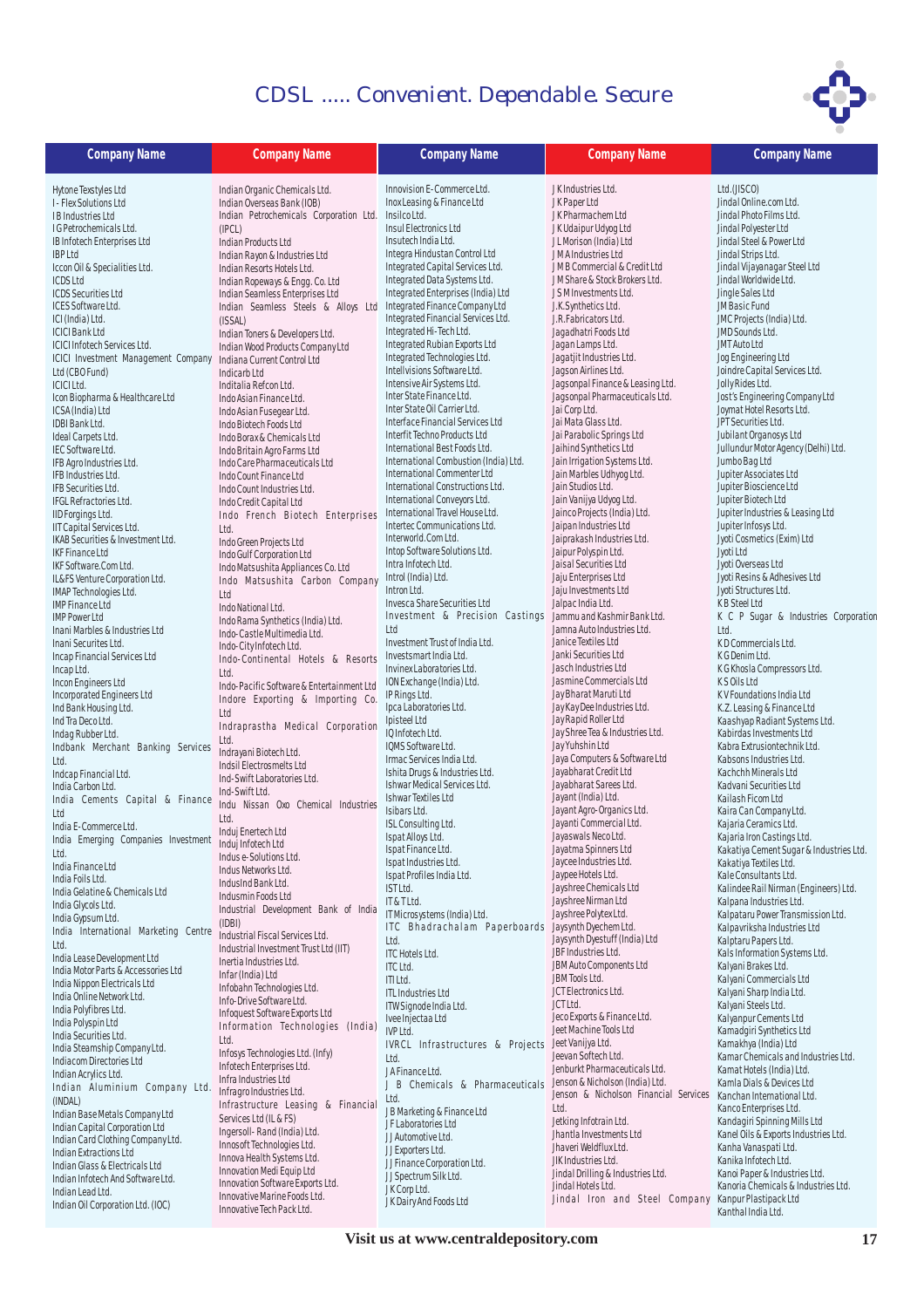

| <b>Company Name</b>                                            | <b>Company Name</b>                                            | <b>Company Name</b>                                             | <b>Company Name</b>                                           | <b>Company Name</b>                                       |
|----------------------------------------------------------------|----------------------------------------------------------------|-----------------------------------------------------------------|---------------------------------------------------------------|-----------------------------------------------------------|
| Kapila Textiles Ltd.                                           | KJMC Financial Services Ltd.                                   | Larsen & Toubro Ltd. (L & T)                                    | Madhu Intra Ltd.                                              | Manorath Mercantiles Ltd                                  |
| Kappac Pharma Ltd                                              | KJMC Global Market (India) Ltd.                                | Larsen Services & Trading Company Ltd                           | Madhu Jayanti International Ltd                               | Manphool Exports Ltd.                                     |
| Karan Woo-Sin Ltd.                                             | KLG Capital Services Ltd.                                      | Laser Eye Care Ltd.                                             | Madhucon Projects Ltd                                         | Mansi Finance (Chennai) Ltd                               |
| Karanpura Development Company Ltd                              | KLG Systel Ltd.                                                | Laxman Polymers Ltd                                             | Madhur Capital & Finance Ltd.                                 | Mantra Online Ltd                                         |
| Karnataka Financial Services Ltd.                              | Knitworth Exports Ltd.                                         | LCC Infotech Ltd.                                               | Madhur Industries Ltd                                         | Mantri Udyog Ltd                                          |
| Karnavati Alfa International Ltd.                              | Knoll Pharmaceuticals Ltd.                                     | Leasemen Fin - Invest (India) Ltd.                              | Madhusudan Industries Ltd.                                    | Manugraph India Ltd                                       |
| Karuna Cables Ltd                                              | Koatex Infrastructure Ltd.                                     | Ledo Financial Services Ltd                                     | Madhusudan Oils and Fats Ltd.                                 | Manush Distributors Ltd.                                  |
| Karunanidhi Investments & Trading                              | Kochi Refineries Ltd                                           | Ledo Tea Company Ltd.                                           | Madhusudan Securities Ltd                                     | Maple Industries (Laminates) Ltd                          |
| Company Ltd                                                    | Kodak India Ltd.                                               | Lee & Nee Software (Exports) Ltd                                | Madhya Bharat Papers Ltd                                      | Maral Overseas Ltd.<br>Marda Commercial & Holdings Ltd.   |
| Karunasindhu Financiers & Investors Ltd                        | Kohinoor Capital & Securities Ltd                              | Leo Industrials Ltd.                                            | Madhya Pradesh Glychem Ltd.<br>Madhyadesh Papers Ltd          | Mardia Chemicals Ltd.                                     |
| Karuturi.Com I td.                                             | Kolar Information Technologies Ltd.<br>Kolmak Chemicals Ltd    | Lexicon Commercial Enterprises Ltd<br>Liberty Oil Mills Ltd.    | Madras Cements Ltd.                                           | Mardia Extrusions Ltd                                     |
| Karwa Securities Ltd.<br>Katwa Udyog Ltd                       | Kome-On Communication Ltd.                                     | Liberty Phosphate Ltd                                           | Madras Fertilizers Ltd.                                       | Mardia Samyoung Capillary Tubes                           |
| Kaveri Telecoms Ltd                                            | Konark Synthetics Ltd                                          | Liberty Shoes Ltd.                                              | Madura Coats Ltd                                              | Company Ltd                                               |
| Kay Pulp & Paper Mills Ltd.                                    | Konkan Tyres Ltd                                               | Libords Infotech Ltd                                            | Mafatlal Dyes & Chemicals Ltd                                 | Mardia Steel Ltd                                          |
| Kay Vee Aar Ltd.                                               | Kopran Ltd.                                                    | Libords Securities Ltd                                          | Mafatlal Finance Company Ltd                                  | Mardia Tubes Ltd                                          |
| Kaypee & Co. (Agencies) Ltd                                    | Kosian Industries Ltd                                          | LIC Housing Finance Ltd. (LICHFL)                               | Mafatlal Industries Ltd.                                      | Marg Constructions Ltd                                    |
| KBS Capital Management Ltd.                                    | Kotak Mahindra Finance Ltd. (KMFL)                             | Lifestyle Fabrics Ltd.                                          | Mafatlal Lubricants Ltd                                       | Marg Holdings & Financial Services Ltd                    |
| KCC Software Ltd.                                              | Kotawala (India) Ltd.                                          | Lifetree Convergence Ltd                                        | Magan Industries Ltd.                                         | Marico Industries Ltd.                                    |
| <b>KCIL Ltd</b>                                                | Kothari Fermentation & Biochem Ltd.                            | Likhami Commercial Company Ltd                                  | Magicut Tools Ltd.                                            | Maris Spinners Ltd                                        |
| KDL Biotech Ltd                                                | Kothari Industrial Corporation Ltd.                            | Limelight Trade & Commerce Ltd                                  | Magma Leasing Ltd.                                            | Market Creators Ltd.                                      |
| KEC International Ltd.                                         | Kothari Petrochemicals Ltd.                                    | Limtex Investments Ltd.                                         | Magna Electro Castings Ltd                                    | Marmagoa Steel Ltd                                        |
| Kedia Chemical Industries Ltd                                  | Kothari Plantations & Industries Ltd                           | Linaks Microelectronics Ltd.                                    | Magnum Ltd.                                                   | Marson's Ltd.                                             |
| KEI Industries Ltd.                                            | Kothari Products Ltd.                                          | Linc Pen & Plastics Ltd.                                        | Maha Rashtra Apex Corporation Ltd.                            | Marson's Power & Infrastructure                           |
| Kejriwal Enterprises Ltd.                                      | Kothari Sugars and Chemicals Ltd.                              | Lincoln Industries Ltd                                          | Mahaan Foods Ltd.                                             | Development Ltd                                           |
| Kemicare Products Ltd.                                         | Kovilpatti Lakshmi Roller Flour Mills Ltd                      | Lincoln Pharmaceuticals Ltd                                     | Mahalakshmi Fibres & Industries Ltd                           | Martin Burn Ltd.                                          |
| Kemp and Company Ltd                                           | KPIT Infosystems Ltd                                           | Linear Polymers Ltd                                             | Mahalaxmi Rubtech Ltd.                                        | Marudhar Food & Credit Ltd.                               |
| Kemrock Industries & Exports Ltd.                              | <b>KPL International Ltd</b>                                   | Link House Industries Ltd.                                      | Mahan Industries Ltd                                          | Maruti Securities Ltd.                                    |
| Ken Financial Services Ltd                                     | <b>KRBL Ltd</b>                                                | Linkson Leasing Ltd                                             | Mahanagar Telephone Nigam Ltd (MTNL)                          | Marvel Capital & Finance (India) Ltd.                     |
| Kengold (India) Ltd.                                           | Krebs Biochemicals Ltd.                                        | Lintas Mercantiles Ltd                                          | Mahanivesh (India) Ltd                                        | Marvel Industries Ltd.                                    |
| Kerala Ayurveda Pharmacy Ltd.                                  | Krishna Capital & Securities Ltd.                              | Lippi Systems Ltd.                                              | Maharaja Shree Umaid Mills Ltd                                | Mascon Global Ltd.                                        |
| Kerala Chemicals & Proteins Ltd.                               | Krishna Engineering Works Ltd.                                 | Litaka Pharmaceuticals Ltd.                                     | Maharashtra Distilleries Ltd.                                 | Mascot Online.Com Ltd.                                    |
| Kerry Jost Engineering Ltd                                     | Krishna Filaments Ltd.                                         | Little Kingdom World Ltd                                        | Maharashtra Industrial Leasing & Mascot Systems Ltd.          |                                                           |
| Kesar Enterprises Ltd                                          | Krishna Industrial Corporation Ltd.                            | Liverpool Finance Ltd                                           | Investments Ltd                                               | Maskara Industries Ltd                                    |
| Kesar Petroproducts Ltd.                                       | Krishna Knitwear Technology Ltd                                | Livewell Home Finance Ltd.                                      | Maharashtra Polybutenes Ltd                                   | Mastek Ltd.                                               |
| Kesoram Industries Ltd.                                        | Krishna Lifestyle Technologies Ltd<br>Krishna Vinyls Ltd       | LKP Merchant Financing Ltd.<br>Lloyd Electric & Engineering Ltd | Maharashtra Scooters Ltd.<br>Maharashtra Seamless Ltd.        | Master Chemicals Ltd.                                     |
| Kesoram Textile Mills Ltd<br>Keswani Synthetics Industries Ltd | Krisn Information Technologies Ltd.                            | Lloyd Rockfibres Ltd.                                           | Mahaveer Infoway Ltd.                                         | Master Exchange & Finance Ltd.<br>Master Multi - Tech Ltd |
| Ketki India Ltd                                                | Kriti Industries (India) Ltd.                                  | Lloyds Finance Ltd.                                             | Mahavir Impex Ltd.                                            | Master Trust Ltd.                                         |
| Kevalin Securities Ltd.                                        | Krone Communications Ltd.                                      | Lloyds Metals & Engineers Ltd.                                  | Mahavir Spinning Mills Ltd.                                   | Mather & Platt (I) Ltd.                                   |
| Keynote Corporate Services Ltd.                                | Krypton Industries Ltd.                                        | Lloyds Steel Industries Ltd.                                    | Mahesh Agricultural Implements & Steel                        | Mather & Platt Fire Systems Ltd                           |
| KFA Corporation Ltd.                                           | KSB Pumps Ltd.                                                 | LMJ Services Ltd.                                               | Forgings Ltd                                                  | Mather & Platt Pumps Ltd                                  |
| Khaitan (India)Ltd.                                            | <b>KSC Securities Ltd</b>                                      | LML Ltd.                                                        | Mahindra & Mahindra Ltd. (M & M)                              | Mathew Easow Research Securities Ltd.                     |
| Khaitan Chemicals & Fertilizers Ltd                            | <b>KSE Ltd</b>                                                 | LN Polyesters Ltd.                                              | Mahindra British Telelcom Ltd. (MBT)                          | Matrix Laboratories Ltd                                   |
| Khaitan Electricals Ltd.                                       | Kshemya Investments Ltd                                        | Logix Microsystems Ltd.                                         | Mahindra Ugine Steel Company Ltd.                             | Matsushita Lakhanpal Battery India Ltd                    |
| Khandwala Capital Services Ltd.                                | KSL & Industries Ltd                                           | Lohia Securites Ltd.                                            | (MUSCO)                                                       | Matsushita Television and Audio India Ltd.                |
| Khandwala Securities Ltd.                                      | KTL Infosys Ltd.                                               | Lok Housing & Constructions Ltd.                                | Maikaal Fibres Ltd.                                           | Maud Tea & Seed Company Ltd                               |
| Khatod Investments & Finance Co. Ltd                           | Kulkarni Power Tools Ltd                                       | Lomax Properties & Traders Ltd                                  | Maithan Alloys Ltd.                                           | Mauria Udyog Ltd.                                         |
| Khemka Containers Ltd                                          | Kumbhat Financial Services Ltd                                 | Longview Tea Company Ltd                                        | Majestic Auto Ltd.                                            | Maurya Industrial Resources Ltd                           |
| <b>KHL Properties Ltd</b>                                      | Kunal Overseas Ltd.                                            | Lords Chemicals Ltd.                                            | Makers Laboratories Ltd.                                      | Max India Ltd.                                            |
| Khoday India Ltd                                               | Kunststoffe Industries Ltd                                     | Lotus Chocolate Company Ltd.                                    | Malabar Buildings Products Ltd.                               | Maximaa Systems Ltd.                                      |
| Khodiyar Industries Ltd.                                       | Kushagra Software Ltd.                                         | Lotus Homes Ltd                                                 | Malabar Trading Company Ltd.                                  | Maximus Steel Manufacturing Ltd                           |
| Khyati Mulitmedia-Entertainment Ltd.                           | Kushal Software Ltd.                                           | Lotus Udyog Ltd                                                 | Malar Hospitals Ltd.                                          | Mayank Hotels Ltd.                                        |
| formerly Khyati Resorts Ltd.                                   | Kusum Industrial Gases Ltd.                                    | Loyal Textile Mills Ltd.                                        | Mallcom (India) Ltd.                                          | Mayank Services Ltd                                       |
| Kiduja Industries Ltd.                                         | Kwality Builders & Developers Ltd                              | Lumax Industries Ltd.                                           | Malos Software Solutions Ltd.                                 | Mayo Hospitals Ltd.                                       |
| Kilburn Chemicals Ltd.                                         | Kwality Credit & Leasing Ltd.<br>Kwality Dairy (India) Ltd.    | Luminaire Technologies Ltd.<br>Lunkad Aluminium Ltd.            | Malvica Engineering Ltd.                                      | Mayur Leather Products Ltd                                |
| Kilburn Office Automation Ltd                                  | L.G.Balakrishnan & Bros Ltd.                                   | Lupin Chemicals Ltd.                                            | Malvika Steel Ltd                                             | Mayur Uniquoters Ltd.<br>Mazda Ltd                        |
| Kilitch Drugs (India) Ltd<br>Killick Nixon Ltd.                | La - Mere Apparels Ltd                                         | Lupin Laboratories Ltd.                                         | Malwa Cotton Spinning Mills Ltd.<br>Manali Petrochemical Ltd. | McDowell & Company Ltd.                                   |
| Kinetic Engineering Ltd.                                       | La Multi Info Systems Ltd.                                     | Lyka Labs Ltd.                                                  | Manappuram General Finance & Leasing                          | Mcnally Bharat Engineering Company Ltd.                   |
| Kinetic Fincap Ltd                                             | La Opala RG Ltd                                                | Lynx Machinery & Commercials Ltd                                |                                                               | MCS Ltd.                                                  |
| Kinetic Investments Ltd.                                       | Labh Construction & Industries Ltd                             | Lyons Industrial Enterprises Ltd.                               | Ltd.<br>Manavta Holdings Ltd.                                 | Medhawi Traders Ltd.                                      |
| Kinetic Motor Company Ltd.                                     | Ladderup Finance Ltd                                           | MB Commerce Ltd.                                                | Manbhawani Investment Ltd.                                    | Media Matrix Worldwide Ltd                                |
| Kiran Print Pack Ltd                                           | Laffans Petrochemicals Ltd.                                    | MB Commercial Company Ltd.                                      | Mandya Finance Company Ltd.                                   | Media Savvy (India) Ltd                                   |
| Kirloskar Brothers Ltd.                                        | Lahoti Overseas Ltd.                                           | MB Parikh Finstocks Ltd                                         | Mangal Steel Enterprises Ltd                                  | Media Video Ltd.                                          |
| Kirloskar Electric Company Ltd.                                | Lakhani India Ltd.                                             | MCC Investment & Leasing Company Ltd.                           | Mangalam Cements Ltd.                                         | Medicamen Biotech Ltd                                     |
| Kirloskar Electrodyne Ltd.                                     | Lakshmi Auto Components Ltd.                                   | MJ Pharmaceuticals Ltd                                          | Mangalam Industrial Finance Ltd.                              | Medi-Caps Ltd                                             |
| Kirloskar Ferrous Industries Ltd.                              | Lakshmi Electrical Control Systems Ltd.                        | MM Forgings Ltd                                                 | Mangalam Timber Products Ltd.                                 | Medicorp Technologies Ltd.                                |
| Kirloskar Investments & Finance Ltd.                           | Lakshmi Finance & Industrial Corporation MM Rubber Company Ltd |                                                                 | Mangalore Chemicals & Fertilizers Ltd.                        | Mediline Equipments & Computer Systems                    |
| Kirloskar Multimedia Ltd.                                      | Ltd.                                                           | MP Agro Industries Ltd.                                         | Mangalore Refinery & Petrochemicals Ltd.                      | $(I)$ Ltd.                                                |
| Kirloskar Oil Engines Ltd. (KOEL)                              | Lakshmi Machine Works Ltd. (LMW)                               | M P Investment & Consultancy Services                           | (MRPL)                                                        | Medinova Diagnostics Services Ltd.                        |
| Kirloskar Pneumatic Co. Ltd.                                   | Lakshmi Overseas Industries Ltd.                               | Ltd.                                                            | Mangalya Soft-Tech Ltd.                                       | Meenakshi Industries Ltd                                  |
| Kirti Automobiles Ltd                                          | Lakshmi Precision Screws Ltd                                   | MP Telelinks Ltd.                                               | Manipal Finance Corporation Ltd                               | Mefcom Agro Industries Ltd.                               |
| Kirti Finvest Ltd                                              | Lan Eseda Industries Ltd                                       | Maars Software International Ltd.                               | Manjeera Constructions Ltd                                    | Mefcom Capital Markets Ltd.                               |
| Kirti Seeds Biotech Ltd                                        | Lancing Investment Ltd.                                        | Machino Plastics Ltd.                                           | Manna Glass Tech Industries Ltd.                              | Mega Channel Computers Ltd.                               |
| Kisan Mouldings Ltd.                                           | Lanco Global Systems Ltd.                                      | Mack Trading Company Ltd                                        | Mannesmann Rexroth (India) Ltd                                | Mega Corporation Ltd.                                     |
| Kishco Cutlery Ltd                                             | Lanco Industries Ltd                                           | Macmillan India Ltd.                                            | Manoj Housing Finance Company Ltd                             | Mega Fin (India) Ltd                                      |
| Kitchen Appliances India Ltd.                                  | Lanco Infratech Ltd.                                           | Madan Financial Services Ltd.                                   | Manorama Industrial & Technical Services                      | Megasoft Ltd.                                             |
| Kitply Industries Ltd.                                         | Landmarc Leisure Corporation Ltd.                              | Madanlal Ltd.                                                   | Ltd                                                           | MegaVisa Marketing & Solutions Ltd.                       |
|                                                                | Lanyard Foods Ltd                                              | Madhav Marbles & Granites Ltd.                                  |                                                               |                                                           |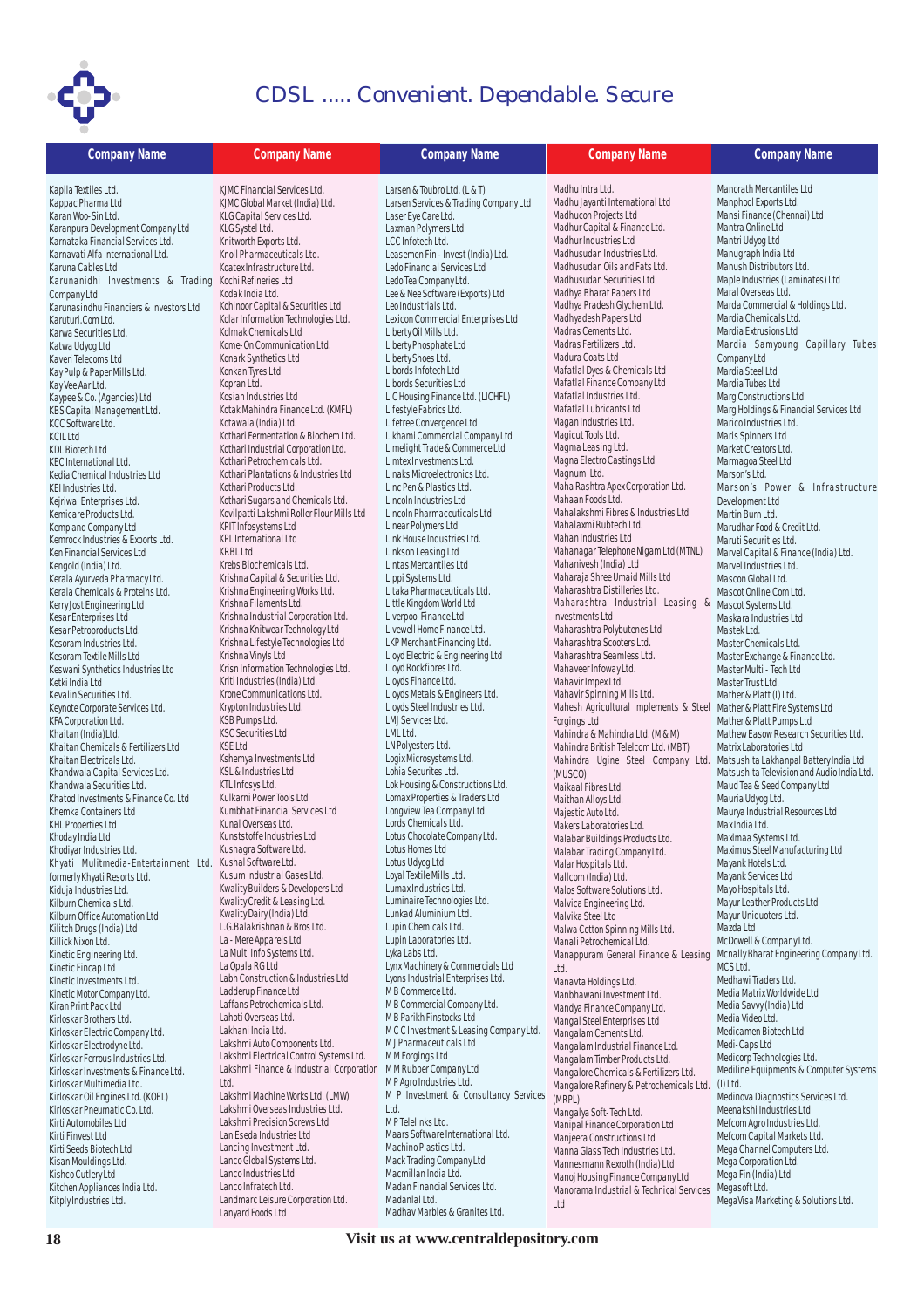

**Company Name Company Name Company Name Company Name Company Name**

| Company Name                            | <b>Company Name</b>                                       | <b>Company Name</b>                       | Con                   |
|-----------------------------------------|-----------------------------------------------------------|-------------------------------------------|-----------------------|
| Mehta Integrated Finance Ltd.           | Morepen Laboratories Ltd.                                 | Namokar Trade (India) Ltd.                | NIIT Ltd.             |
| Melstar Information Technologies Ltd.   | Morgan Industries Ltd                                     | Namtech Electronic Devices Ltd.           | Nijjer Agro Food      |
| Menon Bearings Ltd                      | Morgan Stanley Mutual Fund                                | Naraingarh Sugar Mills Ltd                | Nikhil Adhesive       |
| Mercator Lines Ltd.                     | Morgan, Walker & Co. Ltd                                  | Narmada Cements Company Ltd.              | Nikki Global Fir      |
| Mercury Fund Management Company Ltd     | Moschip Semiconductor Technology Ltd                      | Narmada Chematur Petrochemicals Ltd.      | Nila Infrastruc       |
| Merit Credit Corporation Ltd.           | Moser Baer India Ltd.                                     | Narmada Macplast Drip Irrigation Systems  | Nilchem Capita        |
| Merit Investment Ltd                    | Motherson Sumi Systems Ltd.                               | Ltd.                                      | Nilchem Indust        |
| Metal Coatings (India) Ltd              | Motor Industries Company Ltd (MICO)                       | Natco Pharma Ltd.                         | Nile Ltd.             |
| Metalman Industries Ltd.                | Motorol Enterprises Ltd.                                  | Nath Pulp & Paper Mills Ltd.              | Nilkamal Plast        |
| Metrochem Industries Ltd                | Motorol Speciality Oils Ltd                               | Nath Seeds Ltd.                           | Nimbus Comm           |
| Mewar Industries Ltd.                   | Moulin Commercial Ltd                                     | National Aluminium Company Ltd. (NALCO)   | Nirav Commero         |
| Mewar Polytex Ltd                       | Mount Everest Mineral Water Ltd.                          | National Engineering Industries Ltd       | Nirlon Ltd.           |
| MFL Housing Finance Ltd.                | Mount Shivalik Industries Ltd.                            | National Fertilizers Ltd (NFL)            | Nirma Ltd             |
| Micro Technologies (I) Ltd.             | Movilex Irrigation Ltd.                                   | National Flask Industries Ltd.            | Niryat Sam App        |
| Microcity (India) Ltd.                  | Moving Picture Company (India) Ltd.                       | National Organic Chemical Industries Ltd. | Nishel Investm        |
| Microcon International Ltd.             | Mphasis BFL Ltd                                           |                                           | Niskalp Invest        |
| Mid East Portfolio Management Ltd.      | MRF Ltd.                                                  | (NOCIL)                                   | Ltd                   |
| Mid India Industries Ltd.               |                                                           | National Peroxide Ltd                     |                       |
|                                         | MRO - TEK Ltd.                                            | National Plastic Industries Ltd.          | Nivena Industr        |
| Midas Pharmasec Ltd.                    | Mrugesh Trading Ltd.                                      | National Plywood Industries Ltd.          | Niyati Industri       |
| Midas Solutions India Ltd.              | MSL Industries Ltd                                        | National Steel Industries Ltd.            | Noble Exploche        |
| Mid-day Multimedia Ltd.                 | MTZ Industries Ltd                                        | Natraj Proteins Ltd                       | Noble Trading (       |
| Midland Mercantiles Ltd                 | MTZ Polyfilms Ltd                                         | Natural Capsules Ltd                      | Noida Medicar         |
| Midland Rubber & Produce Co. Ltd        | Mudit Investment & Trading Company Ltd                    | Naturo-Pest Ltd.                          | Nonstop Planta        |
| Midland Services Ltd                    | Mudra Ispat Ltd.                                          | Nava Bharat Ferro Alloys Ltd.             | Nonsuch Tea Es        |
| Midpoint Software & Electro Systems Ltd | Mukand Engineers Ltd.                                     | Navinon Ltd                               | Norben Tea & E        |
| Mihijam Vanaspati Ltd.                  | Mukand Ltd.                                               | Navneet Publications (India) Ltd.         | Norris Medicine       |
| Millars India Ltd                       | Mukat Pipes Ltd.                                          | Nawratan Arts Ltd.                        | North Eastern E       |
| Millennium Cybertech Ltd                | Mukerian Papers Ltd.                                      | NCC Finance Ltd                           | North Western         |
| Millennium Infocom Technologies Ltd.    | Mukesh Babu Financial Services Ltd.                       | NCJ International Ltd.                    | <b>Northeast Secu</b> |
| Milton Plastics Ltd.                    | Mukta Arts Ltd.                                           | NCL Industries Ltd.                       | Northern Foods        |
| Minal Engineering Ltd                   | Mukunda Industrial Finance Ltd.                           | <b>NCL Seccolor Ltd</b>                   | Nouveau Multi         |
| Minaxi Textiles Ltd.                    | Muller & Phipps (India) Ltd                               | NCS Gayatri Sugars Ltd                    | Nova Iron And S       |
| Minda Finance Ltd                       | Multi Arc India Ltd.                                      | NDA Securities Ltd.                       | Nova Petrocher        |
| Minda HUF Ltd.                          | Multilateral Finance & Investment Ltd                     | Nectar Biotech Ltd.                       | Novartis India        |
| Minda Industries Ltd                    | Multimetals Ltd                                           | Nedungadi Bank Ltd.                       | Novel (India) Lt      |
| Mindteck India Ltd.                     | Multiplus Holdings Ltd                                    | Neelachal Technologies Ltd.               | Novo Agritech L       |
| Mini Diamonds (India) Ltd               | Multiplus Resources Ltd.                                  |                                           | Novopan Indus         |
| Mini Soft Ltd.                          | Munjal Auto Industries Ltd                                | Neelamalai Agro Industries Ltd            | NPR Finance Lt        |
| Minolta Finance Ltd                     | Munjal Showa Ltd.                                         | Neelkanth Rockminerals Ltd.               | NRB Bearings I        |
| Mint Investments Ltd                    | Munoth Financial Services Ltd                             | Neepaz Steels (India) Pvt. Ltd.           | NRC Ltd.              |
| Mintage Electro Equipments Ltd.         | Munoth Hire Purchase Ltd                                  | Neeraj Consultants Ltd.                   | NRI Investmen         |
| Mirc Electronics Ltd.                   |                                                           | Negolice India Ltd.                       |                       |
| Mirch Mirex Ltd.                        | Munoth Investments Ltd                                    | Neha International Ltd.                   | <b>Nucent Finance</b> |
| Mirza Tanners Ltd.                      | Murari Investment & Trading Company Ltd                   | Neil Industries Ltd.                      | Nuchem Ltd.           |
| MK Aromatics Ltd.                       | Murli Agro Products Ltd.                                  | NELCO Ltd.                                | Nucleus Securi        |
|                                         | Murudeshwar Ceramics Ltd                                  | Nelliampathy Tea & Produce Co. Ltd        | Nucleus Softwa        |
| MKJ Developers Ltd.                     | My Fair Lady Ltd.                                         | Neo Sack Ltd                              | Numaligarh Re         |
| MKJ Enterprises Ltd.                    | My Fellow Fashions (Exports) Ltd.                         | Neocure Therapeutics Ltd.                 | Numech Emba           |
| Mobile Telecommunications Ltd.          | Mysore Breweries Ltd.                                     | NEPC Agro Foods Ltd.                      | <b>Numeric Power</b>  |
| Model Financial Corporation Ltd.        | Mysore Cements Ltd.                                       | NEPC India Ltd                            | Numero Uno Pr         |
| Modella Woollens Ltd.                   | Mysore Petrochemicals Ltd.                                | NEPC Paper & Board Ltd                    | Oasis Cine Con        |
| Modern Dairies Ltd.                     | N D Metal Industries Ltd                                  | <b>NEPC Textiles Ltd</b>                  | Oasis Infotech        |
| Modern Financial Services Ltd.          | N G Industries Ltd.                                       | Nestle India Ltd.                         | Oasis Securitie       |
| Modern Shares & Stock Brokers Ltd       | N K Industries Ltd                                        | Net Axis Software Services Ltd.           | Objectone Infor       |
| Modex International Securities Ltd      | N K Textile Industries Ltd                                | Net4India Ltd                             | Ocean Infrastri       |
| Modi Hoover International Ltd           | N R Agarwal Industries Ltd.                               | Netlogic Technologies Ltd.                | Oceana Softwa         |
| Modi Rubber Ltd.                        | Nachmo Knitex Ltd.                                        | Netripples.com Software Ltd.              | OCL India Ltd.        |
| Modipon Ltd.                            | Naga Dhunseri Group Ltd.                                  | NetVision Web Technologies Ltd            | Octagon Indus         |
| Modisoft Private Ltd                    | Nagarjuna Agrichem Ltd                                    | Netvista Information Technology           | Octagon Techn         |
| Modison Metals Ltd.                     | Nagarjuna Construction Company Ltd.                       |                                           | Octal Credit Ca       |
| Moh Ltd                                 | Nagarjuna Drugs Ltd.                                      | Ltd.                                      | Odissi Securiti       |
| Mohan Meakin Ltd.                       | Nagarjuna Fertilizers and Chemicals Ltd.                  | Network Ltd.                              | Odyssey Corpor        |
| Mohit Industries Ltd                    |                                                           | Networth Stock Broking Ltd.               |                       |
|                                         | (NFCL)                                                    | Neuland Laboratories Ltd.                 | Odyssey Techn         |
| Mohit Paper Mills Ltd.                  | Nagarjuna Institute Of Software NewIndia Sugar Mills Ltd. |                                           | Odyssey Video         |
| Mold-Tek Technologies Ltd               | Technology Ltd.                                           | New Mount Trading & Investment Company    | Offshore Finve:       |
| Monalisa Infotech Ltd                   | Nageshwar Investment Ltd                                  | Ltd                                       | Oil & Natural G       |
| Moneshi Agro Industries Ltd.            | Nagpur Foundries Ltd.                                     | Newgen Software Technologies Ltd.         | Oil Country Tub       |
| Monica Electronics Ltd                  | Nagpur Power & Industries Ltd                             | Newton Engineering & Chemicals Ltd        | Ojas Technoch         |
| Monnet Industries Ltd                   | Nagreeka Exports Ltd.                                     | Nexcen Softech Ltd.                       | Ojswi Trades In       |
| Monnet Ispat Ltd                        | Nahar Exports Ltd.                                        | Nexgen Technologies Ltd                   | OK Play India L       |
| Monotona Exports Ltd.                   | Nahar Industrial Enterprises Ltd.                         | Nexus Software Ltd.                       | Olympia Capita        |
| Monotype India Ltd                      | Nahar International Ltd.                                  | Neyveli Lignite Corporation Ltd.          | Olympic Comm          |
| Monozyme India Ltd.                     | Nahar Spinning Mills Ltd.                                 | NGL Fine-Chem Ltd                         | Olympic Oil Ind       |
| Monsanto India Ltd                      | Nahar Sugar & Allied Industries Ltd.                      |                                           | Om Developme          |
| Montari Industries Ltd.                 |                                                           | Nicco Corporation Ltd                     | Om Metals & M         |
| Moonbeam Industries Ltd                 | Nakoda Textile Industries Ltd                             | Nicco Parks & Resorts Ltd.                | Om Udyog Ltd.         |
|                                         | Nalanda Hotels & Properties Ltd                           | Nicco Uco Alliance Credit Ltd.            |                       |
| Moonstar Investments Ltd                | Nalco Chemicals India Ltd                                 | Nice Papers Ltd                           | Omax Autos Lto        |
| Morarjee Gokuldas Spinning & Weaving    | Nalin Lease Finance Ltd.                                  | Nicholas Piramal India Ltd.               | Omega Ag - Se         |
| Co.Ltd.                                 | Nam Credit & Investment Consultants Ltd                   | Nigolice Trading Private Ltd.             | Omega Interac         |
| Morarka Finance Ltd.                    | Namaste Exports Ltd                                       | Nihar Infoway Ltd.                        | Omega Labora          |
| Morepen Hotels Ltd.                     |                                                           |                                           | Omkar Oversea         |
|                                         |                                                           |                                           |                       |

 $h1$ es Ltd. ... \_....<br>nance Ltd. tures Ltd. al Ltd tries Ltd tics Ltd. nunications Ltd. cials Ltd. narels (India) Ltd Nishel Investment & Trading Company Ltd. Orcap Securities Ltd. Iments & Trading Company ies & Exports Ltd ies Ltd. em Ltd. ....\_....<br>Company Ltd e Centre Ltd. ation Ltd states Ltd. xports Ltd. n.<br>Northea Exporters Ltd .<br>Cachar Tea Company Ltd urities Ltd.  $htli$ media I td.  $ht$ lleet2 ht Lahim  $htl$ Novel (India) Ltd  $h$ novatives Ltd.<br>November NPR Finance Ltd  $ht$ ts Ltd nu Ln<br>:e Ltd ities Ltd. ..........<br>are Exports Ltd. efinery Ltd. **Ilage Ltd** Systems Ltd ojects Ltd. .<br>nmunication Ltd Ltd. es Ltd. rmation Systems Ltd ucture Ltd. ore Solutions Ltd. Octagon Industries Ltd. ology Ltd. pital Ltd. es Ltd. **Outilians** ologies Ltd. Communications Ltd. st Ltd. as Corporation Ltd. (ONGC) .<br>Id. Laclue em Products Ltd. westments & Finance Ltd  $H_1$ als I td ons and<br>nercial Enterprises Ltd. lustries Ltd ent Ltd. ....\_....<br>|linerals Ltd. Omax Autos Ltd. eds (Punjab) Ltd tive Technologies Ltd. tories Ltd as Ltd

Omkar Pharmachem Ltd. Omni Ax's Software Ltd. Omni Dye-Chem Exports Ltd Omnitex Industries (India) Ltd. Onida Finance Ltd. Onida Savak Ltd Online Media Solutions Ltd. Ontrack Systems Ltd. Onward Technologies Ltd. Oodlabari Company Ltd Optel Telecommunications Ltd. Opto Circuits (India) Ltd Oracle Credit Ltd. Orbit Airfreight Ltd. Orchid Chemicals & Pharmaceuticals Ltd. Orchid Securities Ltd. Organic Coatings Ltd Orient Abrasives Ltd. Orient Ceramics & Industries Ltd Orient Information Technology Ltd. Orient Paper & Industries Ltd. Orient Press Ltd Orient Tradelink Ltd Oriental Bank of Commerce (OBC) Oriental Carbon & Chemicals Ltd Oriental Hotels Ltd. Origin Agrostar Ltd Orissa Minerals Development Company Ltd Orissa Sponge Iron Ltd. Orpine Systems Ltd. Ortin Laboratories Ltd. Oscar Investments Ltd Oswal Agro Mills Ltd. Oswal Chemicals & Fertilisers Ltd. Oswal Spinning & Weaving Mills Ltd Oswal Sugars Ltd Otco International Ltd. OTIS Elevator Company (India) Ltd. Otoklin Plants & Equipments Ltd Oudh Sugar Mills Ltd. Overseas Cables Ltd Overseas Capital Ltd Overseas Finlease Ltd Oxford Industries Ltd. P G Foils Ltd. P K Leasing & Finance Ltd. P R Cements Ltd Pacific Cotspin Ltd. Pacific Industries Ltd. Paco Exports Ltd Padam Cotton Yarns Ltd Padmalaya Telefilms Ltd. Padmini Technologies Ltd Pal Credit & Capital Ltd. Pallawi Resources Ltd Pallawi Trading & Manufacturing Company Ltd Palsoft Infosystems Ltd Pampasar Distillery Ltd. Pan India Resorts & Land Development Ltd Pan Packaging Industries Ltd Panacea Biotec Ltd Panama Petrochem Ltd. Panjon Ltd Pankaj Polymers Ltd Pantaloon Retail (India) Ltd. Panyam Cements & Mineral Industries Ltd Paraan Ltd Paradeep Phosphates Ltd Paragon Finance Ltd Paramount Communications Ltd. Paramount Finco & Traders Ltd Paras Petrofils Ltd. Paras Pharmaceuticals Ltd. Parbati Holdings Ltd. Parekh Aluminex Ltd. Parekh Distributors Ltd Parekh Platinum Ltd. Oriental Containers Ltd.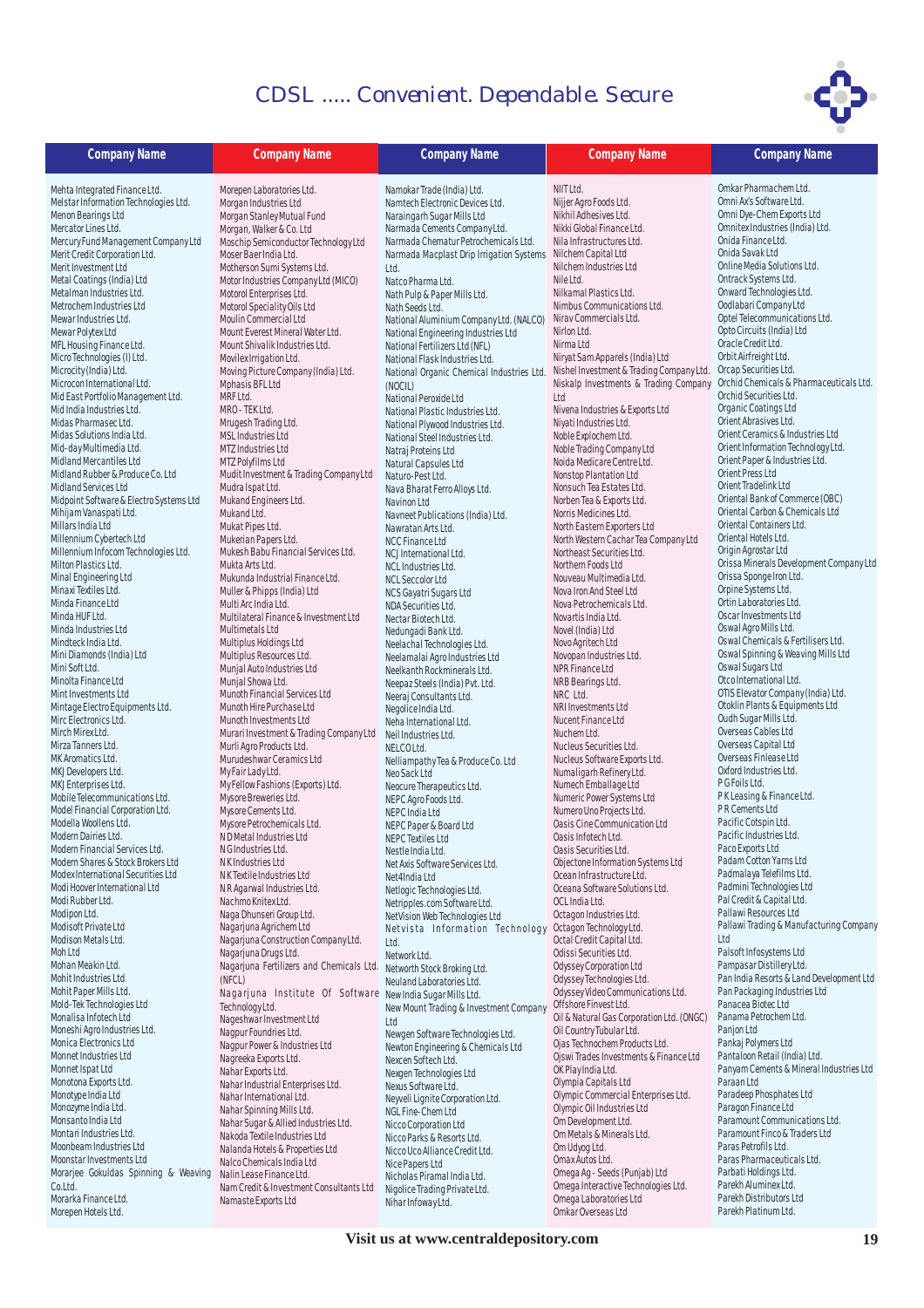

| <b>Company Name</b>                                      | <b>Company Name</b>                                | <b>Company Name</b>                                              | <b>Company Name</b>                        | <b>Company Name</b>                     |
|----------------------------------------------------------|----------------------------------------------------|------------------------------------------------------------------|--------------------------------------------|-----------------------------------------|
| Parenteral Drugs (I) Ltd.                                | Pioneer Protec Ltd.                                | Pritish Nandy Communications Ltd.                                | Rainbow Papers Ltd                         | Real Strips Ltd                         |
| Pariwar Finance & Investment (I) Ltd                     | Pioneer Technoparks Ltd                            | Privilege Investments Ltd                                        | Raipur Alloys & Steel Ltd.                 | Real Value Appliances Ltd.              |
| Parke Davis (India) Ltd.                                 | Piramal Holdings Ltd                               | Privy Financial Services Ltd                                     | Raj Agro Mills Ltd.                        | Reasonable Computer Solutions Pvt. Ltd. |
| Parker Agrochem Exports Ltd.                             | Pitamber Coated Papers Ltd.                        | Prix India Ltd.                                                  | Raj Irrigation Pipes & Fittings Ltd        | Reckitt Benckiser (India) Ltd           |
| Parnami Credits Ltd.                                     | Pithampur Poly Products Ltd                        | Priya International Ltd                                          | Raj Packaging Industries Ltd.              | Recon Healthcare Ltd                    |
| Paro Leasing & Finance Ltd                               | Pitti Laminations Ltd                              | Priya Ltd.                                                       | Raj Rayon Ltd                              | Recron Synthetics Ltd.                  |
| Parry Agro Industries Ltd                                | Pittie Finance Ltd.                                | Priyadarshini Cement Ltd                                         | Rajapalayam Mills Ltd                      | Recursion Software Ltd.                 |
| Parrys Confectionery Ltd.                                | Pix Transmissions Ltd.                             | Priyadarshini Spinning Mills Ltd                                 | Rajasthan Cylinders & Containers Ltd.      | Refnol Resins & Chemicals Ltd.          |
| Parsharti Investment Ltd                                 |                                                    | Priyanka Marketing Ltd                                           | Rajasthan Gases Ltd.                       | Regal Entertainment & Consultants Ltd   |
| Parsoli Corporation Ltd.                                 | Planters Polysacks Ltd<br>Plastiblends India Ltd.  | Priyansh Saree Industries Ltd.                                   | Rajasthan Polyesters Ltd.                  | Regency Ceramics Ltd.                   |
| Paschim Petrochem Ltd.                                   |                                                    | Procal Electronics India Ltd.                                    | Rajasthan Spinning and Weaving Mills       | Regency Leasing Ltd.                    |
| Passari Cellulose Ltd                                    | Platy Metallurgicals Ltd                           | Procter & Gamble (India) Ltd. (P & G)                            | Ltd.                                       | Regent Leasing & Finance Ltd.           |
| Pasupati Acrylon Ltd                                     | Plenty Valley Intra Ltd                            | Progressive Extractions & Exports Ltd                            |                                            | REI Agro Ltd.                           |
| Pasupati Fabrics Ltd                                     | PMCSoft Ltd.                                       | Proline Software & Finance Ltd.                                  | Rajasthan Synthetic Industries Ltd.        | Relaxo Footwears Ltd.                   |
|                                                          | PNB Gilts Ltd.                                     | Promact Plastics Ltd.                                            | Rajasthan Tube Manufacturing Company       | Reliable Plastics Ltd.                  |
| Pasupati Fincap Ltd.<br>Pasupati Seohung Ltd             | PNC Capital Trust Ltd.                             |                                                                  | Ltd                                        | Reliance Capital Ltd.                   |
| Pasupati Spinning & Weaving Mills Ltd                    | Poddar Heritage Investments Ltd                    | Prosoft Systems Ltd.<br>Protchem Industries (India) Ltd.         | Rajdarshan Industries Ltd                  | Reliance Chemotex Industries Ltd.       |
| Patel Engineering Ltd.                                   | Poddar Pigments Ltd.                               | Proto Infosys Ltd                                                | Rajdhani Leasing & Industries Ltd          | Reliance Commercial Company Ltd         |
| Patel On-Board Couriers Ltd.                             | Poddar Udyog Ltd                                   |                                                                  | Rajesh Exports Ltd.                        |                                         |
|                                                          | Point Plast Ltd                                    | Provestment Services Ltd                                         | Rajesh Global Solutions Ltd.               | Reliance Industrial Infrastructure Ltd. |
| Patel Roadways Ltd                                       | Pokarna Granites Ltd.                              | Prraneta Industries Ltd.                                         | Rajesh Solvex Ltd                          | Reliance Industries Ltd. (RIL)          |
| Patels Airtemp (India) Ltd.                              | Polar Industries Ltd                               | Prudential ICICI AMC - ICICI Premier Rajeswari Graphics Ltd.     |                                            | Reliance Jute Mills (International) Ltd |
| Patna Electric Supply Company Ltd                        | Polar Pharma India Ltd                             | Scheme                                                           | Rajnish Enterprises Ltd.                   | Reliance Petroleum Ltd. (RPL)           |
| Patriot Trading Company Ltd.                             | Polaris Software Lab Ltd.                          | Prudential ICICI AMC Ltd - ICICI Power Rajpurohit GMP India Ltd. |                                            | Relic Technologies Ltd.                 |
| Patspin India Ltd                                        | Polo Hotels Ltd.                                   | Scheme                                                           | Rajratan Gustav Wolf Ltd                   | Relish Pharmaceuticals Ltd              |
| Patton Electro Ltd                                       | Polychem Ltd                                       | Prudential Pharmaceuticals Ltd.                                  | Rajratan Synthetics Ltd.                   | Remsons Industries Ltd                  |
| Patton Ltd                                               | Polycon International Ltd                          | Prudential Stock Broking Services Ltd                            | Rajshree Sugar & Chemicals Ltd.            | REPL Engineering Ltd.                   |
| Paushak Ltd                                              | Polylink Polymers (India) Ltd.                     | Prudential Sugar Corporation Ltd                                 | Rakesh Textiles Ltd                        | Repro India Ltd.                        |
| Pavapuri Trading & Investment Company                    | Polymechplast Machines Ltd.                        | PSI Data Systems Ltd.                                            | Rallis India Ltd.                          | Response Informatics Ltd.               |
| Ltd.                                                     | Polyplex Corporation Ltd                           | PSL Holdings Ltd                                                 | Ram Informatics Ltd.                       | Restile Ceramics Ltd.                   |
| PCI Papers Ltd.                                          | Polypro Fibrils (India) Ltd                        | PSTS Heavy Lift & Shift Ltd                                      | Ram Ratna Wires Ltd                        | Revathi Equipment Ltd                   |
| PCS Industries Ltd.                                      | Pondy Oxides & Chemicals Ltd.                      | Pudumjee Agro Industries Ltd.                                    | Rama Industries Ltd.                       | Revati Organics Ltd.                    |
| Peacock Industries Ltd.                                  | Ponni Sugars & Chemicals Ltd.                      | Pudumjee Pulp & Paper Mills Ltd.                                 | Rama Newsprint and Papers Ltd.             | Rexnord Electronics & Controls Ltd.     |
| Peacock Traders & Exporters Ltd                          | Ponni Sugars (Erode) Ltd                           | Puja Corporation Ltd                                             | Rama Paper Mills Ltd                       | RFL International Ltd                   |
| Pearl Energy & Infrastructures Ltd.                      | Porritts & Spencer (Asia) Ltd.                     | <b>Puneet Resins Ltd</b>                                         | Rama Petrochemicals Ltd.                   | RGF Capital Markets Ltd                 |
| Pearl Engineering Polymers Ltd.                          | Powersoft Global Solutions Ltd.                    | Punjab Alkalies & Chemicals Ltd.                                 | Rama Phosphates Ltd.                       | Rhone Poulenc (India) Ltd.              |
| Pearl Global Ltd                                         | Prabhat (India) Ltd                                | Punjab Anand Lamp Industries Ltd.                                | Rama Pulp & Papers Ltd                     | Rich Capital & Financial Services Ltd   |
| Pearl Polymers Ltd.                                      | Pradeep Metals Ltd.                                | Punjab Chemicals & Pharmaceuticals Rama Vision Ltd               |                                            | Richfield Financial Services Ltd        |
| Pearl Transport Company Ltd.                             | Pragnya Software Systems Ltd.                      | Ltd.                                                             | Ramco Industries Ltd.                      | Richgold Finance & Securities Ltd       |
| Pebco Motors Ltd                                         | Praj Industries Ltd.                               | Punjab Communications Ltd.                                       | Ramco Systems Ltd.                         | Richirich Agro Ltd.                     |
| Pee Bee Steel Industries Ltd                             | Prajay Engineers Syndicate Ltd.                    | Punjab Tractors Ltd.                                             | Ramgopal Polytex Ltd                       | RICO Auto Industries Ltd.               |
| Peerless Abasan Finance Ltd.                             | Prajeev Investments Ltd                            | Punjab Woolcombers Ltd                                           | Rammaica (India) Ltd                       | Ricoh India Ltd.                        |
| Peeti Securities Ltd.                                    | Prakash Industries Ltd                             | Punsumi India Ltd.                                               | Ramsons Projects Ltd                       | Ricon Commerce Ltd.                     |
| Pegasus Castalloy Ltd.                                   | Prakash Leasing Ltd.                               | Purak Vinimay Ltd                                                | Rana Sugars Ltd                            | Riddhi - Siddhi Gluco Biols Ltd         |
| Peirce Leslie India Ltd                                  | Pranavaditya Spinning Mills Ltd                    | Purbasha Resources Ltd                                           | Ranbaxy Laboratories Ltd.                  | Rider Electronics Ltd                   |
| Pekon Electronics Ltd.                                   | Prashant Investments Ltd                           | Pushkar Banijya Ltd                                              | Rander Corporation Ltd                     | Riga Sugar Company Ltd.                 |
| Pench Valley Coal Company Ltd                            | Prateek Coke Ltd                                   | Pushpanjali Floriculture Ltd.                                    | Rane (Madras) Ltd.                         | Rishab Exports Ltd.                     |
| Pennar Aluminium Company Ltd.                            | Pratibha Manufacturing & Marketing Ltd             | PVD Plast Mould Industries Ltd.                                  | Rane Brake Lining Ltd.                     | Rishabh Digha Steel & Allied Products   |
| Pennar Aqua Exports Ltd.                                 | Pratik Panels Ltd                                  | Pyxis Technology Solutions Ltd.                                  | Rane Computers Consultancy Ltd.            | Ltd.                                    |
| Pennar Industries Ltd.                                   | Pratiksha Chemicals Ltd                            | Q-Flex Cables & Softwares Ltd.                                   | Rane Engine Valves Ltd.                    | Rishabh Enterprises Ltd                 |
| Pennar Profiles Ltd.                                     | Precision Electronics Ltd.                         | Quantum Digital Vision (India) Ltd                               | Range Apparels Ltd.                        | Rishi Laser Cutting Ltd                 |
| Penrose Mercantiles Ltd.                                 | Precision Fastners Ltd.                            | Quantum Softech Ltd.                                             | Ranisati Commercial Company Ltd            | Rishi Packers Ltd                       |
| Penta Pharmadyes Ltd.                                    | Precision Paper Industries Ltd                     | Quest Financial Services Ltd.                                    | Ranjit Securities Ltd.                     | Rishiroop Rubber (International)        |
| Pentagon Global Solutions Ltd.                           | Precision Wires India Ltd                          | Quest International India Ltd                                    | Ranklin Investments Ltd.                   | Ltd                                     |
| Pentamedia Graphics Ltd                                  | Precot Mills Ltd.                                  |                                                                  | Ransi Softwares India Ltd                  | Ritesh Industries Ltd.                  |
| Pentasoft Technologies Ltd                               | Premco Global Ltd                                  | RCALtd.<br>RD Estates & Resources Ltd.                           | Rapicut Carbides Ltd.                      | Ritesh International Ltd                |
| Pentium Infotech Ltd.                                    | Premier Auto Electric Ltd.                         |                                                                  | Ras Propack Lamipack Ltd.                  | Riverdale Foods Ltd                     |
| Perfect Circle India Ltd                                 | Premier Auto Finance Ltd                           | RK Ispat Ltd.                                                    | Ras Resorts & Apart Hotels Ltd             | RLF Ltd.                                |
| Periwal Industrial Corporation Ltd.                      | Premier Explosives Ltd.                            | RK Manufacturing Company Ltd<br>RK Wire Products Ltd             | Rasandik Engineering Industries India Ltd. | RMB Financial Services Ltd              |
| Permanent Magnets Ltd                                    | Premier Instruments & Controls                     |                                                                  |                                            |                                         |
| Petron Engineering Construction Ltd.                     | Ltd.(PRICOL)                                       | R M Mohite Textiles Ltd.                                         | Rashel Agrotech Ltd.                       | RNT Plantations Ltd.                    |
| Pfizer Ltd.                                              |                                                    | R R Financial Consultants Ltd.                                   | Rashmi Commercial Company Ltd              | Roadways India Ltd.                     |
| Pharmaids Pharmaceuticals Ltd                            | Premier Road Carriers Ltd.                         | R S Software India Ltd.                                          | Rasi Electrodes Ltd                        | Rochees Breweries Ltd                   |
|                                                          | Premier Tyres Ltd                                  | R S Weaving Industries Ltd                                       | Rasoi Ltd                                  | Rock Hard Petro Chemical Industries     |
| Phil Corporation Ltd                                     | Premium Capital Market & Investments RTExportsLtd. |                                                                  | Ratangiri Textiles Ltd                     | Ltd                                     |
| Philips India Ltd.                                       | Ltd                                                | Raajratna Metal Industries Ltd.                                  | Rathi Graphic Technologies Ltd.            | Rockwool (India) Ltd.                   |
| Phillips Carbon Black Ltd.<br>Phoenix International Ltd. | Premium Exchange & Finance Ltd.                    | Raasi Refractories Ltd                                           | Rathi Ispat Ltd                            | Rohan Finance & Securities Ltd.         |
|                                                          | Pressure Sensitive Systems (India) Ltd             | Radhe Developers (India) Ltd                                     | Rathi Mercantile Industries Ltd            | Rohit Agro Products Ltd                 |
| Phoenix Lamps India Ltd                                  | Prima Plastics Ltd.                                | Radhika Spinning Mills Ltd.                                      | Rathi Udyog Ltd.                           | Rohit Pulp and Paper Mills Ltd.         |
| Phoenix Mills Ltd.                                       | Primax Fiscal Services Ltd                         | Radiant Financial Services Ltd.                                  | Ratnabali Capital Markets Ltd.             | Rollatainers Ltd.                       |
| Photoquip India Ltd.                                     | Prime Capital Market Ltd                           | Radiant Software Ltd.                                            | Ratnajyot Metcast Ltd                      | Rolta India Ltd.                        |
| Phyto Chem (India) Ltd.                                  | Prime Property Development Corporation             | Radico Khaitan Finance Ltd                                       | Ratnamani Metals & Tubes Ltd               | Ronson Traders Ltd.                     |
| Piccadily Agro Industries Ltd.                           | Ltd                                                | Radico Khaitan Ltd.                                              | Ratni Investments Company Ltd              | Roofit Industries Ltd.                  |
| Piccadily Sugar & Allied Industries Ltd.                 | Prime Securities Ltd.                              | Raghav Industries Ltd                                            | Rattan Vanaspati Ltd.                      | Roopa Industries Ltd.                   |
| Pidilite Industries Ltd.                                 | Prime Textiles Ltd                                 | Raghunath International Ltd                                      | Raunag Automotive Components Ltd           | Roopacherra Tea Company Ltd             |
| Pilani Investment & Industries Corporation               | Primenet Global Ltd                                | Raghunath Tobacco Company Ltd.                                   | Raval Finance Ltd                          | Rose Investments Ltd                    |
| Ltd.                                                     | Principal Capital Markets Ltd                      | Raghuvir Synthetics Ltd                                          | RayBan Sun Optics India Ltd                | Rose Merc Ltd.                          |
| Pinnacle Trades & Investments Ltd.                       | Principal Pharmaceuticals & Chemicals              | Rahul Commercials Ltd.                                           | Raymed Labs Ltd.                           | Roselabs Finance Ltd                    |
| Pioneer Distilleries Ltd                                 | Ltd.                                               | Raigarh Paper & Board Mills Ltd.                                 | Raymond Ltd                                | Roselabs Ltd                            |
| Pioneer Embroideries Ltd.                                | Prism Cement Ltd.                                  | Rain Calcining Ltd.                                              | <b>RCF Ltd</b>                             | Rossell Industries Ltd                  |
| Pioneer Investcorp Ltd.                                  | Prithvi Securities Ltd                             | Rainbow Denim Ltd.                                               | RCS Financial Technology Ltd.              | Rossell Tea Ltd.                        |
| Pioneer Polyfeb Ltd.                                     |                                                    |                                                                  | RDB Industries Ltd.                        |                                         |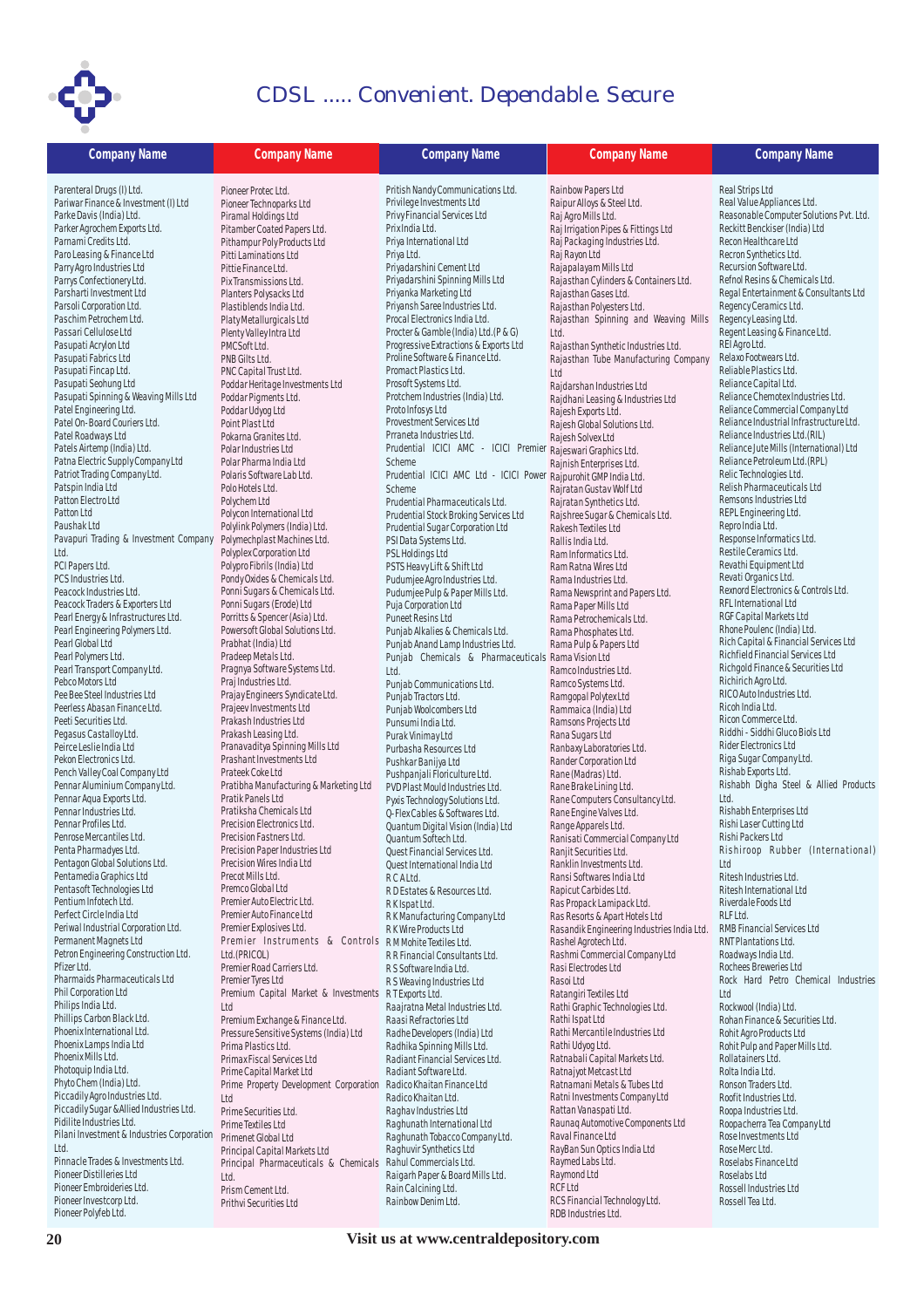

| <b>Company Name</b>                                                            | <b>Company Name</b>                                                       | <b>Company Name</b>                                                           | <b>Company Name</b>                                                     | <b>Company Name</b>                                               |
|--------------------------------------------------------------------------------|---------------------------------------------------------------------------|-------------------------------------------------------------------------------|-------------------------------------------------------------------------|-------------------------------------------------------------------|
| Roto Pumps Ltd                                                                 | Sangam (India) Ltd                                                        | Senbo Industries Ltd.                                                         | Shree Rajasthan Syntex Ltd                                              | SKF Bearings India Ltd.                                           |
| Royal Airways Ltd                                                              | Sangam Health Care Products Ltd                                           | Senthil Infotek Ltd.                                                          | Shree Rajeshwaranand Paper Mills Ltd                                    | SKG Consolidated Ltd                                              |
| Royal Cushion Vinyl Products Ltd.                                              | Sanghi Industries Ltd                                                     | Sequel e-Routers Ltd.                                                         | Shree Rama Multi-Tech Ltd.                                              | SKM Egg Products Export (India) Ltd                               |
| Royal Finance Ltd.                                                             | Sanghi Polysters Ltd.                                                     | Sequelsoft India Ltd.                                                         | Shree Securities Ltd.                                                   | SKN Industries Ltd.<br>SKOL Breweries Ltd.                        |
| Royal Infosys Ltd                                                              | Sanghu Valley (India) Ltd<br>Sanghvi Movers Ltd.                          | Servotech Engineering Industries Ltd.<br>Sesa Goa Ltd.                        | Shree Shubhlabh Infoline.Com Ltd.<br>Shree Steel Wire Ropes Ltd         | SKP Securities Ltd.                                               |
| Royal Traders Ltd<br>Royale Manor Hotels & Industries Sanjeevni Industries Ltd |                                                                           | Seshasayee Paper & Boards Ltd.                                                | Shree Synthetics Ltd.                                                   | Sky Industries Ltd                                                |
| Ltd                                                                            | Sanjivani Paranteral Ltd                                                  | Seymour Technologies Ltd                                                      | Shree Tulsi Online.Com Ltd                                              | Skylark India Ltd.                                                |
| RPG Cables Ltd.                                                                | Sankhya Infotech Ltd.                                                     | <b>SGN Telecoms Ltd</b>                                                       | Shree Vaani Sugars & Industries Ltd                                     | Skylid Telecommunication Ltd.                                     |
| RPG Life Sciences Ltd.                                                         | Sanmar Management Services Ltd                                            | Shah Alloys Ltd                                                               | Shree Vatsaa Finance & Leasing Ltd.                                     | Skyline NEPC Ltd.                                                 |
| RPG Transmission Ltd                                                           | Sanmar Properties & Investments Ltd                                       | Shah Foods Ltd                                                                | Shree Vindhya Paper Mills Ltd                                           | Skypak Service Specialists Ltd                                    |
| RRM Shares & Securities Ltd.<br>RSL Industries Ltd.                            | Sanra Software Ltd<br>Santaram Spinners Ltd.                              | Shahi Shipping Ltd<br>Shakti Pumps (India) Ltd.                               | Shreeji Phosphate Ltd<br>Shrenuj & Company Ltd.                         | SM Dyechem Ltd.<br>SM Energy Teknik & Electronics Ltd             |
| RTS Power Corporation Ltd.                                                     | Santogen Exports Ltd                                                      | Shalibhadra Finance Ltd                                                       | Shreyans Industries Ltd                                                 | SMC Global Securities Ltd.                                        |
| Rubfila International Ltd                                                      | Santosh Fine Fab Ltd                                                      | Shalibhadra Infosec Ltd.                                                      | Shreyas Shipping Ltd                                                    | SMIFS Capital Markets Ltd.                                        |
| Ruby Traders & Exporters Ltd                                                   | Santosh Industries Ltd.                                                   | Shalimar Agencies Ltd                                                         | Shri Dinesh Mills Ltd                                                   | Smithkline Beecham Consumer Healthcare                            |
| Ruchi Infrastructure Ltd                                                       | Sanvan Software Ltd.                                                      | Shalimar Agro Products Ltd                                                    | Shri Ganesh Spinners Ltd.                                               | Ltd.                                                              |
| Ruchi Soya Industries Ltd.                                                     | Sanwaria Agro Oils Ltd.<br>Sanyo Impex Ltd.                               | Shalimar Paints Ltd<br>Shalimar Wires Industries Ltd                          | Shri Gurudev En-Trade Ltd<br>Shri Niranjan Ayurved Bhawan Ltd.          | SmithKline Beecham Pharmaceuticals                                |
| Ruchi Strips and Alloys Ltd.<br>Rungta Irrigations Ltd.                        | Sapte Investments Private Ltd                                             | Shalini Fertilisers Ltd                                                       | Shri Shakti LPG Ltd.                                                    | (India) Ltd<br>SMR Universal Softech Ltd.                         |
| Runit Investments Company Ltd                                                  | Sar Auto Products Ltd                                                     | Shambhu Mercantile Ltd.                                                       | Shricon Industries Ltd                                                  | Smruthi Organics Ltd                                              |
| Rupa & Company Ltd.                                                            | Sarabhai Electronics Ltd                                                  | Shamken Cotsyn Ltd.                                                           | Shripet Cybertech Systems Ltd                                           | SMZS Chemicals Ltd                                                |
| Rupangi Impex Ltd                                                              | Sarang Chemicals Ltd                                                      | Shamken Multifab Ltd.                                                         | Shriram City Union Finance Ltd.                                         | Snow White Metal Industries Ltd                                   |
| Russel Construction Company Ltd                                                | Sarda Information Technology Ltd                                          | Shamken Spinners Ltd                                                          | Shriram Investments Ltd.                                                | Snowcem India Ltd.                                                |
| Rydak Enterprises & Investment                                                 | Sarda Papers Ltd<br>Sarda Plywood Industries Ltd                          | Shanthi Gears Ltd<br>Shantivijay Jewels Ltd                                   | Shriram Transport Finance Ltd.<br>Shrivatsa International Ltd           | Snowtex Udyog Ltd.<br>Sobhagya Mercantile Ltd.                    |
| Ltd<br>S & Y Mills Ltd.                                                        | Saregama India Ltd                                                        | Shapoorji Data Processing Private Ltd                                         | Shriyam Securities & Finance Ltd.                                       | Soffia Software Ltd.                                              |
| SB & T International Ltd                                                       | Sarita Software & Industries Ltd.                                         | Shapre Global Info Services Ld                                                | Shubh Shanti Services Ltd.                                              | Softcell Technologies Ltd                                         |
| S B International Ltd                                                          | Sark Systems India Ltd.                                                   | Shardaraj Tradefin Ltd.                                                       | Shubham Industries Ltd.                                                 | Softpro Systems Ltd.                                              |
| S B Overseas Ltd                                                               | Sarla Polyester Ltd                                                       | Sharon Bio-Medicine Ltd.                                                      | Shukra Bullions Ltd                                                     | Softrak Technology Exports Ltd.                                   |
| SE Investments Ltd.                                                            | Saroh Infotech Ltd.<br>Sarvodaya Beopar Ltd                               | Sharp Commercial Enterprises Ltd                                              | Shukra Jewellery Ltd                                                    | Softrak Venture Investment Ltd                                    |
| S Kumars Nationwide Ltd                                                        | Sarvodaya Labs Ltd.                                                       | Sharp Industries Ltd.<br>Sharp Investments Ltd                                | SHV Energy India Ltd<br>Shyam Software Ltd.                             | SoftSol India Ltd<br>Software Technology Group International      |
| S Kumars Nationwide Ltd<br>S Kumars Online Ltd                                 | Sarvottam Vanijya Ltd                                                     | Sharp Trading & Finance Ltd                                                   | Shyam Star Gems Ltd.                                                    | Ltd. (STG International)                                          |
| SM Telesys Ltd.                                                                | Sataytej Commercial Company Ltd                                           | Sharpscan & Prints Ltd.                                                       | Shyam Telecom Ltd.                                                      | Solid Carbide Tools Ltd.                                          |
| SR Industries Ltd.                                                             | Satellite Engineering Ltd                                                 | Sharyans Resources Ltd                                                        | SI Property Development Ltd                                             | Solitaire Machine Tools Ltd.                                      |
| S S Organics Ltd                                                               | Sathavahana Ispat Ltd.                                                    | Shasun Chemicals & Drugs Ltd.                                                 | Sibar Autoparts Ltd.                                                    | Som Construction & Developers Ltd                                 |
| ST Services Ltd                                                                | Satin Creditcare Network Ltd.<br>Satkar Electronics Ltd                   | Shauma Vanijya Pratisthan Ltd<br>Shaw Wallace & Company Ltd.                  | Sibar Media & Entertainment Ltd.<br>Sibar Software Services (India) Ltd | Som Datt Finance Corporation Ltd.                                 |
| S&S Power Switchgears Ltd<br>Saarc Net Ltd.                                    | Satkriti Investments Ltd                                                  | Shaw Wallace Gelatines Ltd.                                                   | Sica Breweries Ltd.                                                     | Som Distilleries & Breweries Ltd.<br>Soma Papers & Industries Ltd |
| Sabero Organics Gujarat Ltd.                                                   | Satnam Overseas Ltd.                                                      | Shayona Petrochem Ltd.                                                        | Siddharth Ormet Ltd                                                     | Soma Textiles & Industries Ltd                                    |
| Saboo Sodium Chloro Ltd.                                                       | Satyam Computers Services Ltd.                                            | Sheetal Exports Ltd                                                           | Siddharth Tubes Ltd                                                     | Somplast Leather Industries Ltd                                   |
| Sachdev Securities Ltd.                                                        | (Sify)                                                                    | Sheetal Securities Finance Ltd.                                               | Siddheswari Garments Ltd.                                               | Sona Koyo Steering Systems Ltd.                                   |
| Sadhana Nitro Chem Ltd.                                                        | Satyam Projects Ltd                                                       | Shervani Industrial Syndicate Ltd<br>Shetron Ltd                              | Sidh Enterprises Ltd.<br>Sidh Industries Ltd.                           | Sonali Commercial Ltd.                                            |
| Safari Industries (India) Ltd<br>Sagar Cements Ltd                             | Satyam Trading Company Ltd<br>Saumya Consultants Ltd.                     | Shikhar Consultants Ltd                                                       | Sidh Leasing Ltd.                                                       | Sonata Software Ltd.<br>Soni Infosys Ltd                          |
| Sagar International Ltd.                                                       | Saurashtra Cement Ltd.                                                    | Shilp Gravures Ltd                                                            | SIEL Ltd.                                                               | Sonia Textiles Ltd                                                |
| Sagarsoft (India) Ltd.                                                         | Savani Financials Ltd                                                     | Shimoga Technologies Ltd                                                      | Siemens Ltd.                                                            | Soundcraft Industries Ltd.                                        |
| Sahara India Media Communication                                               | Saven Technologies Ltd.                                                   | Shin Ho Petrochemical (India) Ltd                                             | Sierra Optima Ltd.                                                      | South Asian Enterprises Ltd.                                      |
| Ltd                                                                            | Savera Hotels Ltd.                                                        | Shine Computech Ltd.<br>Shital Commercial Ltd.                                | Sika Interplant Systems Ltd<br>Silicon Valley Infotech Ltd              | South Asian Petrochem Ltd.                                        |
| Sai Infoservices Ltd                                                           | Savita Chemicals Ltd<br>Savitri Overseas Ltd.                             | Shiva Cement Ltd.                                                             | Silktex Ltd.                                                            | South East Asia Marine Engineering &                              |
| Sai Service Station Ltd<br>Sai Television Ltd.                                 | Saw Pipes Ltd.                                                            | Shiva Fertilizers Ltd                                                         | Siltap Chemicals Ltd.                                                   | Construction Ltd.<br>South India Corporation (Agencies) Ltd.      |
| SAIL Power Supply Company Ltd.                                                 | Sawaca Business Machines Ltd.                                             | Shiva Paper Mills Ltd.                                                        | Silver Trading & Services Ltd                                           | South India Projects Ltd.                                         |
| Sainik Finance & Industries Ltd.                                               | Sawaca Communications Ltd.                                                | Shivaji Securities Ltd.                                                       | Silverline Technologies Ltd                                             | Southern Herbals Ltd                                              |
| Saint-Gobain Sekurit India Ltd                                                 | Sayaji Hotels Ltd                                                         | Shivalik Bimetal Controls Ltd.<br>Shivam Apperals Export Ltd                  | Silveroak Commercials Ltd.<br>Silversmith India Ltd.                    | Southern Infosys Ltd.                                             |
| Saket Projects Ltd                                                             | Sayaji Iron & Engg. Co. Ltd.<br>SBI Home Finance Ltd                      | Shivgarh Resorts Ltd.                                                         | Simco Industries Ltd                                                    | Southern Iron & Steel Company Ltd                                 |
| Sakthi Finance Ltd<br>Sakthi Sugars Ltd.                                       | SC Cellular Holdings Ltd                                                  | Shiv-Vani Universal Ltd.                                                      | Simmonds Marshall Ltd.                                                  | Southern Ispat Ltd.<br>Southern Online Services Ltd.              |
| Salem Erode Investments Ltd                                                    | Scanpoint Graphics Ltd.                                                   | Shonkh Technologies International Ltd                                         | Simplex Castings Ltd                                                    | Southern Petrochemicals Industrial                                |
| Salguti Plastics Ltd.                                                          | Schablona India Ltd.                                                      | Shrachi Securities Ltd.                                                       | Simplex Concrete Piles (India) Ltd.                                     | Corporation Ltd. (SPIC)                                           |
| Salona Cotspin Ltd                                                             | Schenectady - Beck India Ltd                                              | Shradha Projects Ltd<br>Shree Acids & Chemicals Ltd                           | Simran Farms Ltd<br>Sinclairs Hotels & Transportation Ltd.              | Sovereign Diamonds Ltd                                            |
| Salora International Ltd.                                                      | Schlafhorst Engineering (India) Ltd.<br>Scintilla Commercial & Credit Ltd | Shree Ajit Pulp & Paper Ltd.                                                  | Sindhu Trade Links Ltd                                                  | Sovika Infotek Ltd.                                               |
| Sam Industries Ltd<br>Samarth International Finlease Ltd.                      | Scintilla Software Technologies Ltd.                                      | Shree Ambeshwar Paper Mills Ltd                                               | Singer India Ltd                                                        | Sowbhaqya Exports Ltd<br>Soyuz Impex Ltd                          |
| Sambandam Spinning Mills Ltd.                                                  | Scotia Finance Private Ltd.                                               | Shree Araveli Finlease Ltd                                                    | Singhal Overseas Ltd                                                    | Space Computer & Systems Ltd                                      |
| Sameera Infotainment Ltd.                                                      | Seagull Leafin Ltd.                                                       | Shree Bhawani Investment & Trading                                            | Singhania Brothers Ltd                                                  | Spalee Systems Ltd                                                |
| Samkrg Pistons & Rings Ltd.                                                    | Search Chem Industries Ltd.                                               | Company Ltd.                                                                  | Single Window Securities Ltd                                            | Span Diagnostics Ltd                                              |
| Sampre Nutritions Ltd.                                                         | Seasons Furnishings Ltd<br>Seasons Textiles Ltd.                          | Shree Bhawani Paper Mills Ltd.<br>Shree Cements Ltd.                          | Sinhal Holdings Ltd<br>Sinnar Bidi Udyog Ltd                            | Spanco Telesystems & Solutions Ltd.                               |
| Samrat Industrial Resources Ltd<br>Samrat Pharmachem Ltd                       | Secunderabad Healthcare Ltd.                                              | Shree Dhan Finance & Investment                                               | Sintex Industries Ltd                                                   | Sparc Systems Ltd.                                                |
| Samson Leasing & Finance Company Ltd                                           | Securities Capital Investments (India) Ltd                                | Company Ltd                                                                   | SIP Industries Ltd.                                                     | Spark Exports Ltd<br>Spartan Trade Holdings Ltd                   |
| Samtel India Ltd                                                               | Securities Development (India) Ltd                                        | Shree Dhanop Finance & Consultancy Ltd                                        | SIP Technologies & Exports Ltd.                                         | Spartek Ceramics India Ltd                                        |
| Samtex Fashions Ltd.                                                           | Security Company Ltd                                                      | Shree Digvijay Cement Company Ltd.                                            | Siporex India Ltd                                                       | SPBL Ltd                                                          |
| San Media Ltd.                                                                 | Seemax Industries Ltd.                                                    | Shree Ganesh Iron Industries Ltd                                              | Siris Soft Ltd.<br>Sita Enterprises Ltd                                 | Spectra Industries Ltd.                                           |
| Sanchay Finvest Ltd<br>Sandu Pharmaceuticals Ltd                               | Seeyok Tea Company Ltd.<br>Seiko Commercial Ltd                           | Shree Hari Chemicals Export Ltd<br>Shree Krishna Paper Mills & Industries Ltd | SIV Industries Ltd.                                                     | Spectrum Foods Ltd.                                               |
| Sandvik Asia Ltd.                                                              | Selan Exploration Technology Ltd.                                         | Shree Nidhi Trading Co. Ltd                                                   | Siyaram Silk Mills Ltd.                                                 | SPEL Semiconductor Ltd<br>Spencer and Company Ltd.                |
| Sangal Papers Ltd.                                                             | Sellwin Projects Ltd                                                      | Shree Pacetronix Ltd                                                          | SJS Holdings Ltd.                                                       | Spenta International Ltd.                                         |
|                                                                                | Selvas Photographics Ltd.                                                 |                                                                               | Skansa Cementation India Ltd                                            |                                                                   |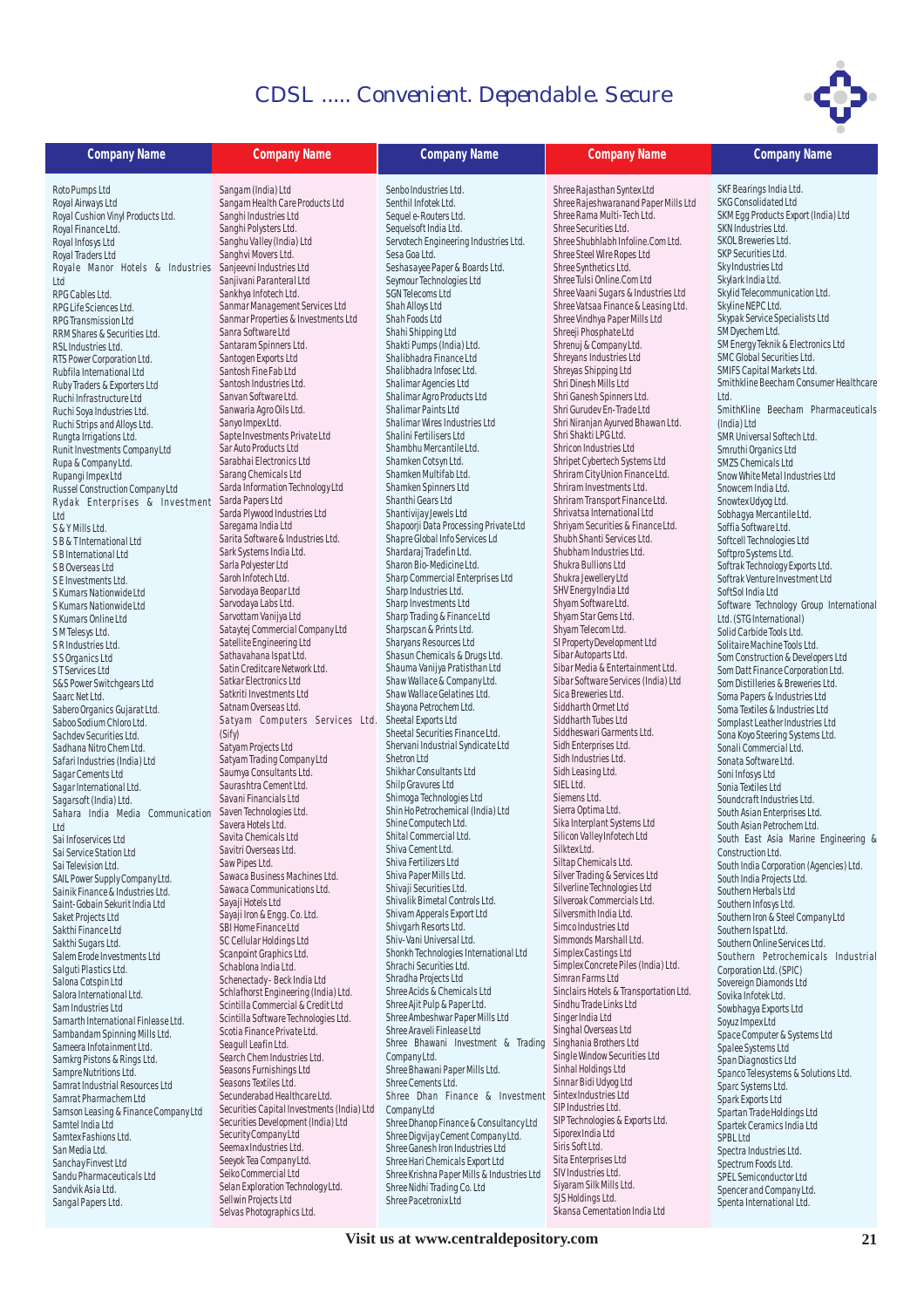

| <b>Company Name</b>                                                            | <b>Company Name</b>                                            | <b>Company Name</b>                                                            | <b>Company Name</b>                                                     | <b>Company Name</b>                                                               |
|--------------------------------------------------------------------------------|----------------------------------------------------------------|--------------------------------------------------------------------------------|-------------------------------------------------------------------------|-----------------------------------------------------------------------------------|
| Spentex Industries Ltd                                                         | Subhash Capital Markets Ltd.                                   | Su-raj Diamonds (India) Ltd.                                                   | Tata Coffee Ltd                                                         | The Grob Tea Company Ltd.                                                         |
| Spic PHI Seeds Ltd.                                                            | Subhash Projects & Marketing Ltd.                              | Suraj Holdings Ltd                                                             | Tata Construction & Projects Ltd                                        | The Hindoostan Spinning & Weaving Mills                                           |
| Spice Cell Ltd<br>Spice Islands Apparels Ltd.                                  | Subhash Silk Mills Ltd                                         | Suraj Stainless Ltd                                                            | Tata Elxsi Ltd.                                                         | Ltd                                                                               |
| Spice Net Ltd                                                                  | Subhsree Patrocham Industrial<br>Investments Ltd               | Surana Financial Corporation (India) Ltd<br>Surana Metals & Steels (India) Ltd | Tata Engineering & Locomotive Co. Ltd<br>(TELCO)                        | The Hingir Rampur Coal Company Ltd<br>The India Cements Ltd.                      |
| SPL Infoweb Ltd                                                                | Subros Ltd.                                                    | Surana Strips Ltd.                                                             | Tata Finance Ltd.                                                       | The Indian Hotels Company Ltd. (Taj Group                                         |
| SPL Ltd.<br>Sprint RPG India Ltd.                                              | Subuthi Finance Ltd                                            | Surana Telecom Ltd.                                                            | Tata Honeywell Ltd.                                                     | of Hotels)                                                                        |
| SPS International Ltd.                                                         | Subway Finance & Investment Company<br>Ltd                     | Surat Electricity Company Ltd.<br>Surat Textile Mills Ltd                      | Tata Hydro Electric Power Supply Co. Ltd.<br>Tata Infomedia Ltd         | The Indian Hume Pipe Co. Ltd.                                                     |
| SPT Securities Ltd.                                                            | Suchinfotech Ltd.                                              | Surdas Trading & Manufacturing                                                 | Tata Infotech Ltd.                                                      | The Indian Link Chain Manufacturers Ltd<br>The Indian Seamless Metal Tubes Ltd.   |
| SQL Star International Ltd.<br>Sree Rayalaseema Alkalies & Allied              | Suchitra Finance & Trading Company Ltd                         | Company Ltd                                                                    | Tata Investment Corporation Ltd.                                        | The Industrial Finance Corporation of                                             |
| Chemicals Ltd.                                                                 | Sudal Industries Ltd<br>Sudershan Securities Ltd               | Surprise Traders Ltd.<br>Surya Agroils Ltd                                     | Tata Metaliks Ltd<br>Tata NYK Transport Systems Ltd                     | India Ltd. (IFCI)                                                                 |
| Sree Rayalaseema Hi Strength Hypo Ltd.                                         | Sudev Industries Ltd.                                          | Surya India Ltd                                                                | Tata Sponge Iron Ltd.                                                   | The Jam Shri Ranjitsinghji Spg. & Wvg.<br>Mills Co. Ltd                           |
| Sreechem Resins Ltd                                                            | Sudha Commercial Company Ltd.                                  | Surya Roshni Ltd.                                                              | Tata SSL Ltd                                                            | The Jeypore Sugar Company Ltd.                                                    |
| SREI International Finance Ltd.<br>SRF Ltd.                                    | Sugal & Damani Finlease Ltd<br>Sugam Agro - Tech Ltd           | Suryachakra Seafoods Ltd.<br>Suryajyoti Spinning Mills Ltd.                    | Tata Tea Ltd.<br>Tata Telecom Ltd.                                      | The Karnataka Bank Ltd                                                            |
| SRG Infotec Ltd.                                                               | Sujata Investments Ltd                                         | Suryalakshmi Cotton Mills Ltd.                                                 | Tata Yodogawa Ltd                                                       | The Karur Vysya Bank Ltd<br>The KCP Ltd                                           |
| SRH Synthetics Ltd.                                                            | Sukaram Marketing Ltd                                          | Suryalata Spinning Mills Ltd.                                                  | Tatia Finaancial Services Ltd                                           | The Lakshmi Mills Company Ltd.                                                    |
| Sri Adhikari Brothers Television Network<br>Ltd.                               | Sukhamay Trading Company Ltd<br>Sukhjit Starch & Chemicals Ltd | Suryamukhi Trading & Finance Ltd<br>Suryanagri Finlease Ltd                    | <b>TCFC Finance Ltd</b><br>TCG Urban Infrastructure Holdings Ltd        | The Lakshmi Vilas Bank Ltd                                                        |
| Sri Chakra Cements Ltd                                                         | Sulzer India Ltd                                               | Suryavanshi Spinning Mills Ltd                                                 | <b>TCI Finance Ltd</b>                                                  | The Loobah Company Ltd<br>The Madras Aluminium Company Ltd.                       |
| Sri Chakra Remedies Ltd.                                                       | Suma Finance & Investments Ltd.                                | Suryo Foods & Industries Ltd                                                   | TCI Industries Ltd.                                                     | (MALCO)                                                                           |
| Sri Gopal Investments Ltd.<br>Sri Jayalakshmi Tobacco Company Ltd.             | Suman Motels Ltd.<br>Sumangla Investment Company Ltd           | Suryoday Allo-Metal Powders Ltd.                                               | <b>TCMLtd</b><br>TCP Ltd.                                               | The Methoni Tea Company Ltd                                                       |
| Sri Krishna Drugs Ltd.                                                         | Sumedha Fiscal Services Ltd.                                   | Suryodaya Plastics Ltd<br>Sutlej Industries Ltd                                | Teage Ltd.                                                              | The Modern Mills Ltd.                                                             |
| Sri Lakshmi Saraswathi Textiles (Arni) Ltd                                     | Sumeet Industries Ltd                                          | Suvarnapuspa Investment Pvt. Ltd.                                              | TechDNA Solutions Ltd.                                                  | The Moran Tea Company (India) Ltd.<br>The Motor & General Finance Ltd. (MGF)      |
| Sri Nachammai Cotton Mills Ltd<br>Sri Vasavi Industries Ltd                    | Sumeru Leasing & Finance Ltd.                                  | Suven Pharmaceuticals Ltd.<br>Suvridhi Financial Services Ltd.                 | <b>TechNest Solutions Ltd</b>                                           | The Narang Industries Ltd.                                                        |
| Sri Vishnu Cement Ltd.                                                         | Sun Beam Infotech Ltd.<br>Sun Biotechnology Ltd                | Suzion Fibres Ltd                                                              | Techno Electric & Engineering Company<br>Ltd.                           | The Paper Products Ltd.                                                           |
| Srico Software India Ltd.                                                      | Sun Earth Ceramics Ltd.                                        | Svam Software Ltd.                                                             | Techtran Polylenses Ltd.                                                | The Phosphate Company Ltd.<br>The Prag Bosimi Synthetics Ltd.                     |
| Srinivasa Hatcheries Ltd<br>Srinivasa Shipping & Property                      | Sun Finlease (Gujarat) Ltd                                     | SVC Superchem Ltd.                                                             | Teem Laboratories Ltd.                                                  | The Pratappur Sugar & Industries Ltd                                              |
| Development Ltd.                                                               | Sun Gold Capital Ltd.<br>Sun Infoways Ltd.                     | Swadeshi Projects Ltd.<br>Swal Computers Ltd.                                  | Teesta Agro Industries Ltd<br>Teesta Valley Tea Company Ltd             | The Premier Automobiles Ltd.                                                      |
| Sriven Multi-tech Ltd.                                                         | Sun Pharmaceuticals Ltd.                                       | Swaraj Engines Ltd.                                                            | Tej Infoways Ltd.                                                       | The Rai Saheb Rekhchand Mohota<br>Spinning & Weaving Mills Ltd                    |
| SRU Knitters Ltd.                                                              | Suncity Synthetics Ltd                                         | Swaraj Mazda Ltd.                                                              | Tejpur Vanijya Ltd                                                      | The Ramaraju Surgical Cotton Mills Ltd                                            |
| SSI Ltd.<br>St. Angelo's Computers Ltd.                                        | Sundaram Brake Linings Ltd<br>Sundaram Clayton Ltd.            | Swastik Securities & Finance Ltd.<br>Swastik Spintex Ltd                       | Tele Data Informatics Ltd.<br>Telephone Cables Ltd                      | The Ravalgaon Sugar Farm Ltd                                                      |
| Standard Cables Ltd                                                            | Sundaram Finance Ltd.                                          | Swastik Vinayaka Synthetics Ltd                                                | Telephoto Entertainments Ltd.                                           | The Right Address Ltd.<br>The Rubber Products Ltd                                 |
| Standard Capital Markets Ltd                                                   | Sundaram Multi Pap Ltd                                         | Swastika Fin-Lease Ltd.                                                        | Telesys Software Ltd.                                                   | The Ruby Mills Ltd.                                                               |
| Standard Chrome Ltd<br>Standard Industries Ltd.                                | Sundram Fasteners Ltd.<br>Sunehari Exports Ltd.                | Swetha Engineering Ltd<br>SWIL Ltd.                                            | Television Eighteen India Ltd. (TV18)<br>Tera Software Ltd.             | The Sandesh Ltd.                                                                  |
| Stanpacks (India) Ltd                                                          | Sunflag Iron & Steel Company Ltd.                              | Swiss Glascoat Equipments Ltd                                                  | Terai Tea Company Ltd                                                   | The Saraswati Industrial Syndicate Ltd.<br>The Shipping Corporation of India Ltd. |
| Star Light Credit (India) Ltd.                                                 | Sunflex Finance & Investment Ltd                               | Switching Technologies Gunther Ltd                                             | Terrygold (India) Ltd.                                                  | (SCI)                                                                             |
| Star Paper Mills Ltd.<br>Starchik Specialities Ltd.                            | Sunflower Commerce Ltd.<br>Sunil Agro Foods Ltd.               | Swojas Energy Foods Ltd.<br>Sword & Shield Pharma Ltd.                         | Texmaco Ltd.<br>Texplast Industries Ltd                                 | The Silcal Metallurgic Ltd                                                        |
| Starlite Components Ltd.                                                       | Sunil Synchem Ltd.                                             | Sybly Industries Ltd                                                           | Textool Company Ltd.                                                    | The Simbhaoli Sugar Mills Ltd.<br>The Sirdar Carbonic Gas Company Ltd             |
| State Bank of India (SBI)                                                      | Sunita Bonds and Holdings Ltd                                  | Symphony Comfort Systems Ltd.                                                  | Tezpore Tea Company Ltd.                                                | The Sirpur Paper Mills Ltd                                                        |
| State Trading Corporation of India Ltd<br>Steel Authority of India Ltd. (SAIL) | Sunitee Chemicals Ltd<br>Sunku Auto Ltd.                       | Syncom Formulations (India) Ltd.<br>Syndicate Bank                             | Thambbi Modern Spinning Mills Ltd<br>Thana Electric Supply Company Ltd  | The South Indian Bank Ltd                                                         |
| Steel Products Ltd.                                                            | Sunraj Diamond Exports Ltd                                     | Synergy Log-In Systems Ltd.                                                    | The Ahmedabad Electricity Co. Ltd.                                      | The Standard Batteries Ltd<br>The Supreme Industries Ltd.                         |
| Steel Strips Leasing Ltd.                                                      | Sunrise Zinc Ltd.                                              | Synfosys Business Solutions Ltd.                                               | The Andhra Petrochemicals Ltd.                                          | The Tata Iron & Steel Company Ltd. (TISCO)                                        |
| Steel Strips Wheels Ltd.<br>Steel Tubes of India Ltd.                          | Sunshield Chemicals Ltd<br>Sunstar Lubricants Ltd              | Syngenta India Ltd.<br>Synthetic Moulders Ltd                                  | The Andhra Pradesh Paper Mills Ltd.<br>The Andhra Sugars Ltd            | The Tata Power Company Ltd.                                                       |
| Steelcast Ltd                                                                  | Sunstar Software Systems Ltd.                                  | Systel Infotech Ltd                                                            | The Andhra Valley Power Supply Co. Ltd.                                 | The Tinplate Company Of India Ltd                                                 |
| Steelco Gujarat Ltd.                                                           | Suparswa Investments Ltd                                       | Systematix Corporate Services Ltd.                                             | The Anil Starch Products Ltd.                                           | The Ugar Sugar Works Ltd<br>The United Western Bank Ltd.                          |
| Stelco Strips Ltd.<br>Stellar Investments Ltd.                                 | Super Bakers (India) Ltd<br>Super Forgings And Steels Ltd.     | T & I Global Ltd<br>T Kumari (Financiers) Ltd                                  | The Antifriction Bearings Corporation<br>Ltd.                           | The Victoria Mills Ltd.                                                           |
| Stenly Credit Capital Ltd                                                      | Super Sales Agencies Ltd                                       | TT Ltd.                                                                        | The Arvind Mills Ltd.                                                   | The Vysya Bank Ltd.                                                               |
| <b>Stenly Securities Ltd</b>                                                   | Super Spinning Mills Ltd                                       | Tabassum International Ltd.                                                    | The Associated Cement Companies Ltd                                     | The West Coast Paper Mills Ltd.<br>Themis Medicare Ltd                            |
| Step Two Corporation Ltd<br>Sterling Biotech Ltd                               | Super Syncotex (India) Ltd.<br>Super Tannery (India) Ltd       | Tactfull Investments Ltd<br>Tai Chonbang Textile Industries Ltd.               | (ACC)                                                                   | Thermax Ltd.                                                                      |
| Sterling Holiday Resorts (India) Ltd.                                          | Superhouse Leathers Ltd.                                       | Tai Industries Ltd                                                             | The Bishnauth Tea Company Ltd.<br>The Bombay Burmah Trading Corporation | Thermax Systems & Software Ltd.                                                   |
| Sterling Strips Ltd                                                            | Superprecise Medisys & Softech Ltd                             | Tainwala Chemical & Plastics (India) Ltd.                                      | Ltd.                                                                    | Thirani Projects Ltd.<br>Thirdwave Financial Intermediaries Ltd.                  |
| Sterling Tools Ltd.<br>Sterlite Industries (India) Ltd.                        | Superstar Distilleries & Foods Ltd<br>Superstar Leafin Ltd.    | Taj GVK Hotels & Resorts Ltd.<br>Talbros Automotive Components Ltd             | The Bombay Dyeing & Mfg. Co.Ltd.                                        | Thiru Arooran Sugars Ltd.                                                         |
| Sterlite Optical Technologies Ltd.                                             | Supertex Industries Ltd.                                       | Tamil Nadu Newsprint and Papers Ltd.                                           | The Central Provinces Railway Company<br>Ltd                            | Thirumalai Chemicals Ltd.<br>Thomas Cook (India) Ltd.                             |
| Sterlite Projects Ltd.                                                         | Supra Industrial Resources Ltd                                 | (TNPL)                                                                         | The Chamong Tea Company Ltd                                             | Thomson Press (India) Ltd                                                         |
| Stewarts & Lloyds of India Ltd.<br>STI India Ltd.                              | Suprajit Engineering Ltd.<br>Supraneet Finance & Consultants   | Tamilnadu Petroproducts Ltd.<br>Tamilnadu Telecommunications Ltd               | The Champdany Industries Ltd                                            | Tibrewal Global Finance Ltd                                                       |
| <b>STL Exports Ltd</b>                                                         | Ltd                                                            | Taneja Aerospace And Aviation Ltd.                                             | The Dawn Mills Company Ltd<br>The Dhampur Sugar Mills Ltd.              | Tickwell Commercial Ltd.<br>Tide Water Oil Co. (India) Ltd                        |
| Stocknet International Ltd                                                     | Supreme Agro Products Ltd                                      | Tanfac Industries Ltd                                                          | The Dhanalakshmi Bank Ltd.                                              | TIL Ltd.                                                                          |
| Stone India Ltd.<br>Stovec Industries Ltd                                      | Supreme Holdings Ltd<br>Supreme Impex Ltd                      | Tanla Solutions Ltd.<br>Tanu Healthcare Ltd.                                   | The Dhar Textile Mills Ltd.                                             | Tilaknagar Industries Ltd                                                         |
| Stresscrete India Ltd.                                                         | Supreme Oil Industries Ltd                                     | Tarai Foods Ltd.                                                               | The Federal Bank Ltd.<br>The Fertilizers and Chemicals Travancore       | <b>Times Guaranty Ltd</b><br>Times Internet Ltd.                                  |
| Strides Arcolab Ltd<br>Suashish Diamonds Ltd                                   | Supreme Oriented Films Ltd                                     | Tarrif Cine & Finance Ltd.                                                     | Ltd.                                                                    | Timex Watches Ltd.                                                                |
| Subex Systems Ltd.                                                             | Supreme Petrochem Ltd.<br>Supreme Telecom & Network (I) Ltd    | Tasc Pharmaceuticals Ltd.<br>Tata Advanced Materials Ltd                       | The First Custodian Fund (India) Ltd.                                   | Timken India Ltd                                                                  |
| Subh Shree Commercial Co. Ltd                                                  | Supriya Pharmaceuticals Ltd.                                   | Tata Chemicals Ltd.                                                            | The Great Eastern Shipping Co. TinnaOverseasLtd.<br>Ltd.(GESCO)         | Tinnevelly Tuticorin Investments Ltd                                              |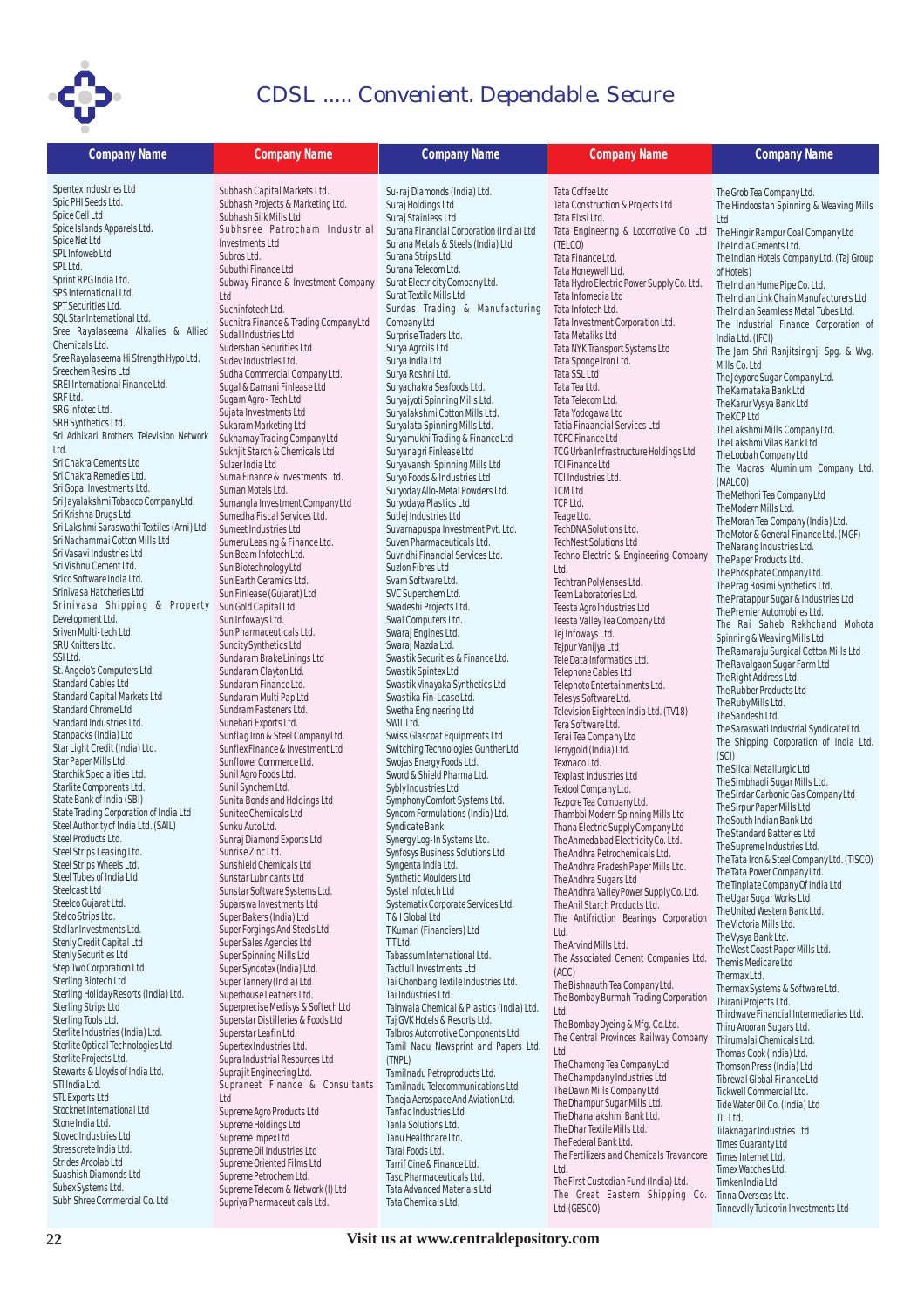

| <b>Company Name</b>                                             | <b>Company Name</b>                                                       | <b>Company Name</b>                                                   | <b>Company Name</b>                                                 | <b>Company Name</b>                                                  |
|-----------------------------------------------------------------|---------------------------------------------------------------------------|-----------------------------------------------------------------------|---------------------------------------------------------------------|----------------------------------------------------------------------|
| Tinsukia Development Corporation Ltd                            | <b>UP Hotels Ltd</b>                                                      | Vans Information Ltd                                                  | Vippy Industries Ltd                                                | Wendt (India) Ltd                                                    |
| <b>Tips Industries Ltd</b>                                      | <b>UB Engineering Ltd</b>                                                 | Vantage Corporate Services Ltd                                        | Vippy Spinpro Ltd                                                   | West East Commercials Ltd                                            |
| Tirumala Seung Han Textiles Ltd.                                | Ucal Fuel Systems Ltd.                                                    | Vantel Technologies Ltd.                                              | Vipul Dye Chem Ltd.                                                 | Western India Shipyard Ltd.                                          |
| Tirupati Industries (India) Ltd                                 | Ujjwal Ltd<br>Ultramarine & Pigments Ltd.                                 | Vapi Paper Mills Ltd<br>Varanasi Commercial Ltd                       | Viral Syntex Ltd.<br>Virat Crane Industries Ltd.                    | Western Industries Ltd.                                              |
| Tirupati Shelters Ltd.<br>Titagarh Industries Ltd.              | Uma Petroproducts India Ltd                                               | Vardhman Industries Ltd                                               | Virat Industries Ltd.                                               | Western Outdoor Media Technologies Ltd.<br>Western Projects Ltd      |
| <b>Titan Biotech Ltd</b>                                        | Umang Industrial & Trade Developments                                     | Vardhman Polytex Ltd.                                                 | Virdhi Commercial Company Ltd                                       | Wheels India Ltd                                                     |
| Titan Industries Ltd.                                           | Ltd                                                                       | Vardhman Spinning & General Mills Ltd.                                | Virinchi Consultants Ltd.                                           | Whirlpool of India Ltd.                                              |
| Titan Securities Ltd.                                           | Uni Abex Alloy Products Ltd.                                              | Varinder Agro Chemicals Ltd                                           | Virtual Dynamics Software Ltd.                                      | White Diamond Industries Ltd.                                        |
| Titanor Components Ltd.                                         | Unichem Laboratories Ltd.<br>Uniflex Cables Ltd.                          | Varun Shipping Company Ltd.<br>Vas Animations & Entertainment Ltd     | VirtualSoft Systems Ltd<br>Visaka Industries Ltd.                   | White House Cotton Industries Ltd                                    |
| Today's Writing Products Ltd.<br>Tokyo Finance Ltd              | Unimers India Ltd                                                         | Vashisti Detergents Ltd.                                              | Visesh Infosystems Ltd                                              | White Lion Asia Ltd<br>Widia (India) Ltd.                            |
| Tokyo Plast International Ltd.                                  | Unimin India Ltd.                                                         | Vasparr Containeurs Ltd                                               | Vishal Cotspin Ltd                                                  | Willard India Ltd                                                    |
| Tolani Bulk Carriers Ltd                                        | Uniport Computers Ltd.                                                    | Vasparr Fischer Ltd                                                   | Vishal Electro-Mech (India) Ltd                                     | Williamson Financial Services Ltd                                    |
| <b>Top Cassettes Ltd</b>                                        | Uniproducts (India) Ltd.                                                  | Vasudha Trading & Agencies Ltd                                        | Vishal Exports Overseas Ltd.                                        | Williamson Magor & Company Ltd.                                      |
| Top Media Entertainment Ltd<br>Toplight Commercial Ltd.         | Unique Manufacturing & Marketing Ltd<br>Unique Organics Ltd               | Vatican Commercial Ltd.<br>Vatsa Corporations Ltd                     | Vishnuhari Investments & Properties Ltd<br>Vishvprabha Trading Ltd. | Wilwayfort India Ltd.<br>Wimco Ltd.                                  |
| <b>Torrent Cables Ltd</b>                                       | Uniroyal Textile Industries Ltd                                           | Vatsa Education Ltd.                                                  | Vishwas Steels Ltd.                                                 | Wimplast Ltd.                                                        |
| Torrent Gujarat Biotech Ltd                                     | Unison Metals Ltd                                                         | Vatsa Music Ltd.                                                      | Visie Cyber Tech Ltd.                                               | Winmore Leasing & Holdings Ltd                                       |
| Torrent Pharmaceuticals Ltd.                                    | Unistar Multimedia Ltd.                                                   | Vax Housing Finance Corp. Ltd                                         | Vision Organics Ltd.                                                | Winro Commercial (India) Ltd                                         |
| <b>Total Exports Ltd</b>                                        | Unisys Softwares & Holding Industries Ltd.                                | VBC Ferro Alloys Ltd.                                                 | Vision Paints Ltd                                                   | Winsome Breweries Ltd.                                               |
| Toubro Infotech & Industries Ltd.                               | Unitech Ltd.<br>United Breweries Ltd. (UB Group)                          | VBC Finance & Leasing Ltd.<br>VBC Industries Ltd.                     | Vision Soft Ltd.<br>Vision Technology India Ltd.                    | Winsome Textile Industries Ltd.<br>Winsome Yarns Ltd                 |
| Tourism Finance Corporation of India Ltd.<br>(TFCI)             | United Credit Ltd.                                                        | <b>VCCL Ltd</b>                                                       | Visisth Mercantile Ltd                                              | Wintac Ltd.                                                          |
| Toyama Electric Ltd                                             | United Drilling Tools Ltd.                                                | VCK Capital Market Services Ltd.                                      | Vista Pharmaceuticals Ltd.                                          | Winy Commercial & Fiscal Services Ltd                                |
| TPI India Ltd                                                   | United Phosphorous Ltd.                                                   | Veejay Lakshmi Engineering Works Ltd.                                 | Visu Cybertech Ltd.                                                 | Wipro Ltd.                                                           |
| Trade Wings Ltd                                                 | United Provinces Sugar Company Ltd                                        | Veena Textiles Ltd                                                    | Visual Vistas Ltd.                                                  | Wires & Fabrics (SA) Ltd                                             |
| Trans Financial Resources Ltd.                                  | United Textiles Ltd                                                       | Veerprabhu Marketing Ltd                                              | Visualsoft Technologies Ltd                                         | Wisec Global Ltd.                                                    |
| Trans Freight Containers Ltd.                                   | Universal Cables Ltd.<br>Universal Enterprises Ltd                        | Velan Hotels Ltd<br>Venkateshwar Vanijya India Ltd                    | Vital Communications Ltd.<br>Vivid Chemicals Ltd.                   | Wockhardt Life Sciences Ltd.<br>Wockhardt Ltd.                       |
| Trans Techno Foods Ltd.<br>Transchem Ltd                        | Universal Luggage Mfg. Co. Ltd.                                           | Venky's (India) Ltd                                                   | VJIL Consulting Ltd.                                                | Women Networks Ltd                                                   |
| Transcon Research & Infotech Ltd.                               | Universal Media Network Ltd                                               | Venlon Polyester Film Ltd.                                            | VLS Finance Ltd.                                                    | Worldwide Leather Exports Ltd                                        |
| Transcorp International Ltd                                     | Universal Plastics Ltd.                                                   | Ventron Polymers Ltd.                                                 | VMC Software Ltd.                                                   | <b>WPIL Ltd</b>                                                      |
| Transmatic Systems Ltd.                                         | Universal Prime Aluminium Ltd                                             | Ventura Textiles Corporation Ltd.                                     | VMF Soft Tech Ltd.                                                  | Wyeth Lederle Ltd.                                                   |
| Transpek Industry Ltd.                                          | Universal Starch - Chem Allied Ltd<br>Uniworth International Ltd          | Venus Eyevision Ltd.                                                  | Volant Textile Mills Ltd<br>Volex Finance & Industries Ltd          | Xedd Telecom Ltd                                                     |
| Transport Corp. of India Ltd<br>Transtream India.com Ltd        | Uniworth Ltd                                                              | Venus Leasing & Finance Ltd<br>Venus Remedies Ltd.                    | Volga Air Technics Ltd                                              | XO Infotech Ltd.<br>Xpro India Ltd.                                  |
| Transworld Infotech Ltd.                                        | Uniworth Textiles Ltd                                                     | Venus Sugar Ltd                                                       | Volplast Ltd.                                                       | Yargo Holdings Ltd                                                   |
| <b>TRC Financial Services Ltd</b>                               | Unjha Formulations Ltd.                                                   | Vera Laboratories Ltd.                                                | Voltaire Leasing & Finance Ltd.                                     | Yarn Syndicate Ltd.                                                  |
| Trent Ltd.                                                      | Uno Metals Ltd.                                                           | Veronica Laboratories Ltd.                                            | Voltas Ltd.                                                         | Yash Management & Satellite Ltd.                                     |
| TRF Ltd.                                                        | Uppal Hotels Ltd                                                          | Vertex Securities Ltd                                                 | Vorin Laboratories Ltd<br>VR Woodart Ltd.                           | Yash Papers Ltd                                                      |
| Tricom Finance Ltd.<br>Trident Alco - Chem Ltd                  | Upper Ganges Sugar & Industries Ltd.<br>Upsurge Investment & Finance Ltd. | Vesuvius India Ltd.<br>Viceroy Hotels Ltd                             | Vsapte Investments Private Ltd                                      | Yash Trading & Finance Ltd<br>Yashraj Securities Ltd.                |
| Trident Infotech Corporation Ltd                                | Usha (India) Ltd                                                          | Vickers Systems International Ltd                                     | VST Industries Ltd.                                                 | Yatish Securities Ltd.                                               |
| Trident Projects Ltd.                                           | Usha Beltron Ltd.                                                         | Vicky Investments Ltd                                                 | VST Tillers Tractors Ltd                                            | Yogi Sungwon (India) Ltd.                                            |
| Tridev Finance Company Ltd                                      | Usha International Ltd.                                                   | Victor Commercial Company Ltd                                         | Vulcan Engineers Ltd                                                | Yokogawa Blue Star Ltd.                                              |
| Trigyn Technologies Ltd                                         | Usha Ispat Ltd<br>Usha Martin Infotech Ltd.                               | Victor Gaskets India Ltd                                              | VXL Instruments Ltd.<br>Vyapar.Com & Industries Ltd                 | Yuken India Ltd                                                      |
| Trijal Industries Ltd.                                          | Ushakiran Finance Ltd.                                                    | Victory Glass & Industries Ltd<br>Victory Paper & Boards (India) Ltd  | Vyaparik Pratisthan Ltd                                             | Yule Financing & Leasing Company Ltd<br>ZF Steering Gear (India) Ltd |
| Trillenium Technologies Ltd.<br>Trimbak Industries Ltd.         | Ushdev International Ltd.                                                 | Videocon Appliances Ltd.                                              | WH Brady & Company Ltd.                                             | Zandu Pharmaceutical Works Ltd.                                      |
| Trinitron Corp Ltd.                                             | UT Ltd.                                                                   | Videocon International Ltd.                                           | W S Industries (India) Ltd                                          | Zee Telefilms Ltd.                                                   |
| <b>Triochem Products Ltd</b>                                    | UTI - Mastershare 86                                                      | Videocon Leasing & Industrial Finance                                 | Walchand Capital Ltd                                                | Zen Soft Solutions Ltd.                                              |
| Trishakti Electronics & Industries Ltd.                         | UTI - UNIT SCHEME 64<br>UTI Bank Ltd.                                     | Ltd.                                                                  | Walchandnagar Industries Ltd.                                       | Zen Technologies Ltd.                                                |
| Triumph International Finance Ltd.                              | Utkal Soap Products Ltd.                                                  | Videsh Sanchar Nigam Ltd. (VSNL)<br>Vidhi Dyestuffs Manufacturing Ltd | Waldorf India Ltd<br>Wall Street Finance Ltd                        | Zen Yarns Ltd<br>Zenergy Ltd                                         |
| Triveni Engineering & Industries Ltd<br>Triveni Glass Ltd.      | Uttam Commercial Company Ltd.                                             | Vijay Growth Financial Services Ltd.                                  | Wallfort Financial Services Ltd.                                    | Zenith Computers Ltd.                                                |
| <b>TSL Industries Ltd</b>                                       | Uttam Commercial Ltd.                                                     | Vijay Hemant Finance & Estates Ltd.                                   | Warner Multimedia Ltd.                                              | Zenith Exports Ltd                                                   |
| <b>TTG Industries Ltd</b>                                       | Uttam Galva Steels Ltd                                                    | Vijay Industries & Projects Ltd                                       | Warren Tea Ltd.                                                     | Zenith Fibres Ltd.                                                   |
| TTK Healthcare Ltd.                                             | UTV Software Communications Ltd.                                          | Vijaya Bank                                                           | Wartsila NSD India Ltd                                              | Zenith Global Consultants Ltd.                                       |
| TTK Prestige Ltd.                                               | V & K Softech Ltd.<br>V A M Commercial Company Ltd                        | Vikas Laminator Ltd.                                                  | Washington Softwares Ltd.<br>Watson Software Ltd                    | Zenith Health Care Ltd.                                              |
| Tube Investments of India Ltd.<br>Tudor India Ltd.              | VB Desai Financial Services Ltd.                                          | Vikas Leasing Ltd.<br>Vikas WSP Ltd.                                  | Ways India Ltd.                                                     | Zenith Infotech Ltd.<br>Zenith Ltd.                                  |
| Tulip Finance Ltd.                                              | VB Industries Ltd                                                         | Vikasjyoti Commerce Ltd.                                              | Weal Infotech Ltd.                                                  | Zensar Technologies Ltd.                                             |
| Tulip Star Hotels Ltd.                                          | V G R Construction Ltd                                                    | Vikram Commercial Ltd                                                 | Webel-SL Energy Systems Ltd                                         | Zenu Infotec Ltd.                                                    |
| <b>Tulsyan NEC Ltd</b>                                          | VIP Industries Ltd.                                                       | Vikram Software Ltd.                                                  | Webpulse Consulting (India).Com Ltd                                 | Zicom Electronic Security Systems Ltd                                |
| TV Today Network Ltd                                            | Vadilal Enterprises Ltd<br>Vadilal Industries Ltd                         | Vikram Thermo (India) Ltd                                             | Websity Infosys Ltd.<br>Weizmann Ltd.                               | Zigma Software Ltd.                                                  |
| TVS Electronics Ltd.<br><b>TVS Motor Company Ltd</b>            | Vaibhav Gems Ltd.                                                         | Vikrant Leasing Ltd.<br>Vikrant Tyres Ltd.                            | Welcome Coir Industries Ltd.                                        | Zim Laboratories Ltd<br>Zircon Traders Ltd                           |
| TVS Srichakra Ltd.                                              | Vajra Bearings Ltd.                                                       | Vimal Oil & Foods Ltd.                                                | Welcure Drugs & Pharmaceuticals Ltd.                                | Zodiac Clothing Company Ltd.                                         |
| Twenty First Century (India) Ltd                                | Vakrangee Softwares Ltd.                                                  | Vimta Labs Ltd.                                                       | Wellesley Commercial Company Ltd                                    | Zodiac-JRD-MKJ Ltd.                                                  |
| Twenty First Century Securities Ltd.                            | Valecha Engineering Ltd.                                                  | Vinati Organics Ltd.                                                  | Wellington Commercial Ltd                                           | Zuari Industries Ltd.                                                |
| Twenty-First Century Printers Ltd                               | Valiant Communications Ltd.                                               | Vinay Cements Ltd.                                                    | Wellman Incandescent India Ltd                                      | Zydus Cadila Ltd                                                     |
| Twin Cities Infotech Ltd.                                       | Vallabh Steels Ltd<br>Valley Abrasives Ltd                                | Vincent Commercial Company Ltd.<br>Vindhya Telelinks Ltd.             | Wellwin Industries Ltd.<br>Wellworth Overseas Ltd                   |                                                                      |
| Twinstar Software Exports Ltd.<br>Tyche Peripheral Systems Ltd. | Valley Indiana Leisure Ltd                                                | Vindus Holdings Ltd.                                                  | Wellworth Securities Ltd                                            |                                                                      |
| Tyford Tea Ltd.                                                 | Valson Industries Ltd.                                                    | Vintage Cards & Creations Ltd.                                        | Welspun Finance Ltd                                                 |                                                                      |
| Tyroon Tea Company Ltd.                                         | Vamshi Rubber Ltd.                                                        | Vintage Securities Ltd.                                               | Welspun Gujarat Stahl Rohren Ltd                                    |                                                                      |
| <b>UGHotels &amp; Resorts Ltd</b>                               | Vanasthali Textile Industries Ltd                                         | Vintron Informatics Ltd.                                              | Welspun India Ltd                                                   |                                                                      |

Welspun Syntex Ltd Welterman International Ltd

Vinyl Chemicals (India) Ltd.

U P Asbestos Ltd.

Vanavil Dyes and Chemicals Ltd.